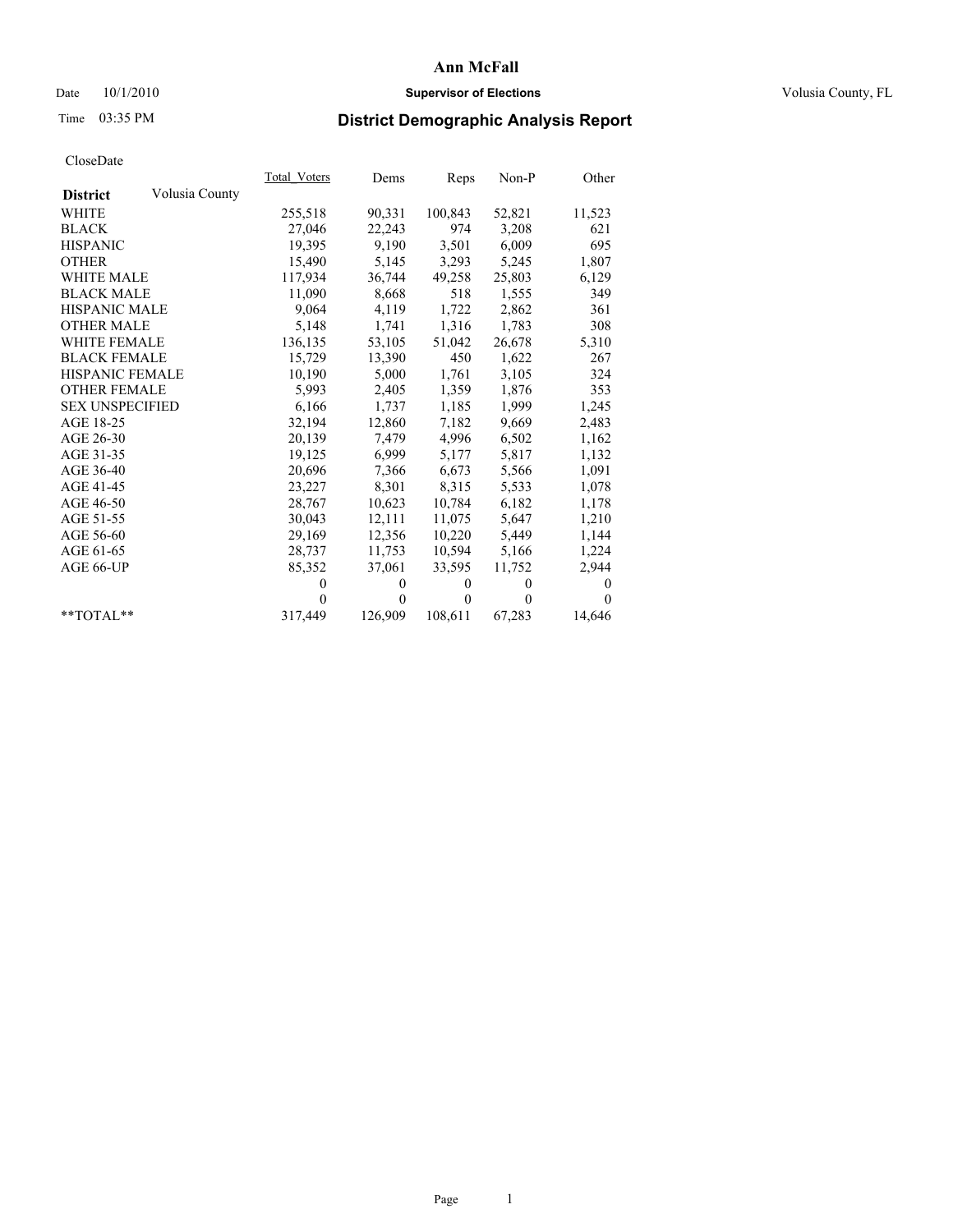### Date  $10/1/2010$  **Supervisor of Elections Supervisor of Elections** Volusia County, FL

## Time 03:35 PM **District Demographic Analysis Report**

|                        | <b>Total Voters</b>       | Dems         | Reps         | $Non-P$      | Other    |  |
|------------------------|---------------------------|--------------|--------------|--------------|----------|--|
| <b>District</b>        | County Council District 1 |              |              |              |          |  |
| <b>WHITE</b>           | 49,369                    | 17,390       | 20,265       | 9,281        | 2,433    |  |
| <b>BLACK</b>           | 4,313                     | 3,539        | 157          | 513          | 104      |  |
| <b>HISPANIC</b>        | 3,112                     | 1,346        | 554          | 1,065        | 147      |  |
| <b>OTHER</b>           | 2,741                     | 875          | 655          | 901          | 310      |  |
| <b>WHITE MALE</b>      | 22,558                    | 7,009        | 9,809        | 4,453        | 1,287    |  |
| <b>BLACK MALE</b>      | 1,744                     | 1,366        | 75           | 239          | 64       |  |
| <b>HISPANIC MALE</b>   | 1,429                     | 619          | 271          | 466          | 73       |  |
| <b>OTHER MALE</b>      | 890                       | 299          | 257          | 273          | 61       |  |
| WHITE FEMALE           | 26,578                    | 10,301       | 10,370       | 4,774        | 1,133    |  |
| <b>BLACK FEMALE</b>    | 2,532                     | 2,145        | 81           | 267          | 39       |  |
| HISPANIC FEMALE        | 1,663                     | 720          | 280          | 591          | 72       |  |
| <b>OTHER FEMALE</b>    | 1,045                     | 402          | 253          | 330          | 60       |  |
| <b>SEX UNSPECIFIED</b> | 1,096                     | 289          | 235          | 367          | 205      |  |
| AGE 18-25              | 6,041                     | 1,977        | 1,624        | 1,932        | 508      |  |
| AGE 26-30              | 3,916                     | 1,355        | 1,074        | 1,236        | 251      |  |
| AGE 31-35              | 3,751                     | 1,276        | 1,138        | 1,070        | 267      |  |
| AGE 36-40              | 4,047                     | 1,354        | 1,420        | 1,043        | 230      |  |
| AGE 41-45              | 4,576                     | 1,521        | 1,827        | 1,016        | 212      |  |
| AGE 46-50              | 5,608                     | 1,980        | 2,261        | 1,108        | 259      |  |
| AGE 51-55              | 5,618                     | 2,256        | 2,167        | 944          | 251      |  |
| AGE 56-60              | 5,461                     | 2,361        | 1,998        | 862          | 240      |  |
| AGE 61-65              | 5,135                     | 2,184        | 1,962        | 766          | 223      |  |
| AGE 66-UP              | 15,382                    | 6,886        | 6,160        | 1,783        | 553      |  |
|                        | $\theta$                  | $\mathbf{0}$ | $\mathbf{0}$ | $\mathbf{0}$ | $\bf{0}$ |  |
|                        | $\theta$                  | $\theta$     | $\theta$     | $\theta$     | $\theta$ |  |
| $*$ $TOTAI.**$         | 59,535                    | 23,150       | 21,631       | 11,760       | 2,994    |  |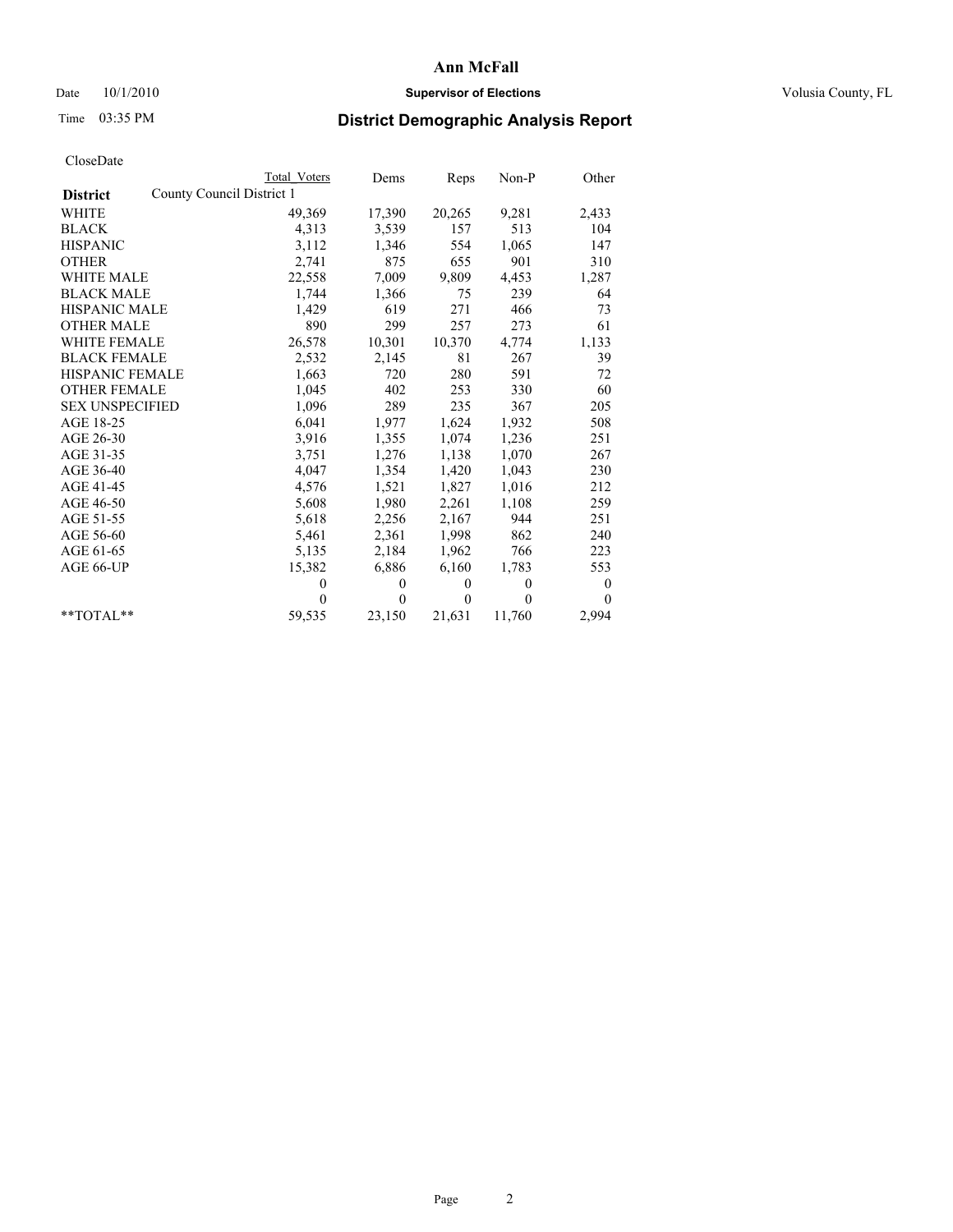### Date  $10/1/2010$  **Supervisor of Elections Supervisor of Elections** Volusia County, FL

## Time 03:35 PM **District Demographic Analysis Report**

|                        | Total_Voters              | Dems         | Reps     | Non-P        | Other            |
|------------------------|---------------------------|--------------|----------|--------------|------------------|
| <b>District</b>        | County Council District 2 |              |          |              |                  |
| WHITE                  | 40,935                    | 15,387       | 14,920   | 8,807        | 1,821            |
| <b>BLACK</b>           | 10,364                    | 8,779        | 286      | 1,103        | 196              |
| <b>HISPANIC</b>        | 1,222                     | 532          | 246      | 400          | 44               |
| <b>OTHER</b>           | 2,983                     | 1,178        | 516      | 972          | 317              |
| <b>WHITE MALE</b>      | 19,124                    | 6,341        | 7,384    | 4,395        | 1,004            |
| <b>BLACK MALE</b>      | 4,098                     | 3,358        | 146      | 505          | 89               |
| <b>HISPANIC MALE</b>   | 579                       | 247          | 113      | 196          | 23               |
| <b>OTHER MALE</b>      | 998                       | 388          | 220      | 336          | 54               |
| WHITE FEMALE           | 21,556                    | 8,955        | 7,445    | 4,357        | 799              |
| <b>BLACK FEMALE</b>    | 6,172                     | 5,346        | 137      | 583          | 106              |
| HISPANIC FEMALE        | 636                       | 282          | 132      | 202          | 20               |
| <b>OTHER FEMALE</b>    | 1,137                     | 529          | 201      | 349          | 58               |
| <b>SEX UNSPECIFIED</b> | 1,204                     | 430          | 190      | 359          | 225              |
| AGE 18-25              | 7,032                     | 3,977        | 1,057    | 1,598        | 400              |
| AGE 26-30              | 3,908                     | 1,760        | 765      | 1,198        | 185              |
| AGE 31-35              | 2,993                     | 1,305        | 624      | 912          | 152              |
| AGE 36-40              | 3,071                     | 1,306        | 843      | 797          | 125              |
| AGE 41-45              | 3,546                     | 1,525        | 1,013    | 840          | 168              |
| AGE 46-50              | 4,356                     | 1,945        | 1,339    | 893          | 179              |
| AGE 51-55              | 4,907                     | 2,268        | 1,541    | 907          | 191              |
| AGE 56-60              | 4,818                     | 2,220        | 1,459    | 958          | 181              |
| AGE 61-65              | 5,036                     | 2,208        | 1,663    | 943          | 222              |
| AGE 66-UP              | 15,837                    | 7,362        | 5,664    | 2,236        | 575              |
|                        | $\theta$                  | $\mathbf{0}$ | $\Omega$ | $\mathbf{0}$ | $\boldsymbol{0}$ |
|                        | $\theta$                  | $\theta$     | $\Omega$ | $\theta$     | $\theta$         |
| $*$ $TOTAI.**$         | 55,504                    | 25,876       | 15,968   | 11,282       | 2,378            |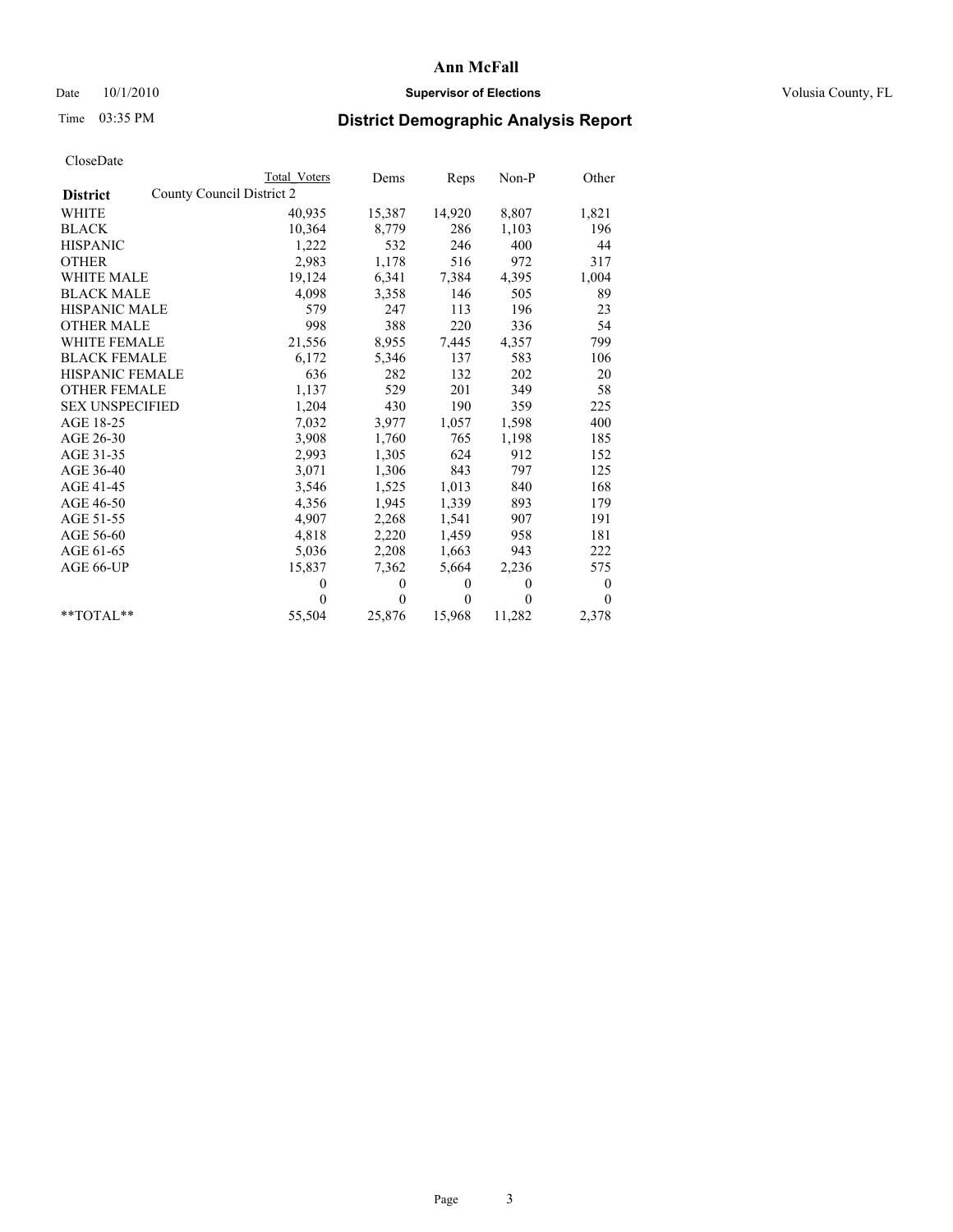### Date  $10/1/2010$  **Supervisor of Elections Supervisor of Elections** Volusia County, FL

## Time 03:35 PM **District Demographic Analysis Report**

|                                              | <b>Total Voters</b> | Dems         | Reps         | Non-P        | Other        |
|----------------------------------------------|---------------------|--------------|--------------|--------------|--------------|
| County Council District 3<br><b>District</b> |                     |              |              |              |              |
| <b>WHITE</b>                                 | 63,636              | 22,706       | 24,514       | 13,835       | 2,581        |
| <b>BLACK</b>                                 | 1,914               | 1,571        | 81           | 226          | 36           |
| <b>HISPANIC</b>                              | 966                 | 394          | 238          | 287          | 47           |
| <b>OTHER</b>                                 | 2,638               | 750          | 574          | 950          | 364          |
| <b>WHITE MALE</b>                            | 29,340              | 9,242        | 12,013       | 6,727        | 1,358        |
| <b>BLACK MALE</b>                            | 857                 | 658          | 45           | 131          | 23           |
| <b>HISPANIC MALE</b>                         | 425                 | 163          | 94           | 143          | 25           |
| <b>OTHER MALE</b>                            | 857                 | 254          | 228          | 324          | 51           |
| <b>WHITE FEMALE</b>                          | 33,900              | 13,327       | 12,358       | 7,008        | 1,207        |
| <b>BLACK FEMALE</b>                          | 1,041               | 901          | 34           | 94           | 12           |
| HISPANIC FEMALE                              | 530                 | 227          | 141          | 140          | 22           |
| <b>OTHER FEMALE</b>                          | 1,003               | 364          | 246          | 320          | 73           |
| <b>SEX UNSPECIFIED</b>                       | 1,201               | 285          | 248          | 411          | 257          |
| AGE 18-25                                    | 5,309               | 1,725        | 1,326        | 1,800        | 458          |
| AGE 26-30                                    | 3,638               | 1,202        | 1,011        | 1,210        | 215          |
| AGE 31-35                                    | 3,573               | 1,133        | 1,056        | 1,187        | 197          |
| AGE 36-40                                    | 4,078               | 1,335        | 1,335        | 1,202        | 206          |
| AGE 41-45                                    | 4,633               | 1,459        | 1,772        | 1,193        | 209          |
| AGE 46-50                                    | 6,123               | 2,084        | 2,433        | 1,379        | 227          |
| AGE 51-55                                    | 6,625               | 2,480        | 2,573        | 1,334        | 238          |
| AGE 56-60                                    | 6,881               | 2,767        | 2,508        | 1,346        | 260          |
| AGE 61-65                                    | 7,019               | 2,676        | 2,690        | 1,355        | 298          |
| AGE 66-UP                                    | 21,275              | 8,560        | 8,703        | 3,292        | 720          |
|                                              | $\mathbf{0}$        | $\mathbf{0}$ | $\mathbf{0}$ | $\mathbf{0}$ | $\mathbf{0}$ |
|                                              | $\theta$            | $\theta$     | $\mathbf{0}$ | $\mathbf{0}$ | $\theta$     |
| $*$ $TOTAI.**$                               | 69,154              | 25,421       | 25,407       | 15,298       | 3,028        |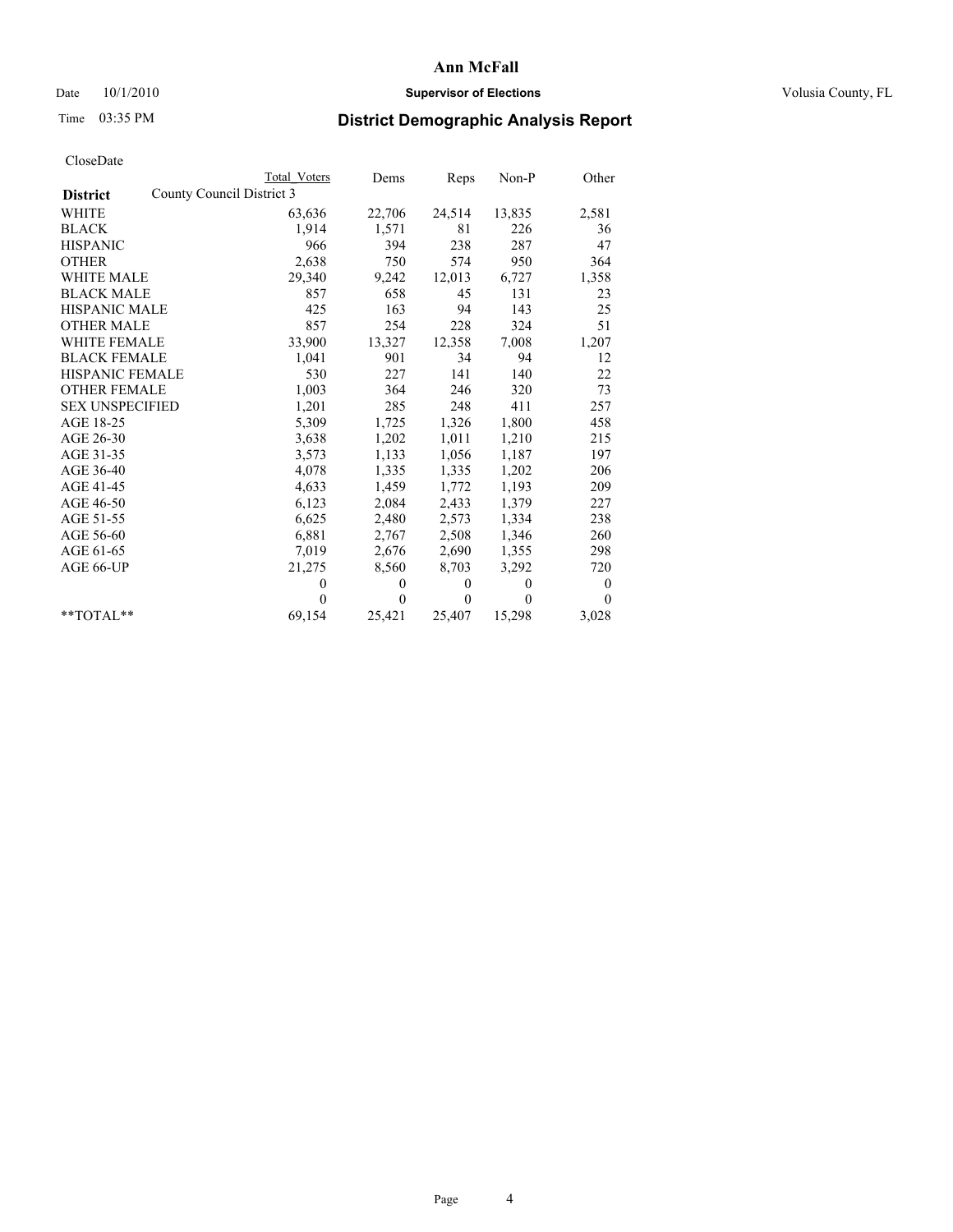### Date  $10/1/2010$  **Supervisor of Elections Supervisor of Elections** Volusia County, FL

## Time 03:35 PM **District Demographic Analysis Report**

|                                              | <b>Total Voters</b> | Dems         | Reps         | $Non-P$      | Other    |
|----------------------------------------------|---------------------|--------------|--------------|--------------|----------|
| County Council District 4<br><b>District</b> |                     |              |              |              |          |
| WHITE                                        | 53,517              | 19,332       | 21,406       | 10,645       | 2,134    |
| <b>BLACK</b>                                 | 5,295               | 4,355        | 184          | 650          | 106      |
| <b>HISPANIC</b>                              | 1,225               | 546          | 312          | 328          | 39       |
| <b>OTHER</b>                                 | 3,301               | 1,114        | 778          | 1,070        | 339      |
| <b>WHITE MALE</b>                            | 24,431              | 7,748        | 10,345       | 5,214        | 1,124    |
| <b>BLACK MALE</b>                            | 2,094               | 1,615        | 99           | 317          | 63       |
| <b>HISPANIC MALE</b>                         | 545                 | 213          | 155          | 152          | 25       |
| <b>OTHER MALE</b>                            | 1,134               | 361          | 312          | 400          | 61       |
| <b>WHITE FEMALE</b>                          | 28,794              | 11,496       | 10,951       | 5,358        | 989      |
| <b>BLACK FEMALE</b>                          | 3,164               | 2,709        | 85           | 328          | 42       |
| HISPANIC FEMALE                              | 673                 | 330          | 153          | 176          | 14       |
| <b>OTHER FEMALE</b>                          | 1,324               | 528          | 350          | 383          | 63       |
| <b>SEX UNSPECIFIED</b>                       | 1,179               | 347          | 230          | 365          | 237      |
| AGE 18-25                                    | 5,991               | 2,433        | 1,439        | 1,699        | 420      |
| AGE 26-30                                    | 3,603               | 1,423        | 918          | 1,090        | 172      |
| AGE 31-35                                    | 3,330               | 1,285        | 898          | 967          | 180      |
| AGE 36-40                                    | 3,571               | 1,281        | 1,195        | 906          | 189      |
| AGE 41-45                                    | 4,263               | 1,559        | 1,592        | 936          | 176      |
| AGE 46-50                                    | 5,494               | 2,018        | 2,093        | 1,173        | 210      |
| AGE 51-55                                    | 5,961               | 2,439        | 2,225        | 1,094        | 203      |
| AGE 56-60                                    | 5,980               | 2,497        | 2,132        | 1,132        | 219      |
| AGE 61-65                                    | 6,114               | 2,478        | 2,284        | 1,109        | 243      |
| AGE 66-UP                                    | 19,031              | 7,934        | 7,904        | 2,587        | 606      |
|                                              | $\theta$            | $\mathbf{0}$ | $\mathbf{0}$ | $\mathbf{0}$ | 0        |
|                                              | $\theta$            | $\theta$     | $\mathbf{0}$ | $\theta$     | $\theta$ |
| $*$ $TOTAI.**$                               | 63,338              | 25,347       | 22,680       | 12,693       | 2,618    |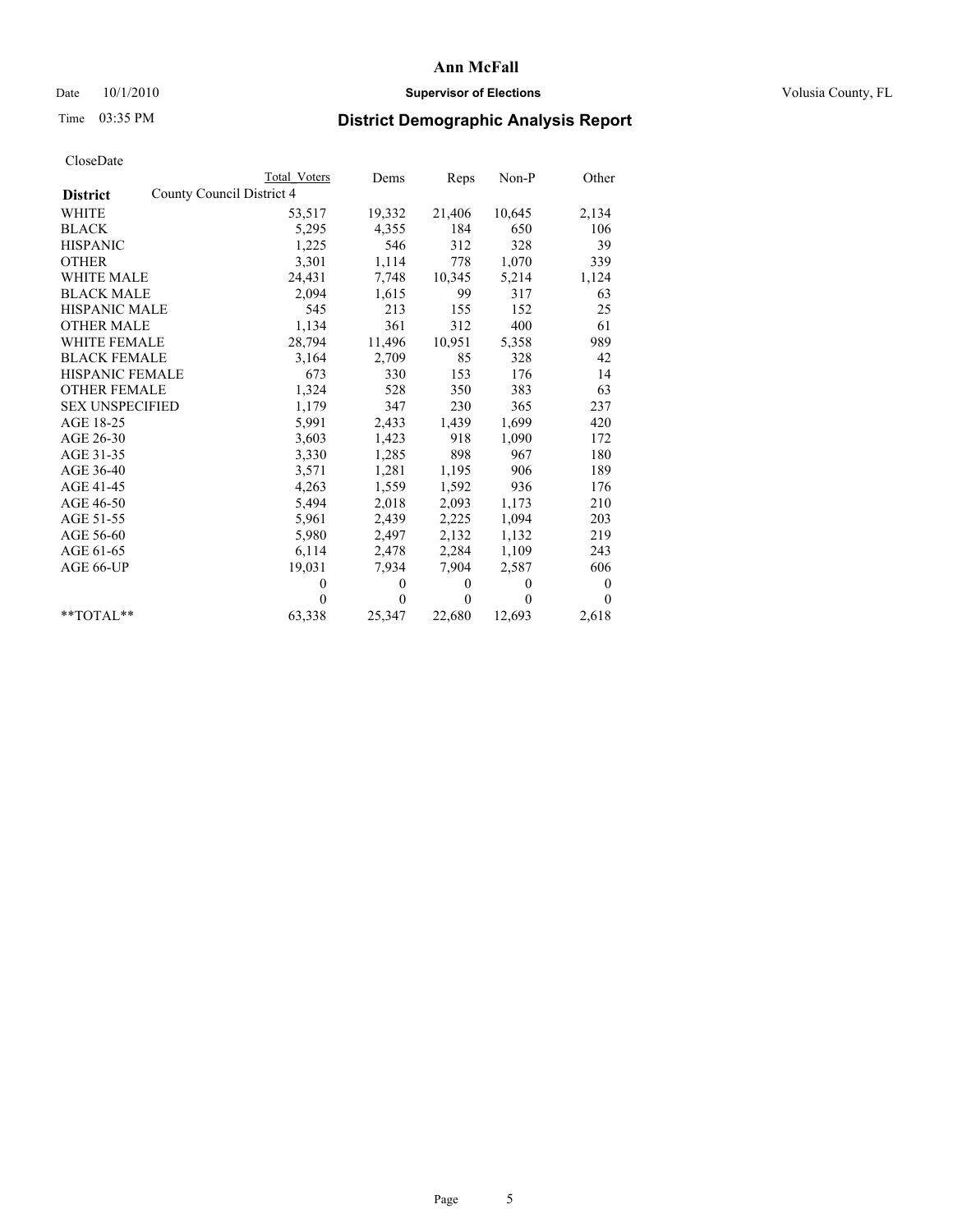### Date  $10/1/2010$  **Supervisor of Elections Supervisor of Elections** Volusia County, FL

## Time 03:35 PM **District Demographic Analysis Report**

|                                              | Total Voters | Dems         | Reps         | Non-P        | Other          |
|----------------------------------------------|--------------|--------------|--------------|--------------|----------------|
| County Council District 5<br><b>District</b> |              |              |              |              |                |
| <b>WHITE</b>                                 | 48,061       | 15,516       | 19,738       | 10,253       | 2,554          |
| <b>BLACK</b>                                 | 5,160        | 3,999        | 266          | 716          | 179            |
| <b>HISPANIC</b>                              | 12,870       | 6,372        | 2,151        | 3,929        | 418            |
| <b>OTHER</b>                                 | 3,827        | 1,228        | 770          | 1,352        | 477            |
| <b>WHITE MALE</b>                            | 22,481       | 6,404        | 9,707        | 5,014        | 1,356          |
| <b>BLACK MALE</b>                            | 2,297        | 1,671        | 153          | 363          | 110            |
| <b>HISPANIC MALE</b>                         | 6,086        | 2,877        | 1,089        | 1,905        | 215            |
| <b>OTHER MALE</b>                            | 1,269        | 439          | 299          | 450          | 81             |
| <b>WHITE FEMALE</b>                          | 25,307       | 9,026        | 9,918        | 5,181        | 1,182          |
| <b>BLACK FEMALE</b>                          | 2,820        | 2,289        | 113          | 350          | 68             |
| HISPANIC FEMALE                              | 6,688        | 3,441        | 1,055        | 1,996        | 196            |
| <b>OTHER FEMALE</b>                          | 1,484        | 582          | 309          | 494          | 99             |
| <b>SEX UNSPECIFIED</b>                       | 1,486        | 386          | 282          | 497          | 321            |
| AGE 18-25                                    | 7,821        | 2,748        | 1,736        | 2,640        | 697            |
| AGE 26-30                                    | 5,074        | 1,739        | 1,228        | 1,768        | 339            |
| AGE 31-35                                    | 5,478        | 2,000        | 1,461        | 1,681        | 336            |
| AGE 36-40                                    | 5,929        | 2,090        | 1,880        | 1,618        | 341            |
| AGE 41-45                                    | 6,209        | 2,237        | 2,111        | 1,548        | 313            |
| AGE 46-50                                    | 7,186        | 2,596        | 2,658        | 1,629        | 303            |
| AGE 51-55                                    | 6,932        | 2,668        | 2,569        | 1,368        | 327            |
| AGE 56-60                                    | 6,029        | 2,511        | 2,123        | 1,151        | 244            |
| AGE 61-65                                    | 5,433        | 2,207        | 1,995        | 993          | 238            |
| AGE 66-UP                                    | 13,827       | 6,319        | 5,164        | 1,854        | 490            |
|                                              | $\mathbf{0}$ | $\mathbf{0}$ | $\mathbf{0}$ | $\mathbf{0}$ | $\overline{0}$ |
|                                              | $\Omega$     | $\theta$     | $\mathbf{0}$ | $\mathbf{0}$ | $\theta$       |
| $*$ $TOTAI.**$                               | 69,918       | 27,115       | 22,925       | 16,250       | 3,628          |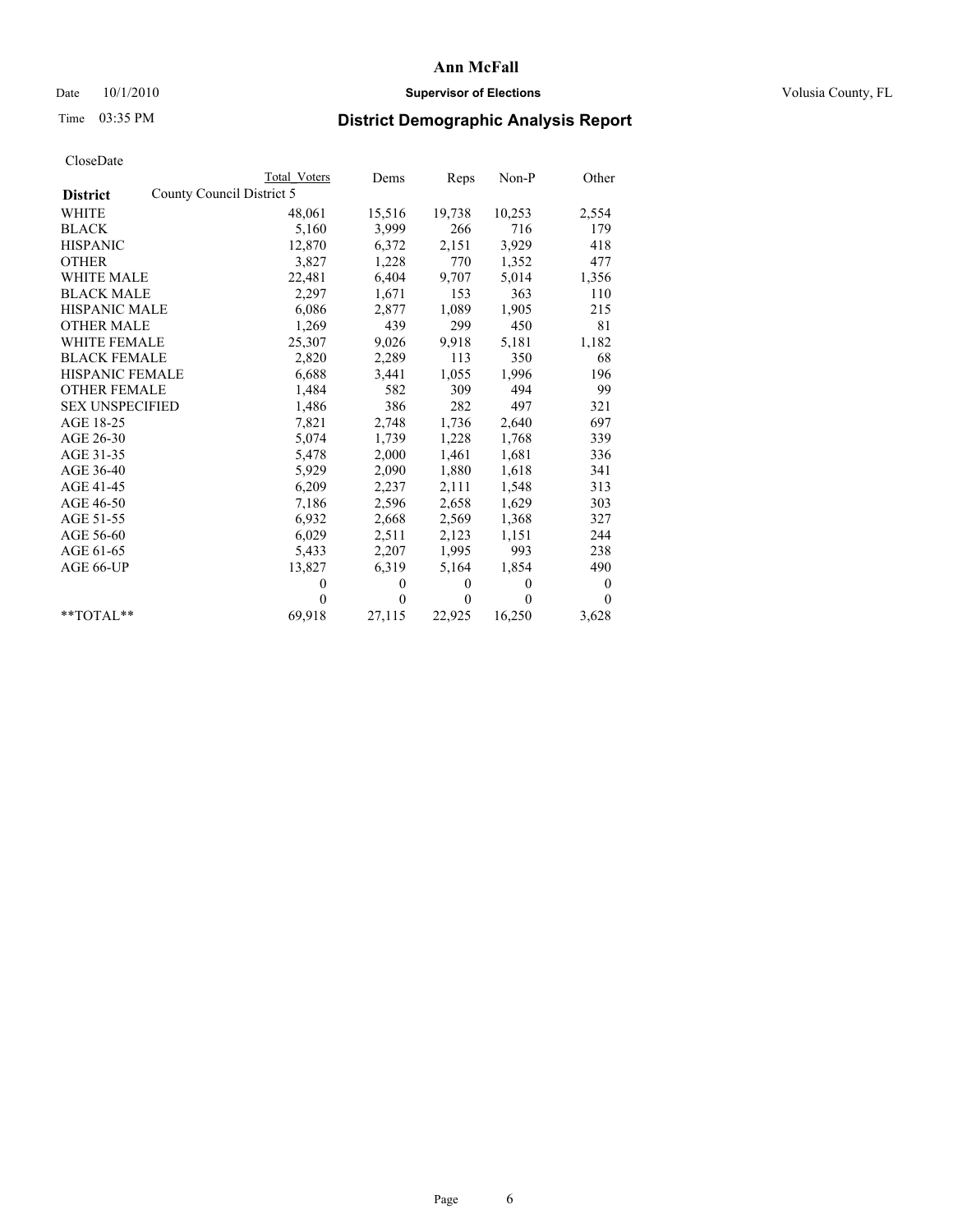### Date  $10/1/2010$  **Supervisor of Elections Supervisor of Elections** Volusia County, FL

# Time 03:35 PM **District Demographic Analysis Report**

|                                                 | <b>Total Voters</b> | Dems           | Reps     | Non-P        | Other            |
|-------------------------------------------------|---------------------|----------------|----------|--------------|------------------|
| Indigo Community Development<br><b>District</b> |                     |                |          |              |                  |
| <b>WHITE</b>                                    | 751                 | 199            | 376      | 142          | 34               |
| <b>BLACK</b>                                    | 73                  | 58             | 5        | 10           | $\theta$         |
| <b>HISPANIC</b>                                 | 32                  | 16             | 6        | 10           | $\theta$         |
| <b>OTHER</b>                                    | 72                  | 23             | 24       | 21           | 4                |
| <b>WHITE MALE</b>                               | 365                 | 79             | 188      | 78           | 20               |
| <b>BLACK MALE</b>                               | 34                  | 24             | 4        | 6            | $\overline{0}$   |
| <b>HISPANIC MALE</b>                            | 11                  | 4              | 1        | 6            | $\mathbf{0}$     |
| <b>OTHER MALE</b>                               | 31                  | 9              | 9        | 11           | $\overline{c}$   |
| <b>WHITE FEMALE</b>                             | 382                 | 119            | 186      | 64           | 13               |
| <b>BLACK FEMALE</b>                             | 39                  | 34             | 1        | 4            | $\mathbf{0}$     |
| HISPANIC FEMALE                                 | 21                  | 12             | 5        | 4            | 0                |
| <b>OTHER FEMALE</b>                             | 30                  | 8              | 12       | 10           | $\boldsymbol{0}$ |
| <b>SEX UNSPECIFIED</b>                          | 15                  | 7              | 5        | $\mathbf{0}$ | 3                |
| AGE 18-25                                       | 79                  | 18             | 31       | 24           | 6                |
| AGE 26-30                                       | 96                  | 34             | 33       | 25           | 4                |
| AGE 31-35                                       | 74                  | 23             | 22       | 27           | $\overline{c}$   |
| AGE 36-40                                       | 77                  | 18             | 40       | 16           | 3                |
| AGE 41-45                                       | 62                  | 25             | 24       | 13           | $\boldsymbol{0}$ |
| AGE 46-50                                       | 69                  | 22             | 36       | 10           |                  |
| AGE 51-55                                       | 79                  | 29             | 39       | 8            | 3                |
| AGE 56-60                                       | 99                  | 30             | 49       | 17           | 3                |
| AGE 61-65                                       | 124                 | 41             | 51       | 23           | 9                |
| AGE 66-UP                                       | 169                 | 56             | 86       | 20           | 7                |
|                                                 | $\mathbf{0}$        | $\overline{0}$ | $\theta$ | $\theta$     | $\theta$         |
|                                                 | $\theta$            | $\theta$       | $\theta$ | $\mathbf{0}$ | $\theta$         |
| $*$ TOTAL $*$                                   | 928                 | 296            | 411      | 183          | 38               |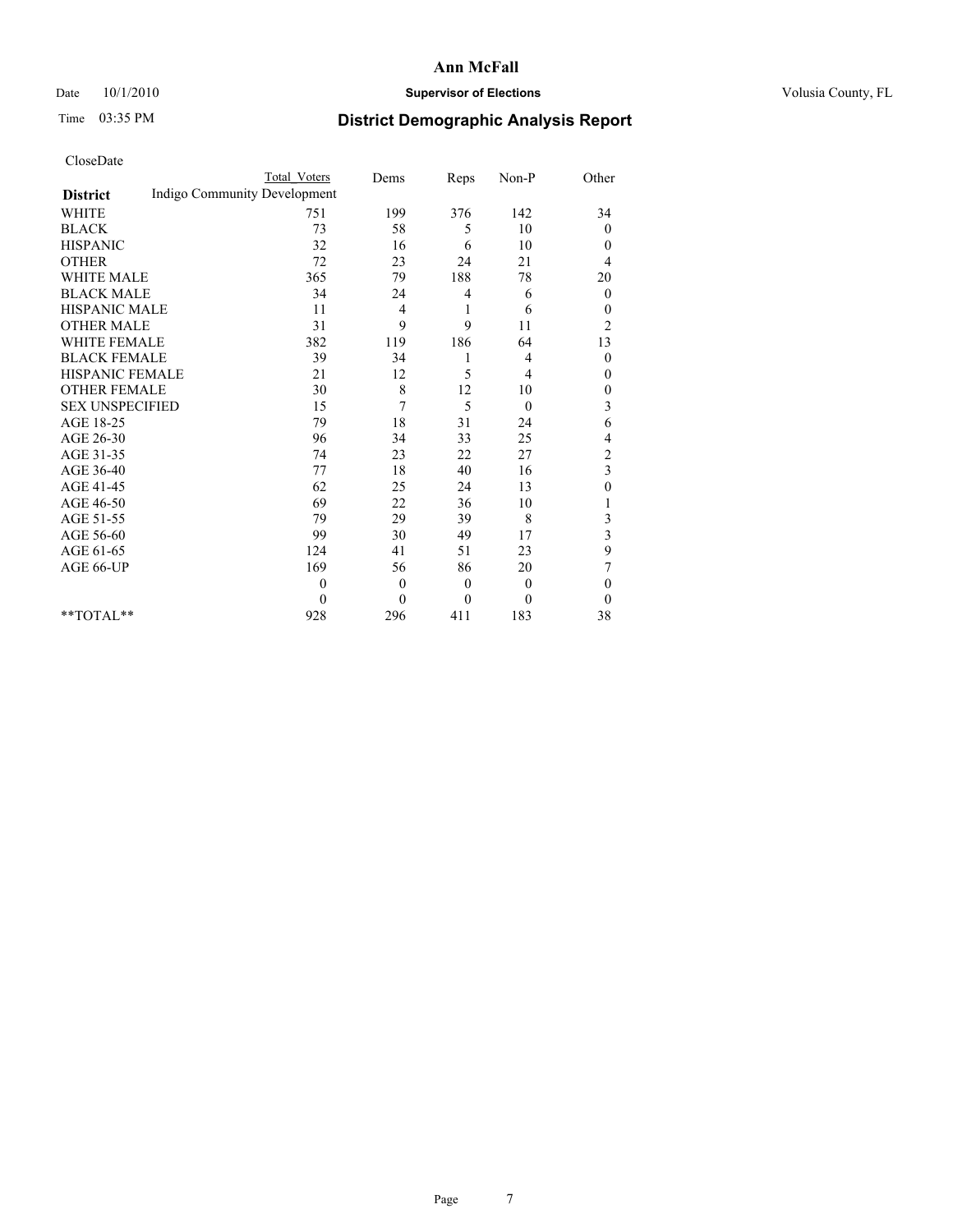### Date  $10/1/2010$  **Supervisor of Elections Supervisor of Elections** Volusia County, FL

# Time 03:35 PM **District Demographic Analysis Report**

|                                                 | <b>Total Voters</b> | Dems             | Reps     | Non-P        | Other                   |
|-------------------------------------------------|---------------------|------------------|----------|--------------|-------------------------|
| DeBary Community Development<br><b>District</b> |                     |                  |          |              |                         |
| <b>WHITE</b>                                    | 643                 | 195              | 294      | 133          | 21                      |
| <b>BLACK</b>                                    | 10                  | 6                | 2        | 2            | $\overline{0}$          |
| <b>HISPANIC</b>                                 | 12                  | 3                | 5        | 3            |                         |
| <b>OTHER</b>                                    | 29                  | 6                | 6        | 14           | 3                       |
| <b>WHITE MALE</b>                               | 326                 | 90               | 155      | 70           | 11                      |
| <b>BLACK MALE</b>                               | 6                   | 3                | 1        | 2            | $\Omega$                |
| HISPANIC MALE                                   | 5                   |                  | 2        |              |                         |
| <b>OTHER MALE</b>                               | $\mathbf{Q}$        |                  |          | 7            | 0                       |
| <b>WHITE FEMALE</b>                             | 309                 | 103              | 136      | 61           | 9                       |
| <b>BLACK FEMALE</b>                             | 4                   | 3                |          | $\mathbf{0}$ | $\theta$                |
| HISPANIC FEMALE                                 | 7                   | $\overline{c}$   | 3        | 2            | 0                       |
| <b>OTHER FEMALE</b>                             | 13                  | 5                | 4        | 3            |                         |
| <b>SEX UNSPECIFIED</b>                          | 15                  | $\overline{2}$   | 4        | 6            | 3                       |
| AGE 18-25                                       | 87                  | 25               | 27       | 31           | 4                       |
| AGE 26-30                                       | 37                  | 8                | 13       | 12           | 4                       |
| AGE 31-35                                       | 28                  | 9                | 10       | 8            |                         |
| AGE 36-40                                       | 50                  | 13               | 20       | 15           | $\overline{\mathbf{c}}$ |
| AGE 41-45                                       | 68                  | 12               | 39       | 14           | 3                       |
| AGE 46-50                                       | 97                  | 28               | 49       | 19           |                         |
| AGE 51-55                                       | 99                  | 30               | 50       | 17           | $\overline{\mathbf{c}}$ |
| AGE 56-60                                       | 89                  | 28               | 45       | 14           | $\overline{c}$          |
| AGE 61-65                                       | 63                  | 26               | 23       | 11           | 3                       |
| AGE 66-UP                                       | 76                  | 31               | 31       | 11           | 3                       |
|                                                 | $\Omega$            | $\mathbf{0}$     | $\theta$ | $\theta$     | $\theta$                |
|                                                 | $\Omega$            | $\boldsymbol{0}$ | $\Omega$ | $\theta$     | $\Omega$                |
| $*$ TOTAL $*$                                   | 694                 | 210              | 307      | 152          | 25                      |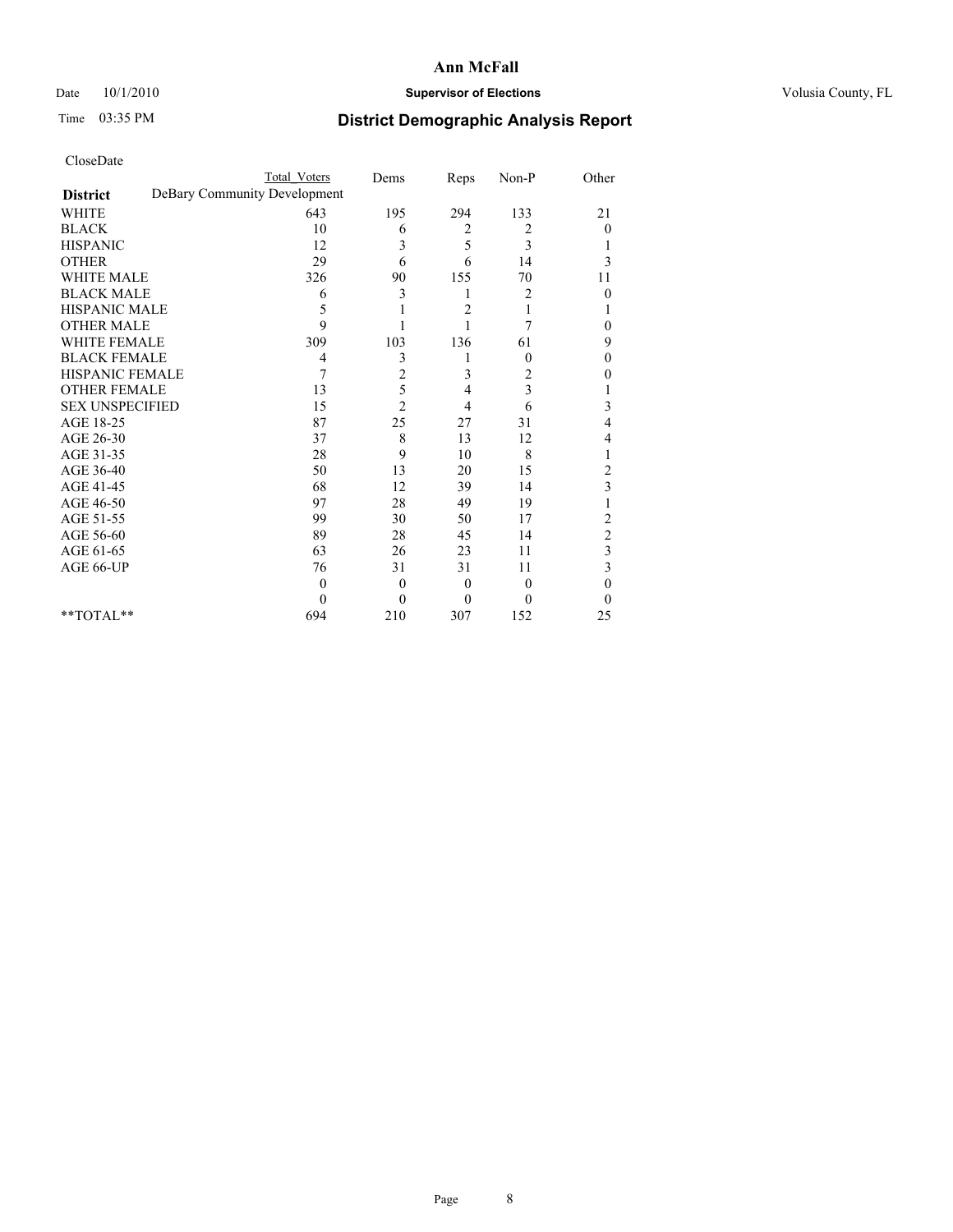### Date  $10/1/2010$  **Supervisor of Elections Supervisor of Elections** Volusia County, FL

# Time 03:35 PM **District Demographic Analysis Report**

|                                             | <b>Total Voters</b> | Dems     | Reps         | $Non-P$      | Other            |  |
|---------------------------------------------|---------------------|----------|--------------|--------------|------------------|--|
| Congressional District 3<br><b>District</b> |                     |          |              |              |                  |  |
| <b>WHITE</b>                                | 5,230               | 1,799    | 2,269        | 905          | 257              |  |
| <b>BLACK</b>                                | 2,245               | 1,902    | 59           | 243          | 41               |  |
| <b>HISPANIC</b>                             | 396                 | 165      | 61           | 149          | 21               |  |
| <b>OTHER</b>                                | 386                 | 146      | 78           | 119          | 43               |  |
| <b>WHITE MALE</b>                           | 2,433               | 745      | 1,098        | 448          | 142              |  |
| <b>BLACK MALE</b>                           | 897                 | 744      | 19           | 105          | 29               |  |
| <b>HISPANIC MALE</b>                        | 178                 | 75       | 29           | 62           | 12               |  |
| <b>OTHER MALE</b>                           | 116                 | 54       | 29           | 28           | 5                |  |
| <b>WHITE FEMALE</b>                         | 2,765               | 1,044    | 1,155        | 452          | 114              |  |
| <b>BLACK FEMALE</b>                         | 1,319               | 1,135    | 39           | 133          | 12               |  |
| HISPANIC FEMALE                             | 214                 | 90       | 32           | 84           | $\,$ $\,$        |  |
| <b>OTHER FEMALE</b>                         | 143                 | 60       | 32           | 44           | 7                |  |
| <b>SEX UNSPECIFIED</b>                      | 192                 | 65       | 34           | 60           | 33               |  |
| AGE 18-25                                   | 858                 | 373      | 129          | 286          | 70               |  |
| AGE 26-30                                   | 546                 | 279      | 93           | 142          | 32               |  |
| AGE 31-35                                   | 545                 | 258      | 124          | 130          | 33               |  |
| AGE 36-40                                   | 584                 | 287      | 153          | 124          | 20               |  |
| AGE 41-45                                   | 623                 | 278      | 189          | 134          | 22               |  |
| AGE 46-50                                   | 806                 | 406      | 250          | 125          | 25               |  |
| AGE 51-55                                   | 778                 | 388      | 263          | 103          | 24               |  |
| AGE 56-60                                   | 778                 | 408      | 236          | 101          | 33               |  |
| AGE 61-65                                   | 728                 | 339      | 268          | 86           | 35               |  |
| AGE 66-UP                                   | 2,011               | 996      | 762          | 185          | 68               |  |
|                                             | $\overline{0}$      | $\theta$ | $\mathbf{0}$ | $\mathbf{0}$ | $\boldsymbol{0}$ |  |
|                                             | $\theta$            | $\theta$ | $\theta$     | $\theta$     | $\mathbf{0}$     |  |
| $*$ $TOTAI.**$                              | 8,257               | 4,012    | 2,467        | 1,416        | 362              |  |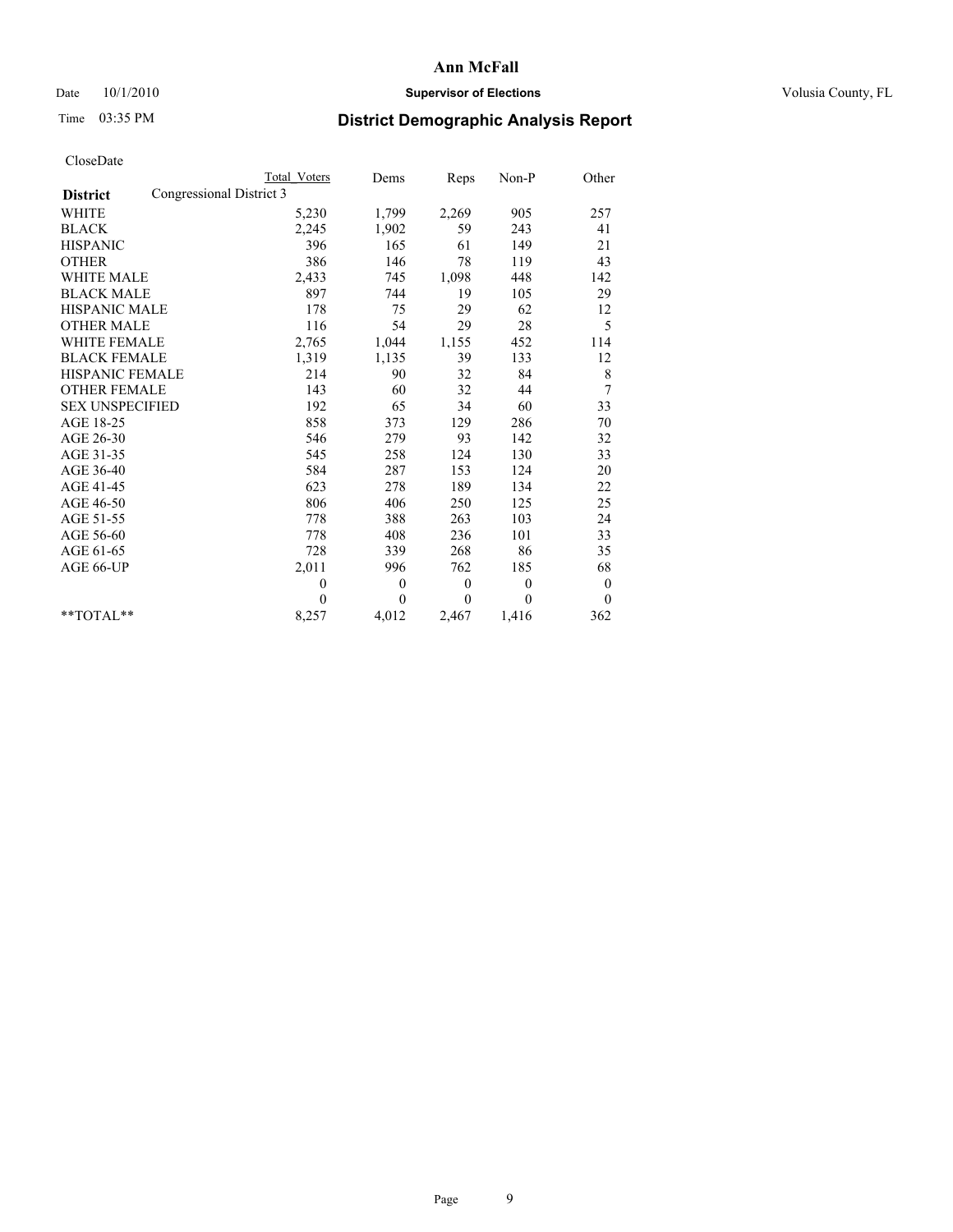### Date  $10/1/2010$  **Supervisor of Elections Supervisor of Elections** Volusia County, FL

## Time 03:35 PM **District Demographic Analysis Report**

|                        |                          | Total Voters | Dems     | Reps         | $Non-P$  | Other    |
|------------------------|--------------------------|--------------|----------|--------------|----------|----------|
| <b>District</b>        | Congressional District 7 |              |          |              |          |          |
| WHITE                  |                          | 140,214      | 50,014   | 55,431       | 28,221   | 6,548    |
| <b>BLACK</b>           |                          | 19,780       | 16,324   | 697          | 2,308    | 451      |
| <b>HISPANIC</b>        |                          | 13,273       | 6,361    | 2,360        | 4,091    | 461      |
| <b>OTHER</b>           |                          | 9,650        | 3,337    | 1,995        | 3,220    | 1,098    |
| WHITE MALE             |                          | 64,559       | 20,284   | 27,028       | 13,758   | 3,489    |
| <b>BLACK MALE</b>      |                          | 7,976        | 6,250    | 383          | 1,100    | 243      |
| HISPANIC MALE          |                          | 6,207        | 2,849    | 1,189        | 1,936    | 233      |
| <b>OTHER MALE</b>      |                          | 3,177        | 1,114    | 795          | 1,068    | 200      |
| <b>WHITE FEMALE</b>    |                          | 74.913       | 29,489   | 28,123       | 14,289   | 3,012    |
| <b>BLACK FEMALE</b>    |                          | 11,645       | 9,944    | 312          | 1,185    | 204      |
| HISPANIC FEMALE        |                          | 6,968        | 3,459    | 1,159        | 2,130    | 220      |
| <b>OTHER FEMALE</b>    |                          | 3,734        | 1,545    | 826          | 1,154    | 209      |
| <b>SEX UNSPECIFIED</b> |                          | 3,738        | 1,102    | 668          | 1,220    | 748      |
| AGE 18-25              |                          | 20,429       | 8,782    | 4,252        | 5,869    | 1,526    |
| AGE 26-30              |                          | 12,049       | 4,647    | 2,897        | 3,826    | 679      |
| AGE 31-35              |                          | 11,404       | 4,317    | 3,041        | 3,351    | 695      |
| AGE 36-40              |                          | 12,068       | 4,369    | 3,847        | 3,188    | 664      |
| AGE 41-45              |                          | 13.757       | 5,040    | 4,879        | 3,195    | 643      |
| AGE 46-50              |                          | 16,759       | 6,353    | 6,104        | 3,565    | 737      |
| AGE 51-55              |                          | 17,380       | 7,288    | 6,201        | 3,155    | 736      |
| AGE 56-60              |                          | 16,507       | 7,207    | 5,670        | 2,974    | 656      |
| AGE 61-65              |                          | 15,775       | 6,742    | 5,685        | 2,698    | 650      |
| AGE 66-UP              |                          | 46,789       | 21,291   | 17,907       | 6,019    | 1,572    |
|                        |                          | $\theta$     | $\theta$ | $\mathbf{0}$ | $\theta$ | 0        |
|                        |                          | $\theta$     | $\Omega$ | $\mathbf{0}$ | $\theta$ | $\Omega$ |
| $*$ $TOTAI.**$         |                          | 182,917      | 76,036   | 60,483       | 37,840   | 8,558    |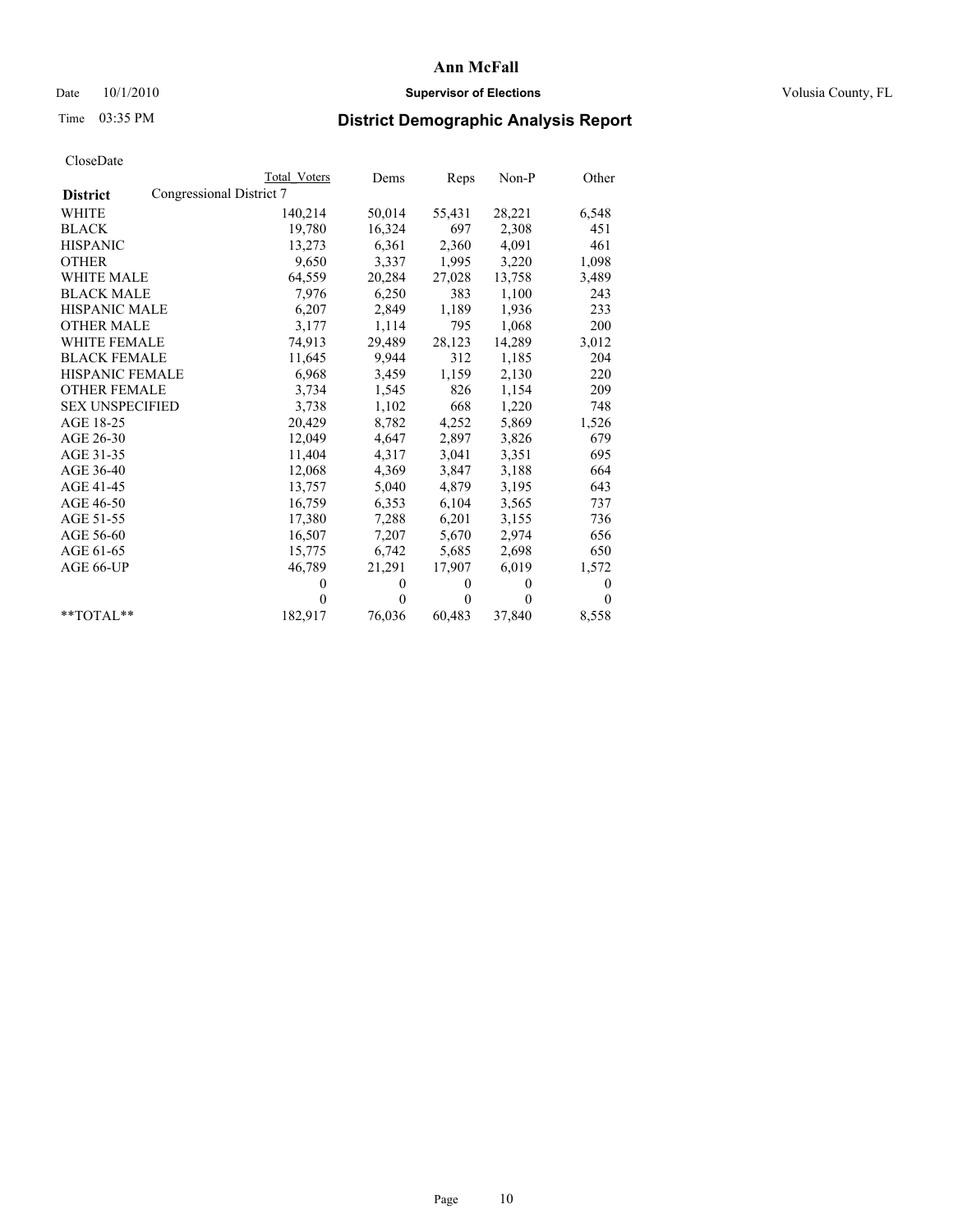### Date  $10/1/2010$  **Supervisor of Elections Supervisor of Elections** Volusia County, FL

## Time 03:35 PM **District Demographic Analysis Report**

|                        |                           | <b>Total Voters</b> | Dems         | Reps     | Non-P    | Other        |
|------------------------|---------------------------|---------------------|--------------|----------|----------|--------------|
| <b>District</b>        | Congressional District 24 |                     |              |          |          |              |
| <b>WHITE</b>           |                           | 110,074             | 38,518       | 43,143   | 23,695   | 4,718        |
| <b>BLACK</b>           |                           | 5,021               | 4,017        | 218      | 657      | 129          |
| <b>HISPANIC</b>        |                           | 5,726               | 2,664        | 1,080    | 1,769    | 213          |
| <b>OTHER</b>           |                           | 5,454               | 1,662        | 1,220    | 1,906    | 666          |
| <b>WHITE MALE</b>      |                           | 50,942              | 15,715       | 21,132   | 11,597   | 2,498        |
| <b>BLACK MALE</b>      |                           | 2,217               | 1,674        | 116      | 350      | 77           |
| <b>HISPANIC MALE</b>   |                           | 2,679               | 1,195        | 504      | 864      | 116          |
| <b>OTHER MALE</b>      |                           | 1,855               | 573          | 492      | 687      | 103          |
| <b>WHITE FEMALE</b>    |                           | 58,457              | 22,572       | 21,764   | 11,937   | 2,184        |
| <b>BLACK FEMALE</b>    |                           | 2,765               | 2,311        | 99       | 304      | 51           |
| <b>HISPANIC FEMALE</b> |                           | 3,008               | 1,451        | 570      | 891      | 96           |
| <b>OTHER FEMALE</b>    |                           | 2,116               | 800          | 501      | 678      | 137          |
| <b>SEX UNSPECIFIED</b> |                           | 2,236               | 570          | 483      | 719      | 464          |
| AGE 18-25              |                           | 10,907              | 3,705        | 2,801    | 3,514    | 887          |
| AGE 26-30              |                           | 7,544               | 2,553        | 2,006    | 2,534    | 451          |
| AGE 31-35              |                           | 7,176               | 2,424        | 2,012    | 2,336    | 404          |
| AGE 36-40              |                           | 8,044               | 2,710        | 2,673    | 2,254    | 407          |
| AGE 41-45              |                           | 8,847               | 2,983        | 3,247    | 2,204    | 413          |
| AGE 46-50              |                           | 11,202              | 3,864        | 4,430    | 2,492    | 416          |
| AGE 51-55              |                           | 11,885              | 4,435        | 4,611    | 2,389    | 450          |
| AGE 56-60              |                           | 11,884              | 4,741        | 4,314    | 2,374    | 455          |
| AGE 61-65              |                           | 12,234              | 4,672        | 4,641    | 2,382    | 539          |
| AGE 66-UP              |                           | 36,552              | 14,774       | 14,926   | 5,548    | 1,304        |
|                        |                           | $\theta$            | $\mathbf{0}$ | $\theta$ | $\theta$ | $\mathbf{0}$ |
|                        |                           | $\Omega$            | $\theta$     | $\theta$ | $\Omega$ | $\theta$     |
| $*$ TOTAL $*$          |                           | 126,275             | 46,861       | 45,661   | 28,027   | 5,726        |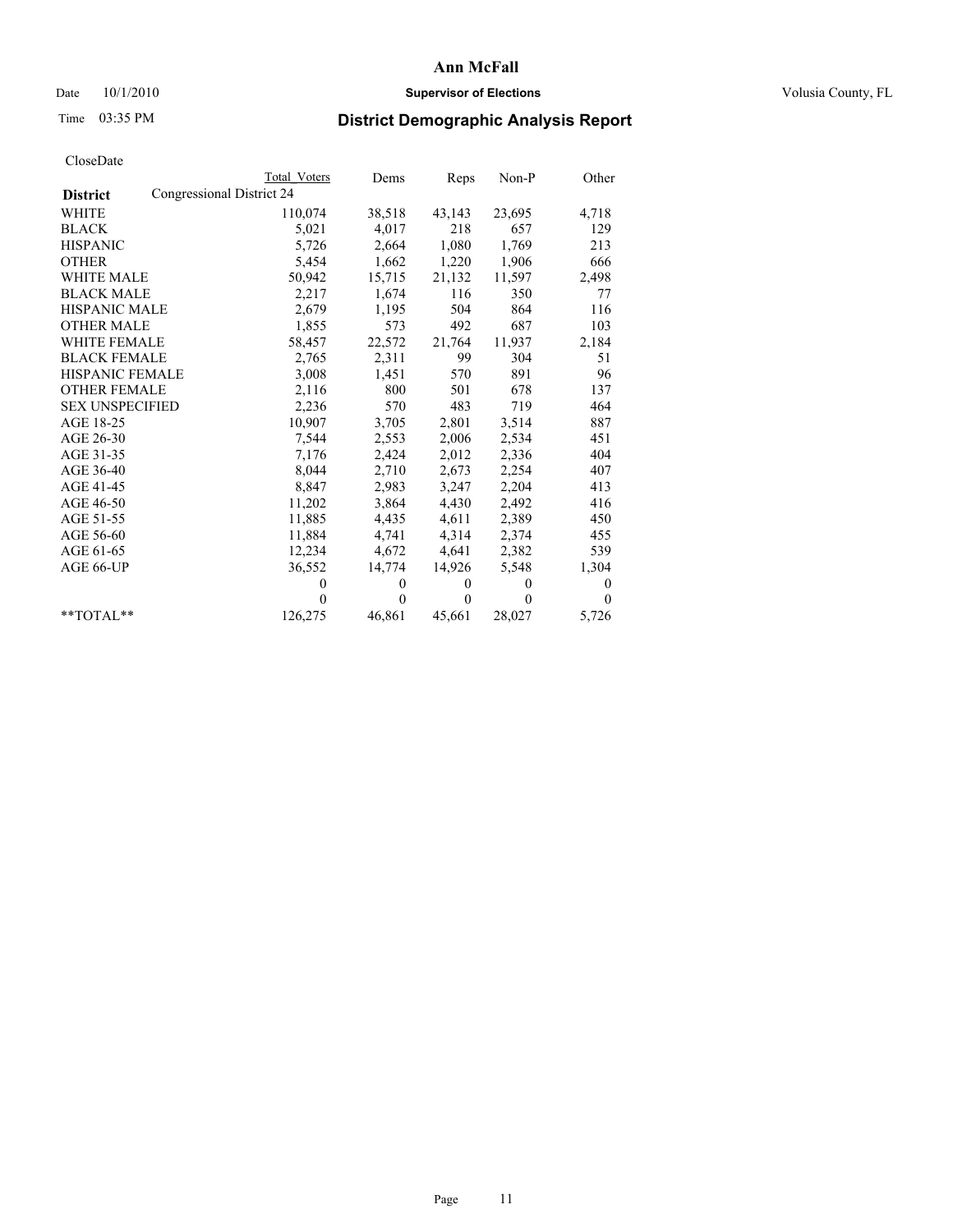### Date  $10/1/2010$  **Supervisor of Elections Supervisor of Elections** Volusia County, FL

# Time 03:35 PM **District Demographic Analysis Report**

|                                  | <b>Total Voters</b> | Dems         | <b>Reps</b> | Non-P        | Other            |  |
|----------------------------------|---------------------|--------------|-------------|--------------|------------------|--|
| Daytona Beach<br><b>District</b> |                     |              |             |              |                  |  |
| WHITE                            | 20,670              | 7,977        | 7,322       | 4,405        | 966              |  |
| <b>BLACK</b>                     | 12,464              | 10,593       | 323         | 1,320        | 228              |  |
| <b>HISPANIC</b>                  | 889                 | 418          | 168         | 274          | 29               |  |
| <b>OTHER</b>                     | 2,312               | 957          | 347         | 742          | 266              |  |
| <b>WHITE MALE</b>                | 9,918               | 3,342        | 3,762       | 2,243        | 571              |  |
| <b>BLACK MALE</b>                | 4,876               | 3,982        | 169         | 612          | 113              |  |
| <b>HISPANIC MALE</b>             | 419                 | 189          | 79          | 135          | 16               |  |
| <b>OTHER MALE</b>                | 741                 | 302          | 146         | 249          | 44               |  |
| <b>WHITE FEMALE</b>              | 10,646              | 4,590        | 3,529       | 2,139        | 388              |  |
| <b>BLACK FEMALE</b>              | 7,479               | 6,522        | 152         | 691          | 114              |  |
| HISPANIC FEMALE                  | 466                 | 226          | 89          | 139          | 12               |  |
| <b>OTHER FEMALE</b>              | 857                 | 411          | 139         | 265          | 42               |  |
| <b>SEX UNSPECIFIED</b>           | 933                 | 381          | 95          | 268          | 189              |  |
| AGE 18-25                        | 6,350               | 3,973        | 703         | 1,335        | 339              |  |
| AGE 26-30                        | 2,984               | 1,545        | 466         | 833          | 140              |  |
| AGE 31-35                        | 2,181               | 1,133        | 359         | 585          | 104              |  |
| AGE 36-40                        | 2,089               | 1,046        | 469         | 490          | 84               |  |
| AGE 41-45                        | 2,243               | 1,212        | 463         | 475          | 93               |  |
| AGE 46-50                        | 2,774               | 1,488        | 664         | 515          | 107              |  |
| AGE 51-55                        | 3,082               | 1,709        | 763         | 488          | 122              |  |
| AGE 56-60                        | 3,024               | 1,626        | 756         | 539          | 103              |  |
| AGE 61-65                        | 2,819               | 1,455        | 785         | 466          | 113              |  |
| AGE 66-UP                        | 8,789               | 4,758        | 2,732       | 1,015        | 284              |  |
|                                  | $\theta$            | $\mathbf{0}$ | $\theta$    | $\mathbf{0}$ | $\boldsymbol{0}$ |  |
|                                  | $\theta$            | $\theta$     | $\Omega$    | $\theta$     | $\theta$         |  |
| $*$ $TOTAI.**$                   | 36,335              | 19,945       | 8,160       | 6,741        | 1,489            |  |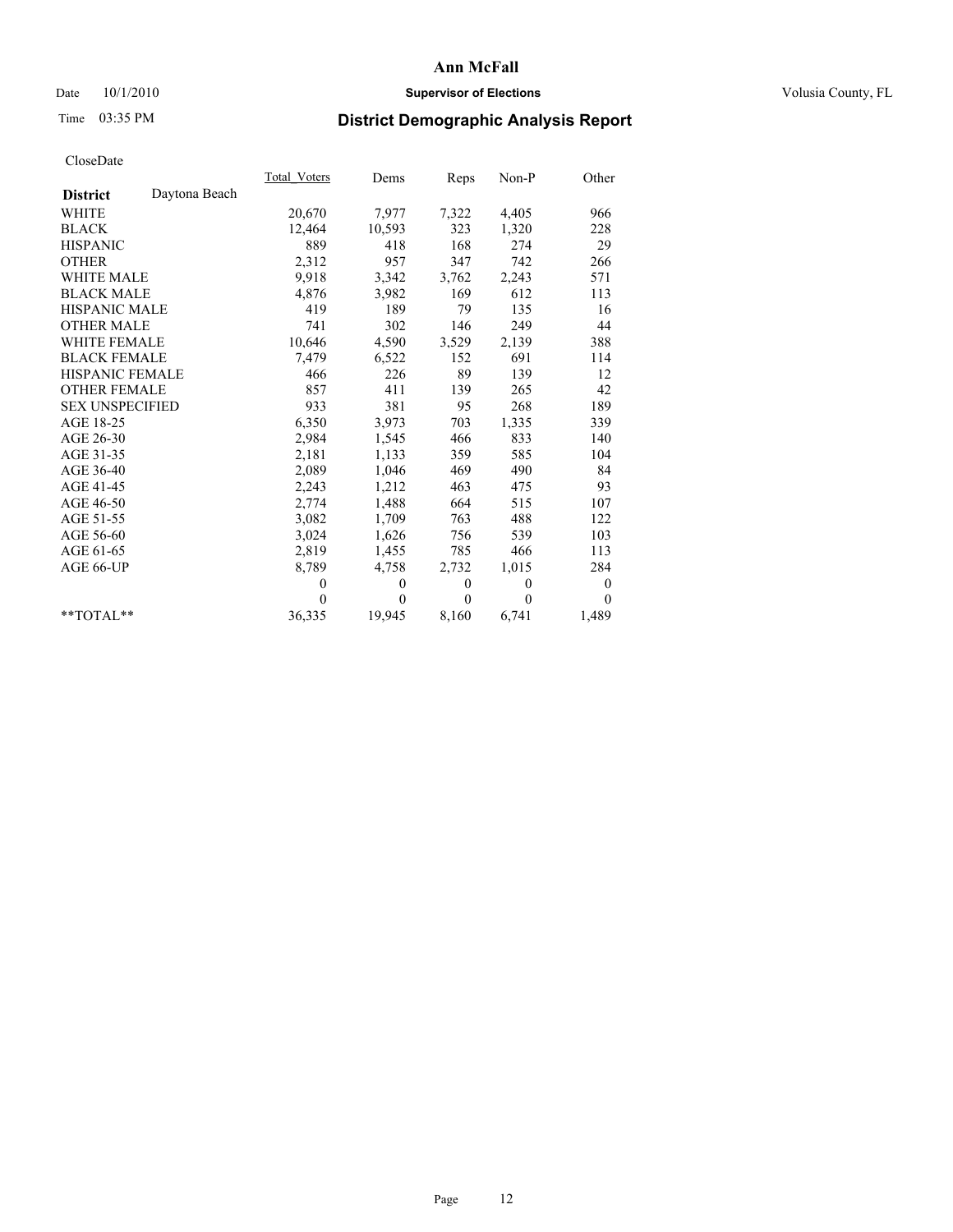### Date  $10/1/2010$  **Supervisor of Elections Supervisor of Elections** Volusia County, FL

# Time 03:35 PM **District Demographic Analysis Report**

|                                         | <b>Total Voters</b> | Dems             | Reps     | Non-P    | Other                   |
|-----------------------------------------|---------------------|------------------|----------|----------|-------------------------|
| Daytona Beach Shores<br><b>District</b> |                     |                  |          |          |                         |
| <b>WHITE</b>                            | 3,163               | 935              | 1,456    | 636      | 136                     |
| <b>BLACK</b>                            | 33                  | 23               | 2        | 6        | 2                       |
| <b>HISPANIC</b>                         | 53                  | 17               | 21       | 12       | 3                       |
| <b>OTHER</b>                            | 161                 | 46               | 57       | 43       | 15                      |
| WHITE MALE                              | 1,495               | 410              | 691      | 324      | 70                      |
| <b>BLACK MALE</b>                       | 17                  | 11               | 1        | 3        | $\overline{\mathbf{c}}$ |
| HISPANIC MALE                           | 26                  | $\overline{7}$   | 12       | 4        | 3                       |
| <b>OTHER MALE</b>                       | 61                  | 20               | 22       | 18       |                         |
| <b>WHITE FEMALE</b>                     | 1,641               | 516              | 754      | 308      | 63                      |
| <b>BLACK FEMALE</b>                     | 16                  | 12               | 1        | 3        | $\theta$                |
| HISPANIC FEMALE                         | 26                  | 10               | 8        | 8        | $\mathbf{0}$            |
| <b>OTHER FEMALE</b>                     | 69                  | 20               | 28       | 17       | 4                       |
| <b>SEX UNSPECIFIED</b>                  | 59                  | 15               | 19       | 12       | 13                      |
| AGE 18-25                               | 120                 | 32               | 36       | 41       | 11                      |
| AGE 26-30                               | 91                  | 32               | 26       | 29       | 4                       |
| AGE 31-35                               | 75                  | 31               | 20       | 19       | 5                       |
| AGE 36-40                               | 63                  | 16               | 23       | 19       | 5                       |
| AGE 41-45                               | 123                 | 30               | 43       | 43       | 7                       |
| AGE 46-50                               | 168                 | 53               | 68       | 40       | 7                       |
| AGE 51-55                               | 219                 | 57               | 102      | 51       | 9                       |
| AGE 56-60                               | 294                 | 69               | 130      | 72       | 23                      |
| AGE 61-65                               | 408                 | 123              | 186      | 76       | 23                      |
| AGE 66-UP                               | 1,849               | 578              | 902      | 307      | 62                      |
|                                         | $\theta$            | $\boldsymbol{0}$ | $\theta$ | $\theta$ | $\boldsymbol{0}$        |
|                                         | $\theta$            | $\theta$         | $\theta$ | $\theta$ | $\mathbf{0}$            |
| $*$ $TOTAI.**$                          | 3,410               | 1,021            | 1,536    | 697      | 156                     |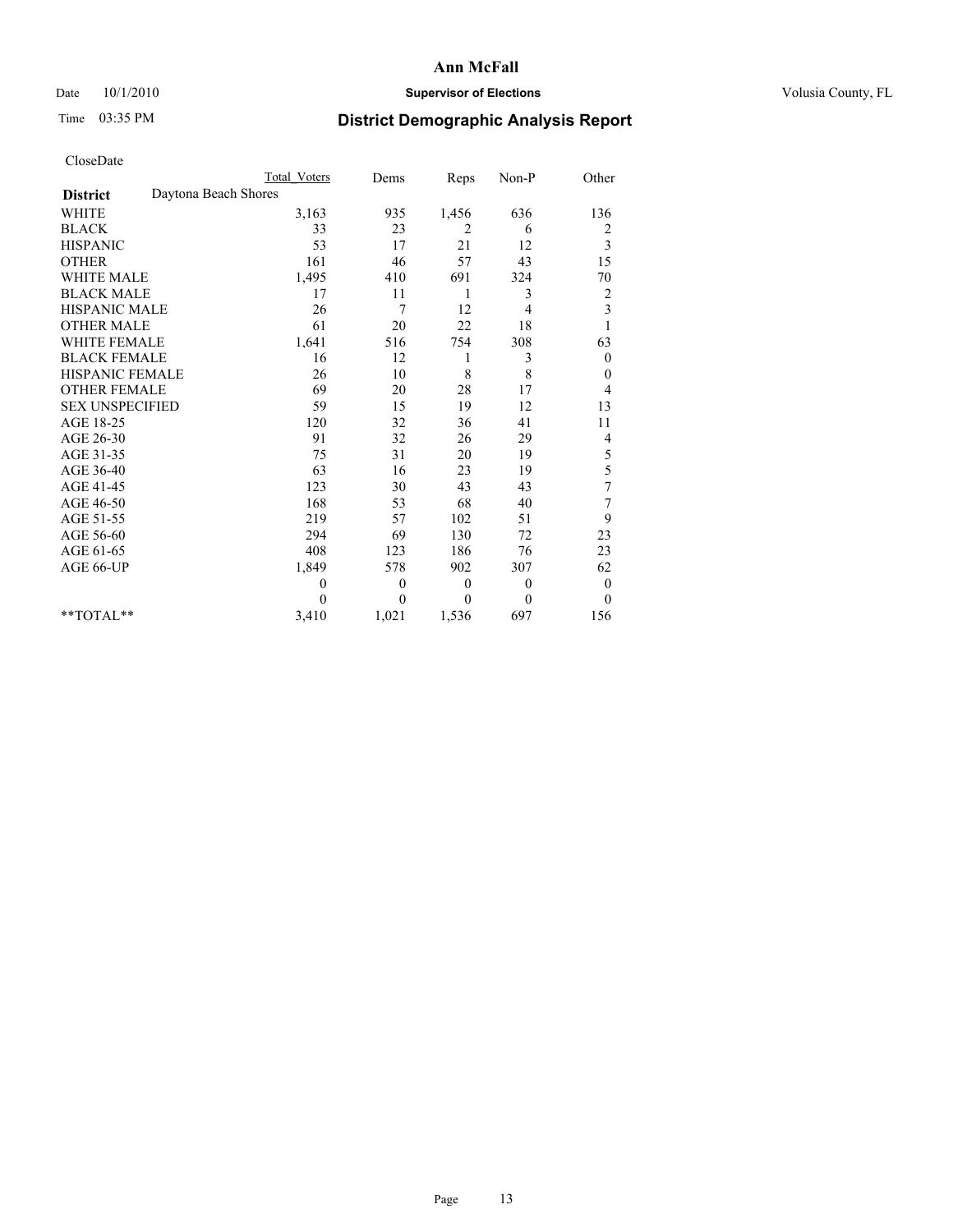### Date  $10/1/2010$  **Supervisor of Elections Supervisor of Elections** Volusia County, FL

# Time 03:35 PM **District Demographic Analysis Report**

|                           | <b>Total Voters</b> | Dems     | Reps         | $Non-P$        | Other            |  |
|---------------------------|---------------------|----------|--------------|----------------|------------------|--|
| DeBary<br><b>District</b> |                     |          |              |                |                  |  |
| <b>WHITE</b>              | 11,637              | 3,366    | 5,417        | 2,281          | 573              |  |
| <b>BLACK</b>              | 410                 | 310      | 31           | 58             | 11               |  |
| <b>HISPANIC</b>           | 789                 | 336      | 196          | 227            | 30               |  |
| <b>OTHER</b>              | 655                 | 183      | 181          | 215            | 76               |  |
| <b>WHITE MALE</b>         | 5,438               | 1,346    | 2,667        | 1,123          | 302              |  |
| <b>BLACK MALE</b>         | 188                 | 133      | 11           | 38             | 6                |  |
| <b>HISPANIC MALE</b>      | 381                 | 149      | 101          | 113            | 18               |  |
| <b>OTHER MALE</b>         | 213                 | 61       | 60           | 79             | 13               |  |
| <b>WHITE FEMALE</b>       | 6,128               | 2,004    | 2,714        | 1,146          | 264              |  |
| <b>BLACK FEMALE</b>       | 217                 | 172      | 20           | 20             | 5                |  |
| HISPANIC FEMALE           | 401                 | 183      | 95           | 111            | 12               |  |
| <b>OTHER FEMALE</b>       | 276                 | 92       | 81           | 83             | 20               |  |
| <b>SEX UNSPECIFIED</b>    | 249                 | 55       | 76           | 68             | 50               |  |
| AGE 18-25                 | 1,093               | 294      | 336          | 363            | 100              |  |
| AGE 26-30                 | 725                 | 182      | 260          | 231            | 52               |  |
| AGE 31-35                 | 760                 | 222      | 266          | 234            | 38               |  |
| AGE 36-40                 | 934                 | 230      | 383          | 264            | 57               |  |
| AGE 41-45                 | 1,087               | 300      | 481          | 256            | 50               |  |
| AGE 46-50                 | 1,270               | 357      | 591          | 252            | 70               |  |
| AGE 51-55                 | 1,306               | 409      | 606          | 240            | 51               |  |
| AGE 56-60                 | 1,380               | 496      | 604          | 233            | 47               |  |
| AGE 61-65                 | 1,281               | 398      | 613          | 210            | 60               |  |
| AGE 66-UP                 | 3,655               | 1,307    | 1,685        | 498            | 165              |  |
|                           | $\theta$            | 0        | $\mathbf{0}$ | $\overline{0}$ | $\boldsymbol{0}$ |  |
|                           | $\theta$            | $\theta$ | $\Omega$     | $\theta$       | $\overline{0}$   |  |
| $*$ $TOTAI.**$            | 13,491              | 4,195    | 5,825        | 2,781          | 690              |  |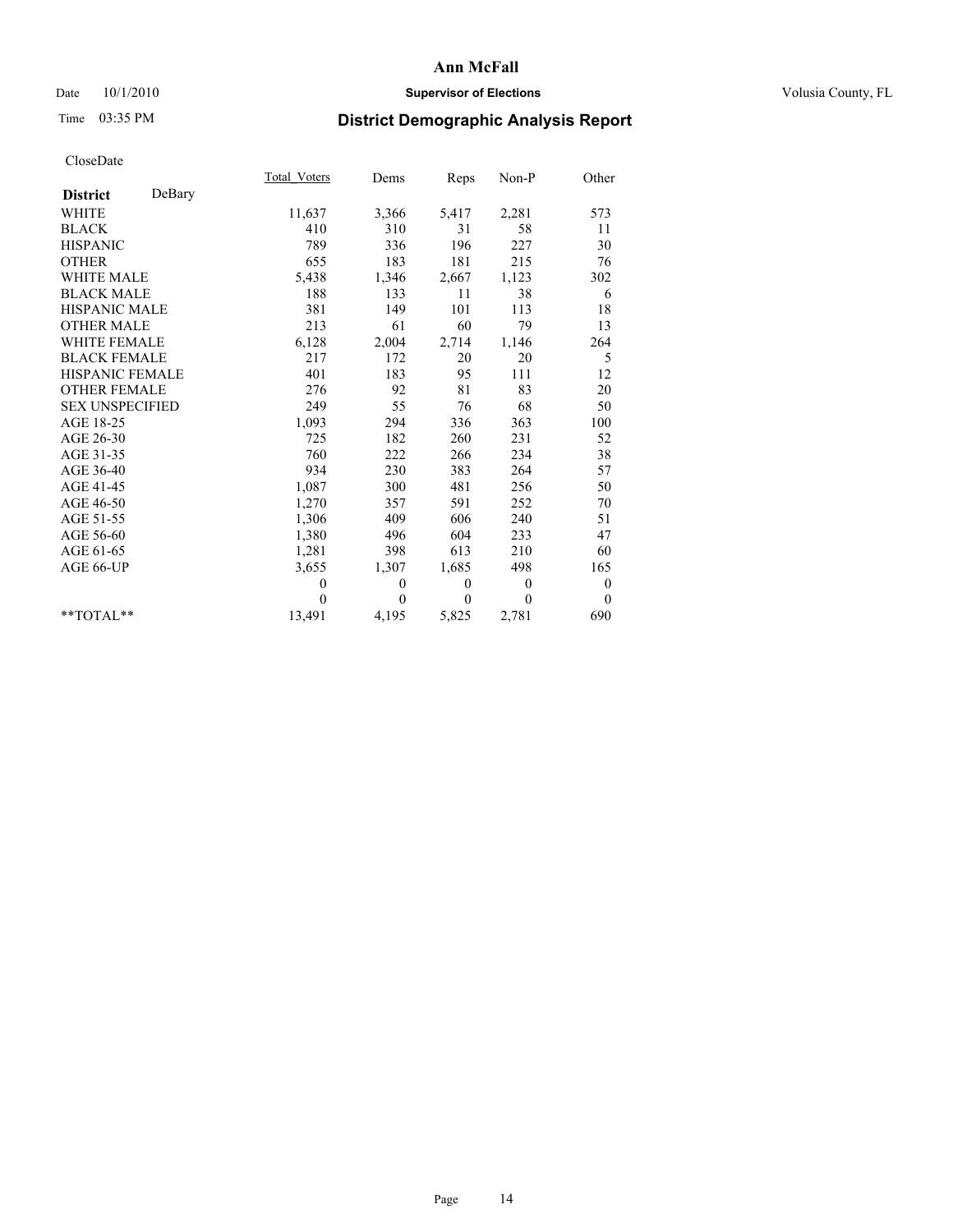### Date  $10/1/2010$  **Supervisor of Elections Supervisor of Elections** Volusia County, FL

# Time 03:35 PM **District Demographic Analysis Report**

|                        |        | <b>Total Voters</b> | Dems         | Reps         | $Non-P$      | Other            |  |
|------------------------|--------|---------------------|--------------|--------------|--------------|------------------|--|
| <b>District</b>        | DeLand |                     |              |              |              |                  |  |
| <b>WHITE</b>           |        | 11,438              | 4,103        | 4,654        | 2,066        | 615              |  |
| <b>BLACK</b>           |        | 2,327               | 1,931        | 76           | 262          | 58               |  |
| <b>HISPANIC</b>        |        | 843                 | 379          | 144          | 264          | 56               |  |
| <b>OTHER</b>           |        | 812                 | 283          | 161          | 241          | 127              |  |
| <b>WHITE MALE</b>      |        | 4,928               | 1,539        | 2,119        | 959          | 311              |  |
| <b>BLACK MALE</b>      |        | 895                 | 701          | 35           | 124          | 35               |  |
| <b>HISPANIC MALE</b>   |        | 361                 | 160          | 66           | 109          | 26               |  |
| <b>OTHER MALE</b>      |        | 245                 | 93           | 66           | 58           | 28               |  |
| <b>WHITE FEMALE</b>    |        | 6,463               | 2,548        | 2,520        | 1,098        | 297              |  |
| <b>BLACK FEMALE</b>    |        | 1,411               | 1,213        | 41           | 135          | 22               |  |
| HISPANIC FEMALE        |        | 478                 | 219          | 77           | 153          | 29               |  |
| <b>OTHER FEMALE</b>    |        | 306                 | 129          | 54           | 95           | 28               |  |
| <b>SEX UNSPECIFIED</b> |        | 333                 | 94           | 57           | 102          | 80               |  |
| AGE 18-25              |        | 1,892               | 774          | 423          | 515          | 180              |  |
| AGE 26-30              |        | 1,063               | 456          | 237          | 305          | 65               |  |
| AGE 31-35              |        | 1,063               | 427          | 302          | 258          | 76               |  |
| AGE 36-40              |        | 1,123               | 449          | 347          | 268          | 59               |  |
| AGE 41-45              |        | 1,130               | 464          | 401          | 209          | 56               |  |
| AGE 46-50              |        | 1,235               | 523          | 436          | 214          | 62               |  |
| AGE 51-55              |        | 1,227               | 558          | 388          | 214          | 67               |  |
| AGE 56-60              |        | 1,153               | 548          | 384          | 169          | 52               |  |
| AGE 61-65              |        | 1,224               | 571          | 427          | 175          | 51               |  |
| AGE 66-UP              |        | 4,310               | 1,926        | 1,690        | 506          | 188              |  |
|                        |        | $\mathbf{0}$        | $\mathbf{0}$ | $\mathbf{0}$ | $\mathbf{0}$ | $\boldsymbol{0}$ |  |
|                        |        | $\theta$            | $\theta$     | $\theta$     | $\theta$     | $\theta$         |  |
| $*$ $TOTAI.**$         |        | 15,420              | 6,696        | 5,035        | 2,833        | 856              |  |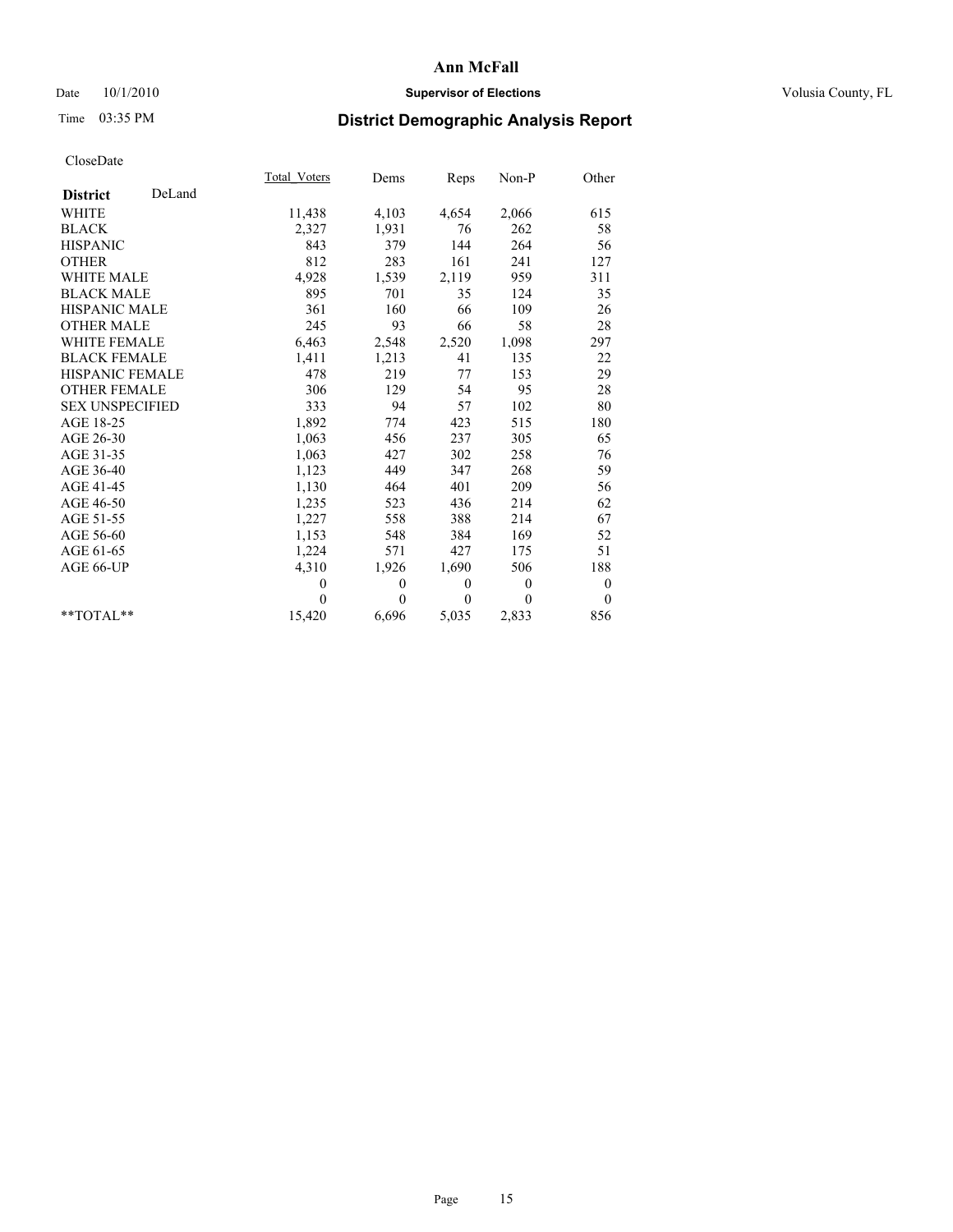### Date  $10/1/2010$  **Supervisor of Elections Supervisor of Elections** Volusia County, FL

## Time 03:35 PM **District Demographic Analysis Report**

|                            | Total Voters | Dems     | <b>Reps</b>  | $Non-P$  | Other            |
|----------------------------|--------------|----------|--------------|----------|------------------|
| Deltona<br><b>District</b> |              |          |              |          |                  |
| <b>WHITE</b>               | 33,331       | 11,262   | 12,856       | 7,369    | 1,844            |
| <b>BLACK</b>               | 4,582        | 3,557    | 223          | 637      | 165              |
| <b>HISPANIC</b>            | 11,831       | 5,941    | 1,891        | 3,623    | 376              |
| <b>OTHER</b>               | 3,009        | 996      | 538          | 1,088    | 387              |
| <b>WHITE MALE</b>          | 15,523       | 4,683    | 6,278        | 3,591    | 971              |
| <b>BLACK MALE</b>          | 2,034        | 1,486    | 135          | 311      | 102              |
| <b>HISPANIC MALE</b>       | 5,577        | 2,681    | 951          | 1,754    | 191              |
| <b>OTHER MALE</b>          | 996          | 360      | 217          | 354      | 65               |
| <b>WHITE FEMALE</b>        | 17,635       | 6,518    | 6,512        | 3,740    | 865              |
| <b>BLACK FEMALE</b>        | 2,510        | 2,037    | 88           | 323      | 62               |
| HISPANIC FEMALE            | 6,167        | 3,212    | 933          | 1,844    | 178              |
| <b>OTHER FEMALE</b>        | 1,143        | 469      | 207          | 390      | 77               |
| <b>SEX UNSPECIFIED</b>     | 1,168        | 310      | 187          | 410      | 261              |
| AGE 18-25                  | 6,384        | 2,364    | 1,285        | 2,165    | 570              |
| AGE 26-30                  | 4,166        | 1,508    | 901          | 1,480    | 277              |
| AGE 31-35                  | 4,525        | 1,722    | 1,128        | 1,389    | 286              |
| AGE 36-40                  | 4,710        | 1,782    | 1,390        | 1,268    | 270              |
| AGE 41-45                  | 4,803        | 1,854    | 1,483        | 1,219    | 247              |
| AGE 46-50                  | 5,476        | 2,126    | 1,844        | 1,294    | 212              |
| AGE 51-55                  | 5,218        | 2,123    | 1,777        | 1,062    | 256              |
| AGE 56-60                  | 4,259        | 1,891    | 1,344        | 840      | 184              |
| AGE 61-65                  | 3,794        | 1,686    | 1,215        | 727      | 166              |
| AGE 66-UP                  | 9,418        | 4,700    | 3,141        | 1,273    | 304              |
|                            | $\theta$     | $\theta$ | $\mathbf{0}$ | $\theta$ | $\boldsymbol{0}$ |
|                            | $\Omega$     | $\theta$ | $\theta$     | $\theta$ | $\theta$         |
| $*$ $TOTAI.**$             | 52,753       | 21,756   | 15,508       | 12,717   | 2,772            |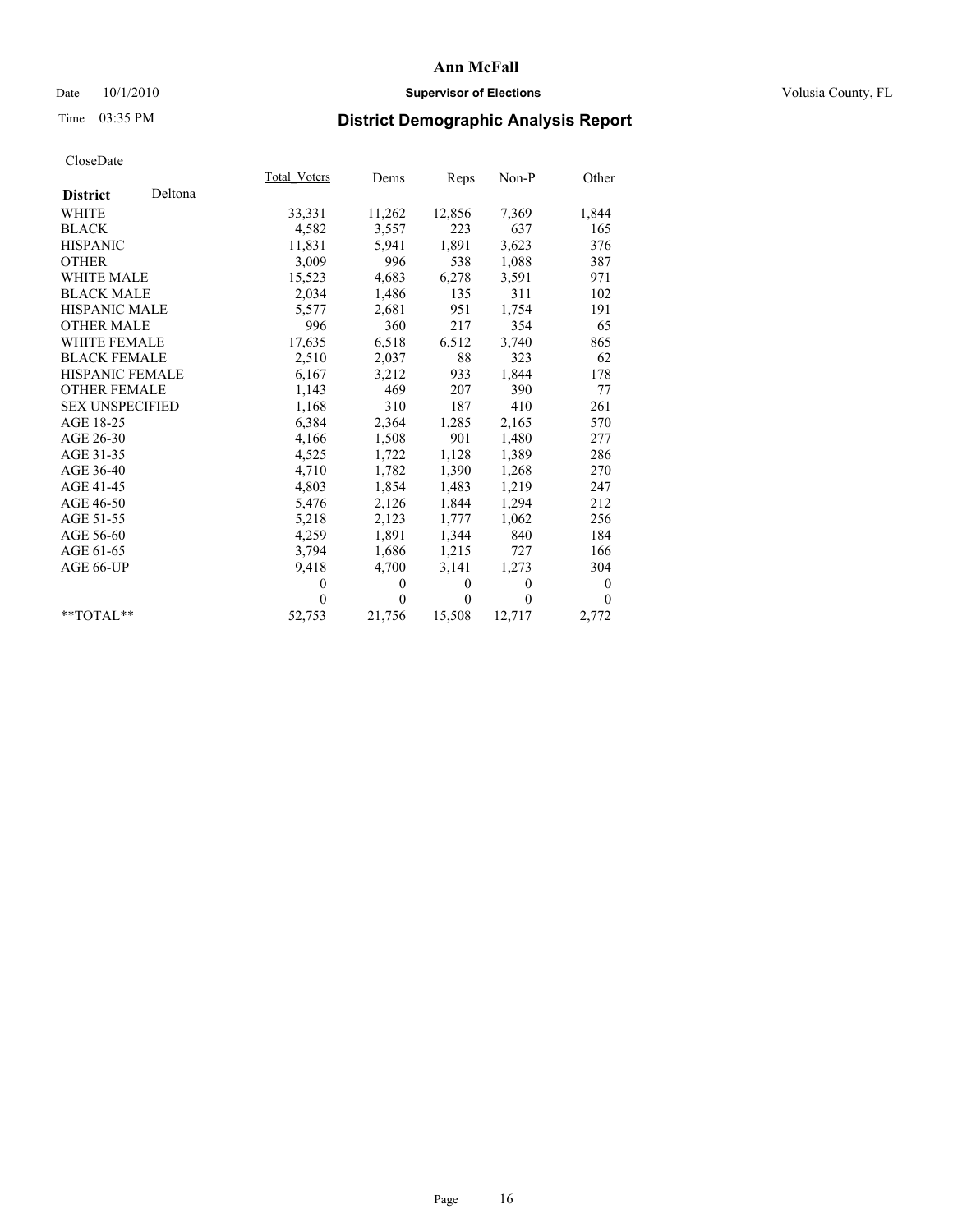### Date  $10/1/2010$  **Supervisor of Elections Supervisor of Elections** Volusia County, FL

# Time 03:35 PM **District Demographic Analysis Report**

|                        |           | <b>Total Voters</b> | Dems         | Reps         | Non-P          | Other            |
|------------------------|-----------|---------------------|--------------|--------------|----------------|------------------|
| <b>District</b>        | Edgewater |                     |              |              |                |                  |
| <b>WHITE</b>           |           | 12,899              | 4,914        | 4,369        | 3,108          | 508              |
| <b>BLACK</b>           |           | 267                 | 206          | 12           | 40             | 9                |
| <b>HISPANIC</b>        |           | 167                 | 77           | 35           | 44             | 11               |
| <b>OTHER</b>           |           | 455                 | 133          | 88           | 174            | 60               |
| <b>WHITE MALE</b>      |           | 5,831               | 1,988        | 2,143        | 1,445          | 255              |
| <b>BLACK MALE</b>      |           | 130                 | 97           | 7            | 22             | 4                |
| <b>HISPANIC MALE</b>   |           | 69                  | 31           | 12           | 20             | 6                |
| <b>OTHER MALE</b>      |           | 148                 | 50           | 41           | 50             | 7                |
| <b>WHITE FEMALE</b>    |           | 6,998               | 2,900        | 2,198        | 1,649          | 251              |
| <b>BLACK FEMALE</b>    |           | 132                 | 106          | 5            | 17             | 4                |
| HISPANIC FEMALE        |           | 95                  | 45           | 23           | 22             | 5                |
| <b>OTHER FEMALE</b>    |           | 163                 | 60           | 35           | 59             | 9                |
| <b>SEX UNSPECIFIED</b> |           | 222                 | 53           | 40           | 82             | 47               |
| AGE 18-25              |           | 1,149               | 377          | 254          | 432            | 86               |
| AGE 26-30              |           | 861                 | 262          | 232          | 316            | 51               |
| AGE 31-35              |           | 887                 | 279          | 251          | 314            | 43               |
| AGE 36-40              |           | 950                 | 311          | 269          | 322            | 48               |
| AGE 41-45              |           | 979                 | 350          | 334          | 257            | 38               |
| AGE 46-50              |           | 1,240               | 477          | 423          | 296            | 44               |
| AGE 51-55              |           | 1,314               | 487          | 483          | 300            | 44               |
| AGE 56-60              |           | 1,293               | 553          | 420          | 278            | 42               |
| AGE 61-65              |           | 1,243               | 501          | 423          | 256            | 63               |
| AGE 66-UP              |           | 3,872               | 1,733        | 1,415        | 595            | 129              |
|                        |           | $\mathbf{0}$        | $\mathbf{0}$ | $\mathbf{0}$ | $\overline{0}$ | $\boldsymbol{0}$ |
|                        |           | $\theta$            | $\theta$     | $\Omega$     | $\theta$       | $\theta$         |
| $*$ $TOTAI.**$         |           | 13,788              | 5,330        | 4,504        | 3,366          | 588              |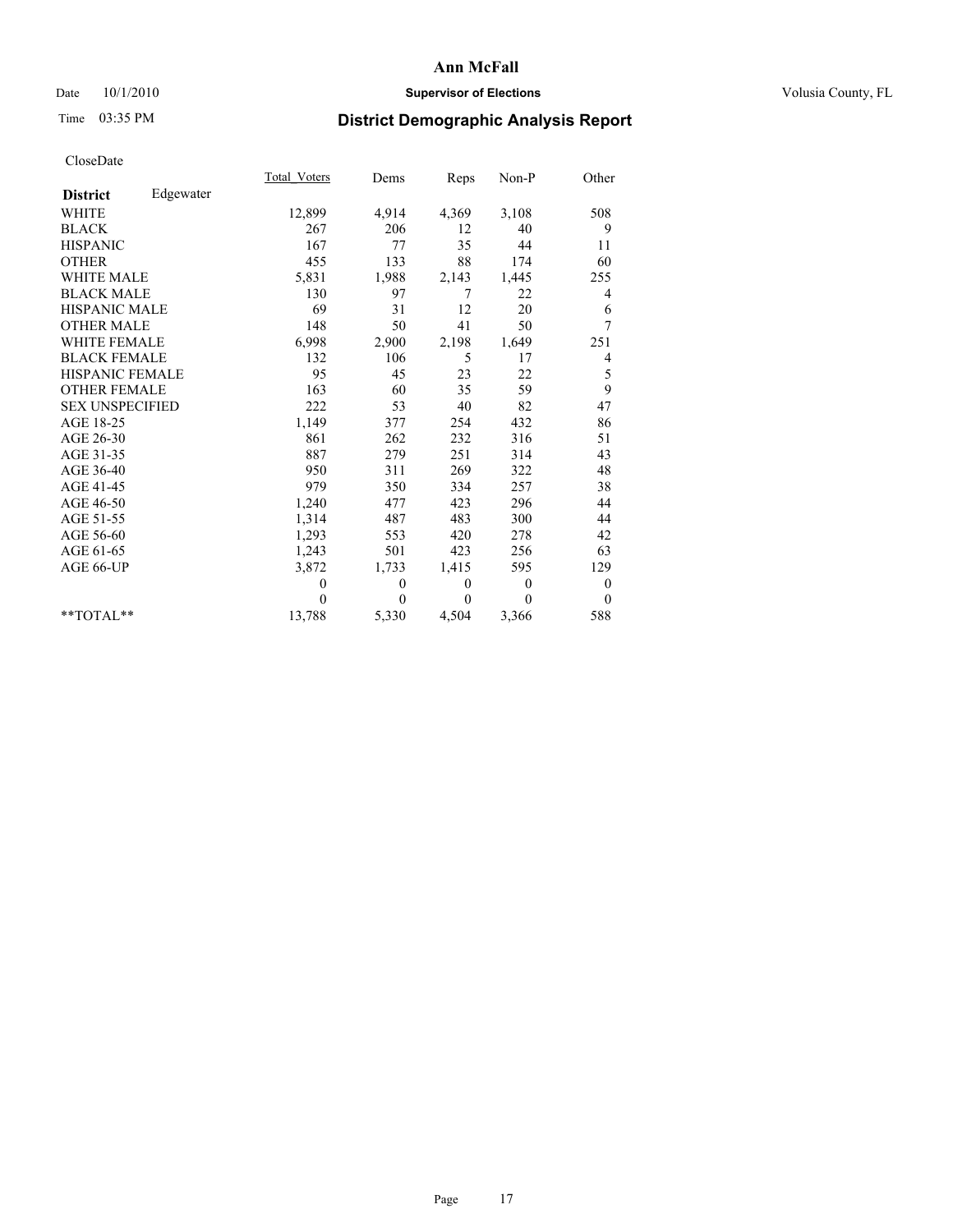### Date  $10/1/2010$  **Supervisor of Elections Supervisor of Elections** Volusia County, FL

# Time 03:35 PM **District Demographic Analysis Report**

|                        |            | <b>Total Voters</b> | Dems           | Reps         | $Non-P$      | Other            |
|------------------------|------------|---------------------|----------------|--------------|--------------|------------------|
| <b>District</b>        | Holly Hill |                     |                |              |              |                  |
| <b>WHITE</b>           |            | 5,588               | 2,364          | 1,681        | 1,267        | 276              |
| <b>BLACK</b>           |            | 729                 | 598            | 26           | 95           | 10               |
| <b>HISPANIC</b>        |            | 143                 | 72             | 27           | 38           | 6                |
| <b>OTHER</b>           |            | 333                 | 121            | 56           | 115          | 41               |
| <b>WHITE MALE</b>      |            | 2,510               | 932            | 818          | 630          | 130              |
| <b>BLACK MALE</b>      |            | 262                 | 203            | 11           | 42           | 6                |
| <b>HISPANIC MALE</b>   |            | 67                  | 28             | 16           | 20           | 3                |
| <b>OTHER MALE</b>      |            | 95                  | 30             | 20           | 34           | 11               |
| WHITE FEMALE           |            | 3,046               | 1,420          | 857          | 630          | 139              |
| <b>BLACK FEMALE</b>    |            | 464                 | 393            | 15           | 52           | 4                |
| HISPANIC FEMALE        |            | 76                  | 44             | 11           | 18           | 3                |
| <b>OTHER FEMALE</b>    |            | 139                 | 62             | 28           | 44           | 5                |
| <b>SEX UNSPECIFIED</b> |            | 134                 | 43             | 14           | 45           | 32               |
| AGE 18-25              |            | 685                 | 300            | 116          | 211          | 58               |
| AGE 26-30              |            | 495                 | 209            | 103          | 162          | 21               |
| AGE 31-35              |            | 444                 | 190            | 88           | 142          | 24               |
| AGE 36-40              |            | 444                 | 192            | 101          | 127          | 24               |
| AGE 41-45              |            | 536                 | 220            | 152          | 139          | 25               |
| AGE 46-50              |            | 668                 | 278            | 181          | 162          | 47               |
| AGE 51-55              |            | 641                 | 307            | 164          | 133          | 37               |
| AGE 56-60              |            | 623                 | 305            | 162          | 136          | 20               |
| AGE 61-65              |            | 535                 | 271            | 135          | 103          | 26               |
| AGE 66-UP              |            | 1,722               | 883            | 588          | 200          | 51               |
|                        |            | $\theta$            | $\overline{0}$ | $\theta$     | $\theta$     | $\boldsymbol{0}$ |
|                        |            | $\theta$            | $\theta$       | $\mathbf{0}$ | $\mathbf{0}$ | $\overline{0}$   |
| $*$ $TOTAI.**$         |            | 6,793               | 3,155          | 1,790        | 1,515        | 333              |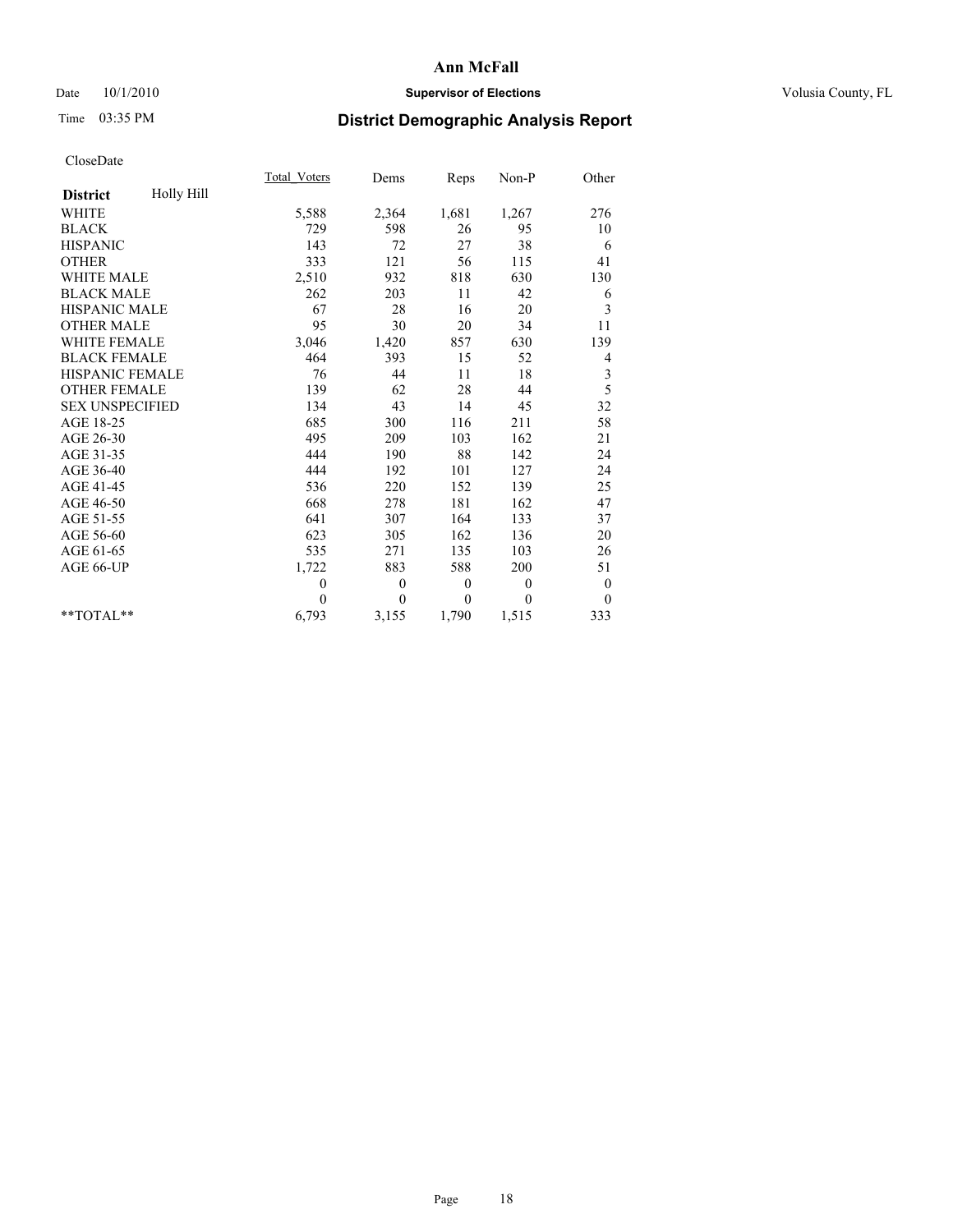### Date  $10/1/2010$  **Supervisor of Elections Supervisor of Elections** Volusia County, FL

## Time 03:35 PM **District Demographic Analysis Report**

|                               | <b>Total Voters</b> | Dems     | Reps           | Non-P            | Other          |  |
|-------------------------------|---------------------|----------|----------------|------------------|----------------|--|
| Lake Helen<br><b>District</b> |                     |          |                |                  |                |  |
| <b>WHITE</b>                  | 1,567               | 625      | 561            | 306              | 75             |  |
| <b>BLACK</b>                  | 179                 | 155      | 7              | 14               | 3              |  |
| <b>HISPANIC</b>               | 31                  | 12       | 10             | 4                | 5              |  |
| <b>OTHER</b>                  | 58                  | 19       | 14             | 19               | 6              |  |
| <b>WHITE MALE</b>             | 706                 | 251      | 277            | 143              | 35             |  |
| <b>BLACK MALE</b>             | 77                  | 66       | 3              | 6                | $\overline{c}$ |  |
| <b>HISPANIC MALE</b>          | 9                   | 3        | 4              | $\boldsymbol{0}$ | $\overline{c}$ |  |
| <b>OTHER MALE</b>             | 17                  | 7        | $\overline{2}$ | 6                | $\overline{c}$ |  |
| <b>WHITE FEMALE</b>           | 851                 | 372      | 279            | 160              | 40             |  |
| <b>BLACK FEMALE</b>           | 102                 | 89       | 4              | 8                |                |  |
| HISPANIC FEMALE               | 22                  | 9        | 6              | 4                | 3              |  |
| <b>OTHER FEMALE</b>           | 23                  | 11       | 4              | 7                |                |  |
| <b>SEX UNSPECIFIED</b>        | 28                  | 3        | 13             | 9                | 3              |  |
| AGE 18-25                     | 173                 | 62       | 45             | 51               | 15             |  |
| AGE 26-30                     | 104                 | 32       | 30             | 37               | 5              |  |
| AGE 31-35                     | 100                 | 39       | 27             | 26               | 8              |  |
| AGE 36-40                     | 118                 | 43       | 32             | 31               | 12             |  |
| AGE 41-45                     | 133                 | 57       | 45             | 22               | 9              |  |
| AGE 46-50                     | 190                 | 73       | 71             | 36               | 10             |  |
| AGE 51-55                     | 212                 | 94       | 75             | 34               | 9              |  |
| AGE 56-60                     | 184                 | 95       | 52             | 30               | 7              |  |
| AGE 61-65                     | 174                 | 88       | 57             | 26               | 3              |  |
| AGE 66-UP                     | 447                 | 228      | 158            | 50               | 11             |  |
|                               | $\theta$            | $\theta$ | $\mathbf{0}$   | $\theta$         | $\overline{0}$ |  |
|                               | $\theta$            | $\theta$ | $\theta$       | $\mathbf{0}$     | $\theta$       |  |
| $*$ TOTAL $*$                 | 1,835               | 811      | 592            | 343              | 89             |  |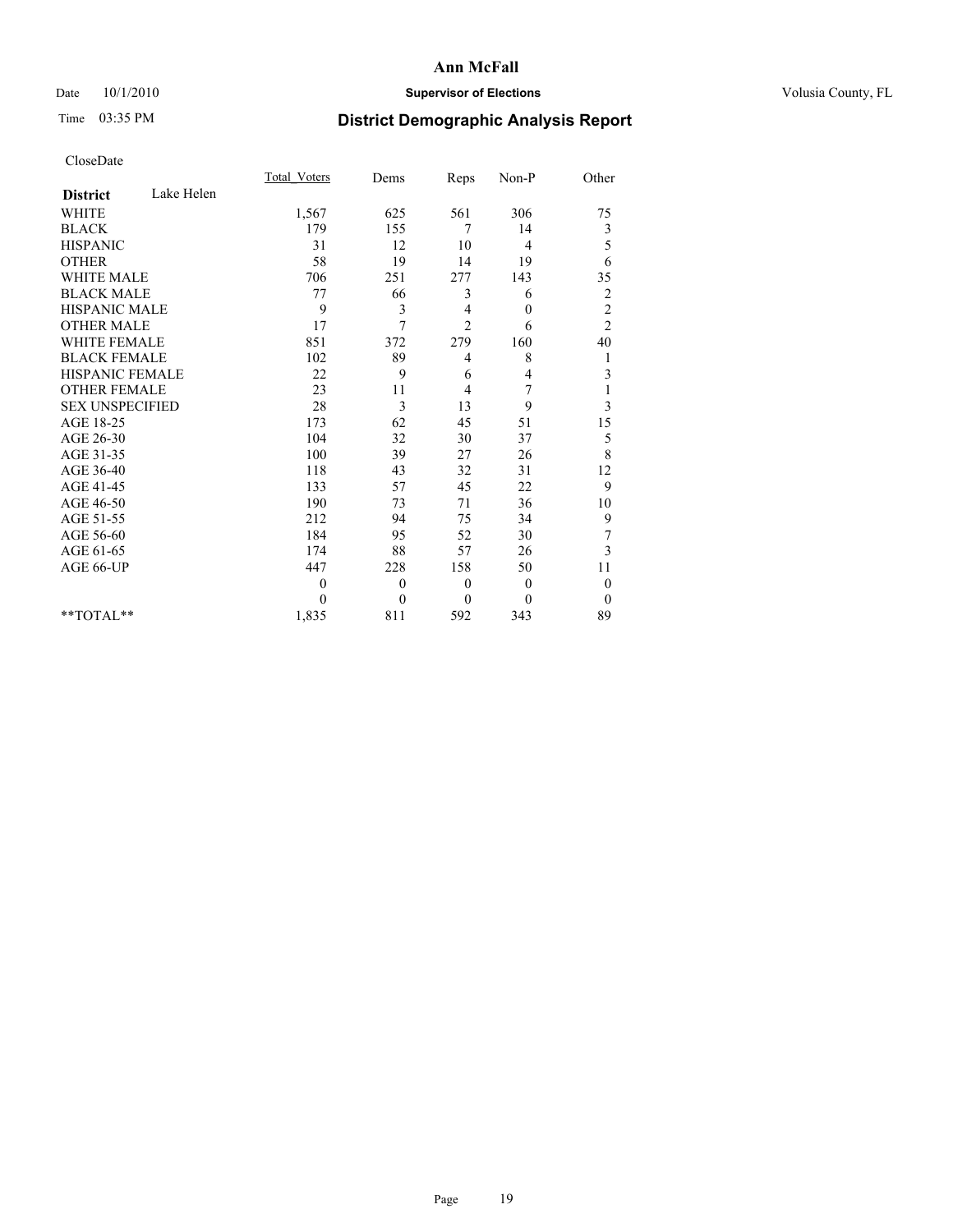### Date  $10/1/2010$  **Supervisor of Elections Supervisor of Elections** Volusia County, FL

# Time 03:35 PM **District Demographic Analysis Report**

|                        | <b>Total Voters</b> | Dems         | Reps     | $Non-P$        | Other            |
|------------------------|---------------------|--------------|----------|----------------|------------------|
| <b>District</b>        | New Smyrna Beach    |              |          |                |                  |
| <b>WHITE</b>           | 15,103              | 5,240        | 6,048    | 3,185          | 630              |
| <b>BLACK</b>           | 754                 | 631          | 24       | 84             | 15               |
| <b>HISPANIC</b>        | 187                 | 68           | 49       | 61             | 9                |
| <b>OTHER</b>           | 575                 | 145          | 116      | 201            | 113              |
| <b>WHITE MALE</b>      | 6,890               | 2,081        | 2,871    | 1,606          | 332              |
| <b>BLACK MALE</b>      | 319                 | 247          | 10       | 51             | 11               |
| <b>HISPANIC MALE</b>   | 91                  | 28           | 20       | 37             | 6                |
| <b>OTHER MALE</b>      | 163                 | 46           | 44       | 65             | 8                |
| <b>WHITE FEMALE</b>    | 8,114               | 3,121        | 3,142    | 1,554          | 297              |
| <b>BLACK FEMALE</b>    | 431                 | 380          | 14       | 33             | 4                |
| HISPANIC FEMALE        | 96                  | 40           | 29       | 24             | 3                |
| <b>OTHER FEMALE</b>    | 213                 | 71           | 56       | 67             | 19               |
| <b>SEX UNSPECIFIED</b> | 302                 | 70           | 51       | 94             | 87               |
| AGE 18-25              | 1,089               | 376          | 224      | 391            | 98               |
| AGE 26-30              | 845                 | 300          | 235      | 251            | 59               |
| AGE 31-35              | 798                 | 249          | 225      | 276            | 48               |
| AGE 36-40              | 857                 | 303          | 261      | 238            | 55               |
| AGE 41-45              | 917                 | 298          | 344      | 227            | 48               |
| AGE 46-50              | 1,231               | 419          | 489      | 268            | 55               |
| AGE 51-55              | 1,472               | 574          | 532      | 304            | 62               |
| AGE 56-60              | 1,639               | 646          | 582      | 347            | 64               |
| AGE 61-65              | 1,771               | 665          | 692      | 353            | 61               |
| AGE 66-UP              | 6,000               | 2,254        | 2,653    | 876            | 217              |
|                        | $\theta$            | $\mathbf{0}$ | $\theta$ | $\overline{0}$ | $\boldsymbol{0}$ |
|                        | $\theta$            | $\theta$     | $\theta$ | $\theta$       | $\theta$         |
| $*$ TOTAL $*$          | 16,619              | 6,084        | 6,237    | 3,531          | 767              |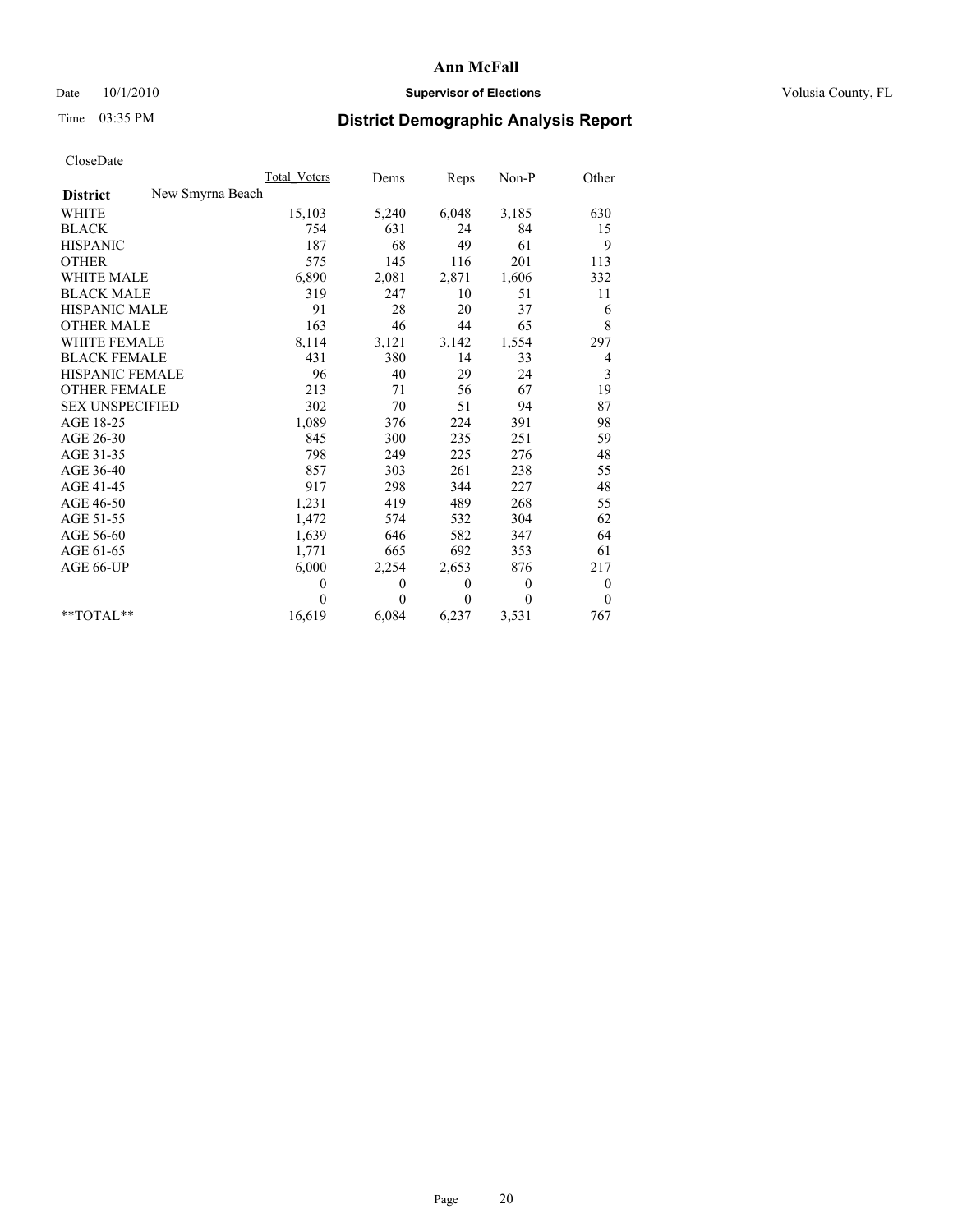### Date  $10/1/2010$  **Supervisor of Elections Supervisor of Elections** Volusia County, FL

# Time 03:35 PM **District Demographic Analysis Report**

|                        |          | <b>Total Voters</b> | Dems           | Reps         | Non-P            | Other            |
|------------------------|----------|---------------------|----------------|--------------|------------------|------------------|
| <b>District</b>        | Oak Hill |                     |                |              |                  |                  |
| <b>WHITE</b>           |          | 1,065               | 402            | 392          | 234              | 37               |
| <b>BLACK</b>           |          | 166                 | 144            | 5            | 16               |                  |
| <b>HISPANIC</b>        |          | 5                   | 4              | 1            | $\theta$         | $\mathbf{0}$     |
| <b>OTHER</b>           |          | 39                  | 9              | 9            | 13               | 8                |
| <b>WHITE MALE</b>      |          | 517                 | 173            | 201          | 120              | 23               |
| <b>BLACK MALE</b>      |          | 73                  | 61             | 3            | 8                | 1                |
| <b>HISPANIC MALE</b>   |          | 1                   | $\theta$       |              | $\boldsymbol{0}$ | $\mathbf{0}$     |
| <b>OTHER MALE</b>      |          | 18                  | 4              | 5            | 8                |                  |
| <b>WHITE FEMALE</b>    |          | 540                 | 228            | 186          | 112              | 14               |
| <b>BLACK FEMALE</b>    |          | 92                  | 83             |              | 8                | $\mathbf{0}$     |
| HISPANIC FEMALE        |          | $\overline{4}$      | 4              | $\theta$     | 0                | $\boldsymbol{0}$ |
| <b>OTHER FEMALE</b>    |          | 15                  | 5              | 3            | 4                | 3                |
| <b>SEX UNSPECIFIED</b> |          | 15                  | 1              | 7            | 3                | 4                |
| AGE 18-25              |          | 89                  | 42             | 16           | 22               | 9                |
| AGE 26-30              |          | 66                  | 34             | 17           | 15               | 0                |
| AGE 31-35              |          | 53                  | 14             | 21           | 17               |                  |
| AGE 36-40              |          | 67                  | 32             | 20           | 13               | $\overline{c}$   |
| AGE 41-45              |          | 85                  | 35             | 28           | 18               | 4                |
| AGE 46-50              |          | 113                 | 50             | 37           | 22               | 4                |
| AGE 51-55              |          | 141                 | 70             | 39           | 28               | 4                |
| AGE 56-60              |          | 126                 | 53             | 42           | 25               | 6                |
| AGE 61-65              |          | 139                 | 61             | 34           | 36               | 8                |
| AGE 66-UP              |          | 396                 | 168            | 153          | 67               | 8                |
|                        |          | $\mathbf{0}$        | $\mathbf{0}$   | $\mathbf{0}$ | $\theta$         | $\mathbf{0}$     |
|                        |          | $\theta$            | $\overline{0}$ | $\theta$     | $\theta$         | $\theta$         |
| $*$ TOTAL $*$          |          | 1,275               | 559            | 407          | 263              | 46               |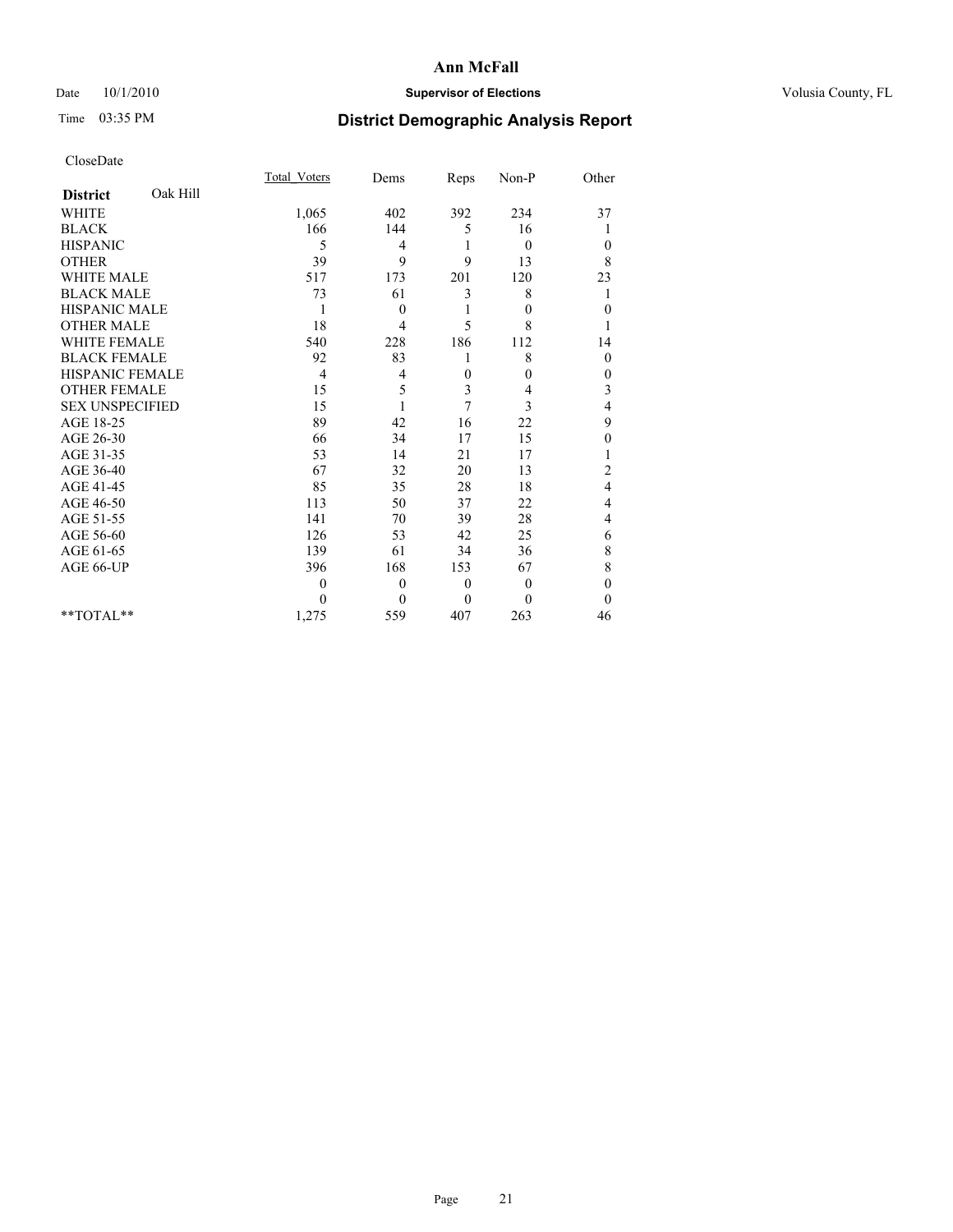### Date  $10/1/2010$  **Supervisor of Elections Supervisor of Elections** Volusia County, FL

# Time 03:35 PM **District Demographic Analysis Report**

|                        |             | Total Voters | Dems     | Reps           | $Non-P$          | Other            |
|------------------------|-------------|--------------|----------|----------------|------------------|------------------|
| <b>District</b>        | Orange City |              |          |                |                  |                  |
| <b>WHITE</b>           |             | 4,975        | 1,733    | 2,044          | 948              | 250              |
| <b>BLACK</b>           |             | 302          | 239      | 10             | 45               | 8                |
| <b>HISPANIC</b>        |             | 627          | 297      | 103            | 208              | 19               |
| <b>OTHER</b>           |             | 263          | 95       | 62             | 83               | 23               |
| <b>WHITE MALE</b>      |             | 2,133        | 664      | 909            | 426              | 134              |
| <b>BLACK MALE</b>      |             | 114          | 80       | 6              | 23               | 5                |
| <b>HISPANIC MALE</b>   |             | 269          | 128      | 46             | 86               | 9                |
| <b>OTHER MALE</b>      |             | 88           | 34       | 25             | 26               | 3                |
| WHITE FEMALE           |             | 2,817        | 1,058    | 1,126          | 517              | 116              |
| <b>BLACK FEMALE</b>    |             | 186          | 157      | $\overline{4}$ | 22               | 3                |
| HISPANIC FEMALE        |             | 357          | 169      | 56             | 122              | 10               |
| <b>OTHER FEMALE</b>    |             | 101          | 43       | 23             | 28               | 7                |
| <b>SEX UNSPECIFIED</b> |             | 102          | 31       | 24             | 34               | 13               |
| AGE 18-25              |             | 503          | 172      | 131            | 166              | 34               |
| AGE 26-30              |             | 402          | 137      | 124            | 113              | 28               |
| AGE 31-35              |             | 406          | 135      | 128            | 120              | 23               |
| AGE 36-40              |             | 350          | 125      | 106            | 98               | 21               |
| AGE 41-45              |             | 378          | 137      | 115            | 111              | 15               |
| AGE 46-50              |             | 439          | 160      | 150            | 109              | 20               |
| AGE 51-55              |             | 433          | 172      | 161            | 77               | 23               |
| AGE 56-60              |             | 464          | 203      | 138            | 104              | 19               |
| AGE 61-65              |             | 474          | 190      | 178            | 80               | 26               |
| AGE 66-UP              |             | 2,318        | 933      | 988            | 306              | 91               |
|                        |             | $\mathbf{0}$ | $\theta$ | $\theta$       | $\theta$         | $\boldsymbol{0}$ |
|                        |             | $\theta$     | $\theta$ | $\mathbf{0}$   | $\boldsymbol{0}$ | $\overline{0}$   |
| $*$ $TOTAI.**$         |             | 6,167        | 2,364    | 2,219          | 1,284            | 300              |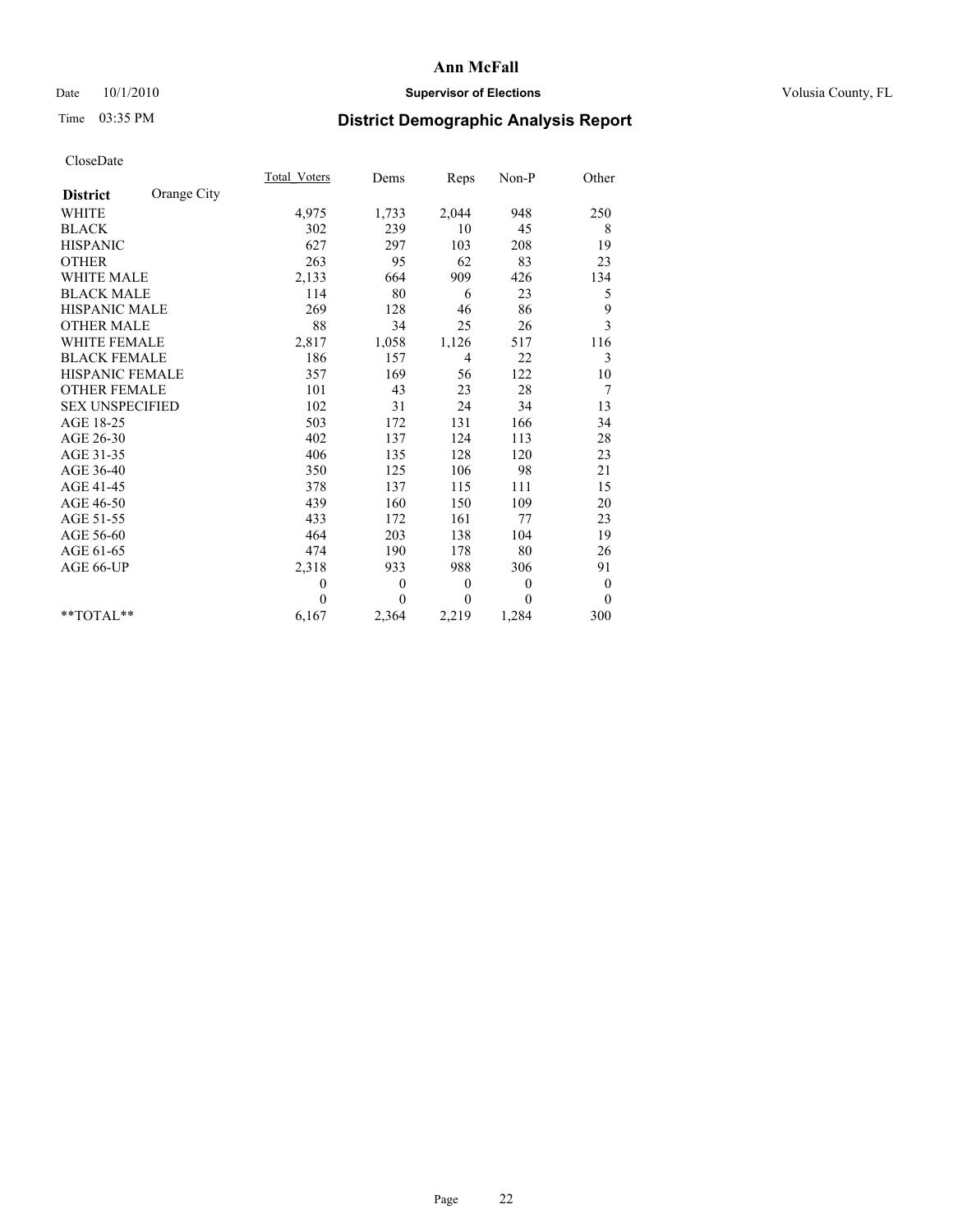### Date  $10/1/2010$  **Supervisor of Elections Supervisor of Elections** Volusia County, FL

# Time 03:35 PM **District Demographic Analysis Report**

|                        |              | Total Voters     | Dems         | Reps             | $Non-P$          | Other            |
|------------------------|--------------|------------------|--------------|------------------|------------------|------------------|
| <b>District</b>        | Ormond Beach |                  |              |                  |                  |                  |
| <b>WHITE</b>           |              | 25,060           | 8,938        | 10,619           | 4,598            | 905              |
| <b>BLACK</b>           |              | 781              | 597          | 52               | 106              | 26               |
| <b>HISPANIC</b>        |              | 436              | 180          | 120              | 123              | 13               |
| <b>OTHER</b>           |              | 1,393            | 478          | 364              | 422              | 129              |
| <b>WHITE MALE</b>      |              | 11,273           | 3,588        | 5,008            | 2,206            | 471              |
| <b>BLACK MALE</b>      |              | 356              | 262          | 27               | 54               | 13               |
| <b>HISPANIC MALE</b>   |              | 185              | 60           | 62               | 55               | 8                |
| <b>OTHER MALE</b>      |              | 507              | 161          | 146              | 179              | 21               |
| <b>WHITE FEMALE</b>    |              | 13,658           | 5,314        | 5,567            | 2,351            | 426              |
| <b>BLACK FEMALE</b>    |              | 418              | 329          | 25               | 52               | 12               |
| HISPANIC FEMALE        |              | 245              | 118          | 54               | 68               | 5                |
| <b>OTHER FEMALE</b>    |              | 566              | 231          | 165              | 148              | 22               |
| <b>SEX UNSPECIFIED</b> |              | 462              | 130          | 101              | 136              | 95               |
| AGE 18-25              |              | 2,238            | 784          | 697              | 604              | 153              |
| AGE 26-30              |              | 1,254            | 429          | 380              | 384              | 61               |
| AGE 31-35              |              | 1,299            | 410          | 430              | 381              | 78               |
| AGE 36-40              |              | 1,526            | 482          | 588              | 376              | 80               |
| AGE 41-45              |              | 1,968            | 604          | 881              | 406              | 77               |
| AGE 46-50              |              | 2,472            | 787          | 1,109            | 500              | 76               |
| AGE 51-55              |              | 2,717            | 1,019        | 1,146            | 480              | 72               |
| AGE 56-60              |              | 2,648            | 1,040        | 1,037            | 479              | 92               |
| AGE 61-65              |              | 2,705            | 1,068        | 1,090            | 452              | 95               |
| AGE 66-UP              |              | 8,843            | 3,570        | 3,797            | 1,187            | 289              |
|                        |              | $\boldsymbol{0}$ | $\mathbf{0}$ | $\boldsymbol{0}$ | $\boldsymbol{0}$ | $\boldsymbol{0}$ |
|                        |              | $\theta$         | $\theta$     | $\theta$         | $\theta$         | $\mathbf{0}$     |
| **TOTAL**              |              | 27,670           | 10,193       | 11,155           | 5,249            | 1,073            |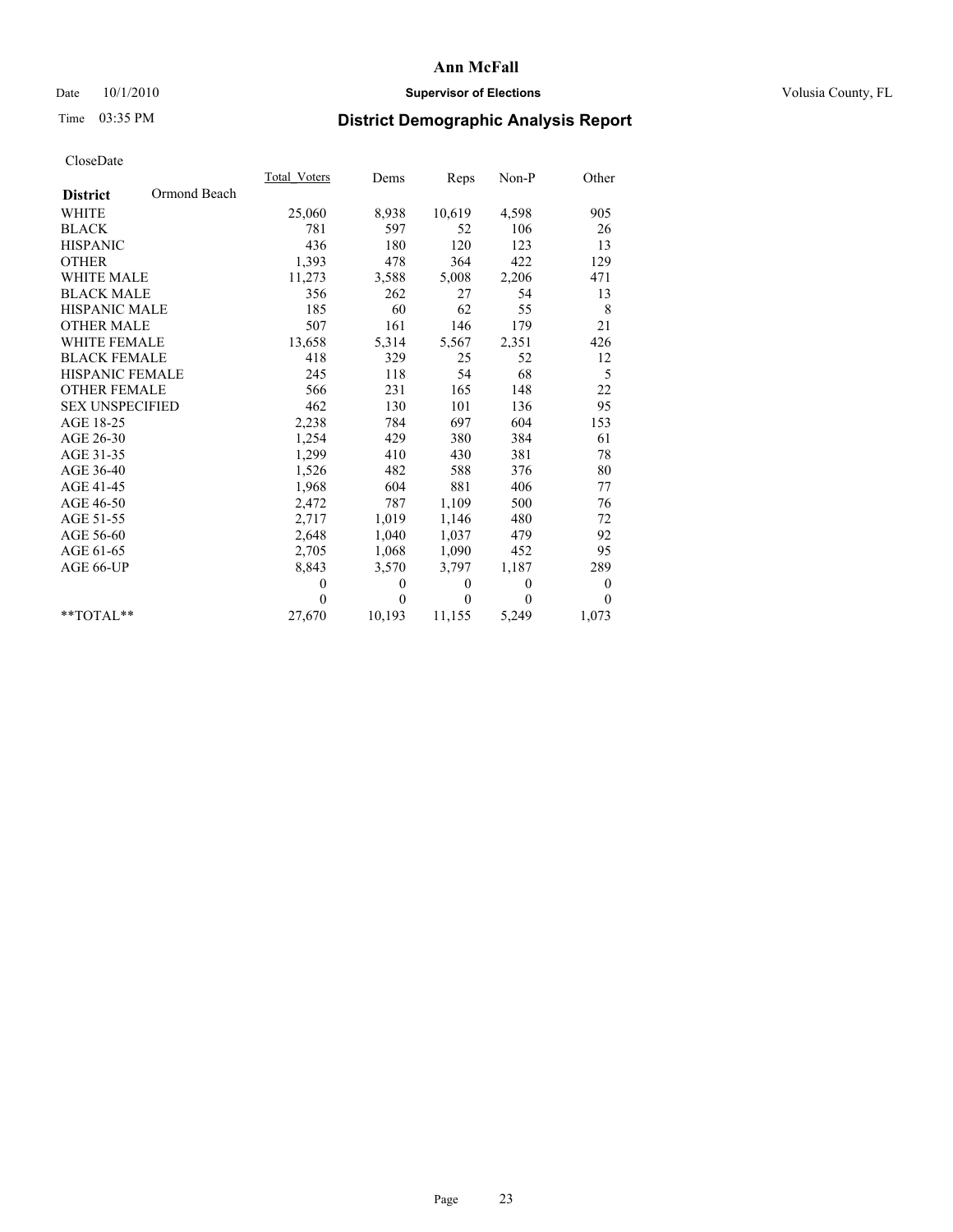### Date  $10/1/2010$  **Supervisor of Elections Supervisor of Elections** Volusia County, FL

# Time 03:35 PM **District Demographic Analysis Report**

|                        |         | Total Voters | Dems     | Reps           | Non-P          | Other          |  |
|------------------------|---------|--------------|----------|----------------|----------------|----------------|--|
| <b>District</b>        | Pierson |              |          |                |                |                |  |
| <b>WHITE</b>           |         | 532          | 217      | 217            | 80             | 18             |  |
| <b>BLACK</b>           |         | 59           | 48       | 4              | 6              | 1              |  |
| <b>HISPANIC</b>        |         | 89           | 35       | 5              | 46             | 3              |  |
| <b>OTHER</b>           |         | 20           | 3        | $\overline{2}$ | 14             | 1              |  |
| <b>WHITE MALE</b>      |         | 254          | 99       | 110            | 32             | 13             |  |
| <b>BLACK MALE</b>      |         | 28           | 22       | $\overline{c}$ | $\overline{4}$ | $\mathbf{0}$   |  |
| <b>HISPANIC MALE</b>   |         | 40           | 21       |                | 17             | 1              |  |
| <b>OTHER MALE</b>      |         | 9            | 1        | $\overline{c}$ | 6              | $\theta$       |  |
| WHITE FEMALE           |         | 276          | 118      | 106            | 47             | 5              |  |
| <b>BLACK FEMALE</b>    |         | 31           | 26       | 2              | $\overline{2}$ | 1              |  |
| HISPANIC FEMALE        |         | 47           | 14       | 4              | 27             | $\overline{c}$ |  |
| <b>OTHER FEMALE</b>    |         | 3            | 2        | $\mathbf{0}$   | 1              | $\mathbf{0}$   |  |
| <b>SEX UNSPECIFIED</b> |         | 12           | $\theta$ |                | 10             |                |  |
| AGE 18-25              |         | 82           | 22       | 18             | 39             | 3              |  |
| AGE 26-30              |         | 63           | 21       | 18             | 23             |                |  |
| AGE 31-35              |         | 48           | 17       | 12             | 15             | 4              |  |
| AGE 36-40              |         | 47           | 18       | 17             | 10             | $\overline{c}$ |  |
| AGE 41-45              |         | 38           | 17       | 10             | 10             | 1              |  |
| AGE 46-50              |         | 72           | 34       | 23             | 11             | 4              |  |
| AGE 51-55              |         | 75           | 33       | 31             | 10             | 1              |  |
| AGE 56-60              |         | 70           | 32       | 26             | 10             | $\overline{c}$ |  |
| AGE 61-65              |         | 52           | 30       | 16             | 5              | 1              |  |
| AGE 66-UP              |         | 153          | 79       | 57             | 13             | 4              |  |
|                        |         | $\theta$     | $\theta$ | $\mathbf{0}$   | $\mathbf{0}$   | $\theta$       |  |
|                        |         | $\theta$     | $\theta$ | $\theta$       | $\theta$       | $\theta$       |  |
| $*$ $TOTAI.**$         |         | 700          | 303      | 228            | 146            | 23             |  |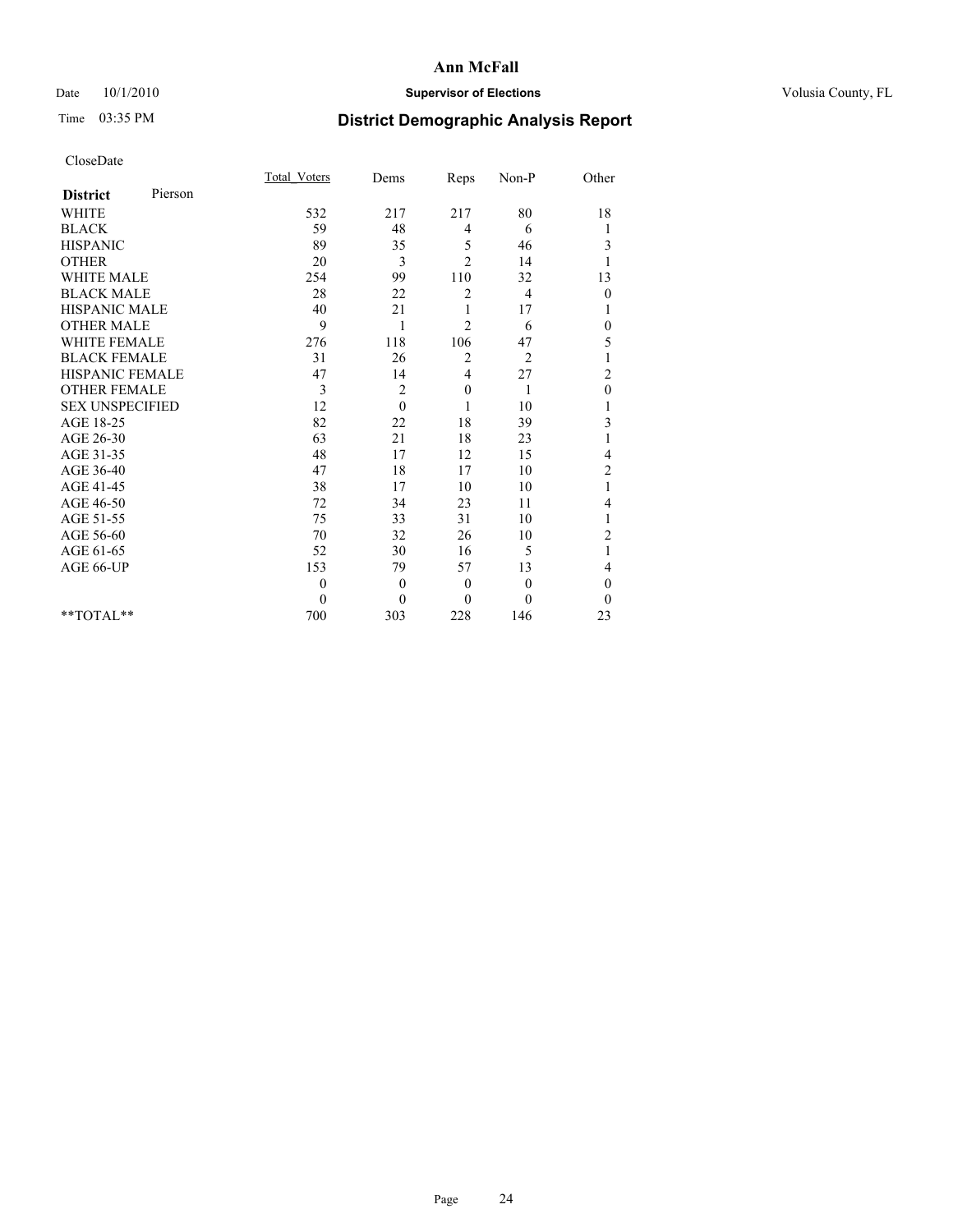### Date  $10/1/2010$  **Supervisor of Elections Supervisor of Elections** Volusia County, FL

# Time 03:35 PM **District Demographic Analysis Report**

|                        |             | <b>Total Voters</b> | Dems             | Reps         | Non-P    | Other                   |  |
|------------------------|-------------|---------------------|------------------|--------------|----------|-------------------------|--|
| <b>District</b>        | Ponce Inlet |                     |                  |              |          |                         |  |
| <b>WHITE</b>           |             | 2,553               | 664              | 1,273        | 513      | 103                     |  |
| <b>BLACK</b>           |             | 5                   | 2                |              | 2        | $\boldsymbol{0}$        |  |
| <b>HISPANIC</b>        |             | 36                  | 7                | 16           | 11       | $\overline{c}$          |  |
| <b>OTHER</b>           |             | 104                 | 28               | 35           | 31       | 10                      |  |
| <b>WHITE MALE</b>      |             | 1,222               | 279              | 627          | 264      | 52                      |  |
| <b>BLACK MALE</b>      |             | 2                   |                  | $\theta$     | 1        | $\boldsymbol{0}$        |  |
| <b>HISPANIC MALE</b>   |             | 16                  | 5                | 5            | 4        | $\overline{c}$          |  |
| <b>OTHER MALE</b>      |             | 41                  | 10               | 16           | 11       | 4                       |  |
| <b>WHITE FEMALE</b>    |             | 1,315               | 381              | 640          | 244      | 50                      |  |
| <b>BLACK FEMALE</b>    |             | 3                   | 1                | 1            | 1        | $\theta$                |  |
| HISPANIC FEMALE        |             | 20                  | $\overline{c}$   | 11           | 7        | $\boldsymbol{0}$        |  |
| <b>OTHER FEMALE</b>    |             | 37                  | 12               | 13           | 10       | $\overline{\mathbf{c}}$ |  |
| <b>SEX UNSPECIFIED</b> |             | 42                  | 10               | 12           | 15       | 5                       |  |
| AGE 18-25              |             | 131                 | 38               | 52           | 31       | 10                      |  |
| AGE 26-30              |             | 92                  | 25               | 31           | 33       | 3                       |  |
| AGE 31-35              |             | 72                  | 13               | 23           | 31       | 5                       |  |
| AGE 36-40              |             | 89                  | 22               | 37           | 25       | 5                       |  |
| AGE 41-45              |             | 108                 | 25               | 56           | 19       | 8                       |  |
| AGE 46-50              |             | 174                 | 47               | 90           | 35       | $\overline{c}$          |  |
| AGE 51-55              |             | 242                 | 61               | 119          | 53       | 9                       |  |
| AGE 56-60              |             | 325                 | 90               | 144          | 76       | 15                      |  |
| AGE 61-65              |             | 417                 | 104              | 210          | 78       | 25                      |  |
| AGE 66-UP              |             | 1,048               | 276              | 563          | 176      | 33                      |  |
|                        |             | $\theta$            | $\boldsymbol{0}$ | $\mathbf{0}$ | $\theta$ | $\theta$                |  |
|                        |             | $\Omega$            | $\overline{0}$   | $\theta$     | $\theta$ | $\theta$                |  |
| $*$ $TOTAI.**$         |             | 2,698               | 701              | 1,325        | 557      | 115                     |  |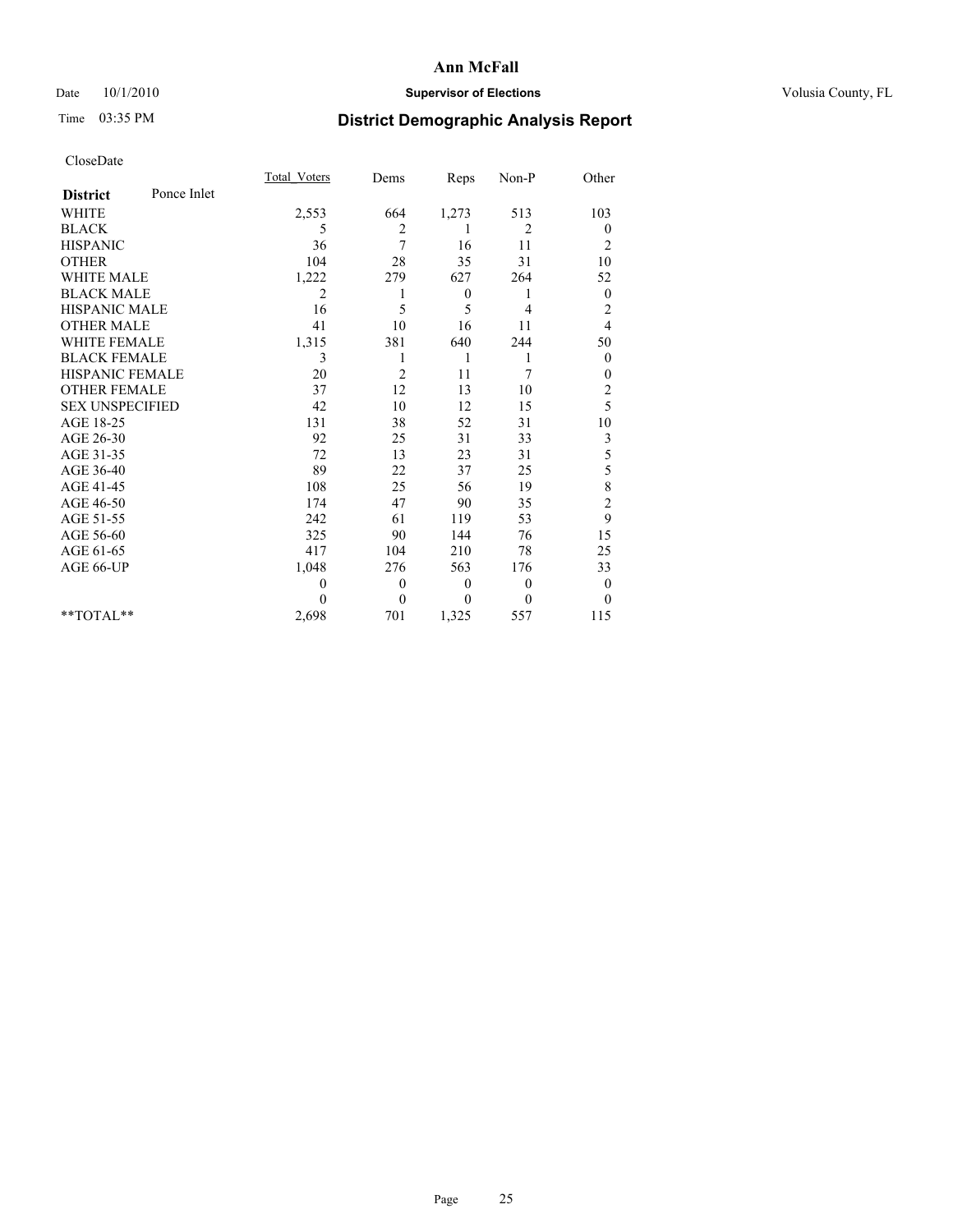### Date  $10/1/2010$  **Supervisor of Elections Supervisor of Elections** Volusia County, FL

# Time 03:35 PM **District Demographic Analysis Report**

|                        |             | Total Voters | Dems         | Reps         | $Non-P$      | Other            |
|------------------------|-------------|--------------|--------------|--------------|--------------|------------------|
| <b>District</b>        | Port Orange |              |              |              |              |                  |
| <b>WHITE</b>           |             | 33,719       | 12,069       | 12,928       | 7,298        | 1,424            |
| <b>BLACK</b>           |             | 904          | 728          | 49           | 108          | 19               |
| <b>HISPANIC</b>        |             | 831          | 337          | 182          | 281          | 31               |
| <b>OTHER</b>           |             | 1,743        | 576          | 374          | 612          | 181              |
| <b>WHITE MALE</b>      |             | 15,336       | 4,829        | 6,244        | 3,529        | 734              |
| <b>BLACK MALE</b>      |             | 406          | 307          | 31           | 57           | 11               |
| <b>HISPANIC MALE</b>   |             | 357          | 143          | 72           | 129          | 13               |
| <b>OTHER MALE</b>      |             | 611          | 199          | 142          | 234          | 36               |
| WHITE FEMALE           |             | 18,160       | 7,174        | 6,601        | 3,715        | 670              |
| <b>BLACK FEMALE</b>    |             | 494          | 418          | 17           | 51           | 8                |
| HISPANIC FEMALE        |             | 468          | 194          | 107          | 149          | 18               |
| <b>OTHER FEMALE</b>    |             | 699          | 275          | 151          | 228          | 45               |
| <b>SEX UNSPECIFIED</b> |             | 666          | 171          | 168          | 207          | 120              |
| AGE 18-25              |             | 3,318        | 1,159        | 918          | 990          | 251              |
| AGE 26-30              |             | 2,418        | 814          | 694          | 785          | 125              |
| AGE 31-35              |             | 2,116        | 715          | 621          | 667          | 113              |
| AGE 36-40              |             | 2,379        | 773          | 862          | 647          | 97               |
| AGE 41-45              |             | 2,637        | 835          | 1,014        | 675          | 113              |
| AGE 46-50              |             | 3,311        | 1,098        | 1,340        | 750          | 123              |
| AGE 51-55              |             | 3,438        | 1,261        | 1,395        | 665          | 117              |
| AGE 56-60              |             | 3,381        | 1,362        | 1,233        | 658          | 128              |
| AGE 61-65              |             | 3,591        | 1,409        | 1,322        | 694          | 166              |
| AGE 66-UP              |             | 10,608       | 4,284        | 4,134        | 1,768        | 422              |
|                        |             | $\theta$     | $\mathbf{0}$ | $\mathbf{0}$ | $\mathbf{0}$ | $\boldsymbol{0}$ |
|                        |             | $\theta$     | $\theta$     | $\theta$     | $\theta$     | $\theta$         |
| $*$ $TOTAI.**$         |             | 37,197       | 13,710       | 13,533       | 8,299        | 1,655            |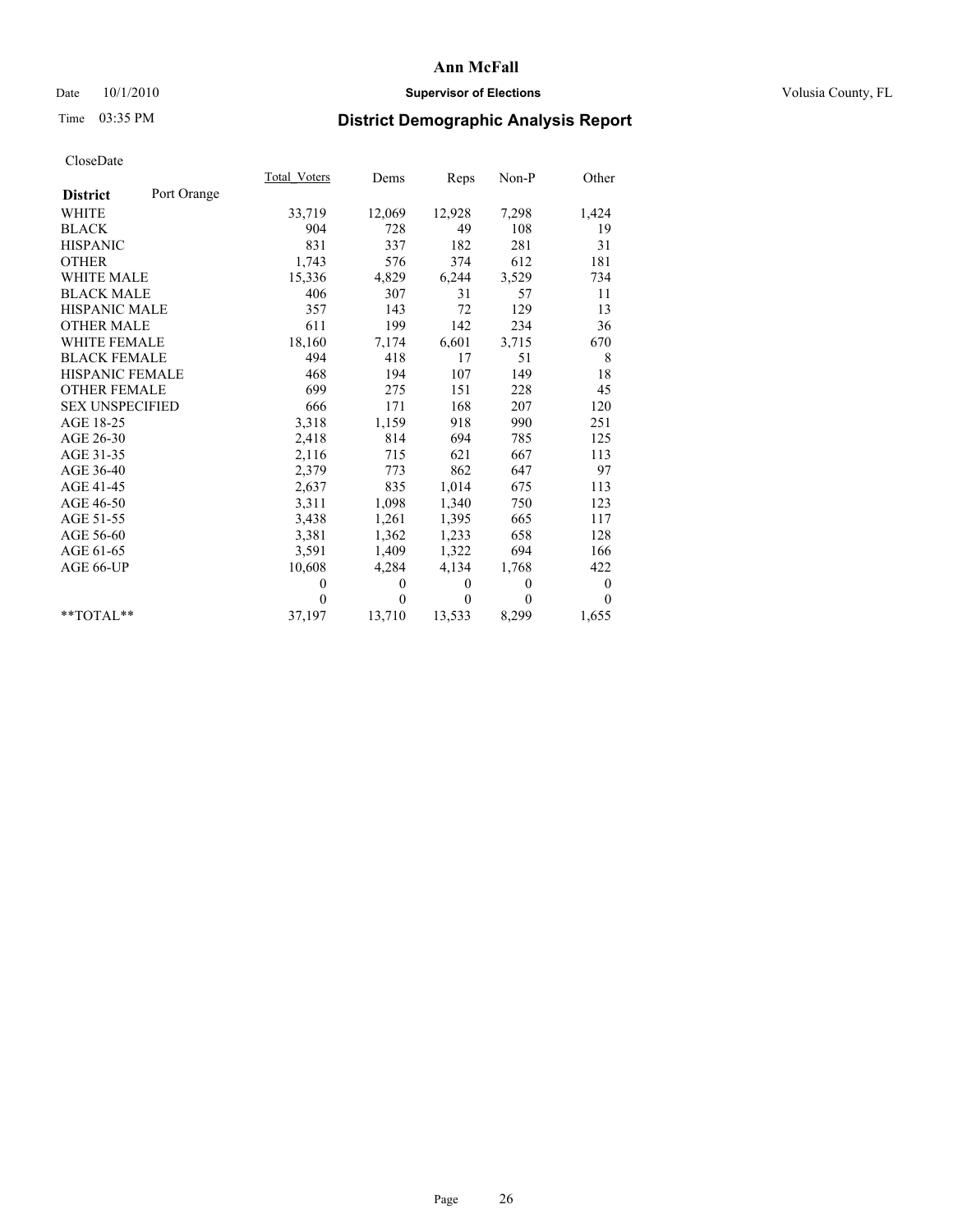### Date  $10/1/2010$  **Supervisor of Elections Supervisor of Elections** Volusia County, FL

# Time 03:35 PM **District Demographic Analysis Report**

|                                  | Total Voters | Dems             | Reps         | $Non-P$  | Other            |  |
|----------------------------------|--------------|------------------|--------------|----------|------------------|--|
| South Daytona<br><b>District</b> |              |                  |              |          |                  |  |
| <b>WHITE</b>                     | 6,469        | 2,681            | 2,192        | 1,345    | 251              |  |
| <b>BLACK</b>                     | 576          | 470              | 14           | 83       | 9                |  |
| <b>HISPANIC</b>                  | 154          | 83               | 27           | 39       | 5                |  |
| <b>OTHER</b>                     | 353          | 142              | 64           | 121      | 26               |  |
| <b>WHITE MALE</b>                | 2,970        | 1,083            | 1,091        | 655      | 141              |  |
| <b>BLACK MALE</b>                | 224          | 173              | 7            | 41       | 3                |  |
| <b>HISPANIC MALE</b>             | 73           | 38               | 14           | 18       | 3                |  |
| <b>OTHER MALE</b>                | 105          | 42               | 25           | 34       | $\overline{4}$   |  |
| WHITE FEMALE                     | 3,463        | 1,579            | 1,089        | 685      | 110              |  |
| <b>BLACK FEMALE</b>              | 347          | 293              | 6            | 42       | 6                |  |
| HISPANIC FEMALE                  | 80           | 44               | 13           | 21       | $\overline{c}$   |  |
| <b>OTHER FEMALE</b>              | 156          | 77               | 31           | 45       | 3                |  |
| <b>SEX UNSPECIFIED</b>           | 134          | 47               | 21           | 47       | 19               |  |
| AGE 18-25                        | 715          | 299              | 158          | 215      | 43               |  |
| AGE 26-30                        | 543          | 241              | 106          | 172      | 24               |  |
| AGE 31-35                        | 501          | 189              | 121          | 166      | 25               |  |
| AGE 36-40                        | 510          | 201              | 153          | 136      | 20               |  |
| AGE 41-45                        | 640          | 242              | 220          | 145      | 33               |  |
| AGE 46-50                        | 736          | 309              | 238          | 153      | 36               |  |
| AGE 51-55                        | 722          | 329              | 235          | 134      | 24               |  |
| AGE 56-60                        | 665          | 324              | 215          | 104      | 22               |  |
| AGE 61-65                        | 668          | 289              | 224          | 127      | 28               |  |
| AGE 66-UP                        | 1,852        | 953              | 627          | 236      | 36               |  |
|                                  | $\mathbf{0}$ | $\boldsymbol{0}$ | $\mathbf{0}$ | $\theta$ | $\boldsymbol{0}$ |  |
|                                  | $\theta$     | $\theta$         | $\mathbf{0}$ | $\theta$ | $\theta$         |  |
| $*$ $TOTAI.**$                   | 7,552        | 3,376            | 2,297        | 1,588    | 291              |  |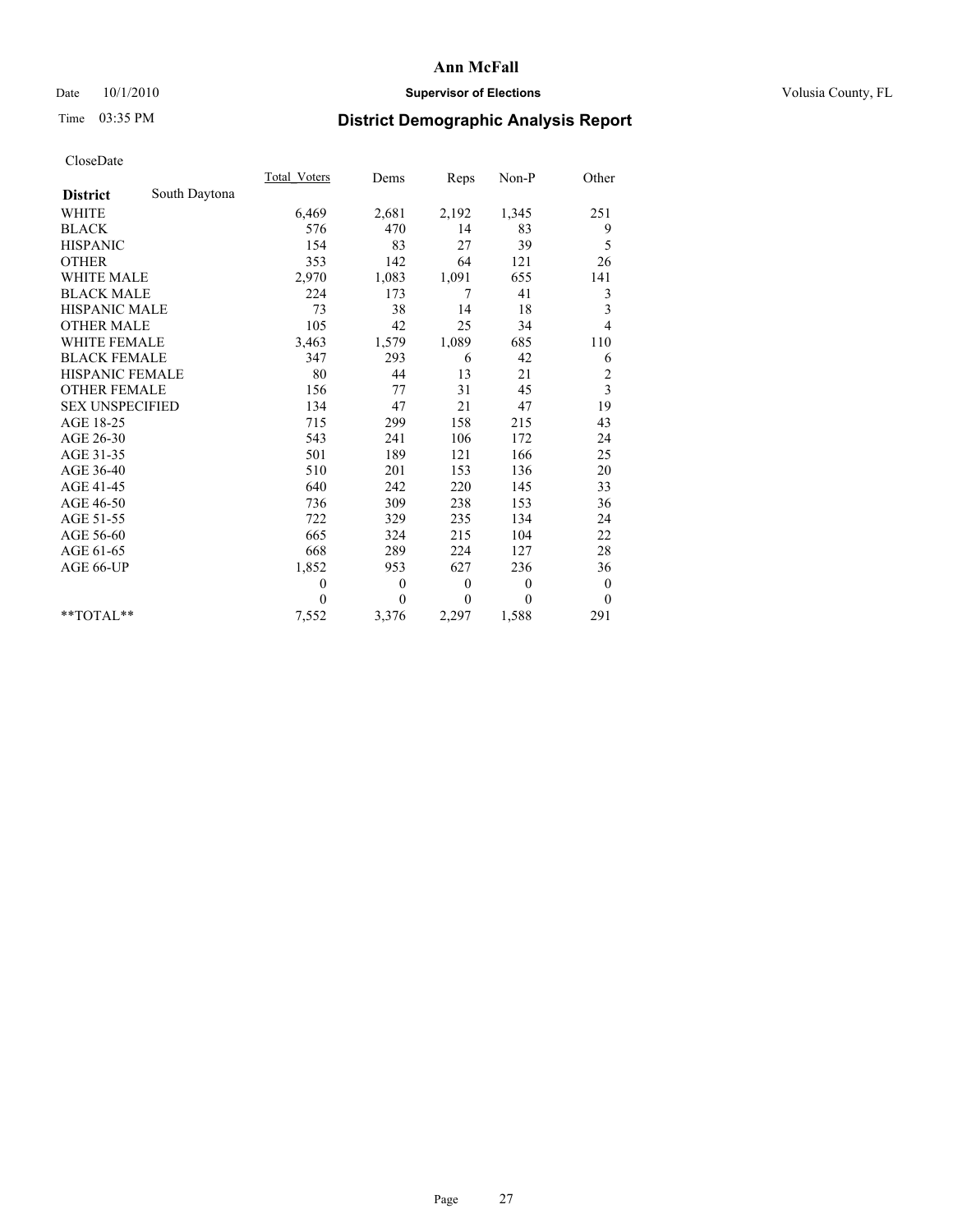### Date  $10/1/2010$  **Supervisor of Elections Supervisor of Elections** Volusia County, FL

# Time 03:35 PM **District Demographic Analysis Report**

|                        |               | Total Voters | Dems     | Reps           | $Non-P$  | Other |  |
|------------------------|---------------|--------------|----------|----------------|----------|-------|--|
| <b>District</b>        | Flagler Beach |              |          |                |          |       |  |
| <b>WHITE</b>           |               | 53           | 21       | 17             | 14       |       |  |
| <b>BLACK</b>           |               | 0            | $\theta$ | $\theta$       | $\theta$ | 0     |  |
| <b>HISPANIC</b>        |               | 0            | 0        | 0              | 0        | 0     |  |
| <b>OTHER</b>           |               | 3            |          | $\overline{c}$ | 0        | 0     |  |
| <b>WHITE MALE</b>      |               | 25           | 9        | 10             | 6        | 0     |  |
| <b>BLACK MALE</b>      |               | 0            | 0        | $\Omega$       | 0        | 0     |  |
| HISPANIC MALE          |               | 0            | 0        | 0              | 0        | 0     |  |
| <b>OTHER MALE</b>      |               | 2            |          |                | 0        | 0     |  |
| <b>WHITE FEMALE</b>    |               | 28           | 12       |                | 8        |       |  |
| <b>BLACK FEMALE</b>    |               | 0            | $\theta$ | 0              | 0        | 0     |  |
| HISPANIC FEMALE        |               |              | 0        | 0              | 0        | 0     |  |
| <b>OTHER FEMALE</b>    |               |              | 0        |                | 0        | 0     |  |
| <b>SEX UNSPECIFIED</b> |               |              | 0        | 0              | 0        | 0     |  |
| AGE 18-25              |               |              | 0        |                | 0        | 0     |  |
| AGE 26-30              |               | 0            | 0        | 0              | 0        | 0     |  |
| AGE 31-35              |               |              | 0        | 0              | 0        | 0     |  |
| AGE 36-40              |               |              | 0        | 0              |          | 0     |  |
| AGE 41-45              |               |              | 0        |                | 0        | 0     |  |
| AGE 46-50              |               |              |          | 0              |          | 0     |  |
| AGE 51-55              |               |              | 0        | 0              |          | 0     |  |
| AGE 56-60              |               |              | 0        | 0              |          | 0     |  |
| AGE 61-65              |               | 9            | 4        |                | 4        |       |  |
| AGE 66-UP              |               | 40           | 17       | 16             | 6        |       |  |
|                        |               | 0            | $\theta$ | $\theta$       | 0        | 0     |  |
|                        |               |              | 0        | $\Omega$       | 0        |       |  |
| **TOTAL**              |               | 56           | 22       | 19             | 14       |       |  |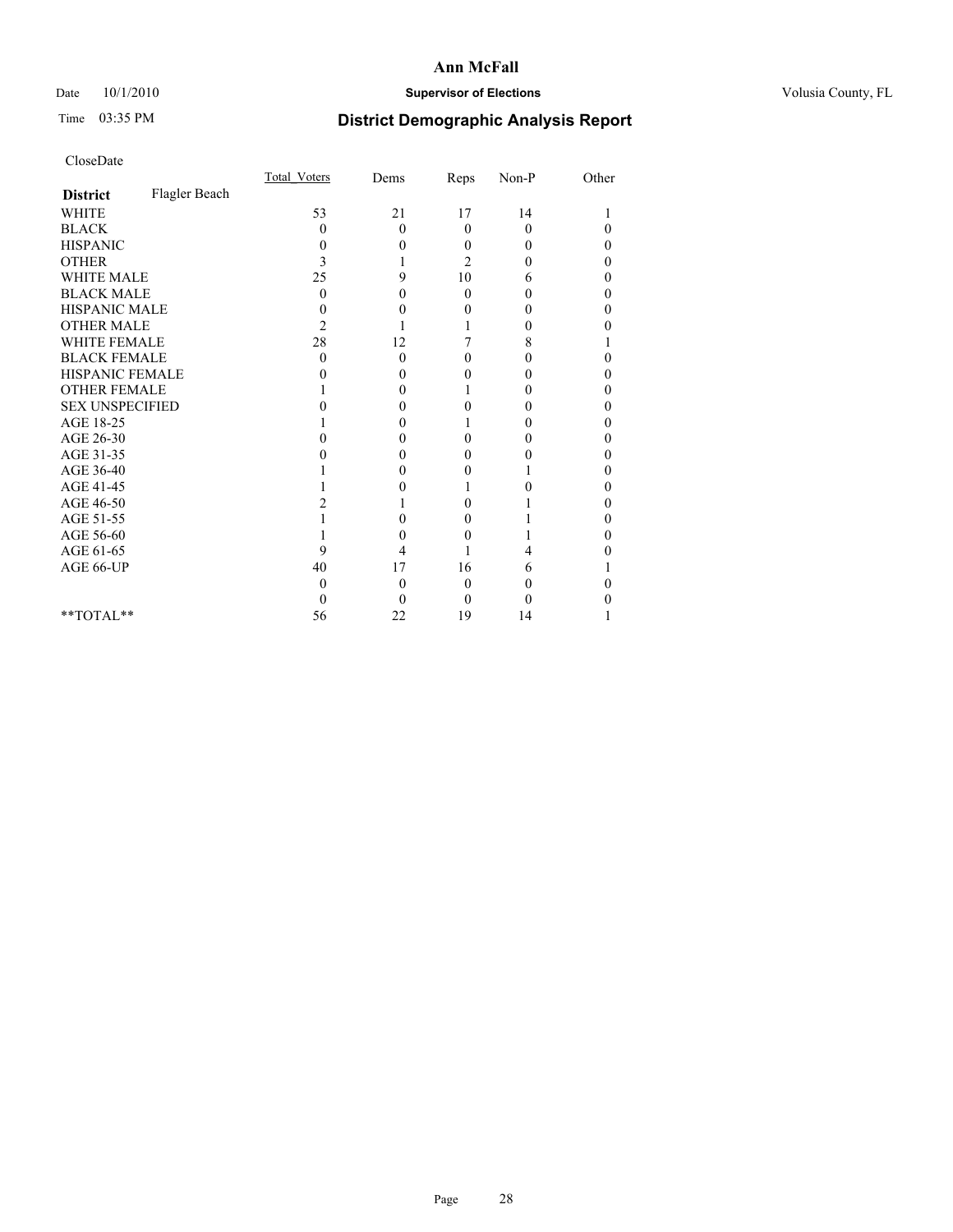### Date  $10/1/2010$  **Supervisor of Elections Supervisor of Elections** Volusia County, FL

## Time 03:35 PM **District Demographic Analysis Report**

|                                              | Total Voters | Dems     | Reps         | $Non-P$  | Other        |
|----------------------------------------------|--------------|----------|--------------|----------|--------------|
| <b>Hospital Authority</b><br><b>District</b> |              |          |              |          |              |
| WHITE                                        | 96,633       | 32,507   | 39,786       | 19,376   | 4,964        |
| <b>BLACK</b>                                 | 9,467        | 7,529    | 422          | 1,235    | 281          |
| <b>HISPANIC</b>                              | 15,970       | 7,713    | 2,703        | 4,986    | 568          |
| <b>OTHER</b>                                 | 6,553        | 2,089    | 1,421        | 2,255    | 788          |
| <b>WHITE MALE</b>                            | 44,669       | 13,237   | 19,422       | 9,382    | 2,628        |
| <b>BLACK MALE</b>                            | 4,038        | 3,033    | 228          | 605      | 172          |
| <b>HISPANIC MALE</b>                         | 7,512        | 3,494    | 1,359        | 2,369    | 290          |
| <b>OTHER MALE</b>                            | 2,151        | 731      | 558          | 723      | 139          |
| <b>WHITE FEMALE</b>                          | 51,459       | 19,106   | 20,163       | 9,883    | 2,307        |
| <b>BLACK FEMALE</b>                          | 5,350        | 4,430    | 193          | 620      | 107          |
| HISPANIC FEMALE                              | 8,341        | 4,157    | 1,334        | 2,581    | 269          |
| <b>OTHER FEMALE</b>                          | 2,524        | 979      | 562          | 823      | 160          |
| <b>SEX UNSPECIFIED</b>                       | 2,579        | 671      | 513          | 866      | 529          |
| AGE 18-25                                    | 13,780       | 4,693    | 3,345        | 4,541    | 1,201        |
| AGE 26-30                                    | 8,927        | 3,072    | 2,289        | 2,980    | 586          |
| AGE 31-35                                    | 9,173        | 3,253    | 2,587        | 2,729    | 604          |
| AGE 36-40                                    | 9,920        | 3,421    | 3,285        | 2,647    | 567          |
| AGE 41-45                                    | 10.757       | 3,736    | 3,949        | 2,546    | 526          |
| AGE 46-50                                    | 12,720       | 4,537    | 4,897        | 2,722    | 564          |
| AGE 51-55                                    | 12,492       | 4,881    | 4,714        | 2,321    | 576          |
| AGE 56-60                                    | 11,338       | 4,802    | 4,055        | 2,002    | 479          |
| AGE 61-65                                    | 10,498       | 4,343    | 3,945        | 1,752    | 458          |
| AGE 66-UP                                    | 29,018       | 13,100   | 11,266       | 3,612    | 1,040        |
|                                              | $\Omega$     | $\theta$ | $\Omega$     | $\theta$ | $\mathbf{0}$ |
|                                              | $\Omega$     | $\theta$ | $\mathbf{0}$ | $\theta$ | $\theta$     |
| $*$ $TOTAI.**$                               | 128,623      | 49,838   | 44,332       | 27,852   | 6,601        |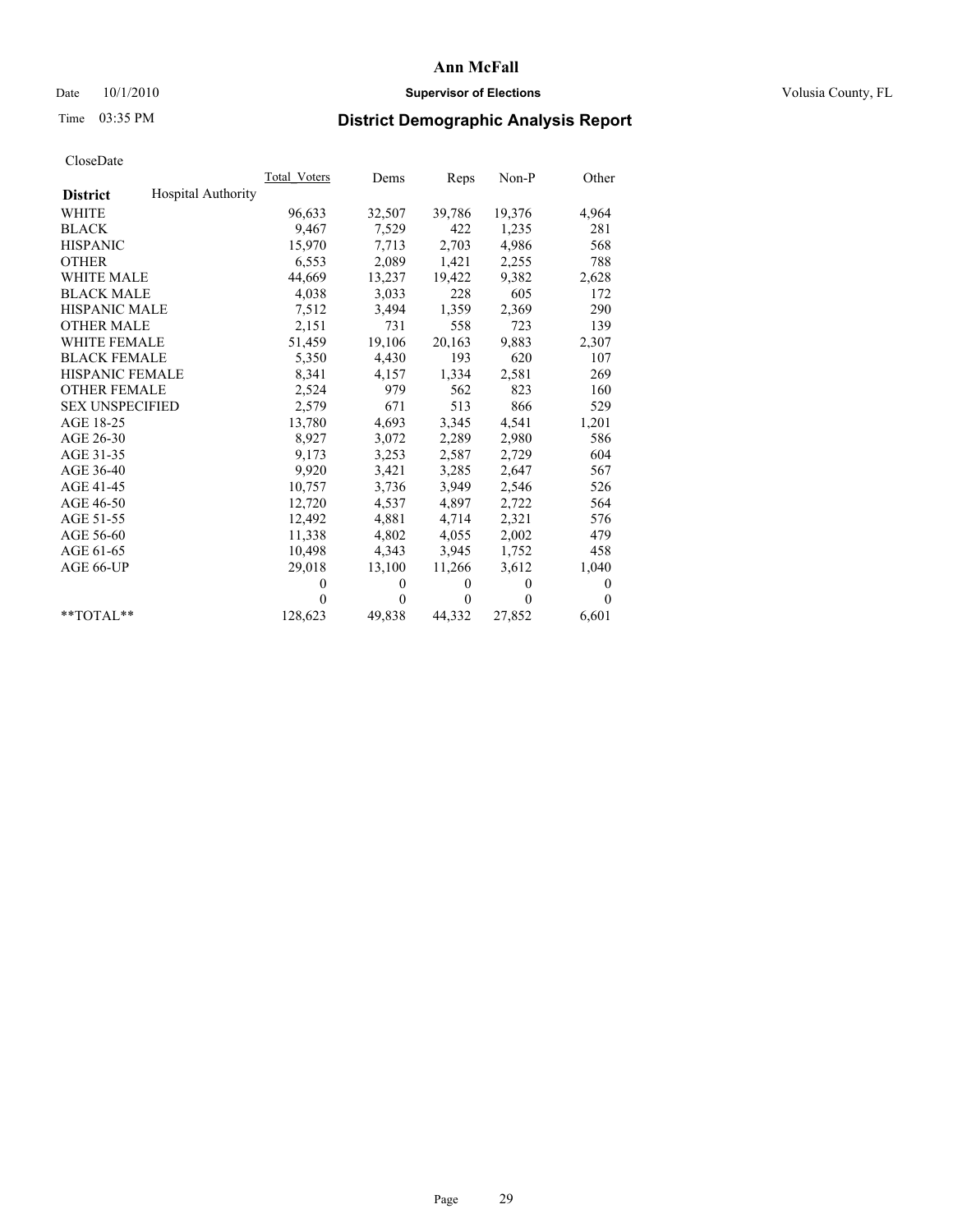### Date  $10/1/2010$  **Supervisor of Elections Supervisor of Elections** Volusia County, FL

# Time 03:35 PM **District Demographic Analysis Report**

|                                          | <b>Total Voters</b> | Dems     | Reps         | Non-P        | Other            |
|------------------------------------------|---------------------|----------|--------------|--------------|------------------|
| Florida House Seat 21<br><b>District</b> |                     |          |              |              |                  |
| <b>WHITE</b>                             | 2,183               | 796      | 933          | 372          | 82               |
| <b>BLACK</b>                             | 171                 | 145      | 9            | 16           | 1                |
| <b>HISPANIC</b>                          | 185                 | 72       | 28           | 80           | 5                |
| <b>OTHER</b>                             | 102                 | 29       | 27           | 42           | 4                |
| <b>WHITE MALE</b>                        | 1,059               | 343      | 478          | 191          | 47               |
| <b>BLACK MALE</b>                        | 76                  | 63       | 5            | 8            | $\boldsymbol{0}$ |
| <b>HISPANIC MALE</b>                     | 96                  | 43       | 12           | 39           | $\overline{c}$   |
| <b>OTHER MALE</b>                        | 34                  | 12       | 10           | 12           | $\Omega$         |
| <b>WHITE FEMALE</b>                      | 1,115               | 449      | 451          | 180          | 35               |
| <b>BLACK FEMALE</b>                      | 95                  | 82       | 4            | 8            | 1                |
| HISPANIC FEMALE                          | 85                  | 28       | 16           | 38           | 3                |
| <b>OTHER FEMALE</b>                      | 36                  | 12       | 9            | 15           | $\boldsymbol{0}$ |
| <b>SEX UNSPECIFIED</b>                   | 45                  | 10       | 12           | 19           | 4                |
| AGE 18-25                                | 258                 | 63       | 81           | 103          | 11               |
| AGE 26-30                                | 166                 | 57       | 49           | 53           | 7                |
| AGE 31-35                                | 172                 | 48       | 67           | 51           | 6                |
| AGE 36-40                                | 136                 | 41       | 57           | 34           | 4                |
| AGE 41-45                                | 171                 | 49       | 75           | 38           | 9                |
| AGE 46-50                                | 271                 | 108      | 101          | 52           | 10               |
| AGE 51-55                                | 266                 | 103      | 114          | 43           | 6                |
| AGE 56-60                                | 276                 | 120      | 102          | 43           | 11               |
| AGE 61-65                                | 260                 | 114      | 101          | 34           | 11               |
| AGE 66-UP                                | 665                 | 339      | 250          | 59           | 17               |
|                                          | $\overline{0}$      | $\theta$ | $\mathbf{0}$ | $\mathbf{0}$ | $\boldsymbol{0}$ |
|                                          | $\theta$            | $\theta$ | $\mathbf{0}$ | $\theta$     | $\theta$         |
| $*$ TOTAL $*$                            | 2,641               | 1,042    | 997          | 510          | 92               |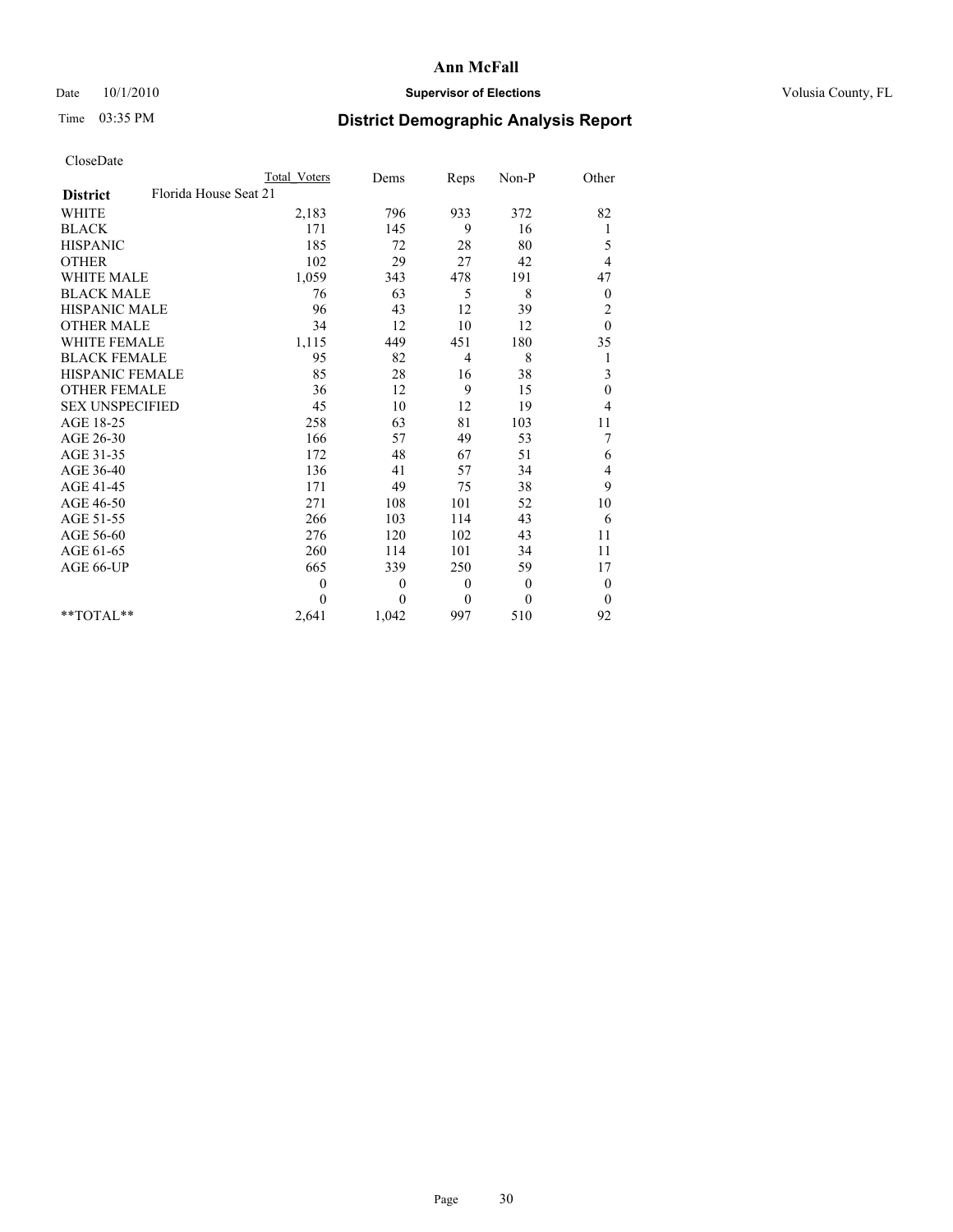### Date  $10/1/2010$  **Supervisor of Elections Supervisor of Elections** Volusia County, FL

# Time 03:35 PM **District Demographic Analysis Report**

|                                          | <b>Total Voters</b> | Dems         | Reps         | $Non-P$        | Other            |
|------------------------------------------|---------------------|--------------|--------------|----------------|------------------|
| Florida House Seat 25<br><b>District</b> |                     |              |              |                |                  |
| <b>WHITE</b>                             | 15,625              | 5,250        | 6,166        | 3,370          | 839              |
| <b>BLACK</b>                             | 1,292               | 995          | 72           | 181            | 44               |
| <b>HISPANIC</b>                          | 4,084               | 2,024        | 685          | 1,246          | 129              |
| <b>OTHER</b>                             | 1,198               | 388          | 243          | 414            | 153              |
| <b>WHITE MALE</b>                        | 7,199               | 2,130        | 2,977        | 1,652          | 440              |
| <b>BLACK MALE</b>                        | 566                 | 402          | 42           | 95             | 27               |
| <b>HISPANIC MALE</b>                     | 1,904               | 908          | 340          | 586            | 70               |
| <b>OTHER MALE</b>                        | 390                 | 140          | 87           | 140            | 23               |
| WHITE FEMALE                             | 8,332               | 3,088        | 3,153        | 1,700          | 391              |
| <b>BLACK FEMALE</b>                      | 716                 | 583          | 30           | 86             | 17               |
| HISPANIC FEMALE                          | 2,149               | 1,096        | 342          | 653            | 58               |
| <b>OTHER FEMALE</b>                      | 481                 | 181          | 106          | 161            | 33               |
| <b>SEX UNSPECIFIED</b>                   | 462                 | 129          | 89           | 138            | 106              |
| AGE 18-25                                | 2,356               | 814          | 492          | 832            | 218              |
| AGE 26-30                                | 1,642               | 558          | 403          | 560            | 121              |
| AGE 31-35                                | 1,788               | 651          | 469          | 553            | 115              |
| AGE 36-40                                | 1,906               | 622          | 633          | 541            | 110              |
| AGE 41-45                                | 1,951               | 719          | 661          | 474            | 97               |
| AGE 46-50                                | 2,170               | 781          | 781          | 509            | 99               |
| AGE 51-55                                | 2,115               | 823          | 752          | 435            | 105              |
| AGE 56-60                                | 1,891               | 801          | 664          | 355            | 71               |
| AGE 61-65                                | 1,761               | 715          | 643          | 329            | 74               |
| AGE 66-UP                                | 4,619               | 2,173        | 1,668        | 623            | 155              |
|                                          | $\mathbf{0}$        | $\mathbf{0}$ | $\mathbf{0}$ | $\overline{0}$ | $\boldsymbol{0}$ |
|                                          | $\theta$            | $\theta$     | $\theta$     | $\theta$       | $\theta$         |
| $*$ $TOTAI.**$                           | 22,199              | 8,657        | 7,166        | 5,211          | 1,165            |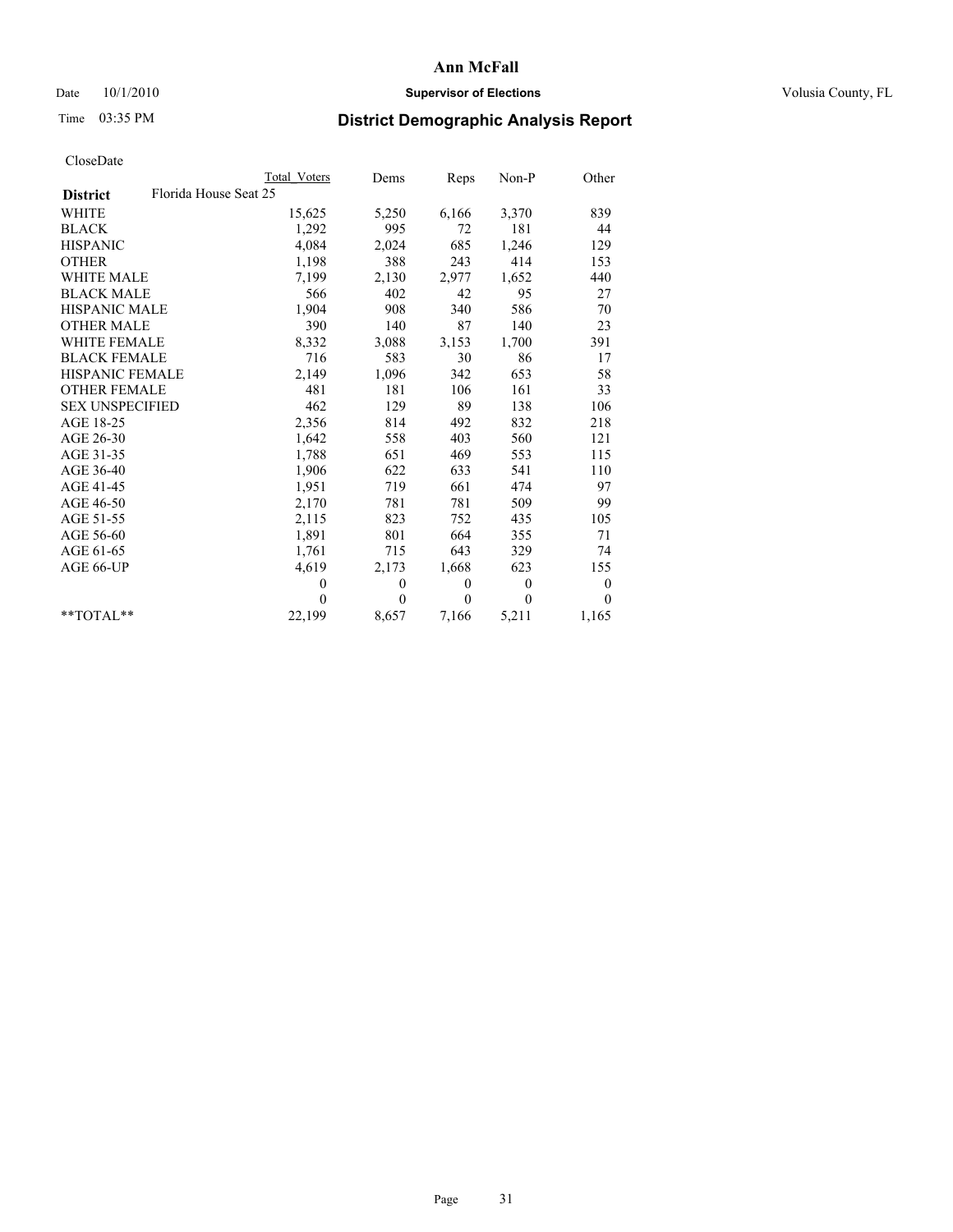### Date  $10/1/2010$  **Supervisor of Elections Supervisor of Elections** Volusia County, FL

# Time 03:35 PM **District Demographic Analysis Report**

|                                          | Total Voters | Dems     | Reps         | $Non-P$  | Other        |
|------------------------------------------|--------------|----------|--------------|----------|--------------|
| Florida House Seat 26<br><b>District</b> |              |          |              |          |              |
| <b>WHITE</b>                             | 88,364       | 30,149   | 37,383       | 16,815   | 4,017        |
| <b>BLACK</b>                             | 3,958        | 3,044    | 216          | 558      | 140          |
| <b>HISPANIC</b>                          | 7,173        | 3,336    | 1,355        | 2,243    | 239          |
| <b>OTHER</b>                             | 5,015        | 1,540    | 1,247        | 1,657    | 571          |
| <b>WHITE MALE</b>                        | 40,515       | 12,201   | 18,079       | 8,131    | 2,104        |
| <b>BLACK MALE</b>                        | 1,704        | 1,232    | 124          | 274      | 74           |
| <b>HISPANIC MALE</b>                     | 3,345        | 1,489    | 688          | 1,052    | 116          |
| <b>OTHER MALE</b>                        | 1,743        | 539      | 513          | 583      | 108          |
| <b>WHITE FEMALE</b>                      | 47,389       | 17,813   | 19,112       | 8,577    | 1,887        |
| <b>BLACK FEMALE</b>                      | 2,226        | 1,788    | 92           | 283      | 63           |
| HISPANIC FEMALE                          | 3,779        | 1,823    | 658          | 1,180    | 118          |
| <b>OTHER FEMALE</b>                      | 1,926        | 734      | 494          | 578      | 120          |
| <b>SEX UNSPECIFIED</b>                   | 1,883        | 450      | 441          | 615      | 377          |
| AGE 18-25                                | 9,629        | 3,141    | 2,673        | 3,015    | 800          |
| AGE 26-30                                | 5,937        | 1,912    | 1,750        | 1,911    | 364          |
| AGE 31-35                                | 5,945        | 1,933    | 1,894        | 1,724    | 394          |
| AGE 36-40                                | 6,639        | 2,098    | 2,399        | 1,747    | 395          |
| AGE 41-45                                | 7,954        | 2,515    | 3,258        | 1,846    | 335          |
| AGE 46-50                                | 9,598        | 3,129    | 4,009        | 2,049    | 411          |
| AGE 51-55                                | 10,027       | 3,669    | 4,168        | 1,770    | 420          |
| AGE 56-60                                | 9,953        | 3,951    | 3,815        | 1,774    | 413          |
| AGE 61-65                                | 9,853        | 3,830    | 3,948        | 1,666    | 409          |
| AGE 66-UP                                | 28,975       | 11,891   | 12,287       | 3,771    | 1,026        |
|                                          | $\theta$     | $\theta$ | $\theta$     | $\theta$ | $\mathbf{0}$ |
|                                          | $\Omega$     | $\theta$ | $\mathbf{0}$ | $\theta$ | $\mathbf{0}$ |
| $*$ $TOTAI.**$                           | 104,510      | 38,069   | 40,201       | 21,273   | 4,967        |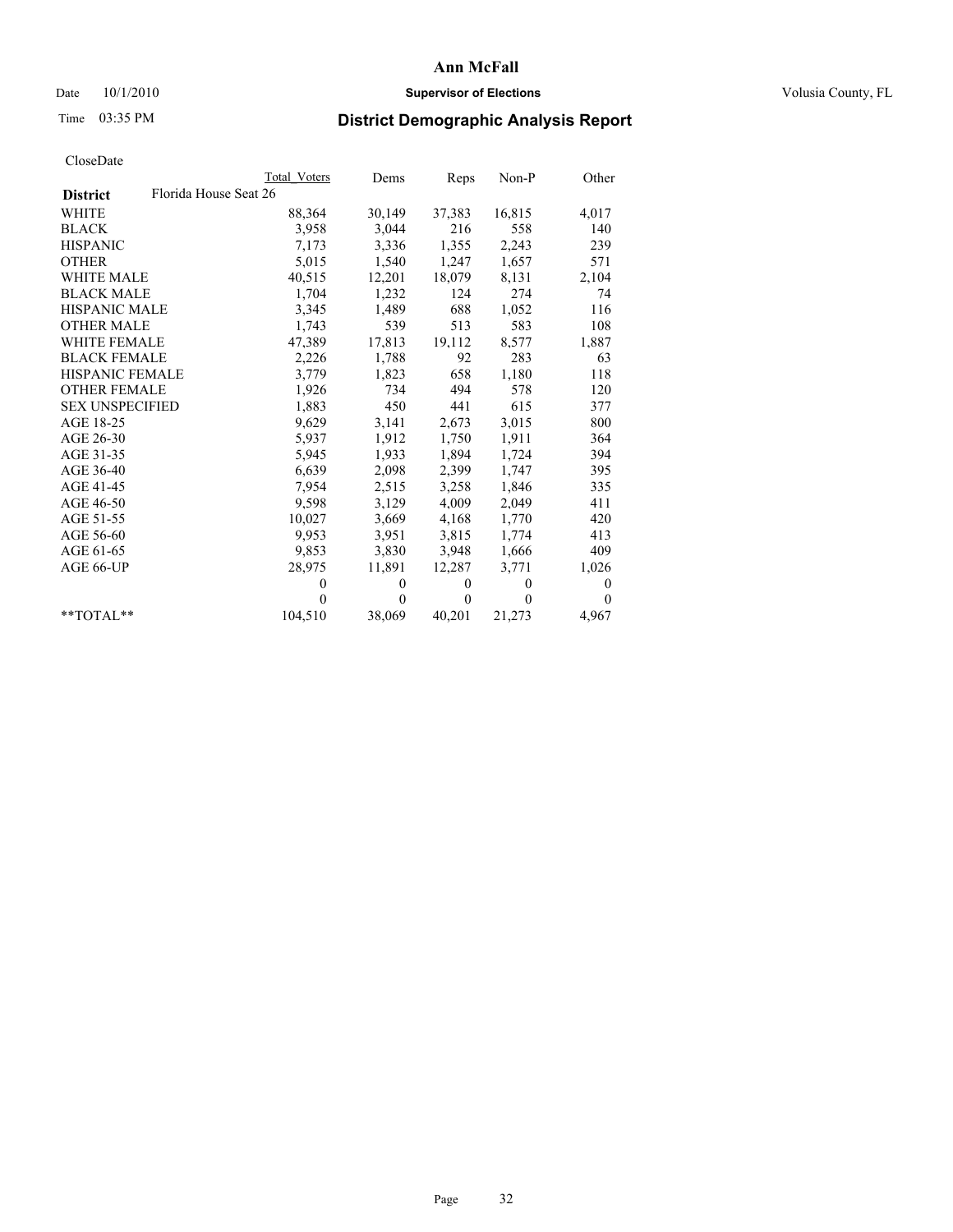### Date  $10/1/2010$  **Supervisor of Elections Supervisor of Elections** Volusia County, FL

## Time 03:35 PM **District Demographic Analysis Report**

|                                          | Total Voters | Dems     | Reps         | $Non-P$  | Other            |
|------------------------------------------|--------------|----------|--------------|----------|------------------|
| Florida House Seat 27<br><b>District</b> |              |          |              |          |                  |
| <b>WHITE</b>                             | 52,049       | 20,868   | 17,398       | 11,385   | 2,398            |
| <b>BLACK</b>                             | 16,962       | 14,333   | 471          | 1,843    | 315              |
| <b>HISPANIC</b>                          | 1,891        | 903      | 326          | 579      | 83               |
| <b>OTHER</b>                             | 4,188        | 1,714    | 658          | 1,359    | 457              |
| WHITE MALE                               | 23,880       | 8,408    | 8,589        | 5,566    | 1,317            |
| <b>BLACK MALE</b>                        | 6,659        | 5,405    | 236          | 851      | 167              |
| HISPANIC MALE                            | 869          | 394      | 155          | 274      | 46               |
| <b>OTHER MALE</b>                        | 1,292        | 535      | 258          | 423      | 76               |
| <b>WHITE FEMALE</b>                      | 27,876       | 12,344   | 8,720        | 5,752    | 1,060            |
| <b>BLACK FEMALE</b>                      | 10,144       | 8,800    | 231          | 966      | 147              |
| HISPANIC FEMALE                          | 1,009        | 505      | 171          | 299      | 34               |
| <b>OTHER FEMALE</b>                      | 1,615        | 768      | 290          | 487      | 70               |
| <b>SEX UNSPECIFIED</b>                   | 1,746        | 659      | 203          | 548      | 336              |
| AGE 18-25                                | 10,049       | 5,558    | 1,371        | 2,498    | 622              |
| AGE 26-30                                | 5,669        | 2,702    | 990          | 1,709    | 268              |
| AGE 31-35                                | 4,685        | 2,147    | 898          | 1,394    | 246              |
| AGE 36-40                                | 4,641        | 2,120    | 1,124        | 1,193    | 204              |
| AGE 41-45                                | 5,164        | 2,372    | 1,332        | 1,195    | 265              |
| AGE 46-50                                | 6,461        | 3,108    | 1,770        | 1,296    | 287              |
| AGE 51-55                                | 6,835        | 3,508    | 1,822        | 1,223    | 282              |
| AGE 56-60                                | 6,345        | 3,260    | 1,718        | 1,133    | 234              |
| AGE 61-65                                | 6,072        | 3,023    | 1,747        | 1,063    | 239              |
| AGE 66-UP                                | 19,169       | 10,020   | 6,081        | 2,462    | 606              |
|                                          | $\theta$     | $\theta$ | $\theta$     | $\theta$ | $\boldsymbol{0}$ |
|                                          | $\Omega$     | $\theta$ | $\mathbf{0}$ | $\Omega$ | $\theta$         |
| $*$ $TOTAI.**$                           | 75,090       | 37,818   | 18,853       | 15,166   | 3,253            |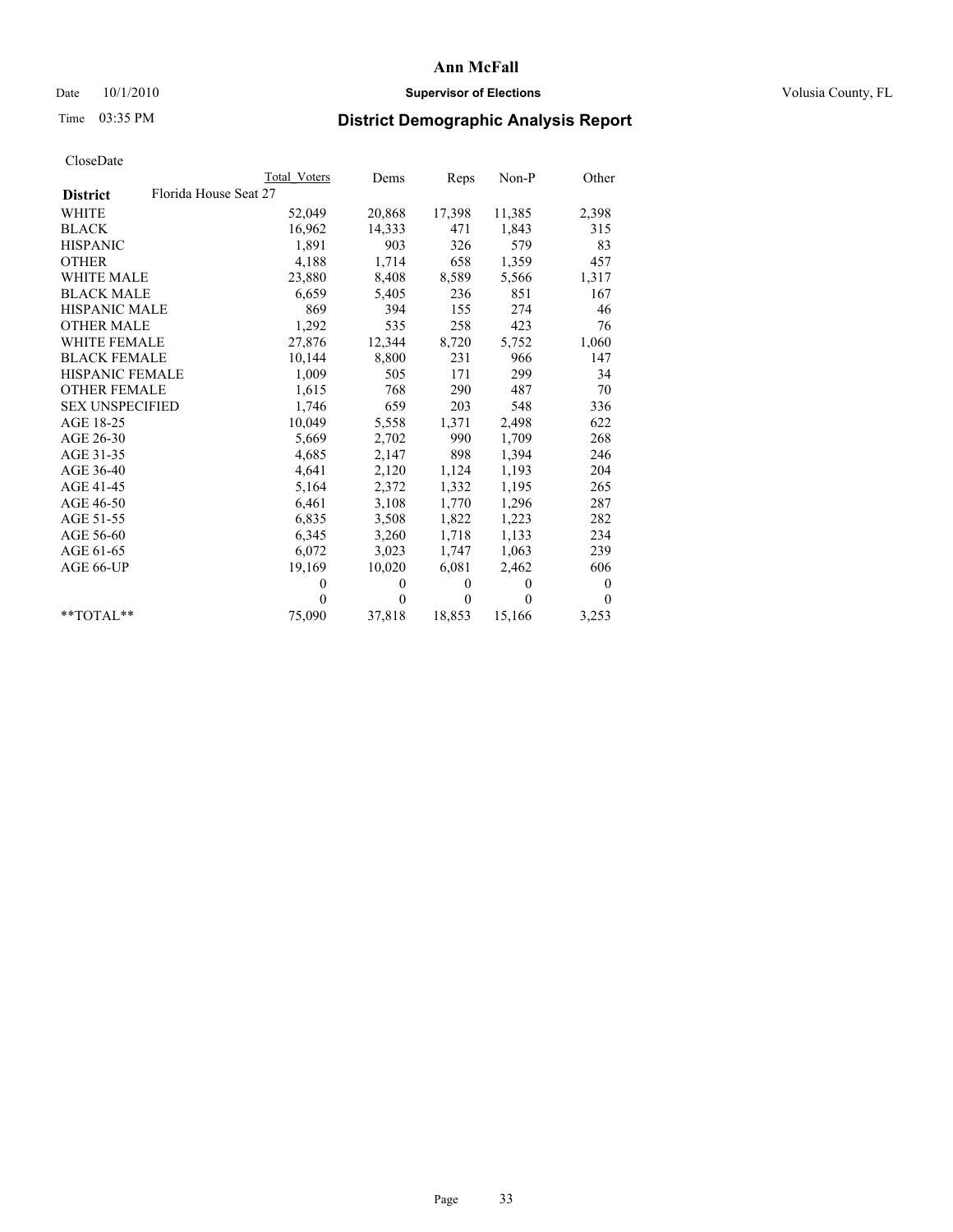### Date  $10/1/2010$  **Supervisor of Elections Supervisor of Elections** Volusia County, FL

## Time 03:35 PM **District Demographic Analysis Report**

|                                          | Total Voters | Dems         | Reps         | Non-P        | Other        |
|------------------------------------------|--------------|--------------|--------------|--------------|--------------|
| Florida House Seat 28<br><b>District</b> |              |              |              |              |              |
| <b>WHITE</b>                             | 92,228       | 31,710       | 36,732       | 19,841       | 3,945        |
| <b>BLACK</b>                             | 4,141        | 3,315        | 181          | 536          | 109          |
| <b>HISPANIC</b>                          | 4,996        | 2,349        | 936          | 1,518        | 193          |
| <b>OTHER</b>                             | 4,605        | 1,352        | 1,029        | 1,647        | 577          |
| <b>WHITE MALE</b>                        | 42,862       | 13,031       | 17,999       | 9,731        | 2,101        |
| <b>BLACK MALE</b>                        | 1,864        | 1,396        | 100          | 295          | 73           |
| <b>HISPANIC MALE</b>                     | 2,340        | 1,060        | 435          | 738          | 107          |
| <b>OTHER MALE</b>                        | 1,550        | 465          | 415          | 576          | 94           |
| <b>WHITE FEMALE</b>                      | 48,811       | 18,495       | 18,529       | 9,970        | 1,817        |
| <b>BLACK FEMALE</b>                      | 2,252        | 1,901        | 79           | 237          | 35           |
| <b>HISPANIC FEMALE</b>                   | 2,623        | 1,272        | 496          | 770          | 85           |
| <b>OTHER FEMALE</b>                      | 1,800        | 662          | 426          | 591          | 121          |
| <b>SEX UNSPECIFIED</b>                   | 1,868        | 444          | 399          | 634          | 391          |
| AGE 18-25                                | 9,101        | 3,017        | 2,367        | 2,949        | 768          |
| AGE 26-30                                | 6,236        | 2,081        | 1,687        | 2,095        | 373          |
| AGE 31-35                                | 6,022        | 2,044        | 1,692        | 1,952        | 334          |
| AGE 36-40                                | 6,783        | 2,281        | 2,267        | 1,893        | 342          |
| AGE 41-45                                | 7,413        | 2,430        | 2,785        | 1,855        | 343          |
| AGE 46-50                                | 9,440        | 3,239        | 3,782        | 2,085        | 334          |
| AGE 51-55                                | 10,049       | 3,728        | 3,914        | 2,049        | 358          |
| AGE 56-60                                | 10,058       | 3,966        | 3,669        | 2,027        | 396          |
| AGE 61-65                                | 10,203       | 3,842        | 3,918        | 1,971        | 472          |
| AGE 66-UP                                | 30,665       | 12,098       | 12,797       | 4,666        | 1,104        |
|                                          | $\theta$     | $\mathbf{0}$ | $\mathbf{0}$ | $\mathbf{0}$ | $\mathbf{0}$ |
|                                          | $\Omega$     | $\theta$     | $\mathbf{0}$ | $\theta$     | $\Omega$     |
| $*$ $TOTAI.**$                           | 105,970      | 38,726       | 38,878       | 23,542       | 4,824        |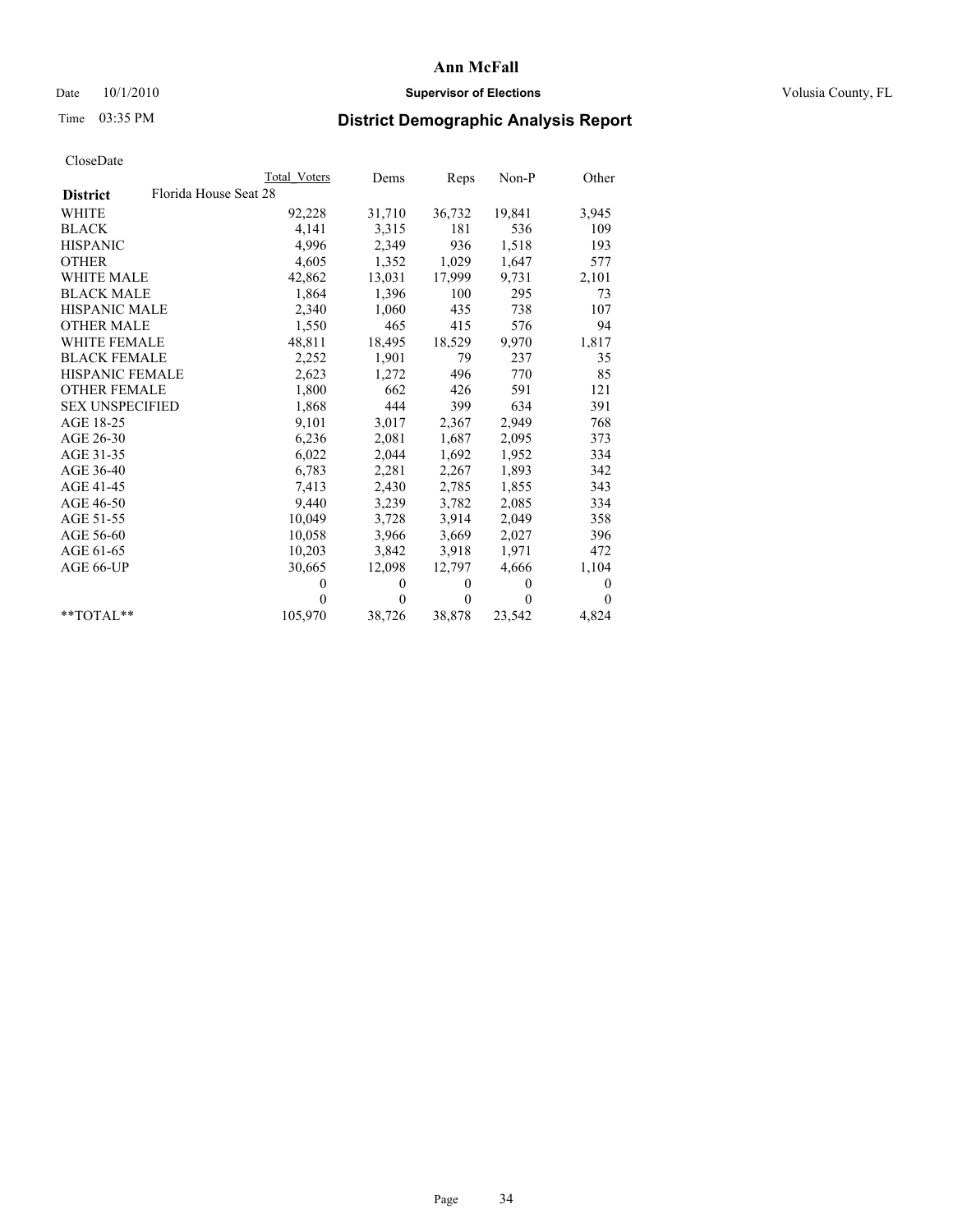### Date  $10/1/2010$  **Supervisor of Elections Supervisor of Elections** Volusia County, FL

# Time 03:35 PM **District Demographic Analysis Report**

|                                          | <b>Total Voters</b> | Dems     | <b>Reps</b> | Non-P        | Other            |
|------------------------------------------|---------------------|----------|-------------|--------------|------------------|
| Florida House Seat 33<br><b>District</b> |                     |          |             |              |                  |
| <b>WHITE</b>                             | 5,069               | 1,558    | 2,231       | 1,038        | 242              |
| <b>BLACK</b>                             | 522                 | 411      | 25          | 74           | 12               |
| <b>HISPANIC</b>                          | 1,066               | 506      | 171         | 343          | 46               |
| <b>OTHER</b>                             | 382                 | 122      | 89          | 126          | 45               |
| <b>WHITE MALE</b>                        | 2,419               | 631      | 1,136       | 532          | 120              |
| <b>BLACK MALE</b>                        | 221                 | 170      | 11          | 32           | $\,$ 8 $\,$      |
| <b>HISPANIC MALE</b>                     | 510                 | 225      | 92          | 173          | 20               |
| <b>OTHER MALE</b>                        | 139                 | 50       | 33          | 49           | 7                |
| WHITE FEMALE                             | 2,612               | 916      | 1,077       | 499          | 120              |
| <b>BLACK FEMALE</b>                      | 296                 | 236      | 14          | 42           | 4                |
| HISPANIC FEMALE                          | 545                 | 276      | 78          | 165          | 26               |
| <b>OTHER FEMALE</b>                      | 135                 | 48       | 34          | 44           | 9                |
| <b>SEX UNSPECIFIED</b>                   | 162                 | 45       | 41          | 45           | 31               |
| AGE 18-25                                | 801                 | 267      | 198         | 272          | 64               |
| AGE 26-30                                | 489                 | 169      | 117         | 174          | 29               |
| AGE 31-35                                | 513                 | 176      | 157         | 143          | 37               |
| AGE 36-40                                | 591                 | 204      | 193         | 158          | 36               |
| AGE 41-45                                | 574                 | 216      | 204         | 125          | 29               |
| AGE 46-50                                | 827                 | 258      | 341         | 191          | 37               |
| AGE 51-55                                | 751                 | 280      | 305         | 127          | 39               |
| AGE 56-60                                | 646                 | 258      | 252         | 117          | 19               |
| AGE 61-65                                | 588                 | 229      | 237         | 103          | 19               |
| AGE 66-UP                                | 1,259               | 540      | 512         | 171          | 36               |
|                                          | $\theta$            | $\theta$ | $\theta$    | $\mathbf{0}$ | $\boldsymbol{0}$ |
|                                          | $\theta$            | $\theta$ | $\theta$    | $\mathbf{0}$ | $\mathbf{0}$     |
| $*$ $TOTAI.**$                           | 7,039               | 2,597    | 2,516       | 1,581        | 345              |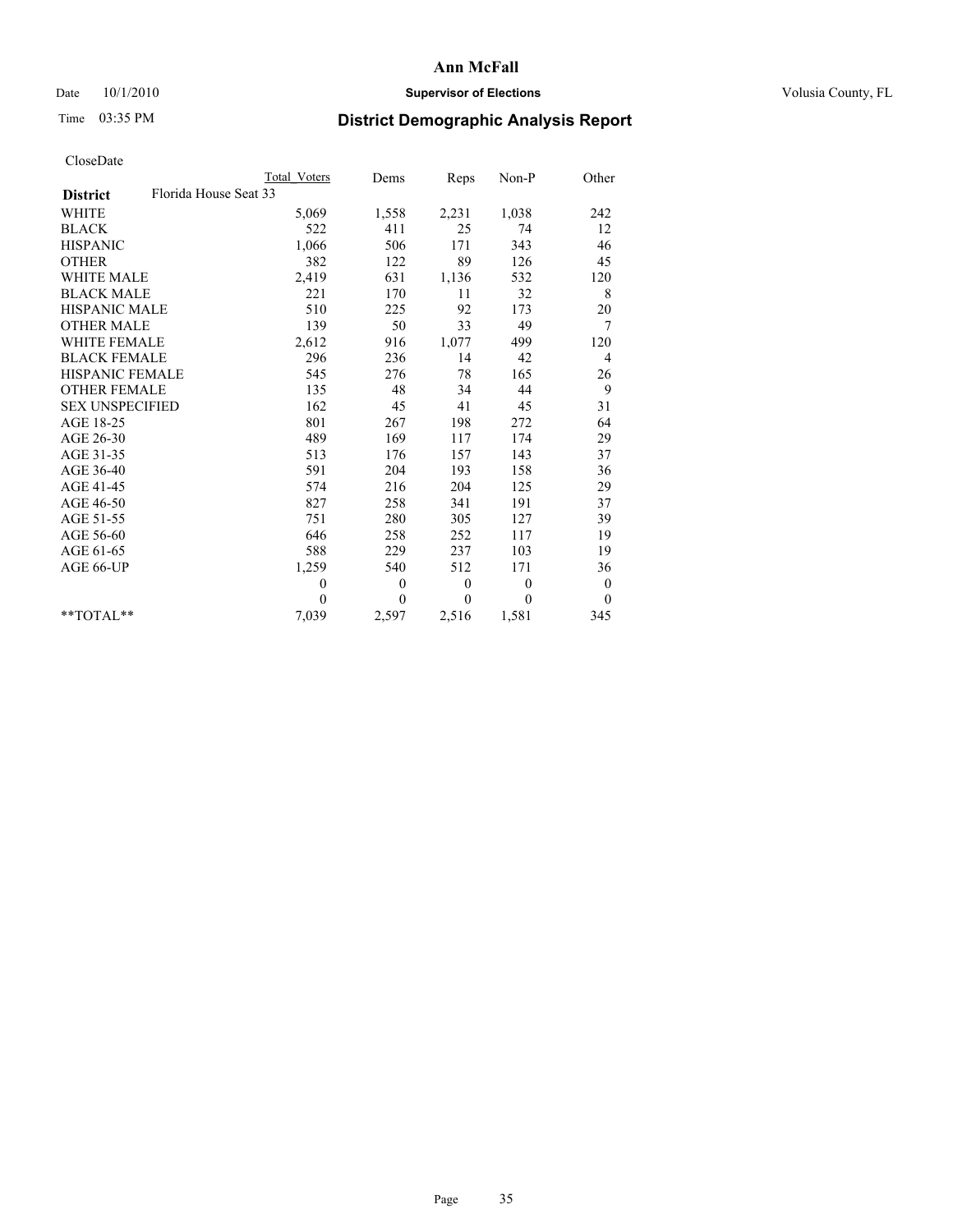### Date  $10/1/2010$  **Supervisor of Elections Supervisor of Elections** Volusia County, FL

# Time 03:35 PM **District Demographic Analysis Report**

|                                            | <b>Total Voters</b> | Dems         | Reps     | $Non-P$      | Other    |
|--------------------------------------------|---------------------|--------------|----------|--------------|----------|
| School Board District 1<br><b>District</b> |                     |              |          |              |          |
| <b>WHITE</b>                               | 49,369              | 17,390       | 20,265   | 9,281        | 2,433    |
| <b>BLACK</b>                               | 4,313               | 3,539        | 157      | 513          | 104      |
| <b>HISPANIC</b>                            | 3,112               | 1,346        | 554      | 1,065        | 147      |
| <b>OTHER</b>                               | 2,741               | 875          | 655      | 901          | 310      |
| <b>WHITE MALE</b>                          | 22,558              | 7,009        | 9,809    | 4,453        | 1,287    |
| <b>BLACK MALE</b>                          | 1,744               | 1,366        | 75       | 239          | 64       |
| <b>HISPANIC MALE</b>                       | 1,429               | 619          | 271      | 466          | 73       |
| <b>OTHER MALE</b>                          | 890                 | 299          | 257      | 273          | 61       |
| WHITE FEMALE                               | 26,578              | 10,301       | 10,370   | 4,774        | 1,133    |
| <b>BLACK FEMALE</b>                        | 2,532               | 2,145        | 81       | 267          | 39       |
| <b>HISPANIC FEMALE</b>                     | 1,663               | 720          | 280      | 591          | 72       |
| <b>OTHER FEMALE</b>                        | 1,045               | 402          | 253      | 330          | 60       |
| <b>SEX UNSPECIFIED</b>                     | 1,096               | 289          | 235      | 367          | 205      |
| AGE 18-25                                  | 6,041               | 1,977        | 1,624    | 1,932        | 508      |
| AGE 26-30                                  | 3,916               | 1,355        | 1,074    | 1,236        | 251      |
| AGE 31-35                                  | 3,751               | 1,276        | 1,138    | 1,070        | 267      |
| AGE 36-40                                  | 4,047               | 1,354        | 1,420    | 1,043        | 230      |
| AGE 41-45                                  | 4,576               | 1,521        | 1,827    | 1,016        | 212      |
| AGE 46-50                                  | 5,608               | 1,980        | 2,261    | 1,108        | 259      |
| AGE 51-55                                  | 5,618               | 2,256        | 2,167    | 944          | 251      |
| AGE 56-60                                  | 5,461               | 2,361        | 1,998    | 862          | 240      |
| AGE 61-65                                  | 5,135               | 2,184        | 1,962    | 766          | 223      |
| AGE 66-UP                                  | 15,382              | 6,886        | 6,160    | 1,783        | 553      |
|                                            | $\theta$            | $\mathbf{0}$ | $\theta$ | $\mathbf{0}$ | 0        |
|                                            | $\theta$            | $\theta$     | $\theta$ | $\theta$     | $\theta$ |
| $*$ TOTAL $*$                              | 59,535              | 23,150       | 21,631   | 11,760       | 2,994    |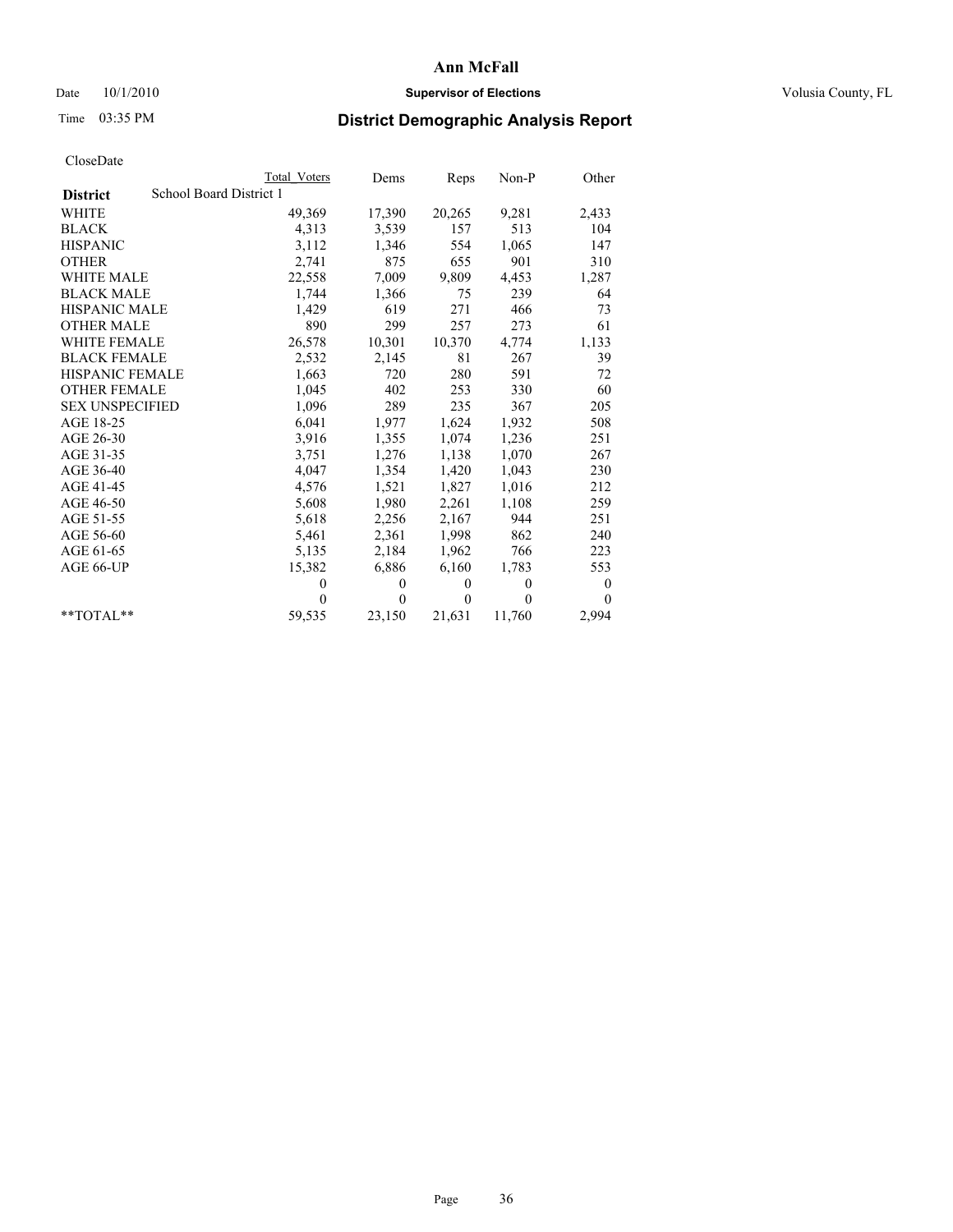## Date  $10/1/2010$  **Supervisor of Elections Supervisor of Elections** Volusia County, FL

# Time 03:35 PM **District Demographic Analysis Report**

|                        |                         | Total Voters | Dems         | Reps         | Non-P        | Other    |
|------------------------|-------------------------|--------------|--------------|--------------|--------------|----------|
| <b>District</b>        | School Board District 2 |              |              |              |              |          |
| <b>WHITE</b>           |                         | 40,935       | 15,387       | 14,920       | 8,807        | 1,821    |
| <b>BLACK</b>           |                         | 10,364       | 8,779        | 286          | 1,103        | 196      |
| <b>HISPANIC</b>        |                         | 1,222        | 532          | 246          | 400          | 44       |
| <b>OTHER</b>           |                         | 2,983        | 1,178        | 516          | 972          | 317      |
| <b>WHITE MALE</b>      |                         | 19,124       | 6,341        | 7,384        | 4,395        | 1,004    |
| <b>BLACK MALE</b>      |                         | 4,098        | 3,358        | 146          | 505          | 89       |
| <b>HISPANIC MALE</b>   |                         | 579          | 247          | 113          | 196          | 23       |
| <b>OTHER MALE</b>      |                         | 998          | 388          | 220          | 336          | 54       |
| <b>WHITE FEMALE</b>    |                         | 21,556       | 8,955        | 7,445        | 4,357        | 799      |
| <b>BLACK FEMALE</b>    |                         | 6,172        | 5,346        | 137          | 583          | 106      |
| HISPANIC FEMALE        |                         | 636          | 282          | 132          | 202          | 20       |
| <b>OTHER FEMALE</b>    |                         | 1,137        | 529          | 201          | 349          | 58       |
| <b>SEX UNSPECIFIED</b> |                         | 1,204        | 430          | 190          | 359          | 225      |
| AGE 18-25              |                         | 7,032        | 3,977        | 1,057        | 1,598        | 400      |
| AGE 26-30              |                         | 3,908        | 1,760        | 765          | 1,198        | 185      |
| AGE 31-35              |                         | 2,993        | 1,305        | 624          | 912          | 152      |
| AGE 36-40              |                         | 3,071        | 1,306        | 843          | 797          | 125      |
| AGE 41-45              |                         | 3,546        | 1,525        | 1,013        | 840          | 168      |
| AGE 46-50              |                         | 4,356        | 1,945        | 1,339        | 893          | 179      |
| AGE 51-55              |                         | 4,907        | 2,268        | 1,541        | 907          | 191      |
| AGE 56-60              |                         | 4,818        | 2,220        | 1,459        | 958          | 181      |
| AGE 61-65              |                         | 5,036        | 2,208        | 1,663        | 943          | 222      |
| AGE 66-UP              |                         | 15,837       | 7,362        | 5,664        | 2,236        | 575      |
|                        |                         | $\theta$     | $\mathbf{0}$ | $\mathbf{0}$ | $\mathbf{0}$ | $\bf{0}$ |
|                        |                         | $\theta$     | $\theta$     | $\theta$     | $\theta$     | $\theta$ |
| $*$ $TOTAI.**$         |                         | 55,504       | 25,876       | 15,968       | 11,282       | 2,378    |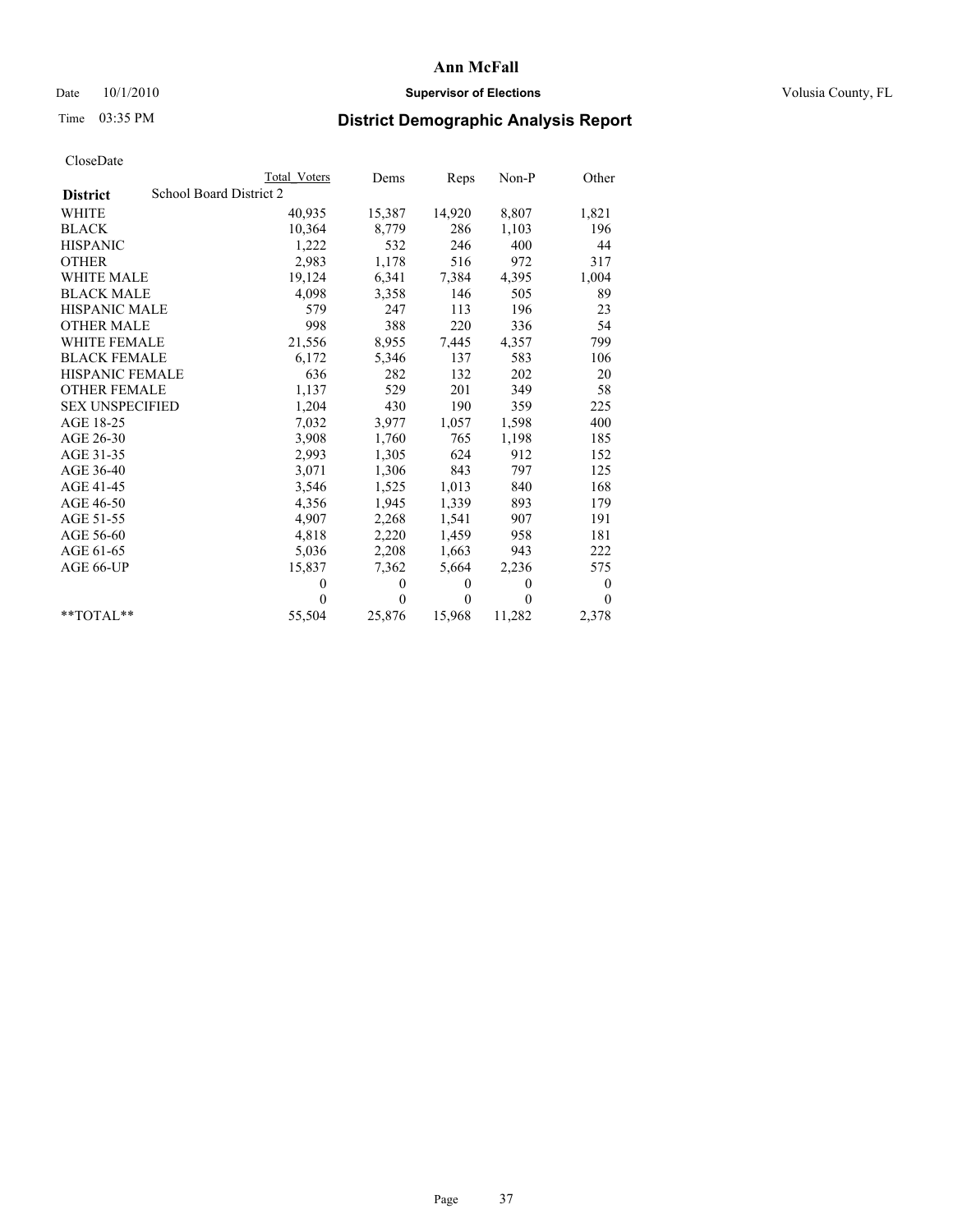# Date  $10/1/2010$  **Supervisor of Elections Supervisor of Elections** Volusia County, FL

# Time 03:35 PM **District Demographic Analysis Report**

|                        | Total Voters            | Dems           | Reps         | Non-P                        | Other    |  |
|------------------------|-------------------------|----------------|--------------|------------------------------|----------|--|
| <b>District</b>        | School Board District 3 |                |              |                              |          |  |
| <b>WHITE</b>           | 63,636                  | 22,706         | 24,514       | 13,835                       | 2,581    |  |
| <b>BLACK</b>           |                         | 1,914<br>1,571 |              | 81<br>226                    | 36       |  |
| <b>HISPANIC</b>        |                         | 966            | 394<br>238   | 287                          | 47       |  |
| <b>OTHER</b>           |                         | 2,638          | 750<br>574   | 950                          | 364      |  |
| <b>WHITE MALE</b>      | 29,340                  | 9,242          | 12,013       | 6,727                        | 1,358    |  |
| <b>BLACK MALE</b>      |                         | 857            | 658          | 45<br>131                    | 23       |  |
| <b>HISPANIC MALE</b>   |                         | 425<br>163     |              | 94<br>143                    | 25       |  |
| <b>OTHER MALE</b>      |                         | 857            | 254<br>228   | 324                          | 51       |  |
| <b>WHITE FEMALE</b>    | 33,900                  | 13,327         | 12,358       | 7,008                        | 1,207    |  |
| <b>BLACK FEMALE</b>    |                         | 1,041<br>901   |              | 34<br>94                     | 12       |  |
| HISPANIC FEMALE        |                         | 530            | 227<br>141   | 140                          | 22       |  |
| <b>OTHER FEMALE</b>    |                         | 1,003<br>364   | 246          | 320                          | 73       |  |
| <b>SEX UNSPECIFIED</b> |                         | 1,201          | 285<br>248   | 411                          | 257      |  |
| AGE 18-25              |                         | 5,309<br>1,725 | 1,326        | 1,800                        | 458      |  |
| AGE 26-30              |                         | 1,202<br>3,638 | 1,011        | 1,210                        | 215      |  |
| AGE 31-35              |                         | 3,573<br>1,133 | 1,056        | 1,187                        | 197      |  |
| AGE 36-40              |                         | 4,078<br>1,335 | 1,335        | 1,202                        | 206      |  |
| AGE 41-45              |                         | 4,633<br>1,459 | 1,772        | 1,193                        | 209      |  |
| AGE 46-50              |                         | 6,123<br>2,084 | 2,433        | 1,379                        | 227      |  |
| AGE 51-55              |                         | 6,625<br>2,480 | 2,573        | 1,334                        | 238      |  |
| AGE 56-60              |                         | 6,881<br>2,767 | 2,508        | 1,346                        | 260      |  |
| AGE 61-65              |                         | 7,019<br>2,676 | 2,690        | 1,355                        | 298      |  |
| AGE 66-UP              | 21,275                  | 8,560          | 8,703        | 3,292                        | 720      |  |
|                        |                         | $\theta$       | $\mathbf{0}$ | $\mathbf{0}$<br>$\mathbf{0}$ | $\bf{0}$ |  |
|                        |                         | $\theta$       | $\theta$     | $\theta$<br>$\theta$         | $\theta$ |  |
| $*$ $TOTAI.**$         | 69,154                  | 25,421         | 25,407       | 15,298                       | 3,028    |  |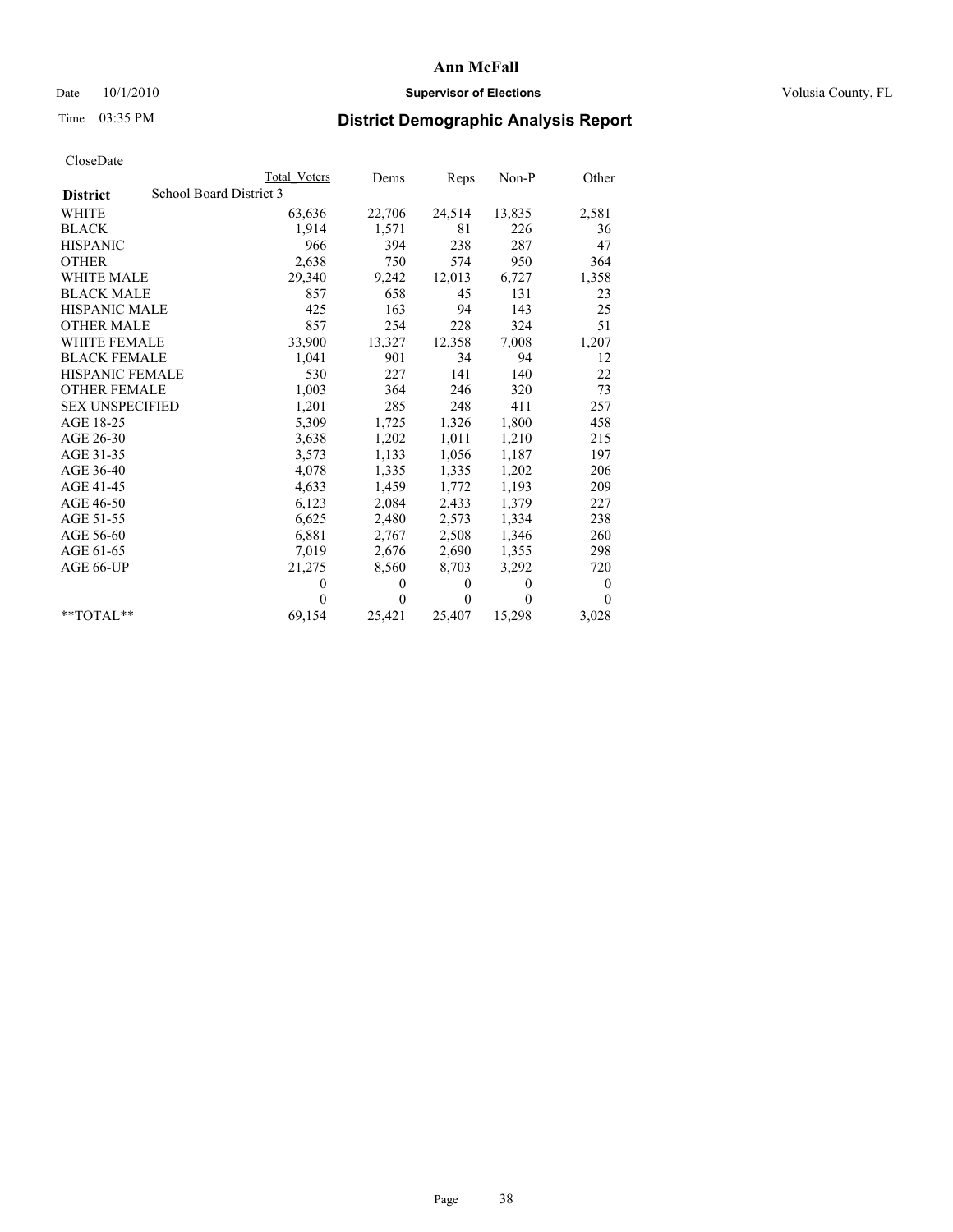# Date  $10/1/2010$  **Supervisor of Elections Supervisor of Elections** Volusia County, FL

# Time 03:35 PM **District Demographic Analysis Report**

|                                            | Total Voters | Dems           | Reps     | $Non-P$  | Other            |
|--------------------------------------------|--------------|----------------|----------|----------|------------------|
| School Board District 4<br><b>District</b> |              |                |          |          |                  |
| WHITE                                      | 53,517       | 19,332         | 21,406   | 10,645   | 2,134            |
| <b>BLACK</b>                               | 5,295        | 4,355          | 184      | 650      | 106              |
| <b>HISPANIC</b>                            | 1,225        | 546            | 312      | 328      | 39               |
| <b>OTHER</b>                               | 3,301        | 1,114          | 778      | 1,070    | 339              |
| <b>WHITE MALE</b>                          | 24,431       | 7,748          | 10,345   | 5,214    | 1,124            |
| <b>BLACK MALE</b>                          | 2,094        | 1,615          | 99       | 317      | 63               |
| <b>HISPANIC MALE</b>                       | 545          | 213            | 155      | 152      | 25               |
| <b>OTHER MALE</b>                          | 1,134        | 361            | 312      | 400      | 61               |
| WHITE FEMALE                               | 28,794       | 11,496         | 10,951   | 5,358    | 989              |
| <b>BLACK FEMALE</b>                        | 3,164        | 2,709          | 85       | 328      | 42               |
| HISPANIC FEMALE                            | 673          | 330            | 153      | 176      | 14               |
| <b>OTHER FEMALE</b>                        | 1,324        | 528            | 350      | 383      | 63               |
| <b>SEX UNSPECIFIED</b>                     | 1,179        | 347            | 230      | 365      | 237              |
| AGE 18-25                                  | 5,991        | 2,433          | 1,439    | 1,699    | 420              |
| AGE 26-30                                  | 3,603        | 1,423          | 918      | 1,090    | 172              |
| AGE 31-35                                  | 3,330        | 1,285          | 898      | 967      | 180              |
| AGE 36-40                                  | 3,571        | 1,281          | 1,195    | 906      | 189              |
| AGE 41-45                                  | 4,263        | 1,559          | 1,592    | 936      | 176              |
| AGE 46-50                                  | 5,494        | 2,018          | 2,093    | 1,173    | 210              |
| AGE 51-55                                  | 5,961        | 2,439          | 2,225    | 1,094    | 203              |
| AGE 56-60                                  | 5,980        | 2,497          | 2,132    | 1,132    | 219              |
| AGE 61-65                                  | 6,114        | 2,478          | 2,284    | 1,109    | 243              |
| AGE 66-UP                                  | 19,031       | 7,934          | 7,904    | 2,587    | 606              |
|                                            | $\mathbf{0}$ | $\theta$       | $\theta$ | $\theta$ | $\boldsymbol{0}$ |
|                                            | $\theta$     | $\overline{0}$ | $\theta$ | $\theta$ | $\theta$         |
| $*$ $TOTAI.**$                             | 63,338       | 25,347         | 22,680   | 12,693   | 2,618            |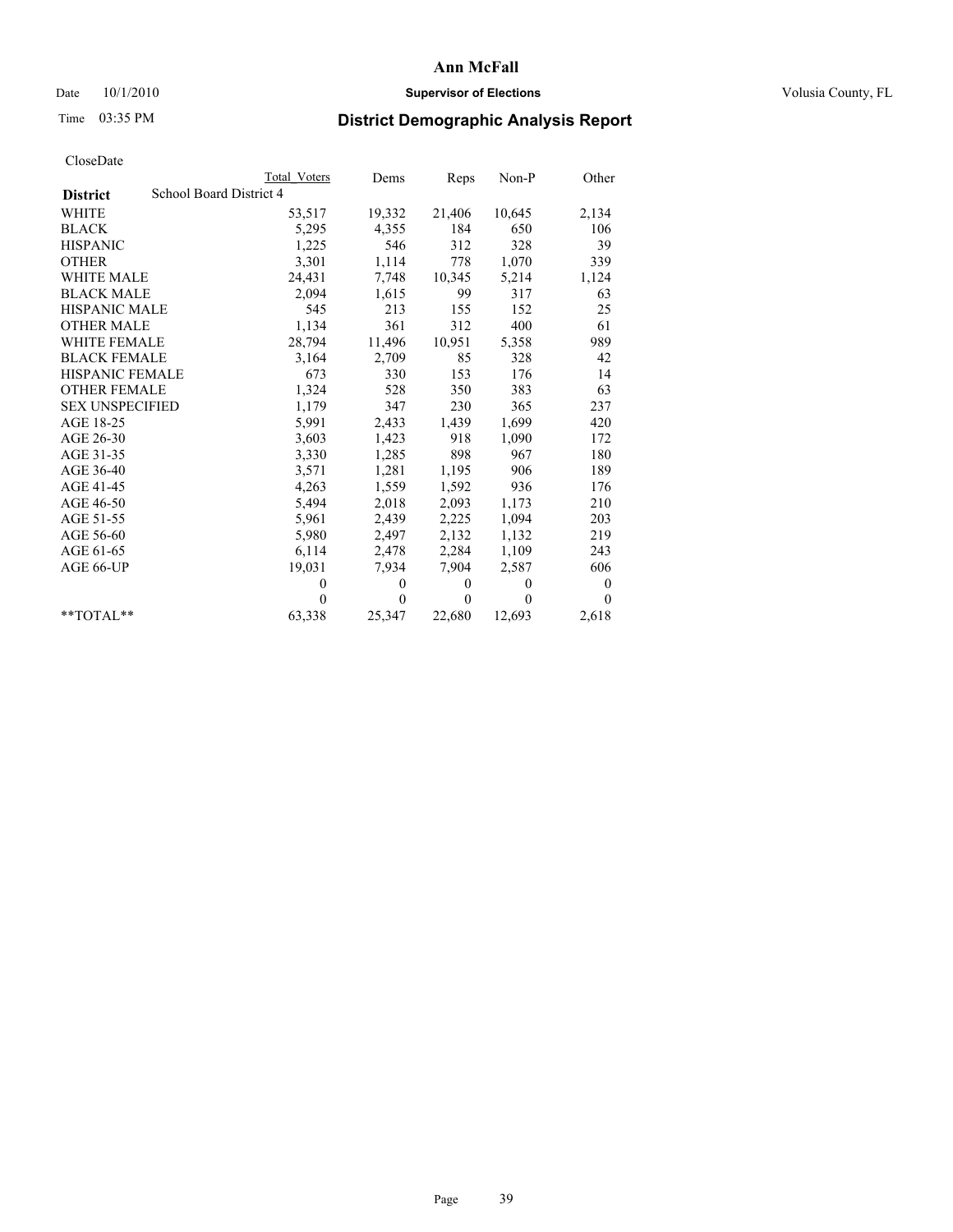## Date  $10/1/2010$  **Supervisor of Elections Supervisor of Elections** Volusia County, FL

# Time 03:35 PM **District Demographic Analysis Report**

|                                            | Total Voters | Dems     | Reps         | $Non-P$  | Other            |
|--------------------------------------------|--------------|----------|--------------|----------|------------------|
| School Board District 5<br><b>District</b> |              |          |              |          |                  |
| <b>WHITE</b>                               | 48,061       | 15,516   | 19,738       | 10,253   | 2,554            |
| <b>BLACK</b>                               | 5,160        | 3,999    | 266          | 716      | 179              |
| <b>HISPANIC</b>                            | 12,870       | 6,372    | 2,151        | 3,929    | 418              |
| <b>OTHER</b>                               | 3,827        | 1,228    | 770          | 1,352    | 477              |
| <b>WHITE MALE</b>                          | 22,481       | 6,404    | 9,707        | 5,014    | 1,356            |
| <b>BLACK MALE</b>                          | 2,297        | 1,671    | 153          | 363      | 110              |
| <b>HISPANIC MALE</b>                       | 6,086        | 2,877    | 1,089        | 1,905    | 215              |
| <b>OTHER MALE</b>                          | 1,269        | 439      | 299          | 450      | 81               |
| <b>WHITE FEMALE</b>                        | 25,307       | 9,026    | 9.918        | 5,181    | 1,182            |
| <b>BLACK FEMALE</b>                        | 2,820        | 2,289    | 113          | 350      | 68               |
| HISPANIC FEMALE                            | 6,688        | 3,441    | 1,055        | 1,996    | 196              |
| <b>OTHER FEMALE</b>                        | 1,484        | 582      | 309          | 494      | 99               |
| <b>SEX UNSPECIFIED</b>                     | 1,486        | 386      | 282          | 497      | 321              |
| AGE 18-25                                  | 7,821        | 2,748    | 1,736        | 2,640    | 697              |
| AGE 26-30                                  | 5,074        | 1,739    | 1,228        | 1,768    | 339              |
| AGE 31-35                                  | 5,478        | 2,000    | 1,461        | 1,681    | 336              |
| AGE 36-40                                  | 5,929        | 2,090    | 1,880        | 1,618    | 341              |
| AGE 41-45                                  | 6,209        | 2,237    | 2,111        | 1,548    | 313              |
| AGE 46-50                                  | 7,186        | 2,596    | 2,658        | 1,629    | 303              |
| AGE 51-55                                  | 6,932        | 2,668    | 2,569        | 1,368    | 327              |
| AGE 56-60                                  | 6,029        | 2,511    | 2,123        | 1,151    | 244              |
| AGE 61-65                                  | 5,433        | 2,207    | 1,995        | 993      | 238              |
| AGE 66-UP                                  | 13,827       | 6,319    | 5,164        | 1,854    | 490              |
|                                            | $\theta$     | $\theta$ | $\theta$     | $\theta$ | $\boldsymbol{0}$ |
|                                            | $\Omega$     | $\theta$ | $\mathbf{0}$ | $\theta$ | $\theta$         |
| $*$ $TOTAI.**$                             | 69,918       | 27,115   | 22,925       | 16,250   | 3,628            |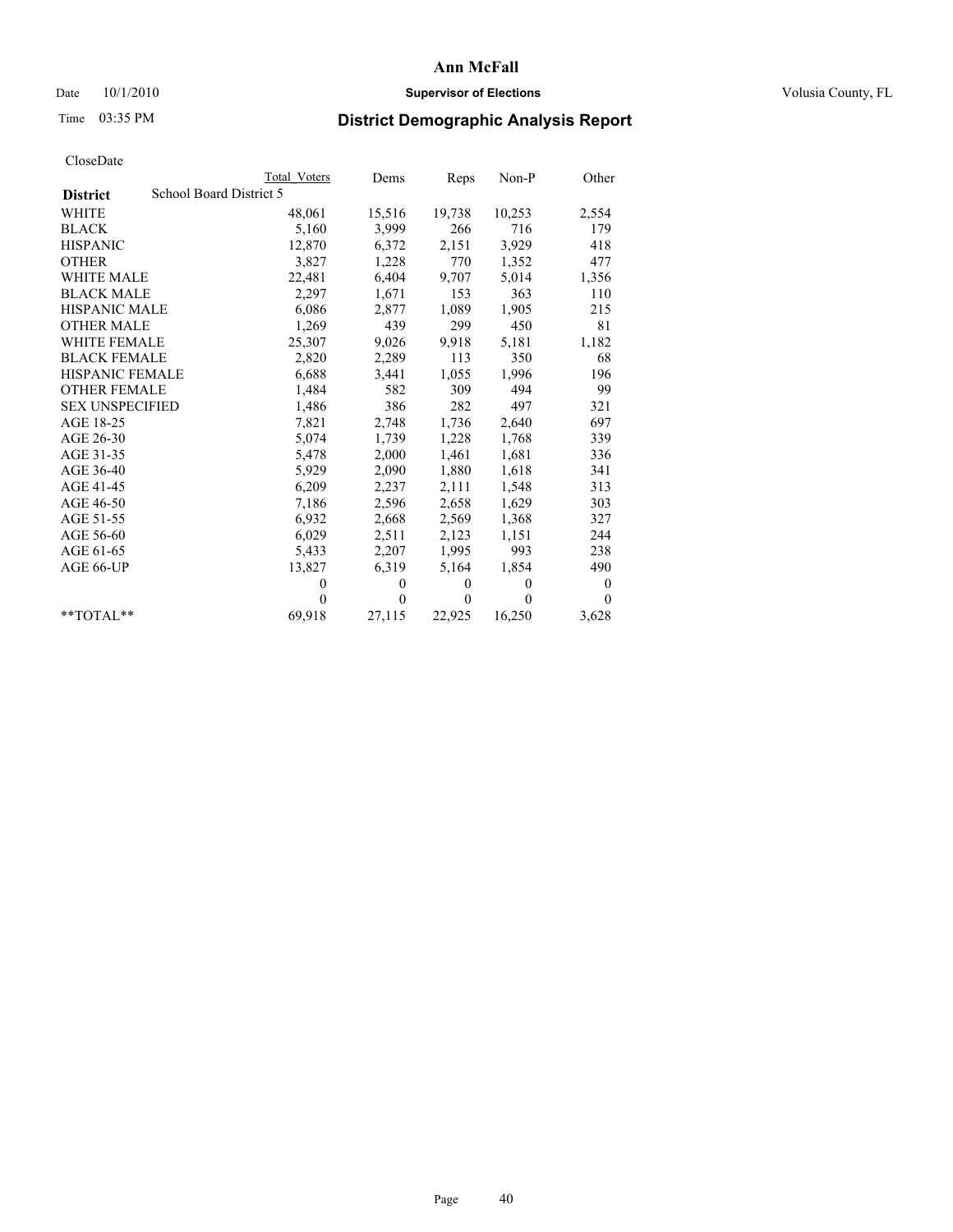# Date  $10/1/2010$  **Supervisor of Elections Supervisor of Elections** Volusia County, FL

# Time 03:35 PM **District Demographic Analysis Report**

|                                          | <b>Total Voters</b> | Dems           | Reps         | Non-P        | Other            |
|------------------------------------------|---------------------|----------------|--------------|--------------|------------------|
| Florida Senate Seat 1<br><b>District</b> |                     |                |              |              |                  |
| WHITE                                    | 6,105               | 2,276          | 2,132        | 1,403        | 294              |
| <b>BLACK</b>                             | 10,864              | 9,284          | 286          | 1,103        | 191              |
| <b>HISPANIC</b>                          | 444                 | 212            | 74           | 144          | 14               |
| <b>OTHER</b>                             | 1,294               | 609            | 136          | 390          | 159              |
| <b>WHITE MALE</b>                        | 2,872               | 887            | 1,115        | 705          | 165              |
| <b>BLACK MALE</b>                        | 4,187               | 3,437          | 152          | 503          | 95               |
| HISPANIC MALE                            | 213                 | 94             | 34           | 78           | 7                |
| <b>OTHER MALE</b>                        | 369                 | 176            | 56           | 115          | 22               |
| WHITE FEMALE                             | 3,208               | 1,379          | 1,009        | 694          | 126              |
| <b>BLACK FEMALE</b>                      | 6,571               | 5,758          | 132          | 586          | 95               |
| HISPANIC FEMALE                          | 228                 | 116            | 40           | 66           | 6                |
| <b>OTHER FEMALE</b>                      | 463                 | 252            | 61           | 131          | 19               |
| <b>SEX UNSPECIFIED</b>                   | 596                 | 282            | 29           | 162          | 123              |
| AGE 18-25                                | 4,448               | 3,104          | 315          | 795          | 234              |
| AGE 26-30                                | 1,724               | 1,027          | 190          | 459          | 48               |
| AGE 31-35                                | 1,283               | 760            | 158          | 320          | 45               |
| AGE 36-40                                | 1,168               | 696            | 199          | 231          | 42               |
| AGE 41-45                                | 1,313               | 828            | 195          | 230          | 60               |
| AGE 46-50                                | 1,588               | 1,007          | 281          | 246          | 54               |
| AGE 51-55                                | 1,583               | 1,043          | 305          | 188          | 47               |
| AGE 56-60                                | 1,369               | 900            | 232          | 196          | 41               |
| AGE 61-65                                | 1,195               | 790            | 229          | 146          | 30               |
| AGE 66-UP                                | 3,036               | 2,226          | 524          | 229          | 57               |
|                                          | $\theta$            | $\theta$       | $\mathbf{0}$ | $\mathbf{0}$ | $\boldsymbol{0}$ |
|                                          | $\theta$            | $\overline{0}$ | $\Omega$     | $\theta$     | $\theta$         |
| $*$ $TOTAI.**$                           | 18,707              | 12,381         | 2,628        | 3,040        | 658              |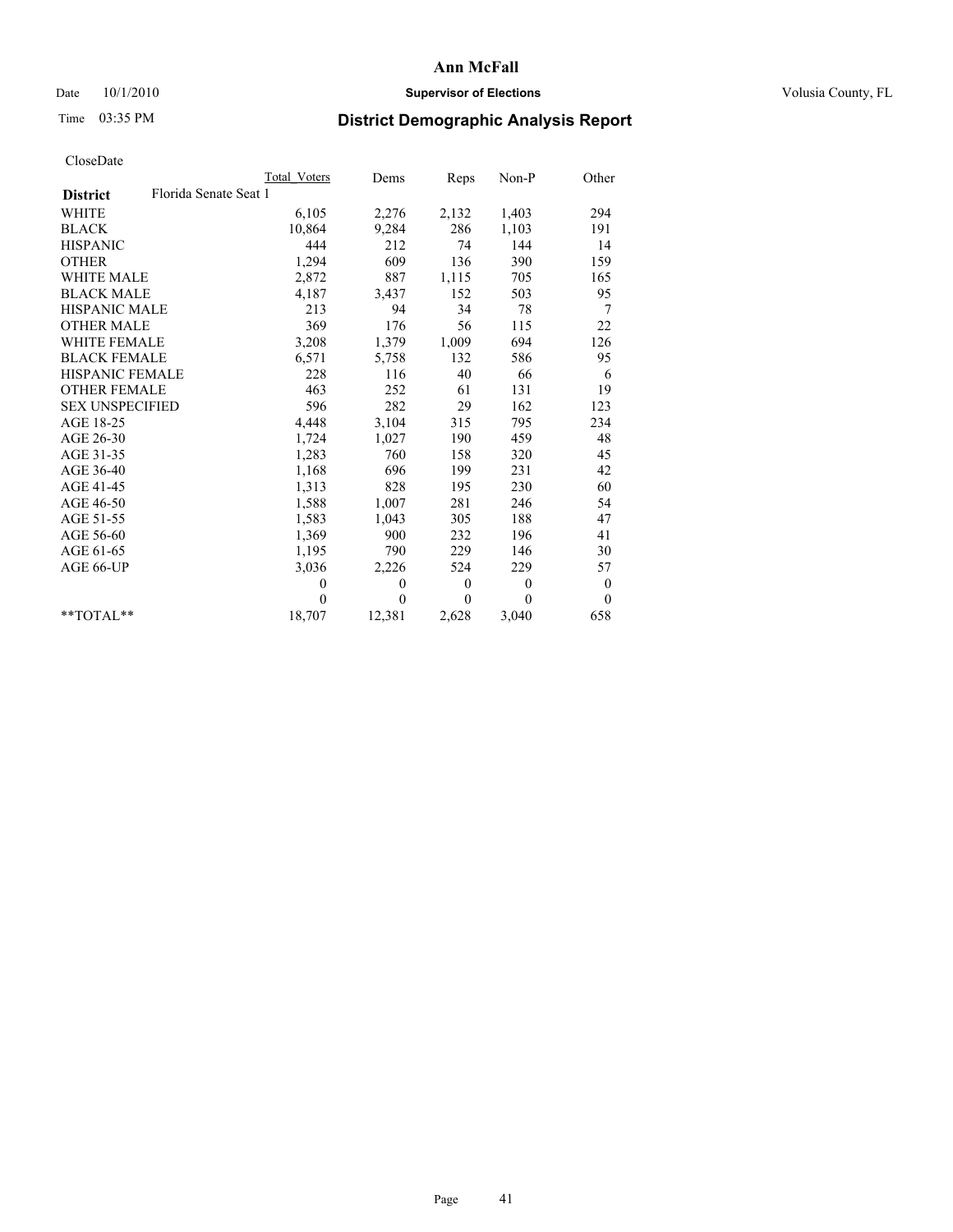# Date  $10/1/2010$  **Supervisor of Elections Supervisor of Elections** Volusia County, FL

# Time 03:35 PM **District Demographic Analysis Report**

|                                          | Total Voters | Dems         | Reps     | $Non-P$      | Other    |
|------------------------------------------|--------------|--------------|----------|--------------|----------|
| Florida Senate Seat 7<br><b>District</b> |              |              |          |              |          |
| <b>WHITE</b>                             | 153,917      | 55,607       | 59,454   | 32,317       | 6,539    |
| <b>BLACK</b>                             | 7,321        | 5,896        | 316      | 960          | 149      |
| <b>HISPANIC</b>                          | 5,757        | 2,604        | 1,136    | 1,780        | 237      |
| <b>OTHER</b>                             | 7,891        | 2,478        | 1,802    | 2,711        | 900      |
| <b>WHITE MALE</b>                        | 71,246       | 22,704       | 29,161   | 15,882       | 3,499    |
| <b>BLACK MALE</b>                        | 3,154        | 2,402        | 167      | 500          | 85       |
| HISPANIC MALE                            | 2,680        | 1,164        | 539      | 850          | 127      |
| <b>OTHER MALE</b>                        | 2,703        | 839          | 730      | 975          | 159      |
| WHITE FEMALE                             | 81,755       | 32,590       | 29,962   | 16,209       | 2,994    |
| <b>BLACK FEMALE</b>                      | 4,122        | 3,459        | 146      | 455          | 62       |
| <b>HISPANIC FEMALE</b>                   | 3,032        | 1,421        | 588      | 913          | 110      |
| <b>OTHER FEMALE</b>                      | 3,058        | 1,186        | 749      | 952          | 171      |
| <b>SEX UNSPECIFIED</b>                   | 3,136        | 820          | 666      | 1,032        | 618      |
| AGE 18-25                                | 14,929       | 5,206        | 3,758    | 4,812        | 1,153    |
| AGE 26-30                                | 10,190       | 3,563        | 2,665    | 3,384        | 578      |
| AGE 31-35                                | 9,441        | 3,210        | 2,676    | 3,003        | 552      |
| AGE 36-40                                | 10,535       | 3,596        | 3,450    | 2,953        | 536      |
| AGE 41-45                                | 12,102       | 4,044        | 4,530    | 2,959        | 569      |
| AGE 46-50                                | 15,623       | 5,430        | 6,104    | 3,466        | 623      |
| AGE 51-55                                | 16,813       | 6,512        | 6,357    | 3,280        | 664      |
| AGE 56-60                                | 16,882       | 6,906        | 6,034    | 3,297        | 645      |
| AGE 61-65                                | 16,940       | 6,632        | 6,353    | 3,198        | 757      |
| AGE 66-UP                                | 51,431       | 21,486       | 20,781   | 7.416        | 1,748    |
|                                          | $\theta$     | $\mathbf{0}$ | $\theta$ | $\mathbf{0}$ | 0        |
|                                          | $\theta$     | $\theta$     | $\theta$ | $\theta$     | $\theta$ |
| $*$ TOTAL $*$                            | 174,886      | 66,585       | 62,708   | 37,768       | 7,825    |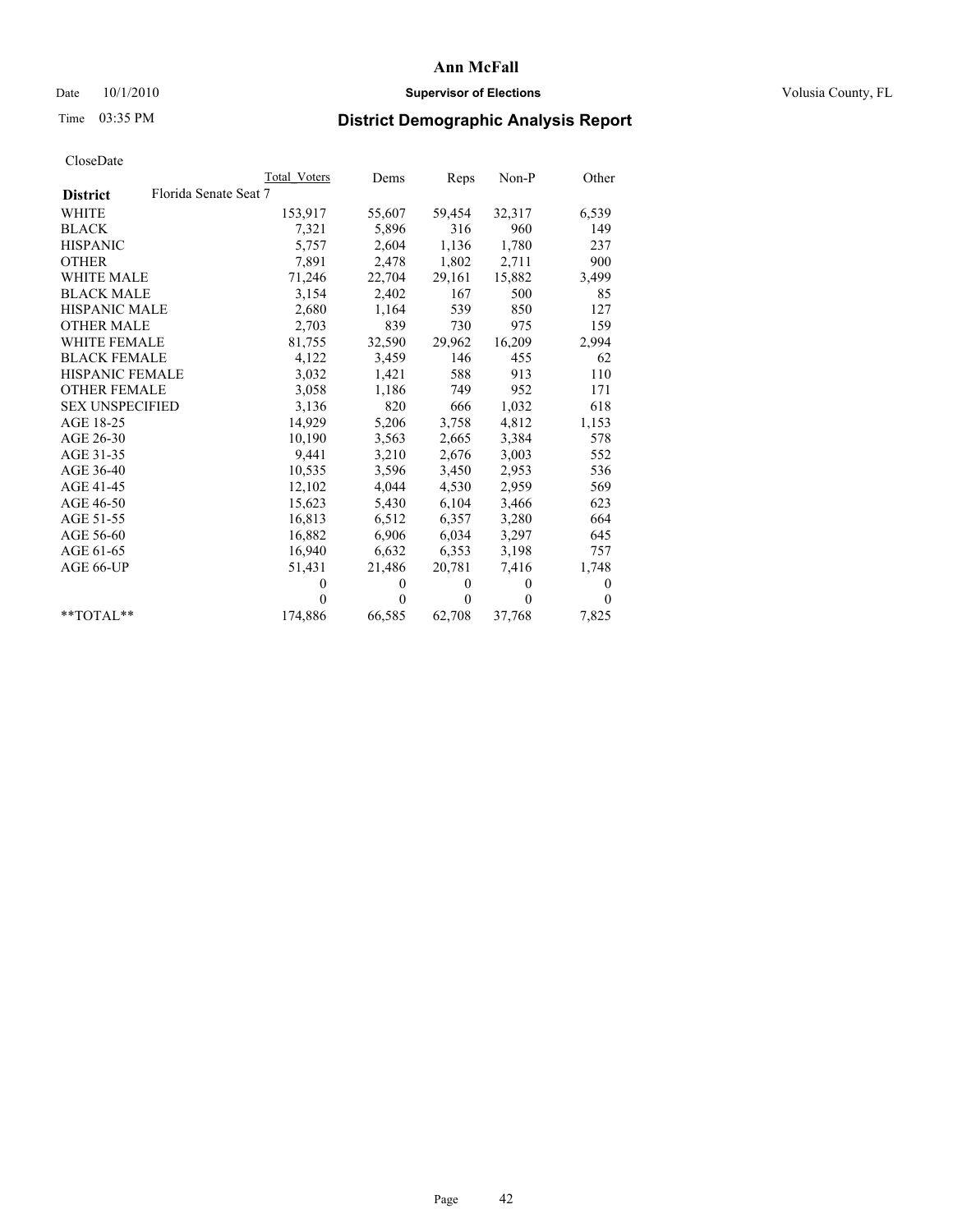# Date  $10/1/2010$  **Supervisor of Elections Supervisor of Elections** Volusia County, FL

# Time 03:35 PM **District Demographic Analysis Report**

|                                          | Total Voters | Dems         | Reps         | $Non-P$  | Other        |
|------------------------------------------|--------------|--------------|--------------|----------|--------------|
| Florida Senate Seat 8<br><b>District</b> |              |              |              |          |              |
| <b>WHITE</b>                             | 23,370       | 7,906        | 9,973        | 4,590    | 901          |
| <b>BLACK</b>                             | 1,066        | 830          | 39           | 158      | 39           |
| <b>HISPANIC</b>                          | 499          | 206          | 136          | 141      | 16           |
| <b>OTHER</b>                             | 1,319        | 436          | 323          | 435      | 125          |
| <b>WHITE MALE</b>                        | 10,747       | 3,197        | 4,836        | 2,247    | 467          |
| <b>BLACK MALE</b>                        | 443          | 329          | 19           | 76       | 19           |
| HISPANIC MALE                            | 239          | 84           | 73           | 71       | 11           |
| <b>OTHER MALE</b>                        | 471          | 159          | 130          | 162      | 20           |
| <b>WHITE FEMALE</b>                      | 12,474       | 4,669        | 5,074        | 2,306    | 425          |
| <b>BLACK FEMALE</b>                      | 616          | 497          | 20           | 79       | 20           |
| HISPANIC FEMALE                          | 259          | 122          | 62           | 70       | 5            |
| <b>OTHER FEMALE</b>                      | 536          | 205          | 140          | 163      | 28           |
| <b>SEX UNSPECIFIED</b>                   | 469          | 116          | 117          | 150      | 86           |
| AGE 18-25                                | 2,391        | 849          | 700          | 685      | 157          |
| AGE 26-30                                | 1,296        | 449          | 385          | 395      | 67           |
| AGE 31-35                                | 1,270        | 433          | 393          | 366      | 78           |
| AGE 36-40                                | 1,386        | 401          | 560          | 351      | 74           |
| AGE 41-45                                | 1,696        | 528          | 727          | 377      | 64           |
| AGE 46-50                                | 2,167        | 702          | 934          | 459      | 72           |
| AGE 51-55                                | 2,437        | 897          | 1,033        | 452      | 55           |
| AGE 56-60                                | 2,480        | 898          | 1,025        | 456      | 101          |
| AGE 61-65                                | 2,750        | 1,040        | 1,108        | 498      | 104          |
| AGE 66-UP                                | 8,381        | 3,181        | 3,606        | 1,285    | 309          |
|                                          | $\mathbf{0}$ | $\mathbf{0}$ | $\mathbf{0}$ | $\theta$ | $\mathbf{0}$ |
|                                          | $\theta$     | $\theta$     | $\Omega$     | $\theta$ | $\theta$     |
| $*$ $TOTAI.**$                           | 26,254       | 9,378        | 10,471       | 5,324    | 1,081        |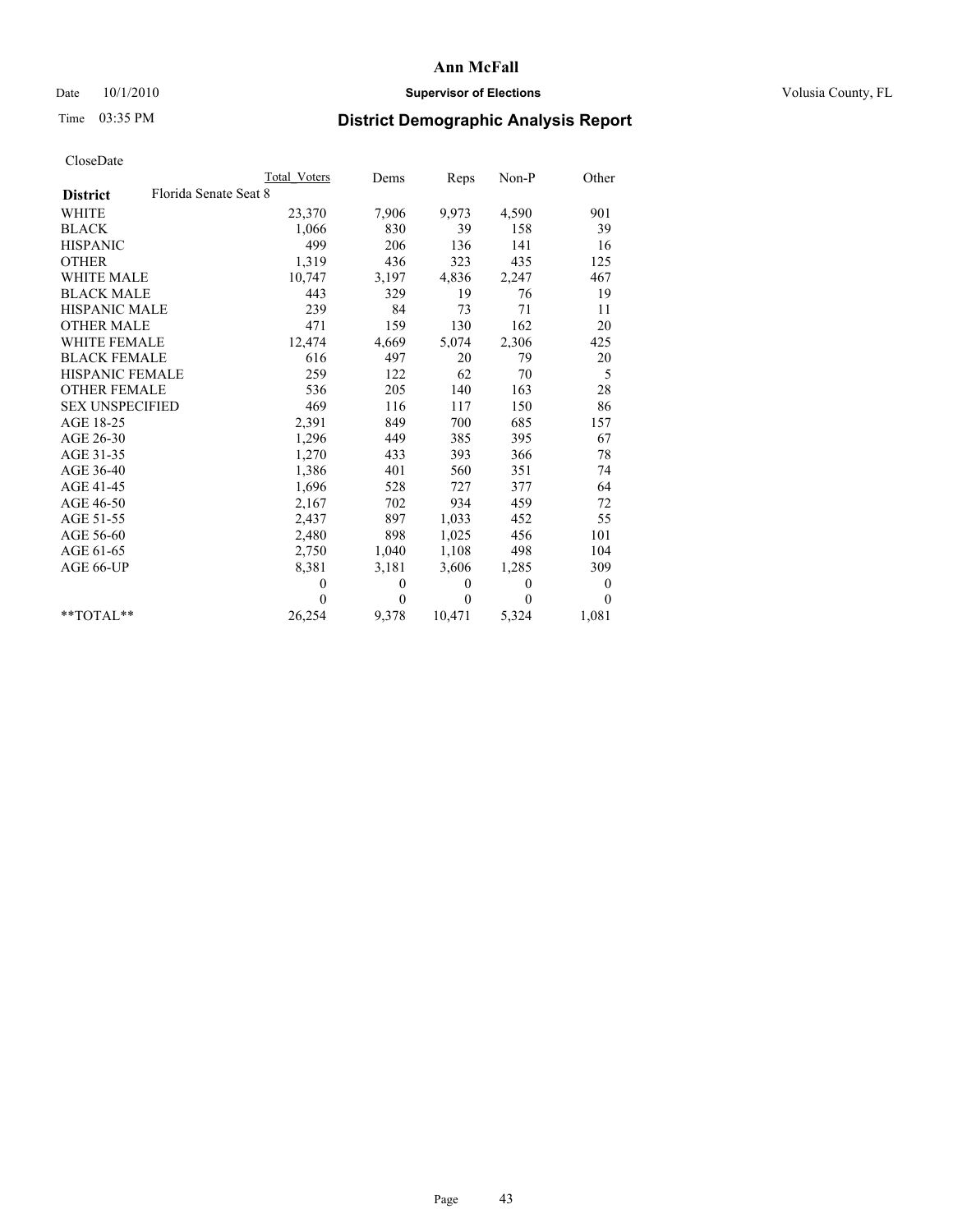# Date  $10/1/2010$  **Supervisor of Elections Supervisor of Elections** Volusia County, FL

# Time 03:35 PM **District Demographic Analysis Report**

|                                           | Total Voters | Dems     | Reps         | Non-P    | Other        |
|-------------------------------------------|--------------|----------|--------------|----------|--------------|
| Florida Senate Seat 20<br><b>District</b> |              |          |              |          |              |
| WHITE                                     | 72,126       | 24,542   | 29,284       | 14,511   | 3,789        |
| <b>BLACK</b>                              | 7,795        | 6,233    | 333          | 987      | 242          |
| <b>HISPANIC</b>                           | 12,695       | 6,168    | 2,155        | 3.944    | 428          |
| <b>OTHER</b>                              | 4,986        | 1,622    | 1,032        | 1,709    | 623          |
| <b>WHITE MALE</b>                         | 33,069       | 9,956    | 14,146       | 6,969    | 1,998        |
| <b>BLACK MALE</b>                         | 3,306        | 2,500    | 180          | 476      | 150          |
| <b>HISPANIC MALE</b>                      | 5,932        | 2,777    | 1,076        | 1,863    | 216          |
| <b>OTHER MALE</b>                         | 1,605        | 567      | 400          | 531      | 107          |
| WHITE FEMALE                              | 38,698       | 14,467   | 14,997       | 7,469    | 1,765        |
| <b>BLACK FEMALE</b>                       | 4,420        | 3,676    | 152          | 502      | 90           |
| <b>HISPANIC FEMALE</b>                    | 6,671        | 3,341    | 1,071        | 2,056    | 203          |
| <b>OTHER FEMALE</b>                       | 1,936        | 762      | 409          | 630      | 135          |
| <b>SEX UNSPECIFIED</b>                    | 1,965        | 519      | 373          | 655      | 418          |
| AGE 18-25                                 | 10,426       | 3,701    | 2,409        | 3,377    | 939          |
| AGE 26-30                                 | 6,929        | 2,440    | 1,756        | 2,264    | 469          |
| AGE 31-35                                 | 7,131        | 2,596    | 1,950        | 2,128    | 457          |
| AGE 36-40                                 | 7,607        | 2,673    | 2,464        | 2,031    | 439          |
| AGE 41-45                                 | 8,116        | 2,901    | 2,863        | 1,967    | 385          |
| AGE 46-50                                 | 9,389        | 3,484    | 3,465        | 2,011    | 429          |
| AGE 51-55                                 | 9,210        | 3,659    | 3,380        | 1,727    | 444          |
| AGE 56-60                                 | 8,438        | 3,652    | 2,929        | 1,500    | 357          |
| AGE 61-65                                 | 7,852        | 3,291    | 2,904        | 1,324    | 333          |
| AGE 66-UP                                 | 22,504       | 10,168   | 8,684        | 2,822    | 830          |
|                                           | $\mathbf{0}$ | $\theta$ | $\mathbf{0}$ | $\theta$ | $\mathbf{0}$ |
|                                           | $\Omega$     | $\theta$ | $\theta$     | $\theta$ | $\theta$     |
| $*$ $TOTAI.**$                            | 97,602       | 38,565   | 32,804       | 21,151   | 5,082        |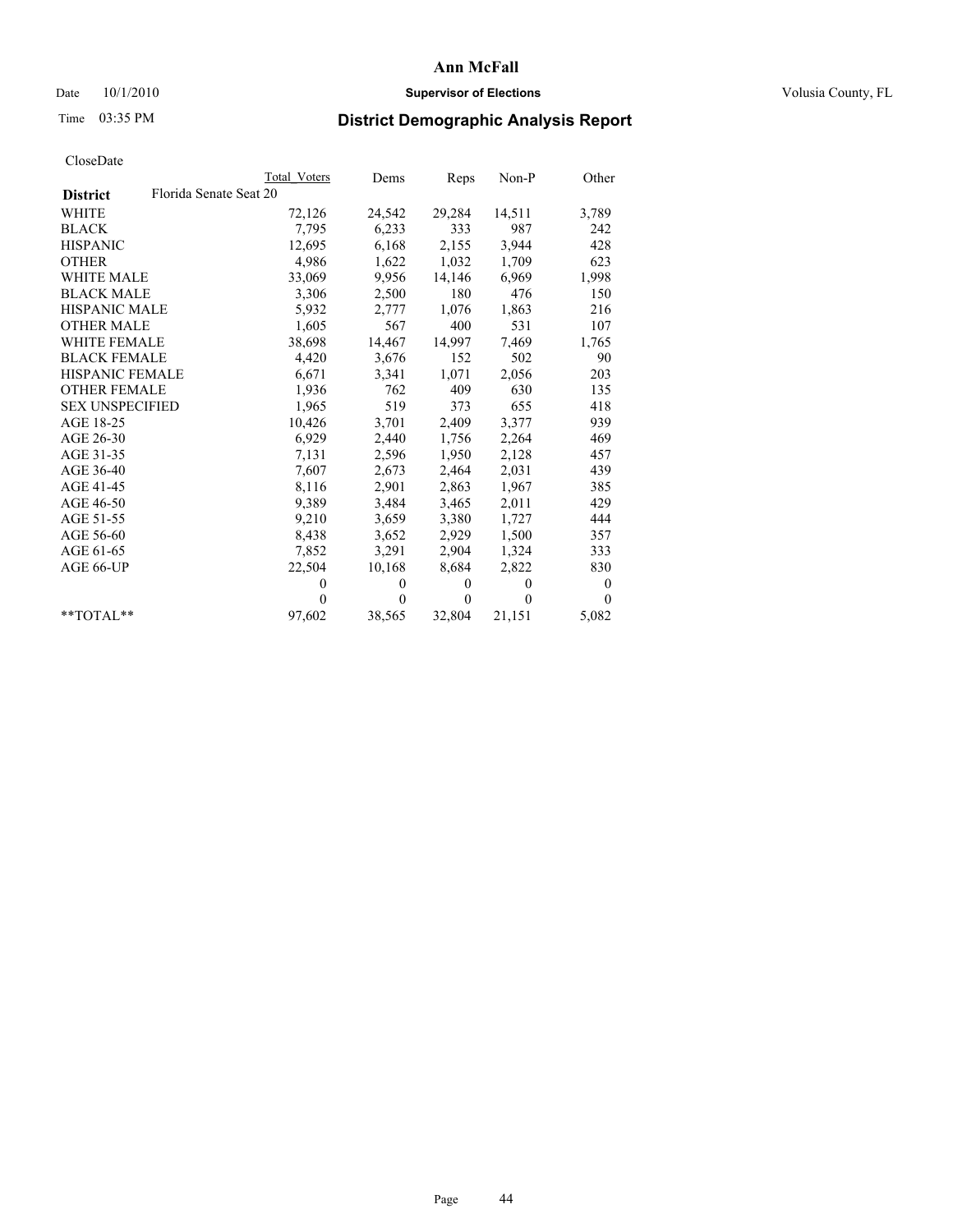# Date  $10/1/2010$  **Supervisor of Elections Supervisor of Elections** Volusia County, FL

# Time 03:35 PM **District Demographic Analysis Report**

|                                       | Total Voters | Dems         | Reps         | $Non-P$      | Other            |
|---------------------------------------|--------------|--------------|--------------|--------------|------------------|
| Daytona Bch Zone 1<br><b>District</b> |              |              |              |              |                  |
| WHITE                                 | 4,422        | 1,792        | 1,485        | 954          | 191              |
| <b>BLACK</b>                          | 922          | 761          | 25           | 119          | 17               |
| <b>HISPANIC</b>                       | 132          | 60           | 29           | 39           | 4                |
| <b>OTHER</b>                          | 344          | 131          | 76           | 97           | 40               |
| <b>WHITE MALE</b>                     | 2,055        | 718          | 746          | 483          | 108              |
| <b>BLACK MALE</b>                     | 401          | 323          | 13           | 56           | 9                |
| <b>HISPANIC MALE</b>                  | 68           | 26           | 16           | 23           | $\mathfrak{Z}$   |
| <b>OTHER MALE</b>                     | 143          | 56           | 36           | 44           | $\overline{7}$   |
| WHITE FEMALE                          | 2,345        | 1,067        | 735          | 461          | 82               |
| <b>BLACK FEMALE</b>                   | 517          | 436          | 12           | 61           | $\,$ 8 $\,$      |
| HISPANIC FEMALE                       | 64           | 34           | 13           | 16           | $\mathbf{1}$     |
| <b>OTHER FEMALE</b>                   | 130          | 56           | 29           | 35           | 10               |
| <b>SEX UNSPECIFIED</b>                | 97           | $28\,$       | 15           | 30           | 24               |
| AGE 18-25                             | 674          | 333          | 113          | 188          | 40               |
| AGE 26-30                             | 421          | 208          | 69           | 116          | 28               |
| AGE 31-35                             | 313          | 146          | 57           | 99           | 11               |
| AGE 36-40                             | 320          | 119          | 80           | 106          | 15               |
| AGE 41-45                             | 334          | 141          | 104          | 75           | 14               |
| AGE 46-50                             | 472          | 207          | 148          | 91           | 26               |
| AGE 51-55                             | 554          | 264          | 167          | 96           | 27               |
| AGE 56-60                             | 533          | 239          | 156          | 119          | 19               |
| AGE 61-65                             | 527          | 244          | 155          | 108          | 20               |
| AGE 66-UP                             | 1,672        | 843          | 566          | 211          | 52               |
|                                       | $\mathbf{0}$ | $\mathbf{0}$ | $\mathbf{0}$ | $\mathbf{0}$ | $\boldsymbol{0}$ |
|                                       | $\Omega$     | $\theta$     | $\theta$     | $\theta$     | $\theta$         |
| $*$ TOTAL $*$                         | 5,820        | 2,744        | 1,615        | 1,209        | 252              |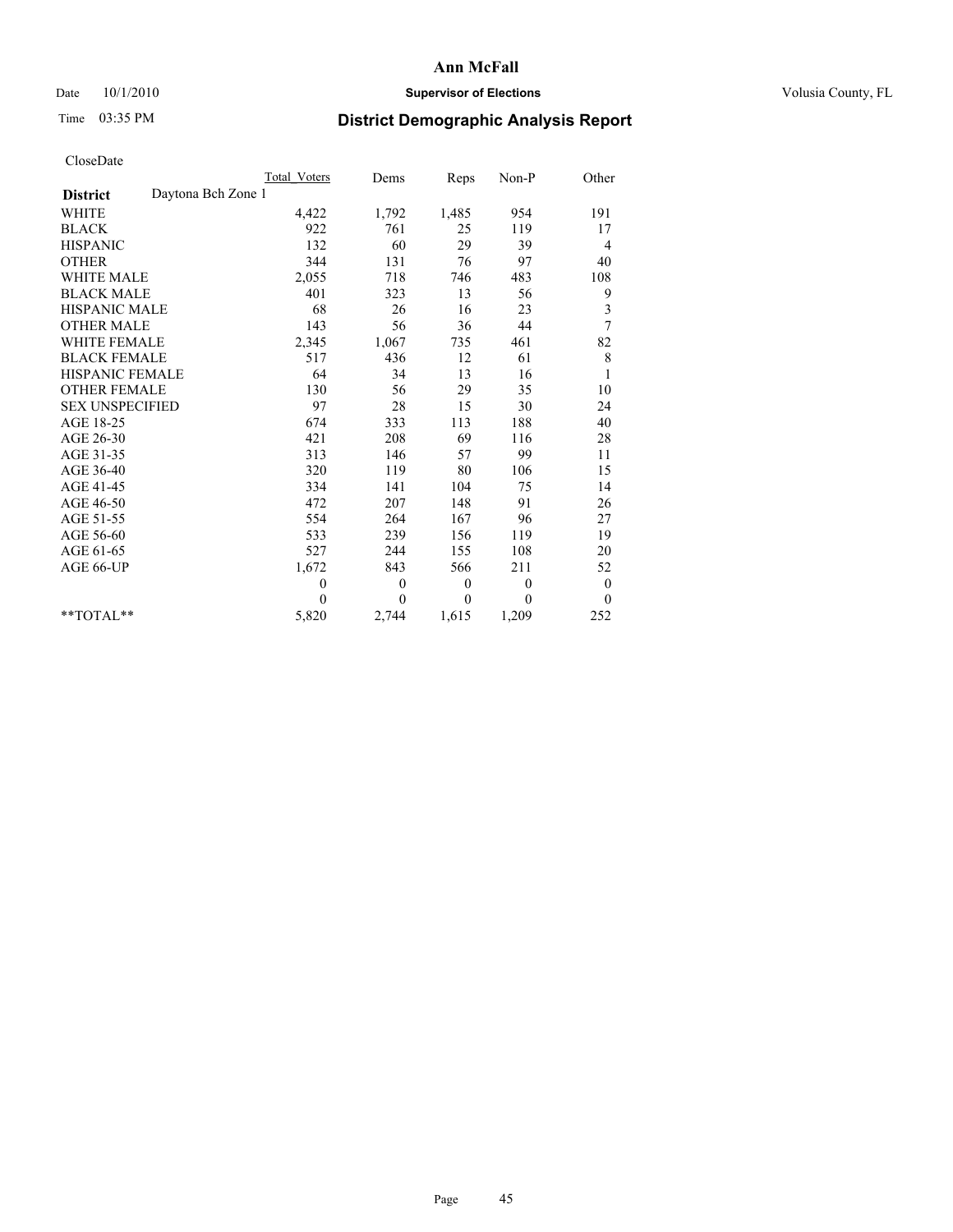# Date  $10/1/2010$  **Supervisor of Elections Supervisor of Elections** Volusia County, FL

# Time 03:35 PM **District Demographic Analysis Report**

|                                       | Total Voters | Dems         | Reps         | $Non-P$      | Other            |  |
|---------------------------------------|--------------|--------------|--------------|--------------|------------------|--|
| Daytona Bch Zone 2<br><b>District</b> |              |              |              |              |                  |  |
| <b>WHITE</b>                          | 3,846        | 1,576        | 1,319        | 788          | 163              |  |
| <b>BLACK</b>                          | 1,218        | 1,027        | 42           | 124          | 25               |  |
| <b>HISPANIC</b>                       | 134          | 61           | 28           | 38           | 7                |  |
| <b>OTHER</b>                          | 301          | 116          | 48           | 109          | 28               |  |
| <b>WHITE MALE</b>                     | 1,871        | 701          | 680          | 393          | 97               |  |
| <b>BLACK MALE</b>                     | 494          | 400          | 20           | 60           | 14               |  |
| <b>HISPANIC MALE</b>                  | 64           | 30           | 11           | 17           | 6                |  |
| <b>OTHER MALE</b>                     | 103          | 40           | 19           | 37           | 7                |  |
| <b>WHITE FEMALE</b>                   | 1,951        | 865          | 628          | 392          | 66               |  |
| <b>BLACK FEMALE</b>                   | 718          | 622          | 22           | 63           | 11               |  |
| HISPANIC FEMALE                       | 70           | 31           | 17           | 21           | 1                |  |
| <b>OTHER FEMALE</b>                   | 123          | 54           | 24           | 41           | 4                |  |
| <b>SEX UNSPECIFIED</b>                | 105          | 37           | 16           | 35           | 17               |  |
| AGE 18-25                             | 502          | 257          | 86           | 123          | 36               |  |
| AGE 26-30                             | 355          | 178          | 58           | 104          | 15               |  |
| AGE 31-35                             | 305          | 139          | 57           | 89           | 20               |  |
| AGE 36-40                             | 309          | 149          | 69           | 79           | 12               |  |
| AGE 41-45                             | 381          | 163          | 102          | 98           | $18\,$           |  |
| AGE 46-50                             | 479          | 227          | 136          | 98           | 18               |  |
| AGE 51-55                             | 546          | 282          | 143          | 103          | 18               |  |
| AGE 56-60                             | 546          | 273          | 153          | 105          | 15               |  |
| AGE 61-65                             | 445          | 220          | 128          | 76           | 21               |  |
| AGE 66-UP                             | 1,631        | 892          | 505          | 184          | 50               |  |
|                                       | $\mathbf{0}$ | $\mathbf{0}$ | $\mathbf{0}$ | $\mathbf{0}$ | $\boldsymbol{0}$ |  |
|                                       | $\Omega$     | $\theta$     | $\mathbf{0}$ | $\theta$     | $\theta$         |  |
| $*$ $TOTAI.**$                        | 5,499        | 2,780        | 1,437        | 1,059        | 223              |  |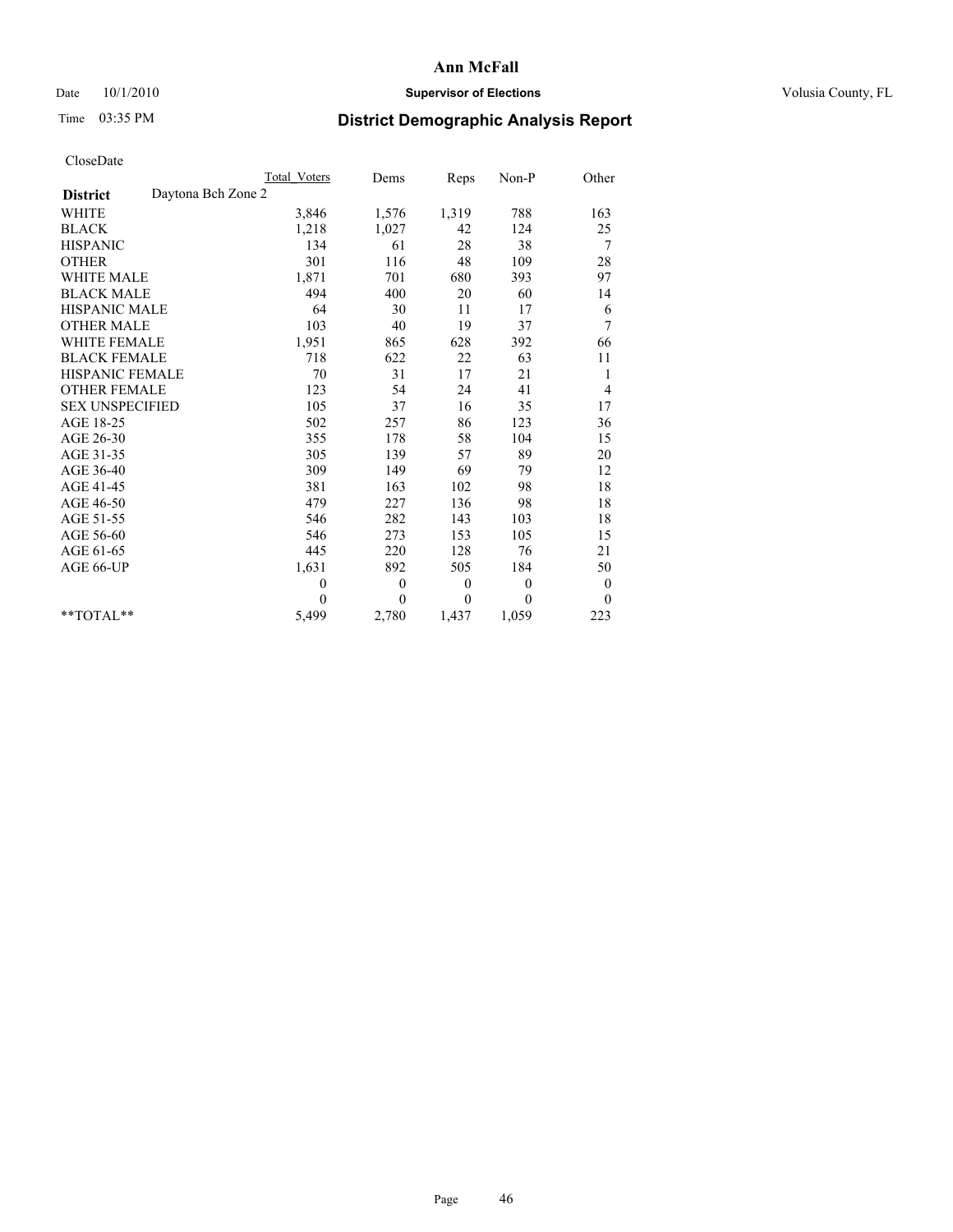# Date  $10/1/2010$  **Supervisor of Elections Supervisor of Elections** Volusia County, FL

# Time 03:35 PM **District Demographic Analysis Report**

|                                       | Total Voters | Dems         | Reps             | Non-P    | Other            |
|---------------------------------------|--------------|--------------|------------------|----------|------------------|
| Daytona Bch Zone 3<br><b>District</b> |              |              |                  |          |                  |
| <b>WHITE</b>                          | 3,266        | 1,392        | 929              | 755      | 190              |
| <b>BLACK</b>                          | 2,138        | 1,859        | 44               | 195      | 40               |
| <b>HISPANIC</b>                       | 126          | 60           | 18               | 43       | 5                |
| <b>OTHER</b>                          | 427          | 191          | 39               | 135      | 62               |
| <b>WHITE MALE</b>                     | 1,671        | 615          | 522              | 409      | 125              |
| <b>BLACK MALE</b>                     | 649          | 555          | 20               | 57       | 17               |
| <b>HISPANIC MALE</b>                  | 56           | 25           | 6                | 23       | 2                |
| <b>OTHER MALE</b>                     | 100          | 45           | 18               | 30       | 7                |
| WHITE FEMALE                          | 1,575        | 768          | 402              | 342      | 63               |
| <b>BLACK FEMALE</b>                   | 1,472        | 1,293        | 24               | 132      | 23               |
| HISPANIC FEMALE                       | 69           | 34           | 12               | 20       | 3                |
| <b>OTHER FEMALE</b>                   | 151          | 85           | 8                | 51       | 7                |
| <b>SEX UNSPECIFIED</b>                | 214          | 82           | 18               | 64       | 50               |
| AGE 18-25                             | 1,922        | 1,512        | 74               | 252      | 84               |
| AGE 26-30                             | 431          | 206          | 62               | 137      | 26               |
| AGE 31-35                             | 236          | 112          | 33               | 71       | 20               |
| AGE 36-40                             | 253          | 114          | 51               | 82       | 6                |
| AGE 41-45                             | 296          | 140          | 65               | 75       | 16               |
| AGE 46-50                             | 331          | 159          | 68               | 86       | 18               |
| AGE 51-55                             | 461          | 237          | 103              | 90       | 31               |
| AGE 56-60                             | 461          | 245          | 110              | 91       | 15               |
| AGE 61-65                             | 443          | 199          | 138              | 82       | 24               |
| AGE 66-UP                             | 1,123        | 578          | 326              | 162      | 57               |
|                                       | $\mathbf{0}$ | $\mathbf{0}$ | $\boldsymbol{0}$ | $\theta$ | $\boldsymbol{0}$ |
|                                       | $\theta$     | $\theta$     | $\theta$         | $\theta$ | $\theta$         |
| $*$ TOTAL $*$                         | 5,957        | 3,502        | 1,030            | 1,128    | 297              |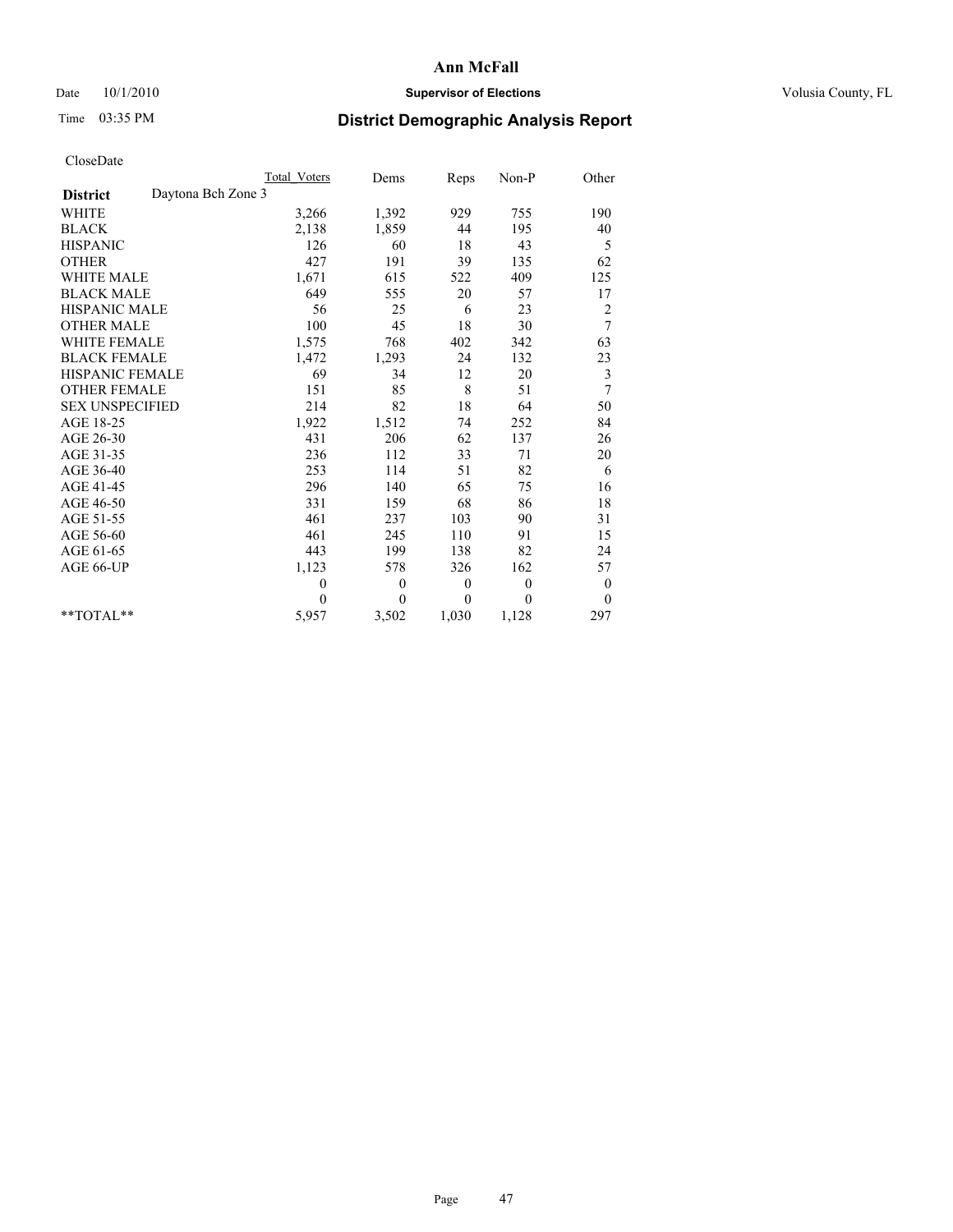# Date  $10/1/2010$  **Supervisor of Elections Supervisor of Elections** Volusia County, FL

# Time 03:35 PM **District Demographic Analysis Report**

|                                       | Total Voters | Dems     | Reps     | $Non-P$      | Other            |
|---------------------------------------|--------------|----------|----------|--------------|------------------|
| Daytona Bch Zone 4<br><b>District</b> |              |          |          |              |                  |
| WHITE                                 | 5,900        | 1,881    | 2,616    | 1,135        | 268              |
| <b>BLACK</b>                          | 775          | 619      | 19       | 117          | 20               |
| <b>HISPANIC</b>                       | 205          | 91       | 49       | 62           | 3                |
| <b>OTHER</b>                          | 463          | 134      | 119      | 165          | 45               |
| <b>WHITE MALE</b>                     | 2,797        | 773      | 1,289    | 584          | 151              |
| <b>BLACK MALE</b>                     | 311          | 223      | 12       | 66           | 10               |
| <b>HISPANIC MALE</b>                  | 85           | 37       | 22       | 25           | 1                |
| <b>OTHER MALE</b>                     | 173          | 45       | 46       | 74           | 8                |
| WHITE FEMALE                          | 3,075        | 1,094    | 1,320    | 546          | 115              |
| <b>BLACK FEMALE</b>                   | 461          | 394      | 7        | 50           | 10               |
| HISPANIC FEMALE                       | 120          | 54       | 27       | 37           | 2                |
| <b>OTHER FEMALE</b>                   | 180          | 60       | 49       | 63           | $\,8\,$          |
| <b>SEX UNSPECIFIED</b>                | 141          | 45       | 31       | 34           | 31               |
| AGE 18-25                             | 1,069        | 433      | 263      | 311          | 62               |
| AGE 26-30                             | 639          | 245      | 185      | 172          | 37               |
| AGE 31-35                             | 439          | 171      | 131      | 114          | 23               |
| AGE 36-40                             | 434          | 137      | 177      | 94           | 26               |
| AGE 41-45                             | 350          | 147      | 115      | 78           | 10               |
| AGE 46-50                             | 450          | 152      | 190      | 93           | 15               |
| AGE 51-55                             | 500          | 190      | 204      | 87           | 19               |
| AGE 56-60                             | 580          | 211      | 230      | 113          | 26               |
| AGE 61-65                             | 631          | 225      | 257      | 116          | 33               |
| AGE 66-UP                             | 2,251        | 814      | 1,051    | 301          | 85               |
|                                       | $\theta$     | $\theta$ | $\theta$ | $\mathbf{0}$ | $\boldsymbol{0}$ |
|                                       | $\theta$     | $\theta$ | $\theta$ | $\theta$     | $\theta$         |
| $*$ TOTAL $*$                         | 7,343        | 2,725    | 2,803    | 1,479        | 336              |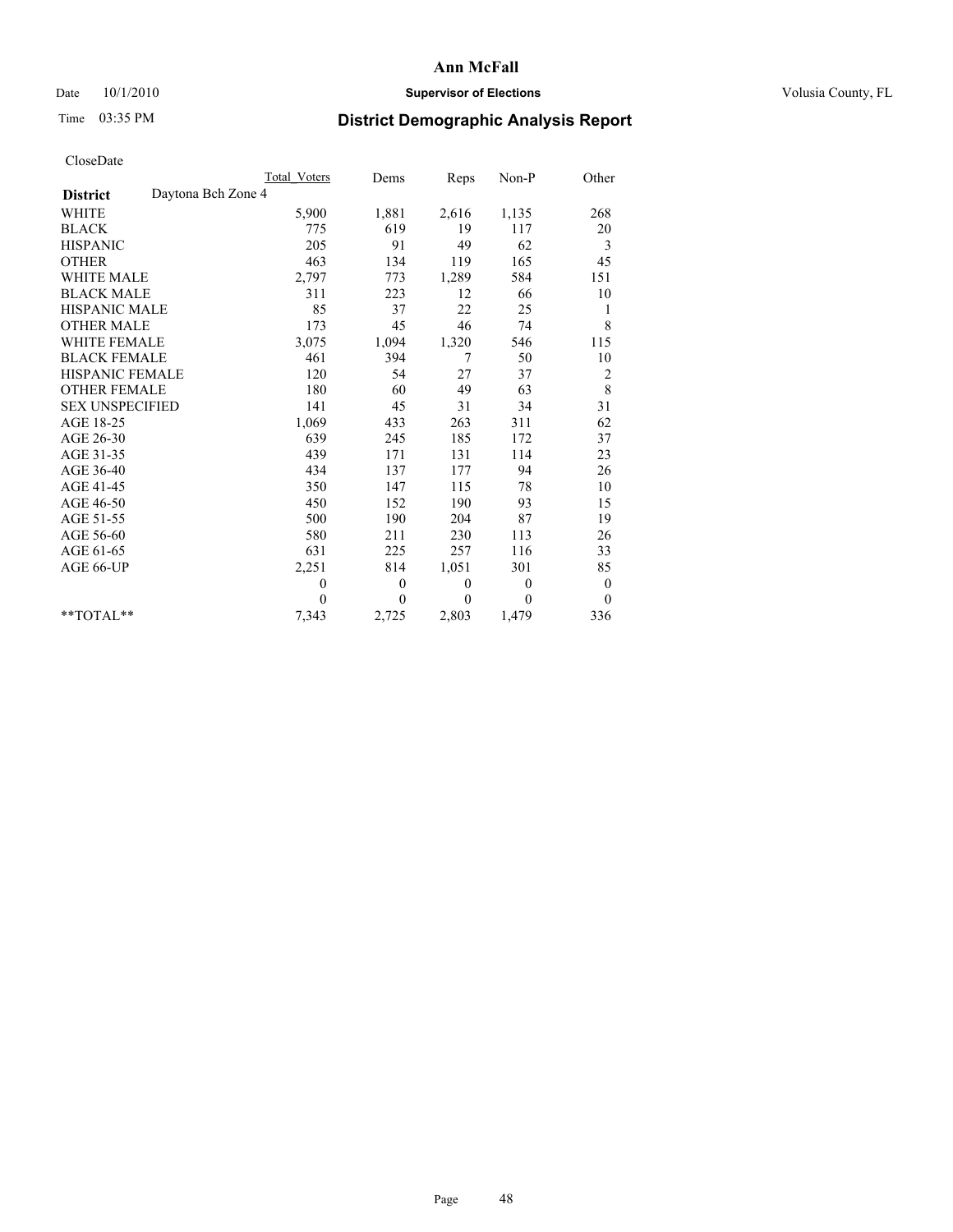# Date  $10/1/2010$  **Supervisor of Elections Supervisor of Elections** Volusia County, FL

# Time 03:35 PM **District Demographic Analysis Report**

|                                       | Total Voters | Dems         | Reps             | Non-P    | Other            |
|---------------------------------------|--------------|--------------|------------------|----------|------------------|
| Daytona Bch Zone 5<br><b>District</b> |              |              |                  |          |                  |
| <b>WHITE</b>                          | 1,988        | 814          | 611              | 470      | 93               |
| <b>BLACK</b>                          | 3,585        | 3,064        | 91               | 372      | 58               |
| <b>HISPANIC</b>                       | 159          | 89           | 30               | 36       | $\overline{4}$   |
| <b>OTHER</b>                          | 404          | 195          | 43               | 116      | 50               |
| <b>WHITE MALE</b>                     | 920          | 319          | 327              | 221      | 53               |
| <b>BLACK MALE</b>                     | 1,368        | 1,115        | 49               | 169      | 35               |
| <b>HISPANIC MALE</b>                  | 79           | 44           | 17               | 15       | 3                |
| <b>OTHER MALE</b>                     | 103          | 51           | 15               | 29       | 8                |
| WHITE FEMALE                          | 1,059        | 493          | 280              | 248      | 38               |
| <b>BLACK FEMALE</b>                   | 2,185        | 1,919        | 42               | 201      | 23               |
| HISPANIC FEMALE                       | 79           | 44           | 13               | 21       | 1                |
| <b>OTHER FEMALE</b>                   | 164          | 87           | 23               | 46       | 8                |
| <b>SEX UNSPECIFIED</b>                | 179          | 90           | 9                | 44       | 36               |
| AGE 18-25                             | 1,064        | 689          | 92               | 226      | 57               |
| AGE 26-30                             | 583          | 358          | 57               | 151      | 17               |
| AGE 31-35                             | 488          | 301          | 52               | 116      | 19               |
| AGE 36-40                             | 439          | 300          | 56               | 74       | 9                |
| AGE 41-45                             | 457          | 319          | 50               | 71       | 17               |
| AGE 46-50                             | 571          | 394          | 79               | 83       | 15               |
| AGE 51-55                             | 514          | 369          | 73               | 58       | 14               |
| AGE 56-60                             | 495          | 358          | 63               | 56       | 18               |
| AGE 61-65                             | 417          | 293          | 62               | 52       | 10               |
| AGE 66-UP                             | 1,108        | 781          | 191              | 107      | 29               |
|                                       | $\mathbf{0}$ | $\mathbf{0}$ | $\boldsymbol{0}$ | $\theta$ | $\boldsymbol{0}$ |
|                                       | $\Omega$     | $\theta$     | $\theta$         | $\theta$ | $\theta$         |
| $*$ $TOTAI.**$                        | 6,136        | 4,162        | 775              | 994      | 205              |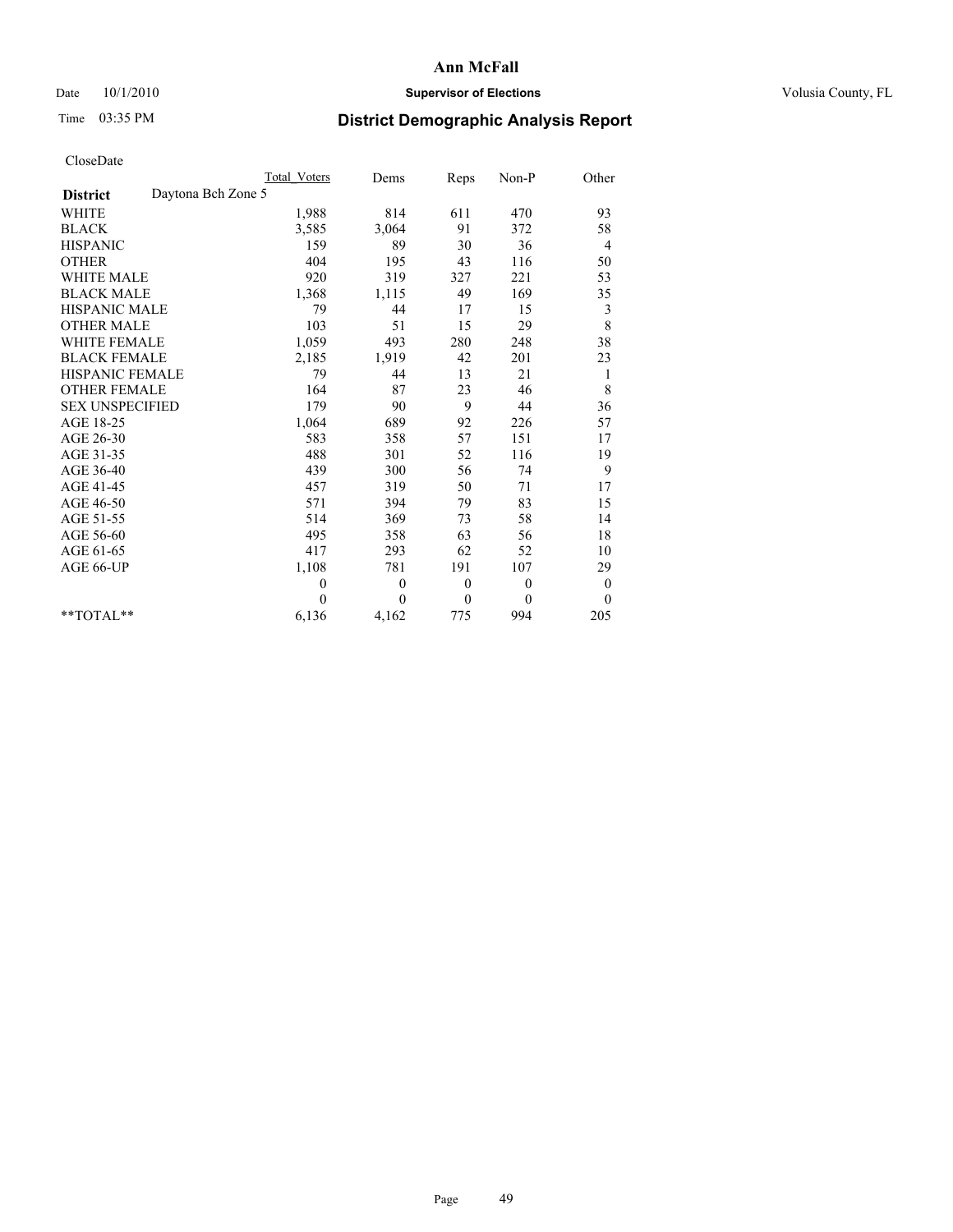## Date  $10/1/2010$  **Supervisor of Elections Supervisor of Elections** Volusia County, FL

# Time 03:35 PM **District Demographic Analysis Report**

|                                       | <b>Total Voters</b> | Dems         | Reps             | Non-P        | Other            |
|---------------------------------------|---------------------|--------------|------------------|--------------|------------------|
| Daytona Bch Zone 6<br><b>District</b> |                     |              |                  |              |                  |
| <b>WHITE</b>                          | 1,248               | 522          | 362              | 303          | 61               |
| <b>BLACK</b>                          | 3,826               | 3,263        | 102              | 393          | 68               |
| <b>HISPANIC</b>                       | 133                 | 57           | 14               | 56           | 6                |
| <b>OTHER</b>                          | 373                 | 190          | 22               | 120          | 41               |
| <b>WHITE MALE</b>                     | 604                 | 216          | 198              | 153          | 37               |
| <b>BLACK MALE</b>                     | 1,653               | 1,366        | 55               | 204          | 28               |
| HISPANIC MALE                         | 67                  | 27           | 7                | 32           | $\mathbf{1}$     |
| <b>OTHER MALE</b>                     | 119                 | 65           | 12               | 35           | 7                |
| <b>WHITE FEMALE</b>                   | 641                 | 303          | 164              | 150          | 24               |
| <b>BLACK FEMALE</b>                   | 2,126               | 1,858        | 45               | 184          | 39               |
| HISPANIC FEMALE                       | 64                  | 29           | 7                | 24           | 4                |
| <b>OTHER FEMALE</b>                   | 109                 | 69           | 6                | 29           | 5                |
| <b>SEX UNSPECIFIED</b>                | 197                 | 99           | 6                | 61           | 31               |
| AGE 18-25                             | 1,119               | 749          | 75               | 235          | 60               |
| AGE 26-30                             | 555                 | 350          | 35               | 153          | 17               |
| AGE 31-35                             | 400                 | 264          | 29               | 96           | 11               |
| AGE 36-40                             | 334                 | 227          | 36               | 55           | 16               |
| AGE 41-45                             | 425                 | 302          | 27               | 78           | 18               |
| AGE 46-50                             | 471                 | 349          | 43               | 64           | 15               |
| AGE 51-55                             | 507                 | 367          | 73               | 54           | 13               |
| AGE 56-60                             | 409                 | 300          | 44               | 55           | 10               |
| AGE 61-65                             | 356                 | 274          | 45               | 32           | 5                |
| AGE 66-UP                             | 1,004               | 850          | 93               | 50           | 11               |
|                                       | $\mathbf{0}$        | $\mathbf{0}$ | $\boldsymbol{0}$ | $\mathbf{0}$ | $\boldsymbol{0}$ |
|                                       | $\theta$            | $\theta$     | $\theta$         | $\theta$     | $\theta$         |
| $*$ TOTAL $*$                         | 5,580               | 4,032        | 500              | 872          | 176              |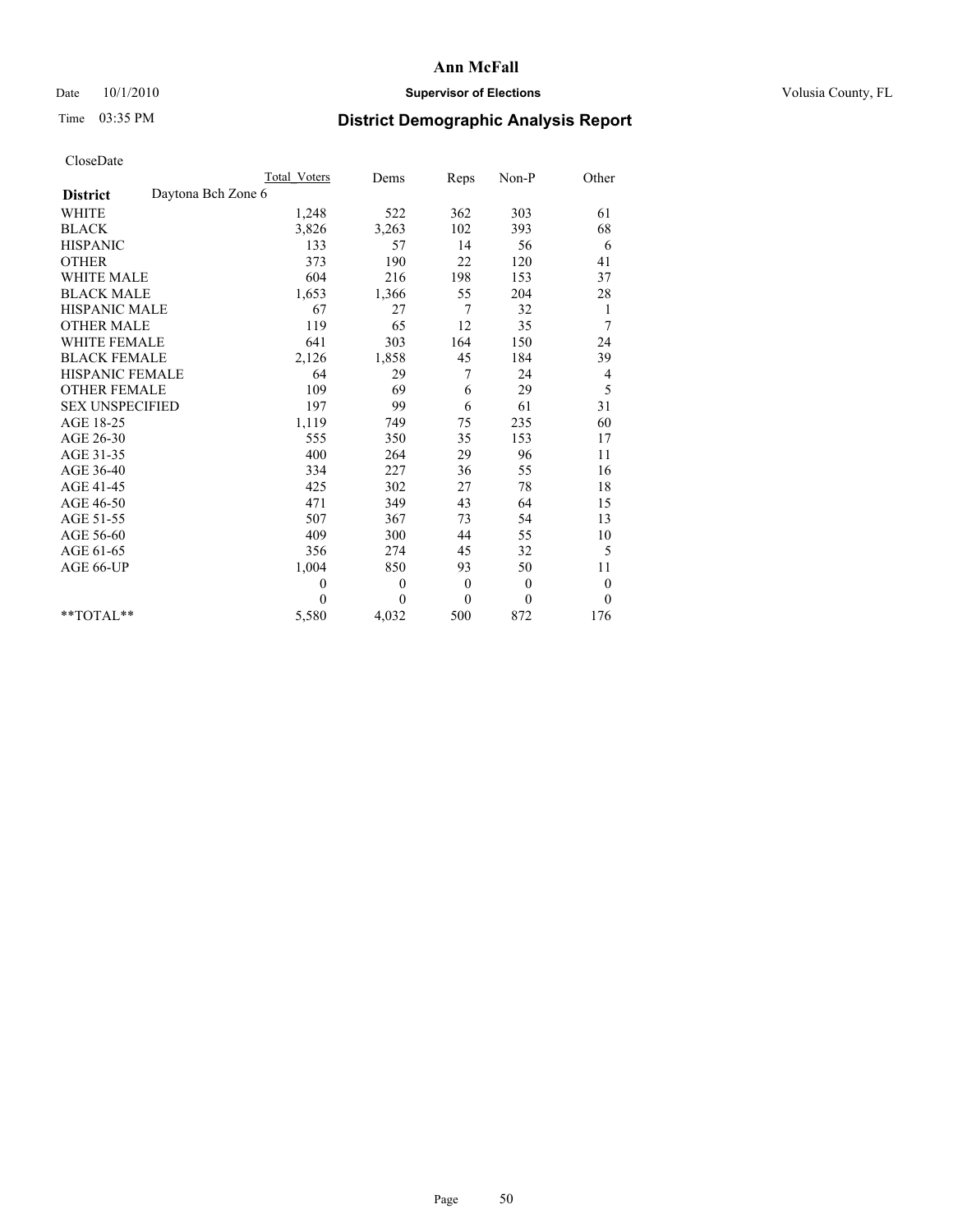# Date  $10/1/2010$  **Supervisor of Elections Supervisor of Elections** Volusia County, FL

# Time 03:35 PM **District Demographic Analysis Report**

|                        |                    | Total Voters | Dems     | Reps         | $Non-P$      | Other            |  |
|------------------------|--------------------|--------------|----------|--------------|--------------|------------------|--|
| <b>District</b>        | Deltona District 1 |              |          |              |              |                  |  |
| <b>WHITE</b>           |                    | 5,199        | 1,865    | 1,859        | 1,220        | 255              |  |
| <b>BLACK</b>           |                    | 933          | 731      | 44           | 123          | 35               |  |
| <b>HISPANIC</b>        |                    | 2,004        | 1,002    | 292          | 646          | 64               |  |
| <b>OTHER</b>           |                    | 537          | 170      | 88           | 215          | 64               |  |
| <b>WHITE MALE</b>      |                    | 2,457        | 794      | 927          | 587          | 149              |  |
| <b>BLACK MALE</b>      |                    | 438          | 323      | 29           | 60           | 26               |  |
| <b>HISPANIC MALE</b>   |                    | 956          | 449      | 150          | 326          | 31               |  |
| <b>OTHER MALE</b>      |                    | 156          | 50       | 36           | 58           | 12               |  |
| <b>WHITE FEMALE</b>    |                    | 2,714        | 1,059    | 925          | 626          | 104              |  |
| <b>BLACK FEMALE</b>    |                    | 490          | 405      | 15           | 61           | 9                |  |
| HISPANIC FEMALE        |                    | 1,034        | 546      | 141          | 315          | 32               |  |
| <b>OTHER FEMALE</b>    |                    | 216          | 84       | 40           | 78           | 14               |  |
| <b>SEX UNSPECIFIED</b> |                    | 212          | 58       | 20           | 93           | 41               |  |
| AGE 18-25              |                    | 1,183        | 460      | 224          | 403          | 96               |  |
| AGE 26-30              |                    | 803          | 297      | 181          | 278          | 47               |  |
| AGE 31-35              |                    | 844          | 358      | 170          | 272          | 44               |  |
| AGE 36-40              |                    | 875          | 362      | 235          | 233          | 45               |  |
| AGE 41-45              |                    | 855          | 326      | 257          | 224          | 48               |  |
| AGE 46-50              |                    | 962          | 402      | 314          | 220          | 26               |  |
| AGE 51-55              |                    | 876          | 358      | 286          | 199          | 33               |  |
| AGE 56-60              |                    | 618          | 301      | 172          | 118          | 27               |  |
| AGE 61-65              |                    | 540          | 262      | 142          | 108          | 28               |  |
| AGE 66-UP              |                    | 1,117        | 642      | 302          | 149          | 24               |  |
|                        |                    | $\theta$     | $\theta$ | $\mathbf{0}$ | $\mathbf{0}$ | $\boldsymbol{0}$ |  |
|                        |                    | $\Omega$     | $\theta$ | $\mathbf{0}$ | $\theta$     | $\overline{0}$   |  |
| $*$ $TOTAI.**$         |                    | 8,673        | 3,768    | 2,283        | 2,204        | 418              |  |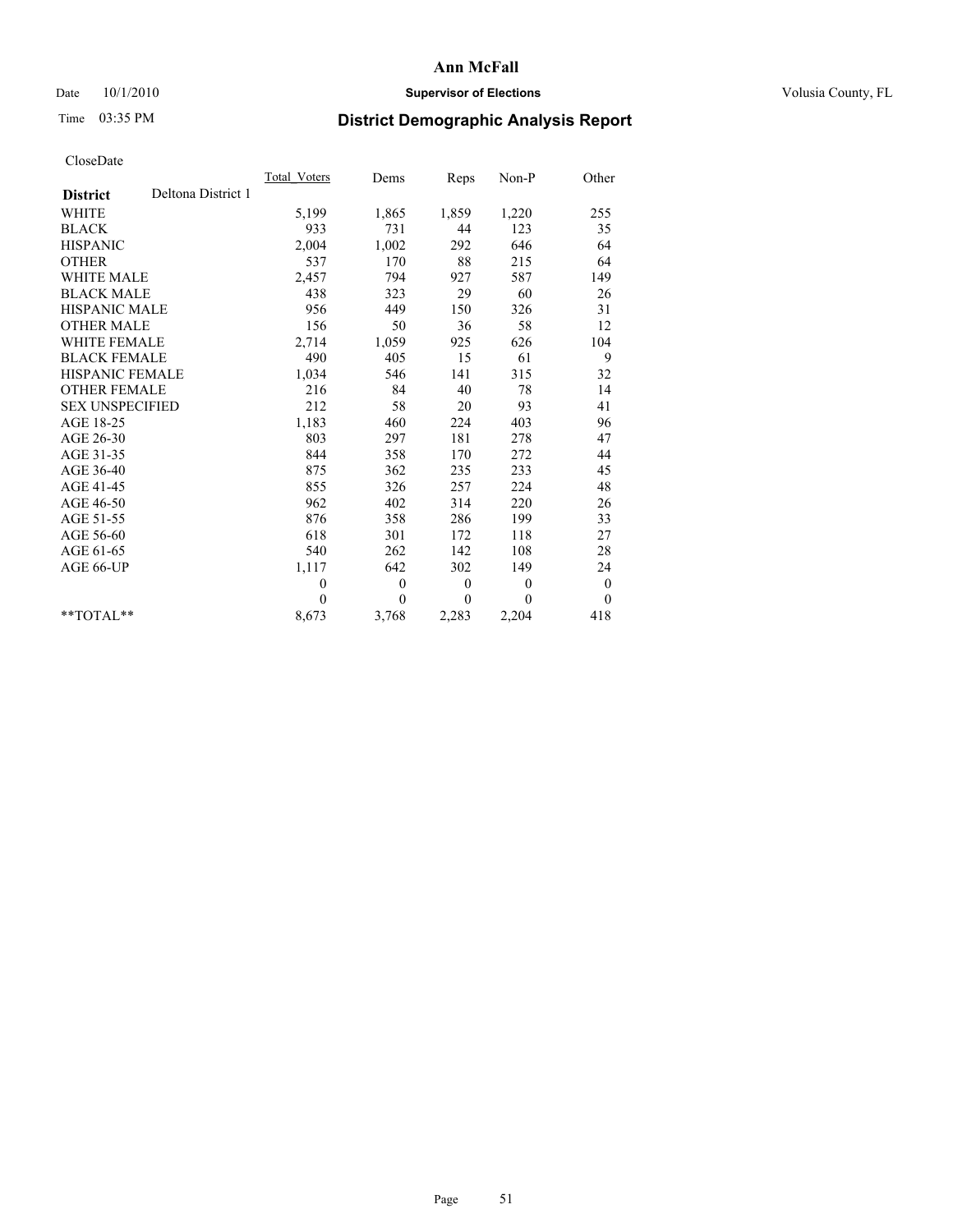# Date  $10/1/2010$  **Supervisor of Elections Supervisor of Elections** Volusia County, FL

# Time 03:35 PM **District Demographic Analysis Report**

|                                       | Total Voters | Dems         | <b>Reps</b> | Non-P    | Other            |  |
|---------------------------------------|--------------|--------------|-------------|----------|------------------|--|
| Deltona District 2<br><b>District</b> |              |              |             |          |                  |  |
| <b>WHITE</b>                          | 6,392        | 2,061        | 2,614       | 1,373    | 344              |  |
| <b>BLACK</b>                          | 727          | 557          | 40          | 98       | 32               |  |
| <b>HISPANIC</b>                       | 2,014        | 986          | 353         | 621      | 54               |  |
| <b>OTHER</b>                          | 523          | 176          | 92          | 189      | 66               |  |
| <b>WHITE MALE</b>                     | 2,991        | 875          | 1,267       | 671      | 178              |  |
| <b>BLACK MALE</b>                     | 324          | 223          | 31          | 50       | 20               |  |
| <b>HISPANIC MALE</b>                  | 967          | 463          | 175         | 301      | 28               |  |
| <b>OTHER MALE</b>                     | 194          | 76           | 36          | 68       | 14               |  |
| <b>WHITE FEMALE</b>                   | 3,373        | 1,176        | 1,337       | 694      | 166              |  |
| <b>BLACK FEMALE</b>                   | 395          | 327          | 9           | 48       | 11               |  |
| HISPANIC FEMALE                       | 1,033        | 515          | 177         | 318      | 23               |  |
| <b>OTHER FEMALE</b>                   | 183          | 78           | 34          | 58       | 13               |  |
| <b>SEX UNSPECIFIED</b>                | 196          | 47           | 33          | 73       | 43               |  |
| AGE 18-25                             | 1,048        | 383          | 206         | 368      | 91               |  |
| AGE 26-30                             | 685          | 243          | 169         | 226      | 47               |  |
| AGE 31-35                             | 728          | 239          | 228         | 216      | 45               |  |
| AGE 36-40                             | 796          | 285          | 236         | 220      | 55               |  |
| AGE 41-45                             | 843          | 278          | 277         | 244      | 44               |  |
| AGE 46-50                             | 965          | 370          | 313         | 243      | 39               |  |
| AGE 51-55                             | 974          | 378          | 378         | 175      | 43               |  |
| AGE 56-60                             | 860          | 352          | 291         | 176      | 41               |  |
| AGE 61-65                             | 717          | 319          | 238         | 129      | 31               |  |
| AGE 66-UP                             | 2,040        | 933          | 763         | 284      | 60               |  |
|                                       | $\mathbf{0}$ | $\mathbf{0}$ | $\theta$    | $\theta$ | $\boldsymbol{0}$ |  |
|                                       | $\Omega$     | $\theta$     | $\theta$    | $\theta$ | $\theta$         |  |
| $*$ $TOTAI.**$                        | 9,656        | 3,780        | 3,099       | 2,281    | 496              |  |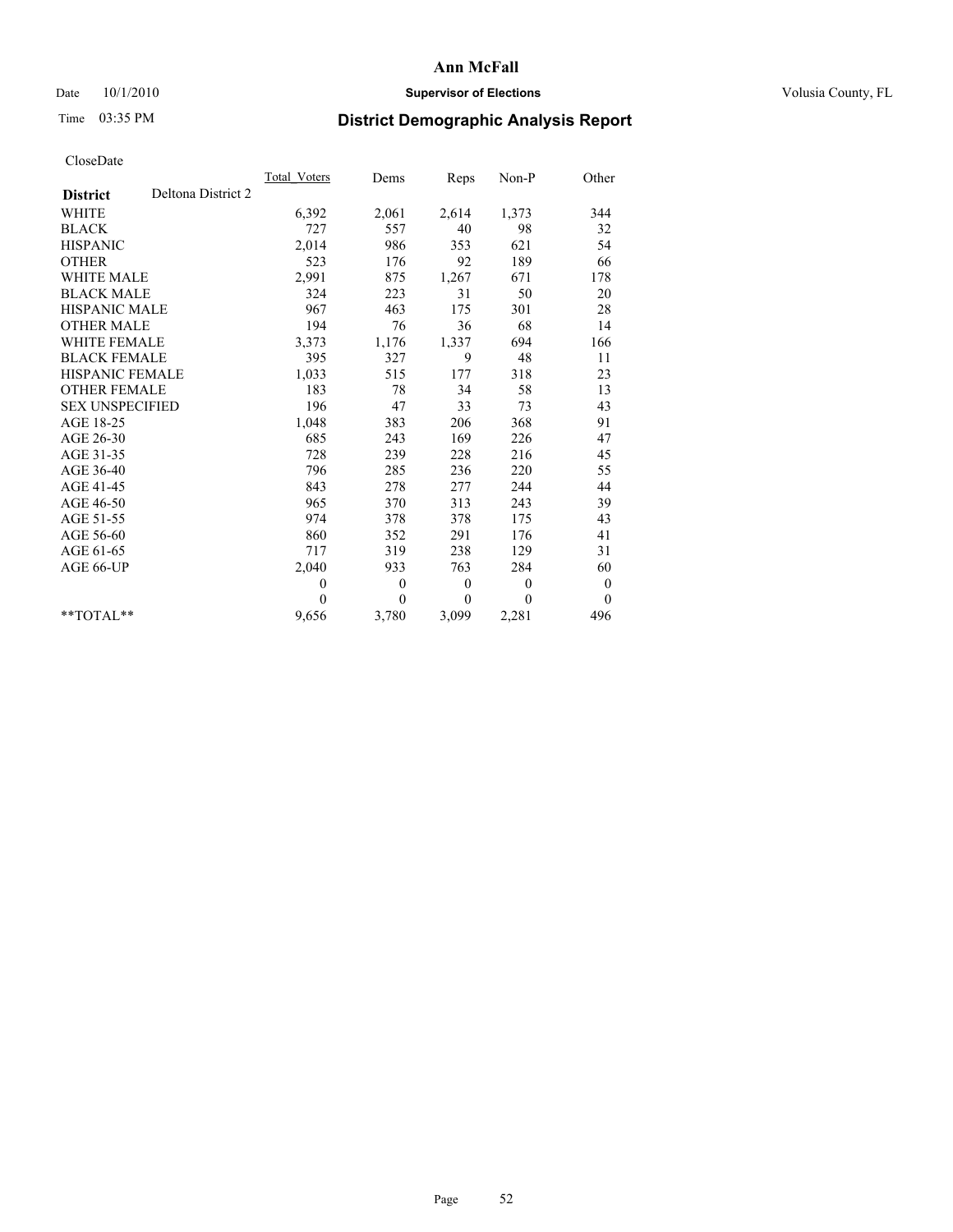# Date  $10/1/2010$  **Supervisor of Elections Supervisor of Elections** Volusia County, FL

# Time 03:35 PM **District Demographic Analysis Report**

|                                       | <b>Total Voters</b> | Dems     | Reps         | Non-P        | Other            |  |
|---------------------------------------|---------------------|----------|--------------|--------------|------------------|--|
| Deltona District 3<br><b>District</b> |                     |          |              |              |                  |  |
| <b>WHITE</b>                          | 5,023               | 1,730    | 1,875        | 1,152        | 266              |  |
| <b>BLACK</b>                          | 593                 | 463      | 33           | 73           | 24               |  |
| <b>HISPANIC</b>                       | 2,012               | 1,016    | 332          | 610          | 54               |  |
| <b>OTHER</b>                          | 472                 | 154      | 81           | 173          | 64               |  |
| <b>WHITE MALE</b>                     | 2,255               | 693      | 879          | 549          | 134              |  |
| <b>BLACK MALE</b>                     | 254                 | 185      | 17           | 35           | 17               |  |
| HISPANIC MALE                         | 936                 | 467      | 158          | 279          | 32               |  |
| <b>OTHER MALE</b>                     | 163                 | 60       | 30           | 63           | 10               |  |
| WHITE FEMALE                          | 2,746               | 1,027    | 991          | 599          | 129              |  |
| <b>BLACK FEMALE</b>                   | 336                 | 275      | 16           | 38           | 7                |  |
| HISPANIC FEMALE                       | 1,058               | 537      | 171          | 329          | 21               |  |
| <b>OTHER FEMALE</b>                   | 190                 | 72       | 37           | 70           | 11               |  |
| <b>SEX UNSPECIFIED</b>                | 162                 | 47       | 22           | 46           | 47               |  |
| AGE 18-25                             | 900                 | 349      | 158          | 317          | 76               |  |
| AGE 26-30                             | 655                 | 224      | 134          | 250          | 47               |  |
| AGE 31-35                             | 695                 | 253      | 171          | 226          | 45               |  |
| AGE 36-40                             | 729                 | 270      | 223          | 192          | 44               |  |
| AGE 41-45                             | 695                 | 299      | 205          | 162          | 29               |  |
| AGE 46-50                             | 776                 | 289      | 265          | 200          | 22               |  |
| AGE 51-55                             | 727                 | 301      | 212          | 171          | 43               |  |
| AGE 56-60                             | 622                 | 281      | 193          | 118          | 30               |  |
| AGE 61-65                             | 608                 | 259      | 200          | 128          | 21               |  |
| AGE 66-UP                             | 1,693               | 838      | 560          | 244          | 51               |  |
|                                       | $\theta$            | $\theta$ | $\mathbf{0}$ | $\mathbf{0}$ | $\boldsymbol{0}$ |  |
|                                       | $\Omega$            | $\theta$ | $\mathbf{0}$ | $\theta$     | $\overline{0}$   |  |
| $*$ $TOTAI$                           | 8,100               | 3,363    | 2,321        | 2,008        | 408              |  |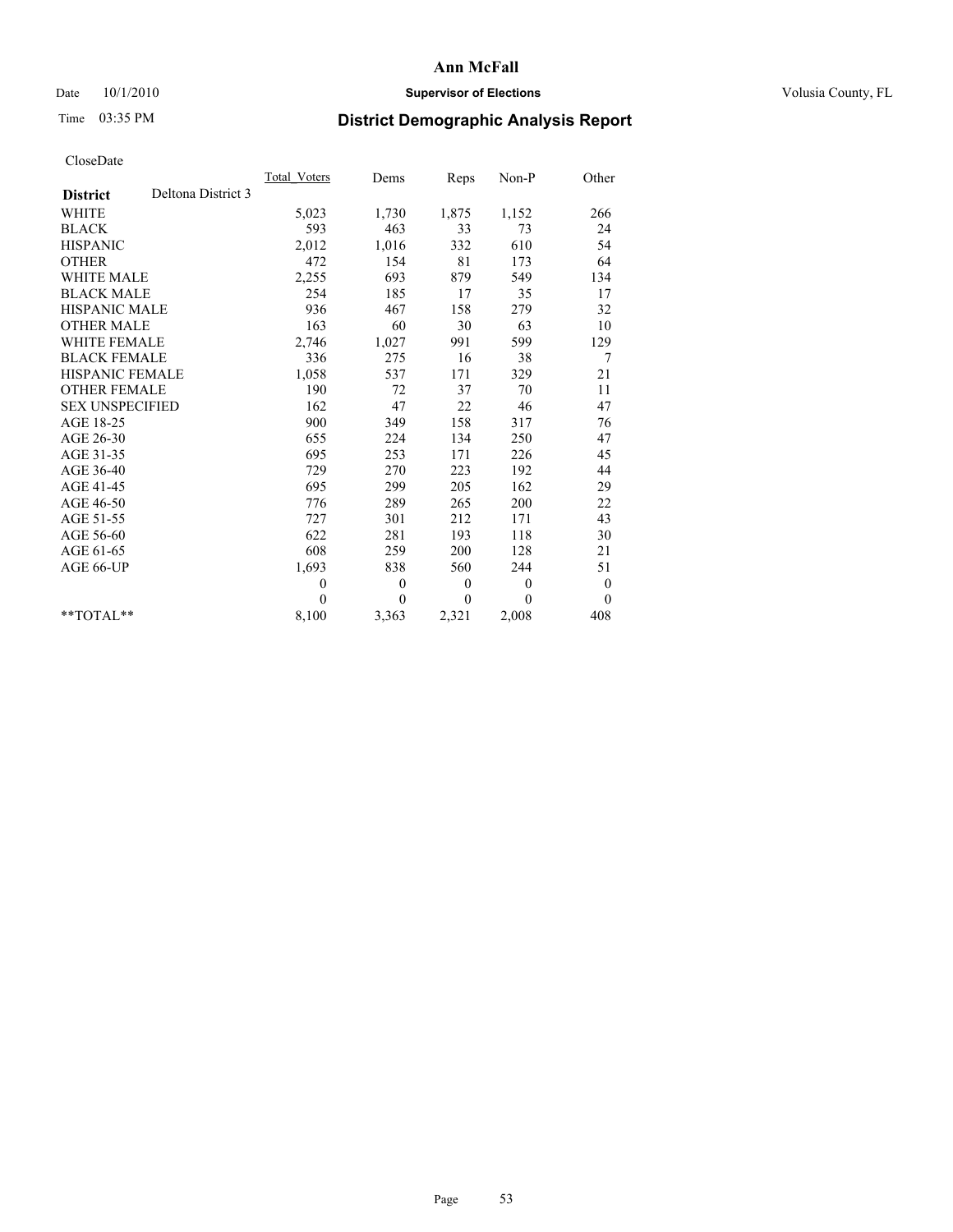# Date  $10/1/2010$  **Supervisor of Elections Supervisor of Elections** Volusia County, FL

# Time 03:35 PM **District Demographic Analysis Report**

|                                       | Total Voters | Dems         | Reps         | Non-P        | Other            |  |
|---------------------------------------|--------------|--------------|--------------|--------------|------------------|--|
| Deltona District 4<br><b>District</b> |              |              |              |              |                  |  |
| <b>WHITE</b>                          | 4,953        | 1,766        | 1,838        | 1,034        | 315              |  |
| <b>BLACK</b>                          | 591          | 470          | 19           | 84           | 18               |  |
| <b>HISPANIC</b>                       | 1.973        | 1,036        | 295          | 575          | 67               |  |
| <b>OTHER</b>                          | 461          | 174          | 77           | 151          | 59               |  |
| <b>WHITE MALE</b>                     | 2,251        | 724          | 863          | 502          | 162              |  |
| <b>BLACK MALE</b>                     | 258          | 189          | 16           | 44           | 9                |  |
| <b>HISPANIC MALE</b>                  | 892          | 444          | 153          | 265          | 30               |  |
| <b>OTHER MALE</b>                     | 138          | 56           | 27           | 46           | 9                |  |
| <b>WHITE FEMALE</b>                   | 2,671        | 1,030        | 962          | 528          | 151              |  |
| <b>BLACK FEMALE</b>                   | 327          | 275          | 3            | 40           | 9                |  |
| HISPANIC FEMALE                       | 1,069        | 585          | 142          | 305          | 37               |  |
| <b>OTHER FEMALE</b>                   | 178          | 86           | 31           | 49           | 12               |  |
| <b>SEX UNSPECIFIED</b>                | 194          | 57           | 32           | 65           | 40               |  |
| AGE 18-25                             | 934          | 347          | 178          | 319          | 90               |  |
| AGE 26-30                             | 610          | 234          | 120          | 211          | 45               |  |
| AGE 31-35                             | 674          | 278          | 157          | 194          | 45               |  |
| AGE 36-40                             | 613          | 218          | 187          | 169          | 39               |  |
| AGE 41-45                             | 713          | 293          | 193          | 192          | 35               |  |
| AGE 46-50                             | 743          | 325          | 220          | 161          | 37               |  |
| AGE 51-55                             | 711          | 296          | 225          | 139          | 51               |  |
| AGE 56-60                             | 639          | 284          | 202          | 128          | 25               |  |
| AGE 61-65                             | 608          | 283          | 191          | 108          | 26               |  |
| AGE 66-UP                             | 1,733        | 888          | 556          | 223          | 66               |  |
|                                       | $\mathbf{0}$ | $\mathbf{0}$ | $\mathbf{0}$ | $\mathbf{0}$ | $\boldsymbol{0}$ |  |
|                                       | $\theta$     | $\theta$     | $\theta$     | $\theta$     | $\theta$         |  |
| $*$ TOTAL $*$                         | 7,978        | 3,446        | 2,229        | 1,844        | 459              |  |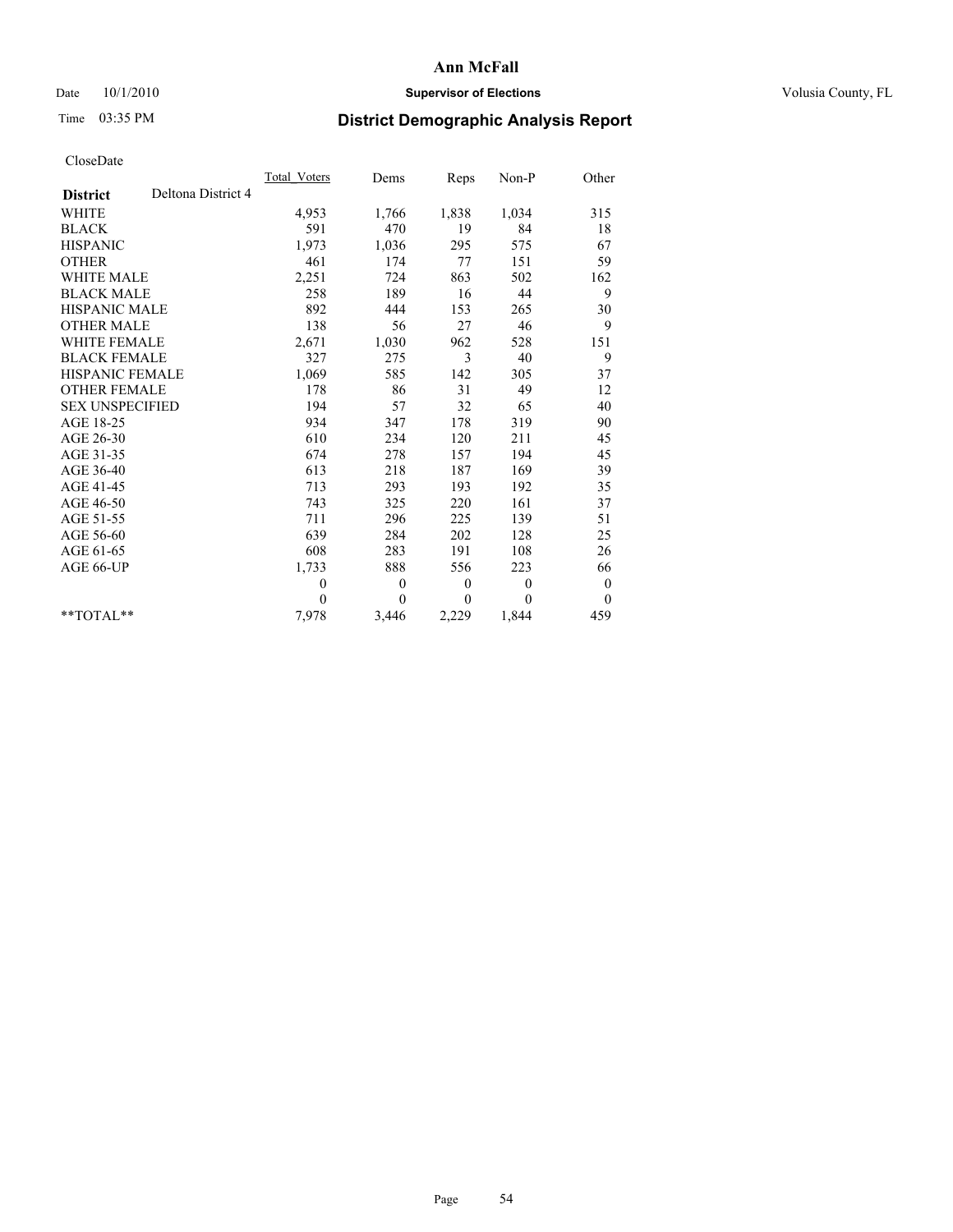# Date  $10/1/2010$  **Supervisor of Elections Supervisor of Elections** Volusia County, FL

# Time 03:35 PM **District Demographic Analysis Report**

|                                       | Total Voters | Dems     | Reps         | $Non-P$      | Other            |
|---------------------------------------|--------------|----------|--------------|--------------|------------------|
| Deltona District 5<br><b>District</b> |              |          |              |              |                  |
| <b>WHITE</b>                          | 5,994        | 2,038    | 2,301        | 1,294        | 361              |
| <b>BLACK</b>                          | 957          | 730      | 54           | 141          | 32               |
| <b>HISPANIC</b>                       | 2,120        | 1,064    | 351          | 637          | 68               |
| <b>OTHER</b>                          | 533          | 172      | 100          | 191          | 70               |
| <b>WHITE MALE</b>                     | 2,841        | 863      | 1,150        | 632          | 196              |
| <b>BLACK MALE</b>                     | 419          | 310      | 28           | 65           | 16               |
| <b>HISPANIC MALE</b>                  | 1,011        | 485      | 176          | 312          | 38               |
| <b>OTHER MALE</b>                     | 173          | 57       | 46           | 57           | 13               |
| WHITE FEMALE                          | 3,124        | 1,166    | 1,138        | 655          | 165              |
| <b>BLACK FEMALE</b>                   | 528          | 410      | 26           | 76           | 16               |
| <b>HISPANIC FEMALE</b>                | 1,095        | 573      | 174          | 320          | 28               |
| <b>OTHER FEMALE</b>                   | 209          | 85       | 32           | 75           | 17               |
| <b>SEX UNSPECIFIED</b>                | 204          | 55       | 36           | 71           | 42               |
| AGE 18-25                             | 1,170        | 419      | 250          | 386          | 115              |
| AGE 26-30                             | 706          | 256      | 153          | 254          | 43               |
| AGE 31-35                             | 835          | 329      | 191          | 252          | 63               |
| AGE 36-40                             | 838          | 328      | 244          | 227          | 39               |
| AGE 41-45                             | 901          | 350      | 286          | 215          | 50               |
| AGE 46-50                             | 1,006        | 387      | 344          | 236          | 39               |
| AGE 51-55                             | 1,010        | 429      | 332          | 207          | 42               |
| AGE 56-60                             | 808          | 355      | 247          | 169          | 37               |
| AGE 61-65                             | 689          | 302      | 221          | 127          | 39               |
| AGE 66-UP                             | 1,641        | 849      | 538          | 190          | 64               |
|                                       | $\theta$     | $\theta$ | $\mathbf{0}$ | $\mathbf{0}$ | $\boldsymbol{0}$ |
|                                       | $\Omega$     | $\theta$ | $\theta$     | $\theta$     | $\theta$         |
| $*$ $TOTAI.**$                        | 9,604        | 4,004    | 2,806        | 2,263        | 531              |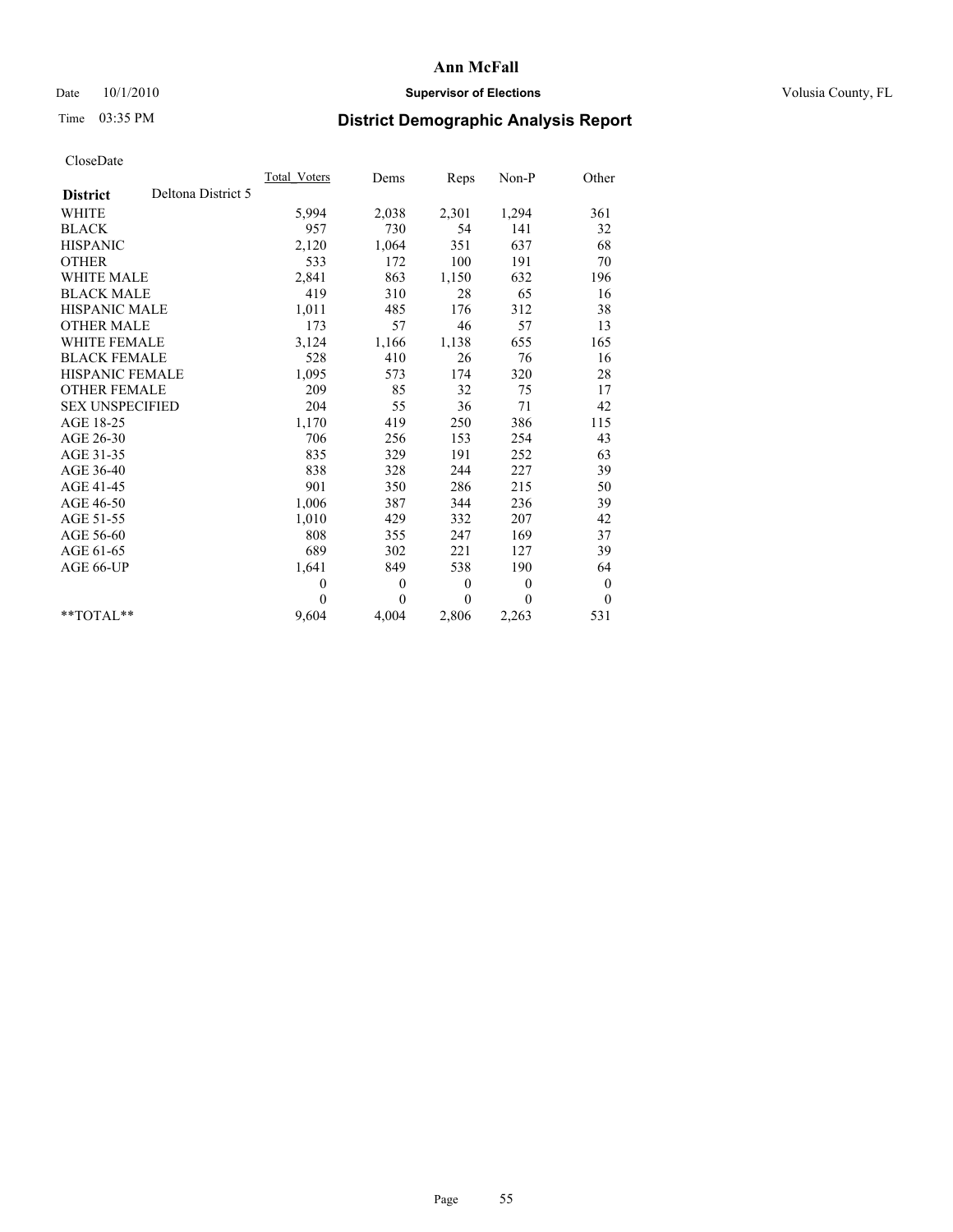# Date  $10/1/2010$  **Supervisor of Elections Supervisor of Elections** Volusia County, FL

# Time 03:35 PM **District Demographic Analysis Report**

|                                       | <b>Total Voters</b> | Dems         | Reps             | Non-P        | Other            |
|---------------------------------------|---------------------|--------------|------------------|--------------|------------------|
| Deltona District 6<br><b>District</b> |                     |              |                  |              |                  |
| <b>WHITE</b>                          | 5,770               | 1,802        | 2,369            | 1,296        | 303              |
| <b>BLACK</b>                          | 781                 | 606          | 33               | 118          | 24               |
| <b>HISPANIC</b>                       | 1,708               | 837          | 268              | 534          | 69               |
| <b>OTHER</b>                          | 483                 | 150          | 100              | 169          | 64               |
| <b>WHITE MALE</b>                     | 2,728               | 734          | 1,192            | 650          | 152              |
| <b>BLACK MALE</b>                     | 341                 | 256          | 14               | 57           | 14               |
| <b>HISPANIC MALE</b>                  | 815                 | 373          | 139              | 271          | 32               |
| <b>OTHER MALE</b>                     | 172                 | 61           | 42               | 62           | 7                |
| <b>WHITE FEMALE</b>                   | 3,007               | 1,060        | 1,159            | 638          | 150              |
| <b>BLACK FEMALE</b>                   | 434                 | 345          | 19               | 60           | 10               |
| HISPANIC FEMALE                       | 878                 | 456          | 128              | 257          | 37               |
| <b>OTHER FEMALE</b>                   | 167                 | 64           | 33               | 60           | 10               |
| <b>SEX UNSPECIFIED</b>                | 200                 | 46           | 44               | 62           | 48               |
| AGE 18-25                             | 1,149               | 406          | 269              | 372          | 102              |
| AGE 26-30                             | 707                 | 254          | 144              | 261          | 48               |
| AGE 31-35                             | 749                 | 265          | 211              | 229          | 44               |
| AGE 36-40                             | 859                 | 319          | 265              | 227          | 48               |
| AGE 41-45                             | 796                 | 308          | 265              | 182          | 41               |
| AGE 46-50                             | 1,024               | 353          | 388              | 234          | 49               |
| AGE 51-55                             | 920                 | 361          | 344              | 171          | 44               |
| AGE 56-60                             | 712                 | 318          | 239              | 131          | 24               |
| AGE 61-65                             | 632                 | 261          | 223              | 127          | 21               |
| AGE 66-UP                             | 1,194               | 550          | 422              | 183          | 39               |
|                                       | $\theta$            | $\mathbf{0}$ | $\boldsymbol{0}$ | $\mathbf{0}$ | $\boldsymbol{0}$ |
|                                       | $\Omega$            | $\theta$     | $\theta$         | $\theta$     | $\theta$         |
| $*$ $TOTAI.**$                        | 8,742               | 3,395        | 2,770            | 2,117        | 460              |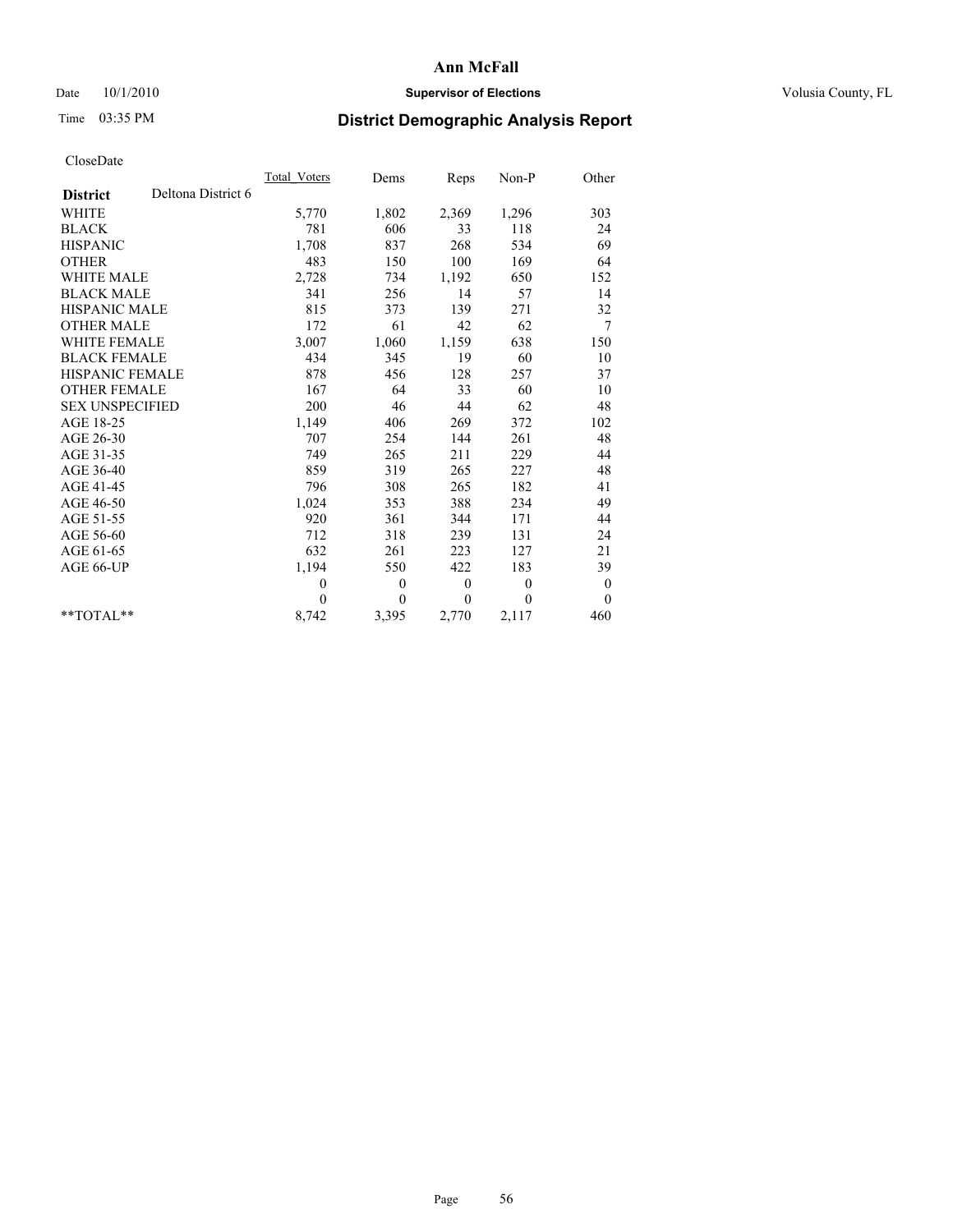# Date  $10/1/2010$  **Supervisor of Elections Supervisor of Elections** Volusia County, FL

# Time 03:35 PM **District Demographic Analysis Report**

|                                     | <b>Total Voters</b> | Dems     | Reps             | Non-P    | Other            |
|-------------------------------------|---------------------|----------|------------------|----------|------------------|
| Edgewater Ward 1<br><b>District</b> |                     |          |                  |          |                  |
| <b>WHITE</b>                        | 2,681               | 1,089    | 876              | 617      | 99               |
| <b>BLACK</b>                        | 51                  | 32       | 3                | 11       | 5                |
| <b>HISPANIC</b>                     | 34                  | 18       | 9                | 6        | 1                |
| <b>OTHER</b>                        | 98                  | 32       | 15               | 40       | 11               |
| <b>WHITE MALE</b>                   | 1,164               | 423      | 418              | 272      | 51               |
| <b>BLACK MALE</b>                   | 30                  | 17       | $\overline{c}$   | 8        | 3                |
| HISPANIC MALE                       | 11                  | 7        | 1                | 3        | $\boldsymbol{0}$ |
| <b>OTHER MALE</b>                   | 28                  | 10       | 7                | 10       |                  |
| <b>WHITE FEMALE</b>                 | 1,500               | 655      | 453              | 344      | 48               |
| <b>BLACK FEMALE</b>                 | 19                  | 14       | 1                | 2        | $\overline{c}$   |
| HISPANIC FEMALE                     | 23                  | 11       | 8                | 3        | 1                |
| <b>OTHER FEMALE</b>                 | 38                  | 16       | 5                | 16       | 1                |
| <b>SEX UNSPECIFIED</b>              | 51                  | 18       | 8                | 16       | 9                |
| AGE 18-25                           | 243                 | 69       | 62               | 97       | 15               |
| AGE 26-30                           | 180                 | 65       | 37               | 68       | 10               |
| AGE 31-35                           | 153                 | 62       | 43               | 38       | 10               |
| AGE 36-40                           | 180                 | 61       | 45               | 65       | 9                |
| AGE 41-45                           | 180                 | 60       | 60               | 51       | 9                |
| AGE 46-50                           | 256                 | 96       | 96               | 54       | 10               |
| AGE 51-55                           | 298                 | 112      | 95               | 79       | 12               |
| AGE 56-60                           | 294                 | 132      | 93               | 60       | 9                |
| AGE 61-65                           | 259                 | 109      | 84               | 54       | 12               |
| AGE 66-UP                           | 821                 | 405      | 288              | 108      | 20               |
|                                     | $\boldsymbol{0}$    | 0        | $\boldsymbol{0}$ | 0        | $\boldsymbol{0}$ |
|                                     | 0                   | $\theta$ | $\theta$         | $\theta$ | $\theta$         |
| $*$ $TOTAI.**$                      | 2,864               | 1,171    | 903              | 674      | 116              |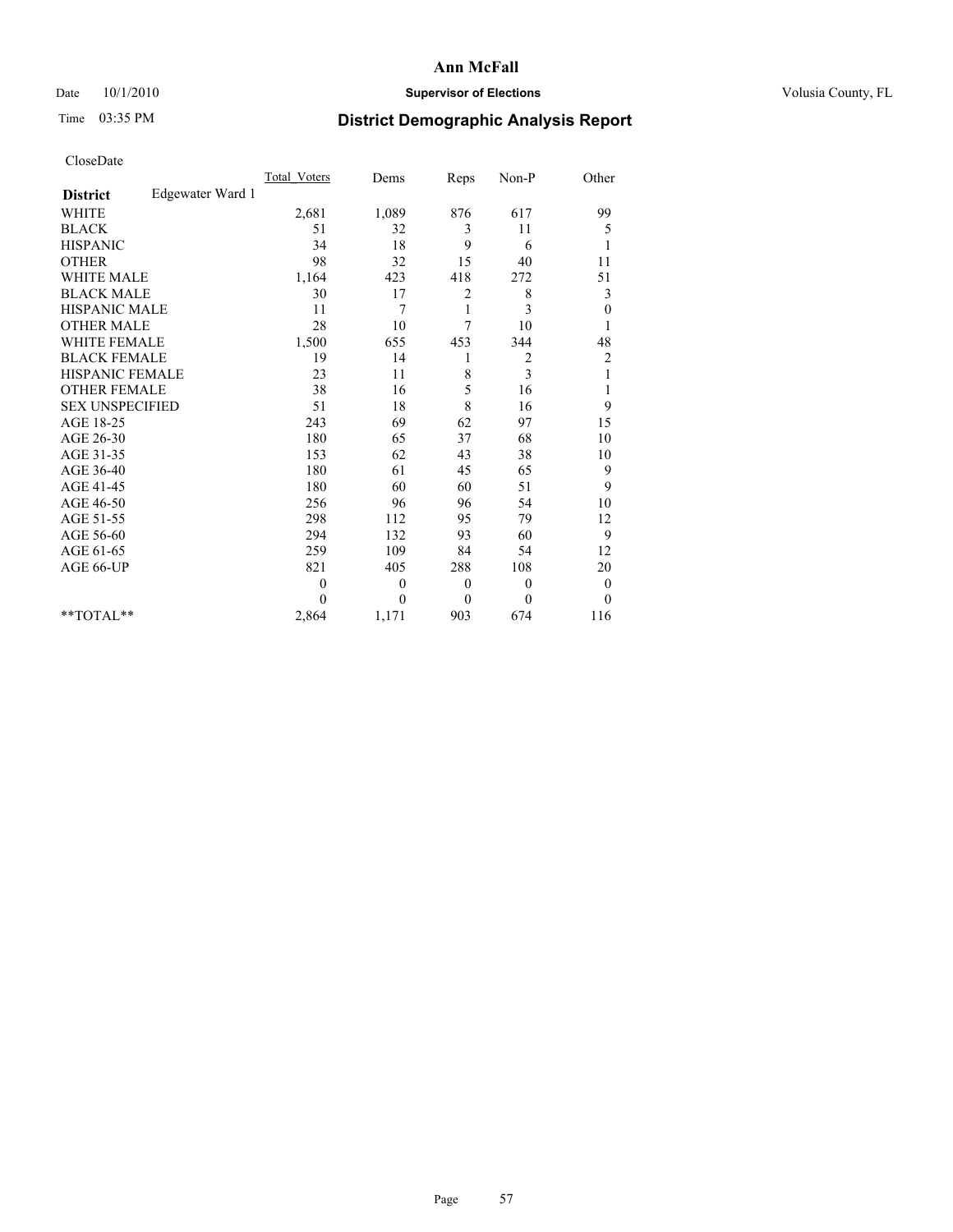# Date  $10/1/2010$  **Supervisor of Elections Supervisor of Elections** Volusia County, FL

# Time 03:35 PM **District Demographic Analysis Report**

|                                     | <b>Total Voters</b> | Dems         | Reps         | Non-P        | Other            |
|-------------------------------------|---------------------|--------------|--------------|--------------|------------------|
| Edgewater Ward 2<br><b>District</b> |                     |              |              |              |                  |
| <b>WHITE</b>                        | 3,436               | 1,293        | 1,167        | 859          | 117              |
| <b>BLACK</b>                        | 71                  | 61           | 1            | 9            | $\boldsymbol{0}$ |
| <b>HISPANIC</b>                     | 54                  | 24           | 9            | 19           | $\overline{c}$   |
| <b>OTHER</b>                        | 111                 | 32           | 25           | 35           | 19               |
| <b>WHITE MALE</b>                   | 1,590               | 549          | 581          | 402          | 58               |
| <b>BLACK MALE</b>                   | 32                  | 28           | $\mathbf{0}$ | 4            | $\mathbf{0}$     |
| <b>HISPANIC MALE</b>                | 26                  | 11           | 5            | 8            | $\overline{c}$   |
| <b>OTHER MALE</b>                   | 40                  | 13           | 12           | 13           | $\overline{c}$   |
| <b>WHITE FEMALE</b>                 | 1,830               | 739          | 579          | 454          | 58               |
| <b>BLACK FEMALE</b>                 | 39                  | 33           | 1            | 5            | $\boldsymbol{0}$ |
| HISPANIC FEMALE                     | 26                  | 13           | 4            | 9            | $\boldsymbol{0}$ |
| <b>OTHER FEMALE</b>                 | 37                  | 13           | 10           | 11           | 3                |
| <b>SEX UNSPECIFIED</b>              | 52                  | 11           | 10           | 16           | 15               |
| AGE 18-25                           | 317                 | 112          | 66           | 113          | 26               |
| AGE 26-30                           | 237                 | 71           | 64           | 84           | $18\,$           |
| AGE 31-35                           | 243                 | 78           | 70           | 88           | $\boldsymbol{7}$ |
| AGE 36-40                           | 254                 | 91           | 66           | 89           | 8                |
| AGE 41-45                           | 291                 | 98           | 101          | 80           | 12               |
| AGE 46-50                           | 331                 | 128          | 112          | 80           | 11               |
| AGE 51-55                           | 363                 | 130          | 138          | 85           | 10               |
| AGE 56-60                           | 365                 | 154          | 115          | 85           | 11               |
| AGE 61-65                           | 345                 | 131          | 132          | 70           | 12               |
| AGE 66-UP                           | 926                 | 417          | 338          | 148          | 23               |
|                                     | $\theta$            | $\mathbf{0}$ | $\theta$     | $\theta$     | $\boldsymbol{0}$ |
|                                     | $\theta$            | $\theta$     | $\Omega$     | $\mathbf{0}$ | $\theta$         |
| $*$ $TOTAI.**$                      | 3,672               | 1,410        | 1,202        | 922          | 138              |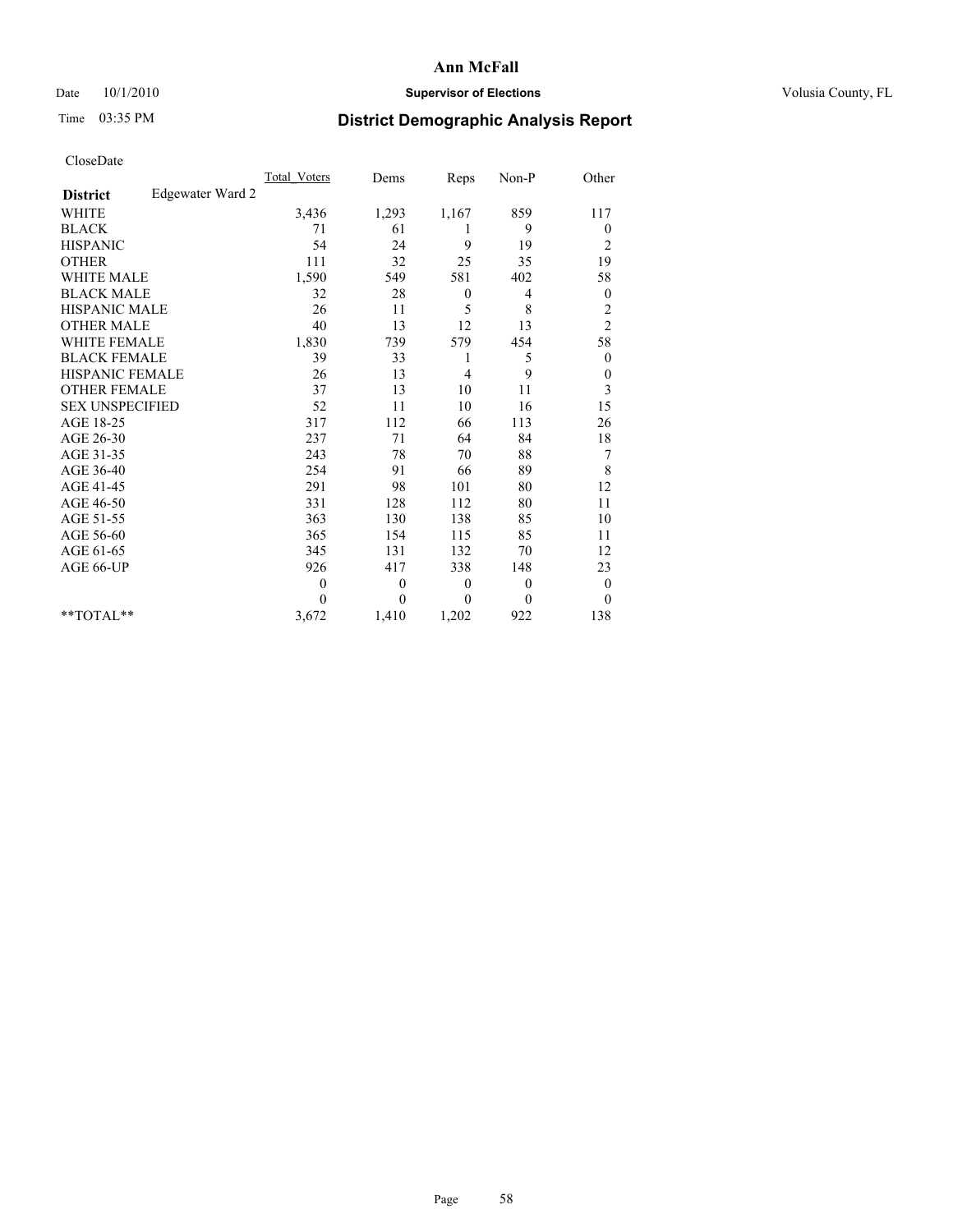# Date  $10/1/2010$  **Supervisor of Elections Supervisor of Elections** Volusia County, FL

# Time 03:35 PM **District Demographic Analysis Report**

|                                     | <b>Total Voters</b> | Dems     | Reps             | Non-P        | Other        |
|-------------------------------------|---------------------|----------|------------------|--------------|--------------|
| Edgewater Ward 3<br><b>District</b> |                     |          |                  |              |              |
| <b>WHITE</b>                        | 3,333               | 1,263    | 1,129            | 812          | 129          |
| <b>BLACK</b>                        | 78                  | 62       | 1                | 12           | 3            |
| <b>HISPANIC</b>                     | 42                  | 16       | 9                | 11           | 6            |
| <b>OTHER</b>                        | 137                 | 40       | 30               | 52           | 15           |
| <b>WHITE MALE</b>                   | 1,503               | 502      | 552              | 381          | 68           |
| <b>BLACK MALE</b>                   | 40                  | 31       | 1                | 7            | 1            |
| HISPANIC MALE                       | 17                  | 4        | 4                | 6            | 3            |
| <b>OTHER MALE</b>                   | 42                  | 15       | 12               | 14           |              |
| <b>WHITE FEMALE</b>                 | 1,815               | 757      | 571              | 427          | 60           |
| <b>BLACK FEMALE</b>                 | 36                  | 30       | $\boldsymbol{0}$ | 5            | 1            |
| HISPANIC FEMALE                     | 24                  | 11       | 5                | 5            | 3            |
| <b>OTHER FEMALE</b>                 | 57                  | 19       | 15               | 19           | 4            |
| <b>SEX UNSPECIFIED</b>              | 56                  | 12       | 9                | 23           | 12           |
| AGE 18-25                           | 298                 | 101      | 64               | 109          | 24           |
| AGE 26-30                           | 234                 | 62       | 71               | 88           | 13           |
| AGE 31-35                           | 251                 | 69       | 71               | 100          | 11           |
| AGE 36-40                           | 261                 | 77       | 79               | 87           | 18           |
| AGE 41-45                           | 263                 | 96       | 96               | 62           | 9            |
| AGE 46-50                           | 307                 | 122      | 93               | 82           | 10           |
| AGE 51-55                           | 328                 | 124      | 127              | 69           | 8            |
| AGE 56-60                           | 331                 | 137      | 119              | 65           | 10           |
| AGE 61-65                           | 340                 | 136      | 114              | 72           | 18           |
| AGE 66-UP                           | 977                 | 457      | 335              | 153          | 32           |
|                                     | $\theta$            | $\theta$ | $\theta$         | $\theta$     | $\mathbf{0}$ |
|                                     | $\Omega$            | $\theta$ | $\Omega$         | $\mathbf{0}$ | $\mathbf{0}$ |
| $*$ $TOTAI.**$                      | 3,590               | 1,381    | 1,169            | 887          | 153          |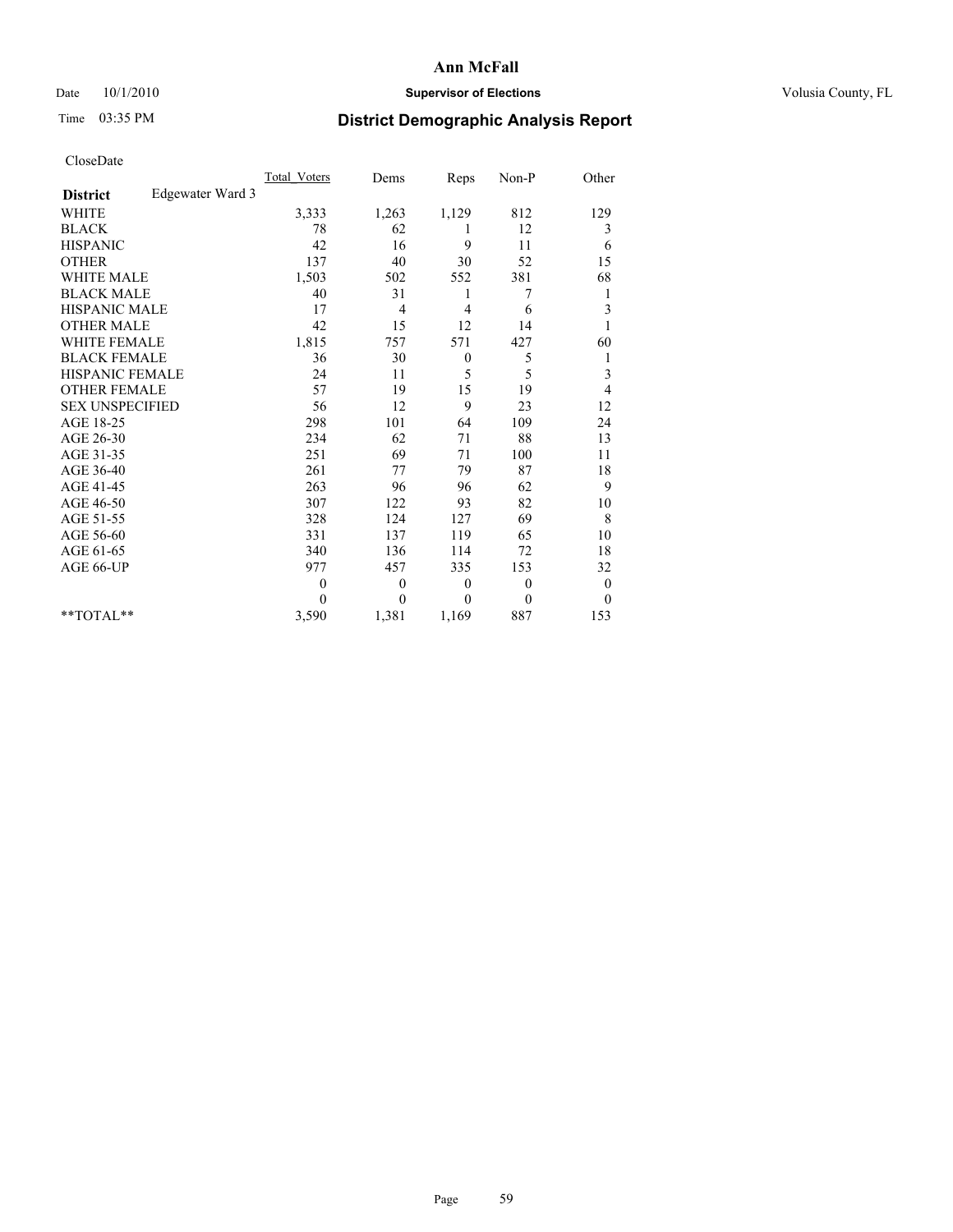# Date  $10/1/2010$  **Supervisor of Elections Supervisor of Elections** Volusia County, FL

# Time 03:35 PM **District Demographic Analysis Report**

|                                     | <b>Total Voters</b> | Dems     | Reps           | $Non-P$  | Other            |
|-------------------------------------|---------------------|----------|----------------|----------|------------------|
| Edgewater Ward 4<br><b>District</b> |                     |          |                |          |                  |
| <b>WHITE</b>                        | 3,449               | 1,269    | 1,197          | 820      | 163              |
| <b>BLACK</b>                        | 67                  | 51       | 7              | 8        | 1                |
| <b>HISPANIC</b>                     | 37                  | 19       | 8              | 8        | $\overline{c}$   |
| <b>OTHER</b>                        | 109                 | 29       | 18             | 47       | 15               |
| <b>WHITE MALE</b>                   | 1,574               | 514      | 592            | 390      | 78               |
| <b>BLACK MALE</b>                   | 28                  | 21       | 4              | 3        | $\boldsymbol{0}$ |
| HISPANIC MALE                       | 15                  | 9        | $\overline{2}$ | 3        | 1                |
| <b>OTHER MALE</b>                   | 38                  | 12       | 10             | 13       | 3                |
| <b>WHITE FEMALE</b>                 | 1,853               | 749      | 595            | 424      | 85               |
| <b>BLACK FEMALE</b>                 | 38                  | 29       | 3              | 5        | 1                |
| HISPANIC FEMALE                     | 22                  | 10       | 6              | 5        | 1                |
| <b>OTHER FEMALE</b>                 | 31                  | 12       | 5              | 13       | 1                |
| <b>SEX UNSPECIFIED</b>              | 63                  | 12       | 13             | 27       | 11               |
| AGE 18-25                           | 291                 | 95       | 62             | 113      | 21               |
| AGE 26-30                           | 210                 | 64       | 60             | 76       | 10               |
| AGE 31-35                           | 240                 | 70       | 67             | 88       | 15               |
| AGE 36-40                           | 255                 | 82       | 79             | 81       | 13               |
| AGE 41-45                           | 245                 | 96       | 77             | 64       | 8                |
| AGE 46-50                           | 346                 | 131      | 122            | 80       | 13               |
| AGE 51-55                           | 325                 | 121      | 123            | 67       | 14               |
| AGE 56-60                           | 303                 | 130      | 93             | 68       | 12               |
| AGE 61-65                           | 299                 | 125      | 93             | 60       | 21               |
| AGE 66-UP                           | 1,148               | 454      | 454            | 186      | 54               |
|                                     | $\theta$            | $\theta$ | $\mathbf{0}$   | $\theta$ | $\boldsymbol{0}$ |
|                                     | $\theta$            | $\theta$ | $\theta$       | $\theta$ | $\theta$         |
| $*$ $TOTAI.**$                      | 3,662               | 1,368    | 1,230          | 883      | 181              |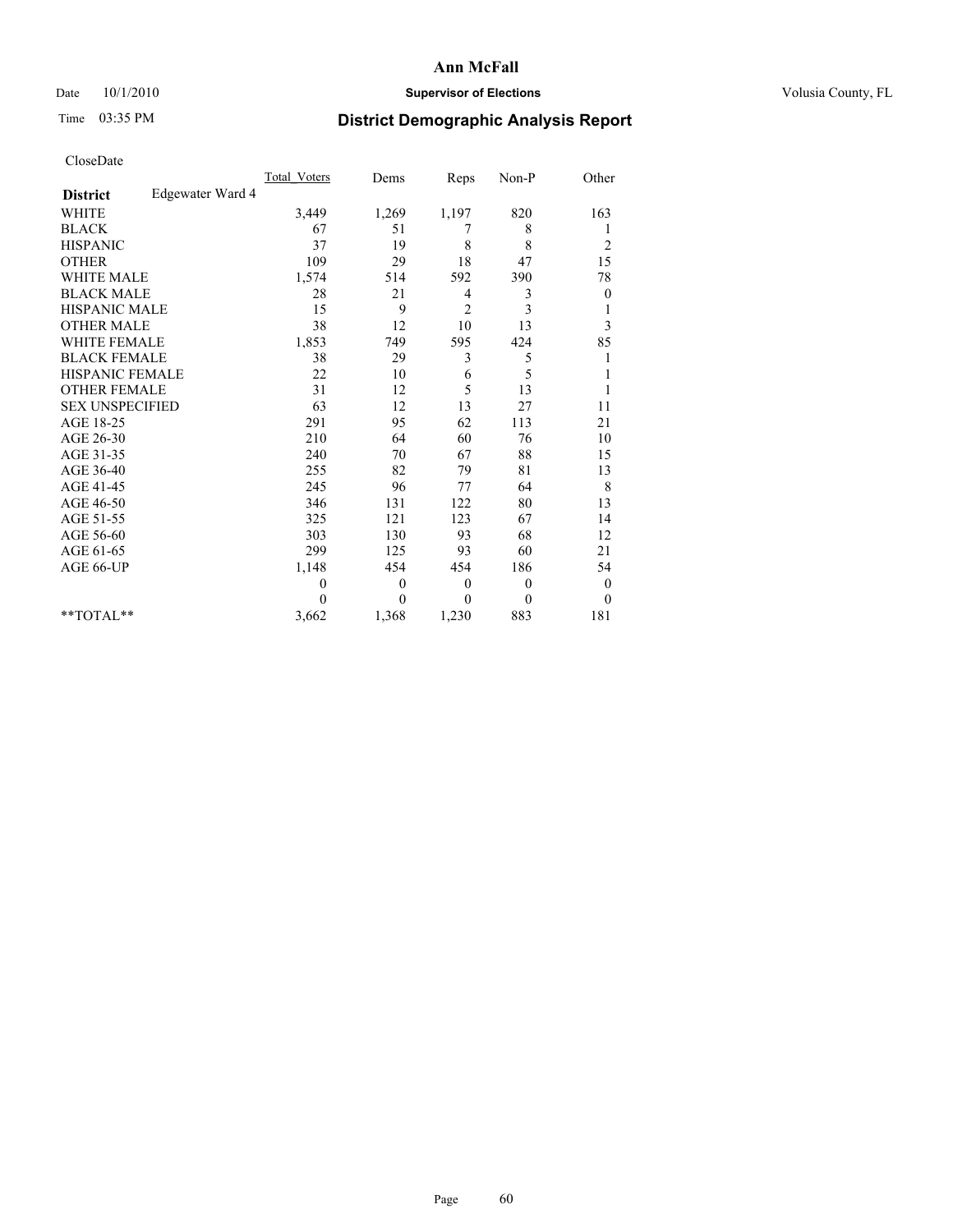# Date  $10/1/2010$  **Supervisor of Elections Supervisor of Elections** Volusia County, FL

# Time 03:35 PM **District Demographic Analysis Report**

|                                      | <b>Total Voters</b> | Dems         | Reps           | Non-P        | Other            |  |
|--------------------------------------|---------------------|--------------|----------------|--------------|------------------|--|
| Holly Hill Zone 1<br><b>District</b> |                     |              |                |              |                  |  |
| <b>WHITE</b>                         | 1,211               | 509          | 338            | 307          | 57               |  |
| <b>BLACK</b>                         | 104                 | 87           | 6              | 10           | 1                |  |
| <b>HISPANIC</b>                      | 40                  | 15           | 8              | 13           | 4                |  |
| <b>OTHER</b>                         | 69                  | 26           | 19             | 17           | 7                |  |
| <b>WHITE MALE</b>                    | 595                 | 224          | 184            | 164          | 23               |  |
| <b>BLACK MALE</b>                    | 42                  | 34           | 2              | 5            | 1                |  |
| HISPANIC MALE                        | 20                  | 4            | 4              | 10           | $\overline{c}$   |  |
| <b>OTHER MALE</b>                    | 19                  | 3            | 6              | 5            | 5                |  |
| <b>WHITE FEMALE</b>                  | 608                 | 283          | 152            | 142          | 31               |  |
| <b>BLACK FEMALE</b>                  | 62                  | 53           | 4              | 5            | $\boldsymbol{0}$ |  |
| HISPANIC FEMALE                      | 20                  | 11           | $\overline{4}$ | 3            | $\overline{c}$   |  |
| <b>OTHER FEMALE</b>                  | 32                  | 14           | 12             | 5            | $\mathbf{1}$     |  |
| <b>SEX UNSPECIFIED</b>               | 26                  | 11           | 3              | 8            | 4                |  |
| AGE 18-25                            | 119                 | 56           | 21             | 35           | 7                |  |
| AGE 26-30                            | 104                 | 43           | 17             | 38           | 6                |  |
| AGE 31-35                            | 102                 | 35           | 23             | 37           | $\boldsymbol{7}$ |  |
| AGE 36-40                            | 82                  | 30           | 29             | 19           | 4                |  |
| AGE 41-45                            | 135                 | 58           | 34             | 35           | $\,$ 8 $\,$      |  |
| AGE 46-50                            | 140                 | 51           | 43             | 36           | 10               |  |
| AGE 51-55                            | 161                 | 65           | 42             | 44           | 10               |  |
| AGE 56-60                            | 171                 | 90           | 37             | 40           | $\overline{4}$   |  |
| AGE 61-65                            | 133                 | 54           | 44             | 28           | 7                |  |
| AGE 66-UP                            | 277                 | 155          | 81             | 35           | 6                |  |
|                                      | $\theta$            | $\mathbf{0}$ | $\mathbf{0}$   | $\mathbf{0}$ | $\boldsymbol{0}$ |  |
|                                      | $\theta$            | $\theta$     | $\theta$       | $\theta$     | $\theta$         |  |
| $*$ TOTAL $*$                        | 1,424               | 637          | 371            | 347          | 69               |  |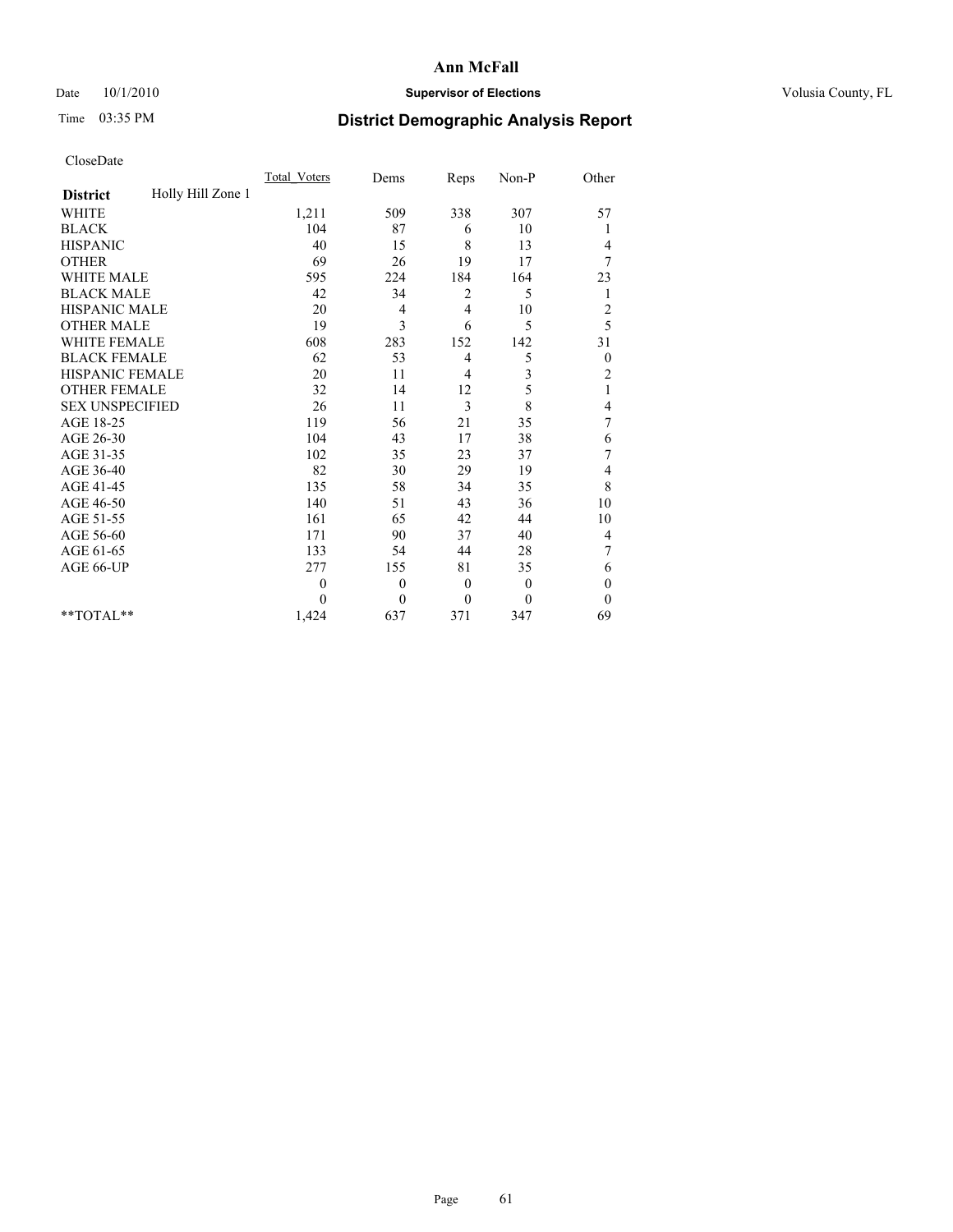# Date  $10/1/2010$  **Supervisor of Elections Supervisor of Elections** Volusia County, FL

# Time 03:35 PM **District Demographic Analysis Report**

|                                      | <b>Total Voters</b> | Dems         | Reps           | Non-P          | Other            |  |
|--------------------------------------|---------------------|--------------|----------------|----------------|------------------|--|
| Holly Hill Zone 2<br><b>District</b> |                     |              |                |                |                  |  |
| <b>WHITE</b>                         | 1,487               | 669          | 393            | 349            | 76               |  |
| <b>BLACK</b>                         | 195                 | 160          | 8              | 23             | 4                |  |
| <b>HISPANIC</b>                      | 33                  | 17           | 10             | 6              | $\theta$         |  |
| <b>OTHER</b>                         | 92                  | 33           | 15             | 31             | 13               |  |
| <b>WHITE MALE</b>                    | 675                 | 269          | 196            | 177            | 33               |  |
| <b>BLACK MALE</b>                    | 84                  | 67           | 3              | 11             | 3                |  |
| HISPANIC MALE                        | 18                  | 5            | 9              | 4              | $\boldsymbol{0}$ |  |
| <b>OTHER MALE</b>                    | 23                  | 7            | 5              | 8              | 3                |  |
| <b>WHITE FEMALE</b>                  | 803                 | 398          | 196            | 169            | 40               |  |
| <b>BLACK FEMALE</b>                  | 111                 | 93           | 5              | 12             | 1                |  |
| HISPANIC FEMALE                      | 15                  | 12           |                | $\overline{2}$ | $\boldsymbol{0}$ |  |
| <b>OTHER FEMALE</b>                  | 37                  | 17           | 9              | 10             | 1                |  |
| <b>SEX UNSPECIFIED</b>               | 41                  | 11           | $\overline{2}$ | 16             | 12               |  |
| AGE 18-25                            | 177                 | 71           | 32             | 57             | 17               |  |
| AGE 26-30                            | 152                 | 72           | 33             | 40             | 7                |  |
| AGE 31-35                            | 125                 | 54           | 20             | 43             | 8                |  |
| AGE 36-40                            | 151                 | 70           | 31             | 45             | 5                |  |
| AGE 41-45                            | 159                 | 71           | 44             | 33             | 11               |  |
| AGE 46-50                            | 241                 | 111          | 58             | 57             | 15               |  |
| AGE 51-55                            | 191                 | 104          | 38             | 41             | 8                |  |
| AGE 56-60                            | 163                 | 73           | 46             | 36             | 8                |  |
| AGE 61-65                            | 135                 | 75           | 25             | 28             | $\sqrt{ }$       |  |
| AGE 66-UP                            | 313                 | 178          | 99             | 29             | $\sqrt{ }$       |  |
|                                      | $\theta$            | $\mathbf{0}$ | $\mathbf{0}$   | $\mathbf{0}$   | $\boldsymbol{0}$ |  |
|                                      | $\theta$            | $\theta$     | $\theta$       | $\theta$       | $\boldsymbol{0}$ |  |
| $*$ TOTAL $*$                        | 1,807               | 879          | 426            | 409            | 93               |  |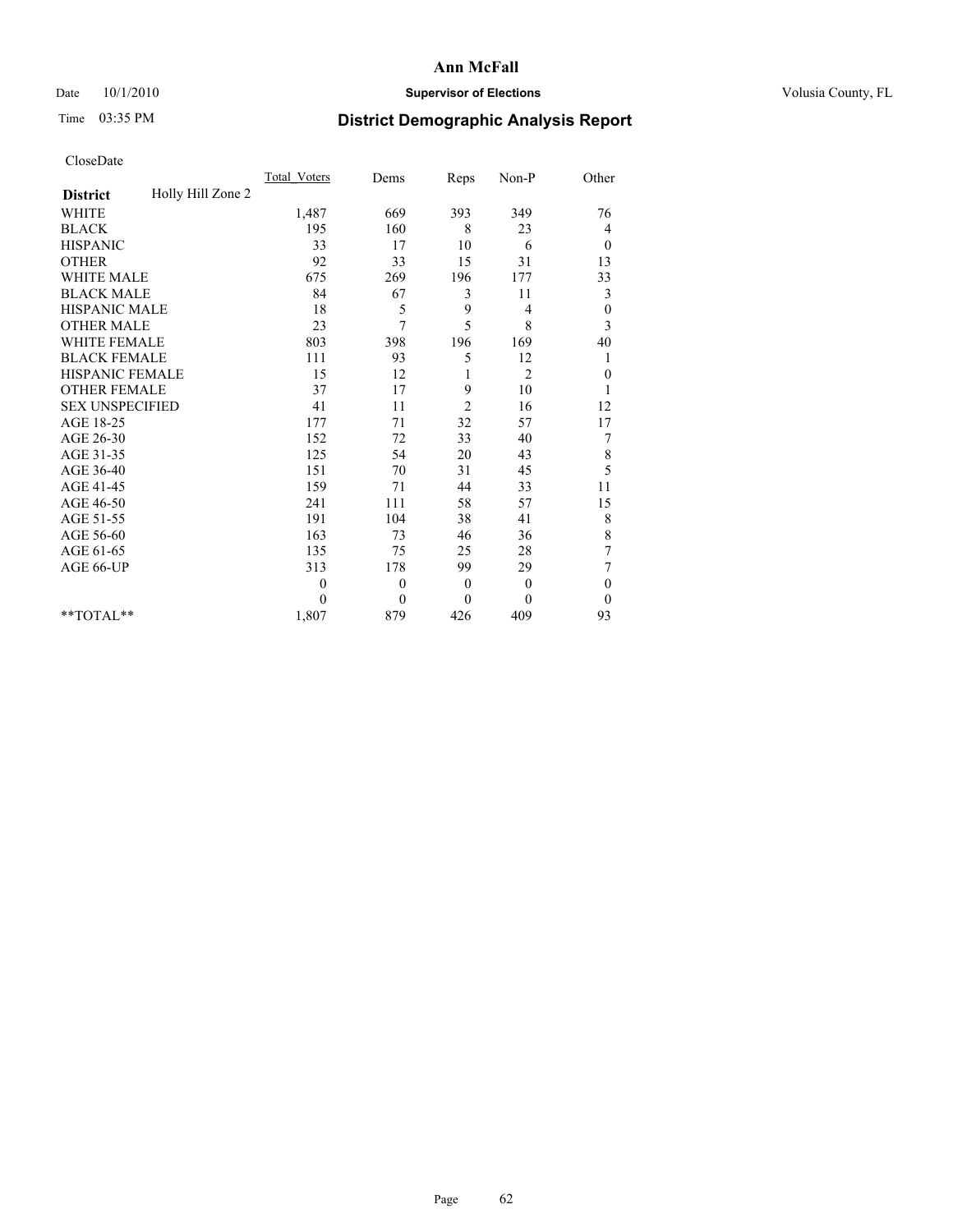# Date  $10/1/2010$  **Supervisor of Elections Supervisor of Elections** Volusia County, FL

# Time 03:35 PM **District Demographic Analysis Report**

|                                      | <b>Total Voters</b> | Dems         | Reps           | Non-P        | Other            |
|--------------------------------------|---------------------|--------------|----------------|--------------|------------------|
| Holly Hill Zone 3<br><b>District</b> |                     |              |                |              |                  |
| <b>WHITE</b>                         | 1,510               | 622          | 499            | 317          | 72               |
| <b>BLACK</b>                         | 135                 | 116          | 5              | 14           | 0                |
| <b>HISPANIC</b>                      | 25                  | 11           | $\overline{4}$ | 9            | 1                |
| <b>OTHER</b>                         | 84                  | 32           | 12             | 32           | 8                |
| <b>WHITE MALE</b>                    | 627                 | 230          | 216            | 146          | 35               |
| <b>BLACK MALE</b>                    | 55                  | 42           | 3              | 10           | $\boldsymbol{0}$ |
| <b>HISPANIC MALE</b>                 | 11                  | 4            | $\sqrt{2}$     | 4            |                  |
| <b>OTHER MALE</b>                    | 26                  | 12           | 3              | 10           |                  |
| <b>WHITE FEMALE</b>                  | 876                 | 388          | 282            | 170          | 36               |
| <b>BLACK FEMALE</b>                  | 80                  | 74           | 2              | 4            | $\mathbf{0}$     |
| HISPANIC FEMALE                      | 14                  | 7            | $\overline{c}$ | 5            | 0                |
| <b>OTHER FEMALE</b>                  | 36                  | 13           | 7              | 15           | 1                |
| <b>SEX UNSPECIFIED</b>               | 29                  | 11           | 3              | 8            | 7                |
| AGE 18-25                            | 107                 | 43           | 18             | 32           | 14               |
| AGE 26-30                            | 100                 | 35           | 19             | 42           | $\overline{4}$   |
| AGE 31-35                            | 71                  | 31           | 15             | 25           | 0                |
| AGE 36-40                            | 90                  | 37           | 17             | 32           | 4                |
| AGE 41-45                            | 107                 | 32           | 34             | 38           | 3                |
| AGE 46-50                            | 127                 | 54           | 36             | 30           | $\overline{7}$   |
| AGE 51-55                            | 120                 | 55           | 34             | 20           | 11               |
| AGE 56-60                            | 140                 | 70           | 36             | 29           | 5                |
| AGE 61-65                            | 150                 | 80           | 35             | 30           | 5                |
| AGE 66-UP                            | 742                 | 344          | 276            | 94           | 28               |
|                                      | $\theta$            | $\mathbf{0}$ | $\mathbf{0}$   | $\mathbf{0}$ | $\boldsymbol{0}$ |
|                                      | $\theta$            | $\mathbf{0}$ | $\mathbf{0}$   | $\mathbf{0}$ | $\theta$         |
| **TOTAL**                            | 1,754               | 781          | 520            | 372          | 81               |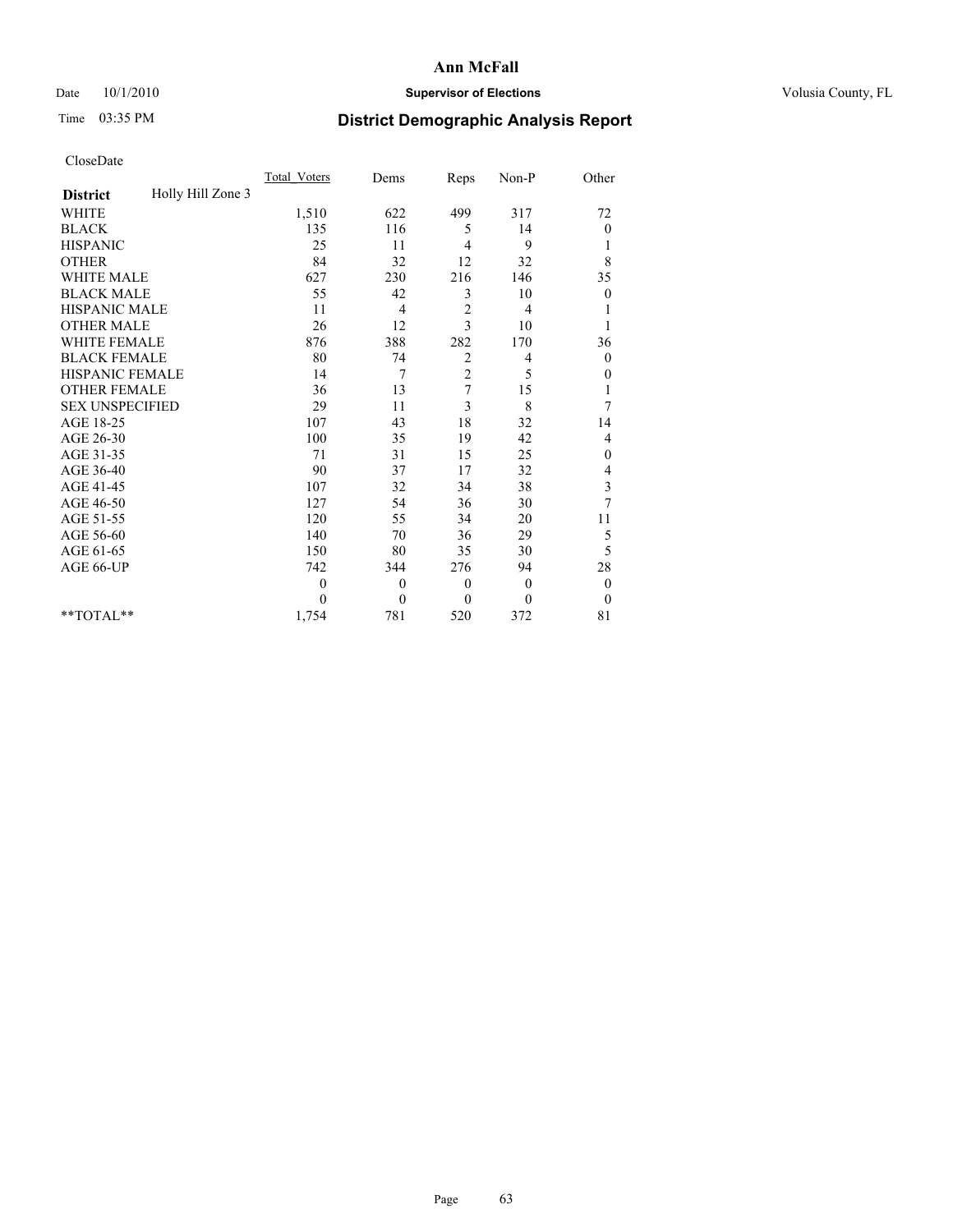# Date  $10/1/2010$  **Supervisor of Elections Supervisor of Elections** Volusia County, FL

# Time 03:35 PM **District Demographic Analysis Report**

|                                      | <b>Total Voters</b> | Dems         | Reps         | Non-P          | Other            |  |
|--------------------------------------|---------------------|--------------|--------------|----------------|------------------|--|
| Holly Hill Zone 4<br><b>District</b> |                     |              |              |                |                  |  |
| <b>WHITE</b>                         | 1,380               | 564          | 451          | 294            | 71               |  |
| <b>BLACK</b>                         | 295                 | 235          | 7            | 48             | 5                |  |
| <b>HISPANIC</b>                      | 45                  | 29           | 5            | 10             | 1                |  |
| <b>OTHER</b>                         | 88                  | 30           | 10           | 35             | 13               |  |
| <b>WHITE MALE</b>                    | 613                 | 209          | 222          | 143            | 39               |  |
| <b>BLACK MALE</b>                    | 81                  | 60           | 3            | 16             | $\overline{c}$   |  |
| <b>HISPANIC MALE</b>                 | 18                  | 15           | 1            | $\overline{2}$ | $\boldsymbol{0}$ |  |
| <b>OTHER MALE</b>                    | 27                  | 8            | 6            | 11             | $\overline{c}$   |  |
| WHITE FEMALE                         | 759                 | 351          | 227          | 149            | 32               |  |
| <b>BLACK FEMALE</b>                  | 211                 | 173          | 4            | 31             | 3                |  |
| HISPANIC FEMALE                      | 27                  | 14           | 4            | 8              | $\mathbf{1}$     |  |
| <b>OTHER FEMALE</b>                  | 34                  | 18           | $\theta$     | 14             | $\overline{c}$   |  |
| <b>SEX UNSPECIFIED</b>               | 38                  | 10           | 6            | 13             | 9                |  |
| AGE 18-25                            | 282                 | 130          | 45           | 87             | 20               |  |
| AGE 26-30                            | 139                 | 59           | 34           | 42             | $\overline{4}$   |  |
| AGE 31-35                            | 146                 | 70           | 30           | 37             | 9                |  |
| AGE 36-40                            | 121                 | 55           | 24           | 31             | 11               |  |
| AGE 41-45                            | 135                 | 59           | 40           | 33             | 3                |  |
| AGE 46-50                            | 160                 | 62           | 44           | 39             | 15               |  |
| AGE 51-55                            | 169                 | 83           | 50           | 28             | $\,$ $\,$        |  |
| AGE 56-60                            | 149                 | 72           | 43           | 31             | $\mathfrak{Z}$   |  |
| AGE 61-65                            | 117                 | 62           | 31           | 17             | $\tau$           |  |
| AGE 66-UP                            | 390                 | 206          | 132          | 42             | 10               |  |
|                                      | $\theta$            | $\mathbf{0}$ | $\theta$     | $\mathbf{0}$   | $\boldsymbol{0}$ |  |
|                                      | $\Omega$            | $\theta$     | $\mathbf{0}$ | $\theta$       | $\theta$         |  |
| **TOTAL**                            | 1,808               | 858          | 473          | 387            | 90               |  |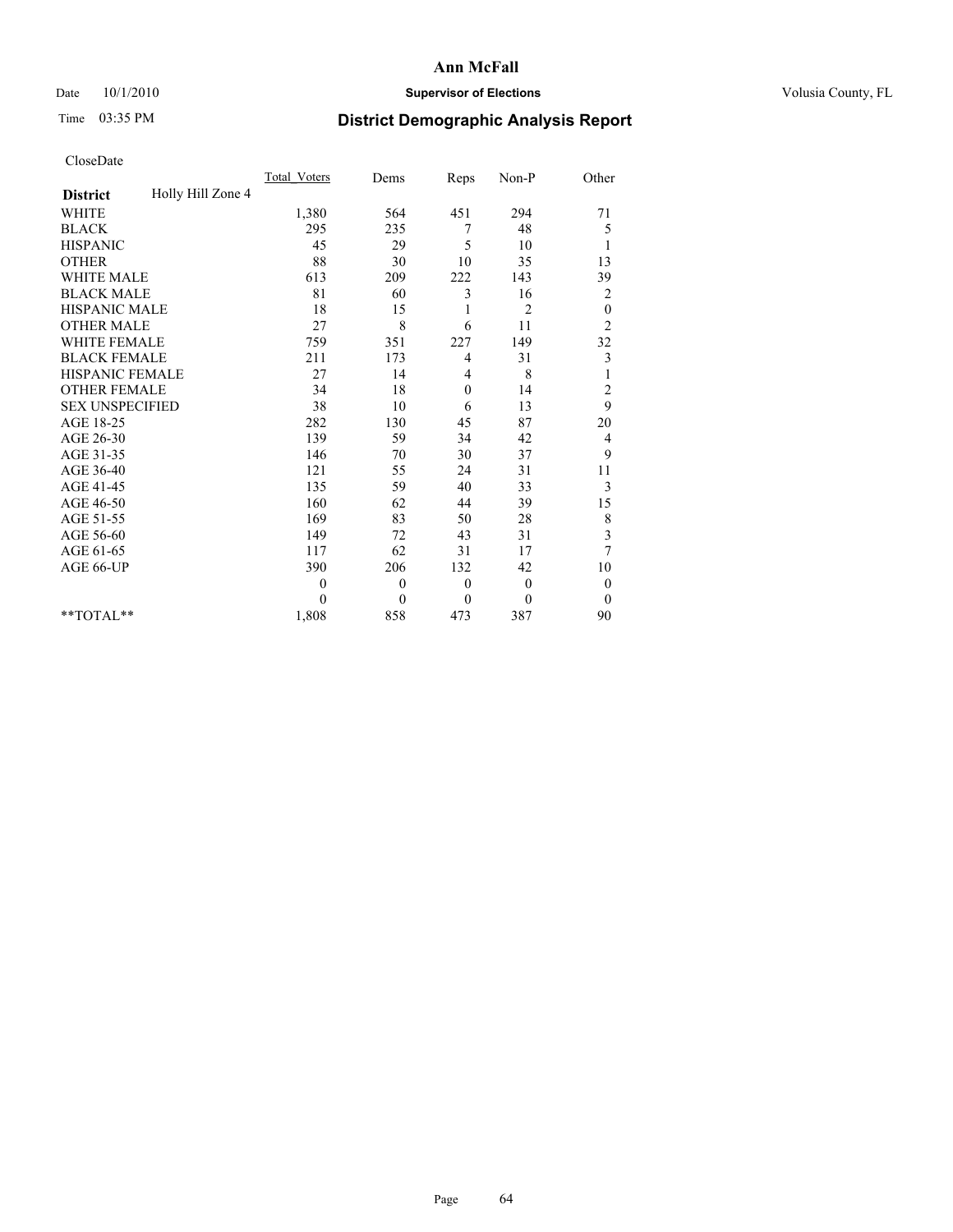# Date  $10/1/2010$  **Supervisor of Elections Supervisor of Elections** Volusia County, FL

# Time 03:35 PM **District Demographic Analysis Report**

|                                      | Total Voters   | Dems                    | Reps         | $Non-P$        | Other            |
|--------------------------------------|----------------|-------------------------|--------------|----------------|------------------|
| New Smyrna Zone 1<br><b>District</b> |                |                         |              |                |                  |
| <b>WHITE</b>                         | 3,692          | 1,232                   | 1,597        | 730            | 133              |
| <b>BLACK</b>                         | 9              | 3                       | 2            | $\overline{4}$ | $\overline{0}$   |
| <b>HISPANIC</b>                      | 36             | 11                      | 10           | 14             |                  |
| <b>OTHER</b>                         | 119            | 25                      | 37           | 36             | 21               |
| <b>WHITE MALE</b>                    | 1,726          | 478                     | 791          | 382            | 75               |
| <b>BLACK MALE</b>                    | $\overline{4}$ |                         | $\theta$     | 3              | $\overline{0}$   |
| <b>HISPANIC MALE</b>                 | 15             | 3                       | 1            | 11             | $\overline{0}$   |
| <b>OTHER MALE</b>                    | 34             | 6                       | 17           | 10             |                  |
| <b>WHITE FEMALE</b>                  | 1,939          | 744                     | 797          | 341            | 57               |
| <b>BLACK FEMALE</b>                  | 5              | $\overline{\mathbf{c}}$ | 2            | 1              | $\theta$         |
| HISPANIC FEMALE                      | 21             | 8                       | 9            | 3              |                  |
| <b>OTHER FEMALE</b>                  | 44             | 11                      | 17           | 10             | 6                |
| <b>SEX UNSPECIFIED</b>               | 68             | 18                      | 12           | 23             | 15               |
| AGE 18-25                            | 203            | 58                      | 46           | 82             | 17               |
| AGE 26-30                            | 162            | 59                      | 42           | 50             | 11               |
| AGE 31-35                            | 146            | 35                      | 47           | 55             | 9                |
| AGE 36-40                            | 143            | 44                      | 47           | 43             | 9                |
| AGE 41-45                            | 222            | 63                      | 97           | 49             | 13               |
| AGE 46-50                            | 262            | 76                      | 123          | 50             | 13               |
| AGE 51-55                            | 374            | 130                     | 147          | 81             | 16               |
| AGE 56-60                            | 424            | 163                     | 167          | 81             | 13               |
| AGE 61-65                            | 505            | 168                     | 234          | 90             | 13               |
| AGE 66-UP                            | 1,415          | 475                     | 696          | 203            | 41               |
|                                      | $\Omega$       | $\boldsymbol{0}$        | $\mathbf{0}$ | $\mathbf{0}$   | $\boldsymbol{0}$ |
|                                      | $\Omega$       | $\theta$                | $\Omega$     | $\theta$       | $\overline{0}$   |
| $*$ $TOTAI.**$                       | 3,856          | 1,271                   | 1,646        | 784            | 155              |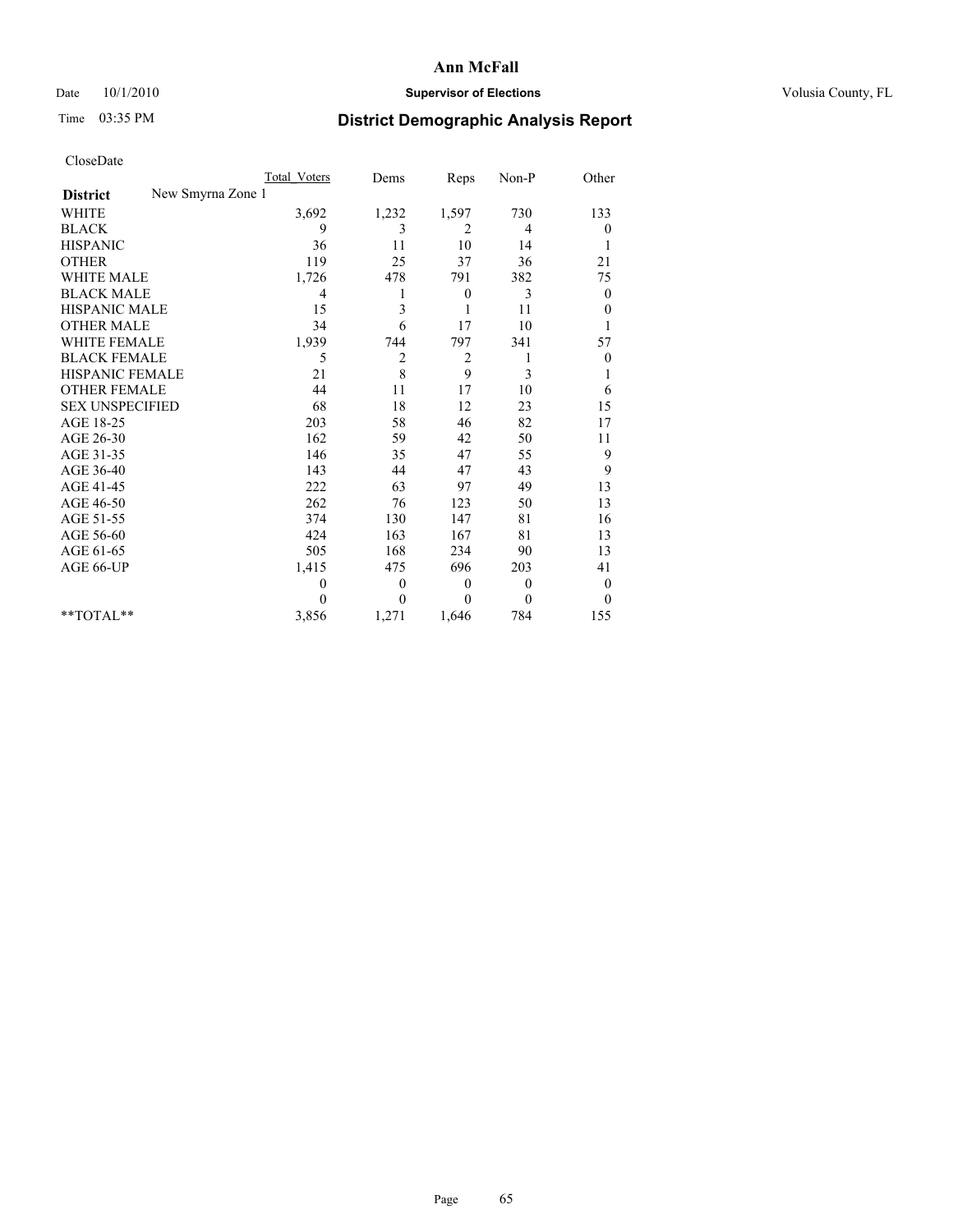# Date  $10/1/2010$  **Supervisor of Elections Supervisor of Elections** Volusia County, FL

# Time 03:35 PM **District Demographic Analysis Report**

|                                      | <b>Total Voters</b> | Dems         | Reps             | Non-P          | Other            |
|--------------------------------------|---------------------|--------------|------------------|----------------|------------------|
| New Smyrna Zone 2<br><b>District</b> |                     |              |                  |                |                  |
| <b>WHITE</b>                         | 3,222               | 1,204        | 1,202            | 673            | 143              |
| <b>BLACK</b>                         | 18                  | 13           | 1                | 4              | $\boldsymbol{0}$ |
| <b>HISPANIC</b>                      | 43                  | 9            | 15               | 17             | $\overline{c}$   |
| <b>OTHER</b>                         | 98                  | 24           | 23               | 33             | 18               |
| <b>WHITE MALE</b>                    | 1,451               | 482          | 540              | 349            | 80               |
| <b>BLACK MALE</b>                    | 9                   | 6            | 1                | 2              | $\theta$         |
| HISPANIC MALE                        | 21                  | 4            | 6                | 11             | $\boldsymbol{0}$ |
| <b>OTHER MALE</b>                    | 26                  | 6            | 7                | 11             | $\overline{c}$   |
| <b>WHITE FEMALE</b>                  | 1,742               | 712          | 647              | 320            | 63               |
| <b>BLACK FEMALE</b>                  | 9                   | 7            | $\boldsymbol{0}$ | 2              | $\boldsymbol{0}$ |
| HISPANIC FEMALE                      | 22                  | 5            | 9                | 6              | $\overline{c}$   |
| <b>OTHER FEMALE</b>                  | 40                  | 13           | 12               | 13             | $\overline{c}$   |
| <b>SEX UNSPECIFIED</b>               | 61                  | 15           | 19               | 13             | 14               |
| AGE 18-25                            | 188                 | 56           | 52               | 65             | 15               |
| AGE 26-30                            | 171                 | 63           | 39               | 55             | 14               |
| AGE 31-35                            | 129                 | 37           | 39               | 45             | $\,$ 8 $\,$      |
| AGE 36-40                            | 165                 | 51           | 44               | 60             | 10               |
| AGE 41-45                            | 167                 | 48           | 72               | 37             | 10               |
| AGE 46-50                            | 263                 | 82           | 107              | 63             | 11               |
| AGE 51-55                            | 296                 | 116          | 105              | 58             | 17               |
| AGE 56-60                            | 334                 | 123          | 113              | 86             | 12               |
| AGE 61-65                            | 363                 | 134          | 146              | 68             | 15               |
| AGE 66-UP                            | 1,305               | 540          | 524              | 190            | 51               |
|                                      | $\theta$            | $\mathbf{0}$ | $\theta$         | $\overline{0}$ | $\boldsymbol{0}$ |
|                                      | $\theta$            | $\theta$     | $\theta$         | $\theta$       | $\theta$         |
| $*$ TOTAL $*$                        | 3,381               | 1,250        | 1,241            | 727            | 163              |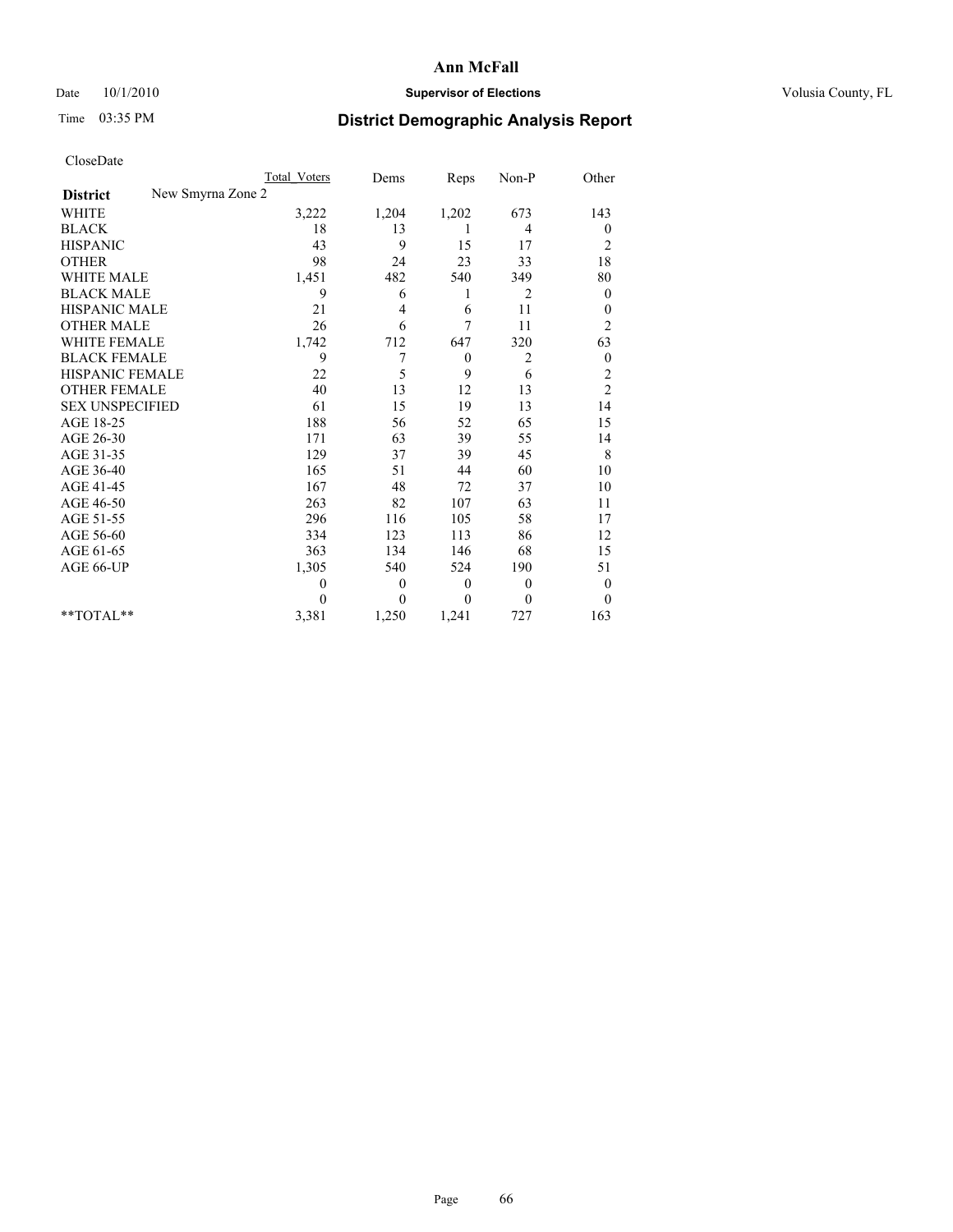# Date  $10/1/2010$  **Supervisor of Elections Supervisor of Elections** Volusia County, FL

# Time 03:35 PM **District Demographic Analysis Report**

|                                      | <b>Total Voters</b> | Dems           | Reps           | Non-P          | Other            |
|--------------------------------------|---------------------|----------------|----------------|----------------|------------------|
| New Smyrna Zone 3<br><b>District</b> |                     |                |                |                |                  |
| <b>WHITE</b>                         | 4,059               | 1,356          | 1,637          | 896            | 170              |
| <b>BLACK</b>                         | 34                  | 23             | 2              | 8              | 1                |
| <b>HISPANIC</b>                      | 38                  | 16             | 9              | 11             | $\overline{c}$   |
| <b>OTHER</b>                         | 162                 | 39             | 28             | 61             | 34               |
| <b>WHITE MALE</b>                    | 1,878               | 540            | 802            | 449            | 87               |
| <b>BLACK MALE</b>                    | 19                  | 13             | 1              | 4              | 1                |
| HISPANIC MALE                        | 16                  | $\overline{7}$ | $\overline{c}$ | 5              | $\overline{c}$   |
| <b>OTHER MALE</b>                    | 50                  | 18             | 10             | 21             | 1                |
| <b>WHITE FEMALE</b>                  | 2,159               | 807            | 828            | 441            | 83               |
| <b>BLACK FEMALE</b>                  | 15                  | 10             | 1              | 4              | $\boldsymbol{0}$ |
| HISPANIC FEMALE                      | 22                  | 9              | 7              | 6              | $\boldsymbol{0}$ |
| <b>OTHER FEMALE</b>                  | 47                  | 15             | 12             | 14             | 6                |
| <b>SEX UNSPECIFIED</b>               | 87                  | 15             | 13             | 32             | 27               |
| AGE 18-25                            | 273                 | 77             | 57             | 106            | 33               |
| AGE 26-30                            | 239                 | 68             | 86             | 70             | 15               |
| AGE 31-35                            | 224                 | 81             | 48             | 82             | 13               |
| AGE 36-40                            | 229                 | 74             | 67             | 79             | 9                |
| AGE 41-45                            | 235                 | 77             | 75             | 73             | 10               |
| AGE 46-50                            | 338                 | 111            | 134            | 79             | 14               |
| AGE 51-55                            | 389                 | 152            | 141            | 82             | 14               |
| AGE 56-60                            | 402                 | 162            | 148            | 72             | 20               |
| AGE 61-65                            | 435                 | 159            | 168            | 94             | 14               |
| AGE 66-UP                            | 1,529               | 473            | 752            | 239            | 65               |
|                                      | $\theta$            | $\mathbf{0}$   | $\theta$       | $\overline{0}$ | $\boldsymbol{0}$ |
|                                      | $\Omega$            | $\theta$       | $\theta$       | $\theta$       | $\theta$         |
| $*$ TOTAL $*$                        | 4,293               | 1,434          | 1,676          | 976            | 207              |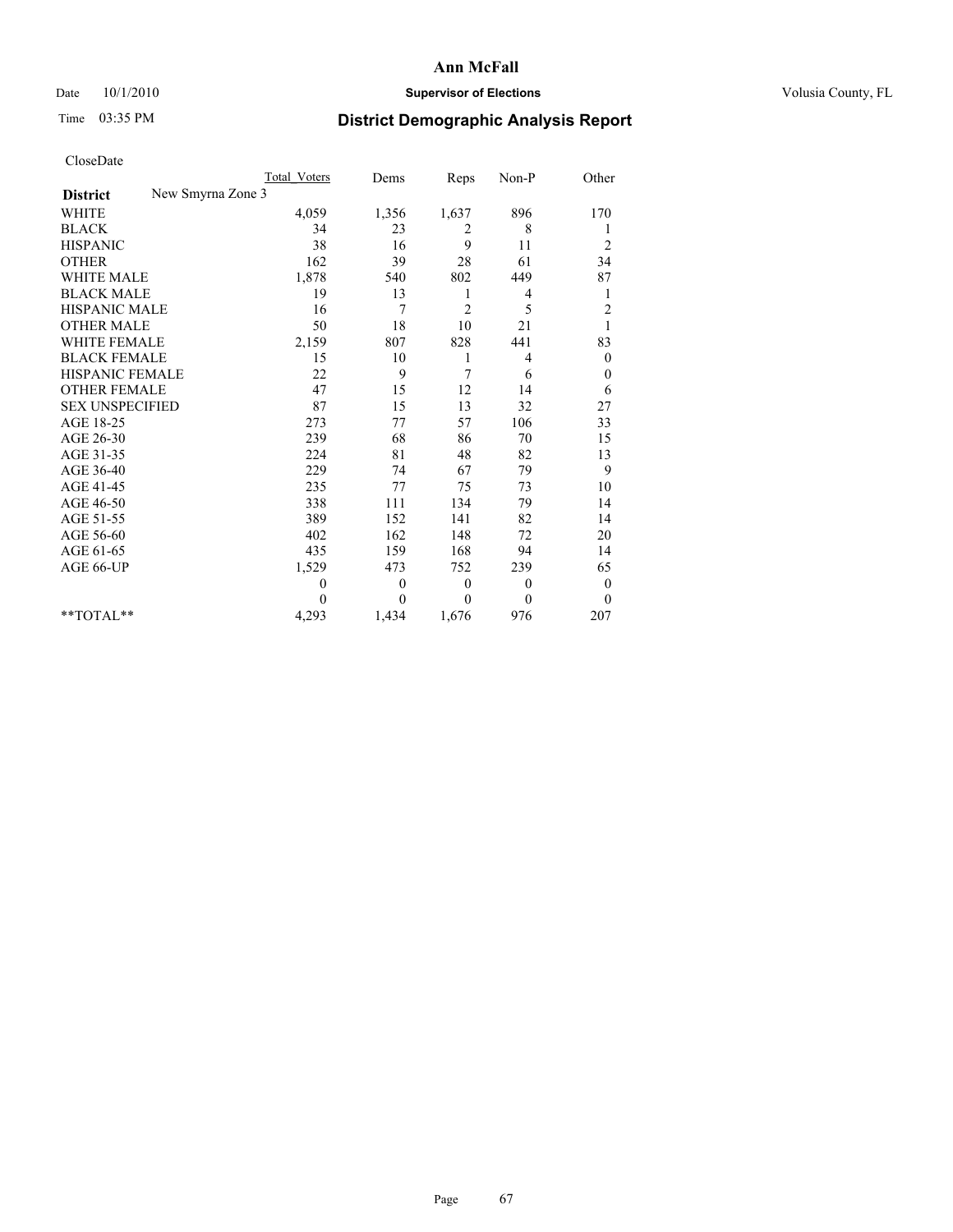## Date  $10/1/2010$  **Supervisor of Elections Supervisor of Elections** Volusia County, FL

# Time 03:35 PM **District Demographic Analysis Report**

|                                      | <b>Total Voters</b> | Dems         | Reps           | Non-P        | Other            |
|--------------------------------------|---------------------|--------------|----------------|--------------|------------------|
| New Smyrna Zone 4<br><b>District</b> |                     |              |                |              |                  |
| <b>WHITE</b>                         | 4,130               | 1,448        | 1,612          | 886          | 184              |
| <b>BLACK</b>                         | 693                 | 592          | 19             | 68           | 14               |
| <b>HISPANIC</b>                      | 70                  | 32           | 15             | 19           | 4                |
| <b>OTHER</b>                         | 196                 | 57           | 28             | 71           | 40               |
| <b>WHITE MALE</b>                    | 1,835               | 581          | 738            | 426          | 90               |
| <b>BLACK MALE</b>                    | 287                 | 227          | 8              | 42           | 10               |
| HISPANIC MALE                        | 39                  | 14           | 11             | 10           | 4                |
| <b>OTHER MALE</b>                    | 53                  | 16           | 10             | 23           | 4                |
| <b>WHITE FEMALE</b>                  | 2,274               | 858          | 870            | 452          | 94               |
| <b>BLACK FEMALE</b>                  | 402                 | 361          | 11             | 26           | 4                |
| HISPANIC FEMALE                      | 31                  | 18           | $\overline{4}$ | 9            | $\boldsymbol{0}$ |
| <b>OTHER FEMALE</b>                  | 82                  | 32           | 15             | 30           | 5                |
| <b>SEX UNSPECIFIED</b>               | 86                  | 22           | 7              | 26           | 31               |
| AGE 18-25                            | 425                 | 185          | 69             | 138          | 33               |
| AGE 26-30                            | 273                 | 110          | 68             | 76           | 19               |
| AGE 31-35                            | 299                 | 96           | 91             | 94           | 18               |
| AGE 36-40                            | 320                 | 134          | 103            | 56           | 27               |
| AGE 41-45                            | 293                 | 110          | 100            | 68           | 15               |
| AGE 46-50                            | 368                 | 150          | 125            | 76           | 17               |
| AGE 51-55                            | 413                 | 176          | 139            | 83           | 15               |
| AGE 56-60                            | 479                 | 198          | 154            | 108          | 19               |
| AGE 61-65                            | 468                 | 204          | 144            | 101          | 19               |
| AGE 66-UP                            | 1,751               | 766          | 681            | 244          | 60               |
|                                      | $\mathbf{0}$        | $\mathbf{0}$ | $\theta$       | $\mathbf{0}$ | $\boldsymbol{0}$ |
|                                      | $\theta$            | $\theta$     | $\theta$       | $\theta$     | $\mathbf{0}$     |
| $*$ TOTAL $*$                        | 5,089               | 2,129        | 1,674          | 1,044        | 242              |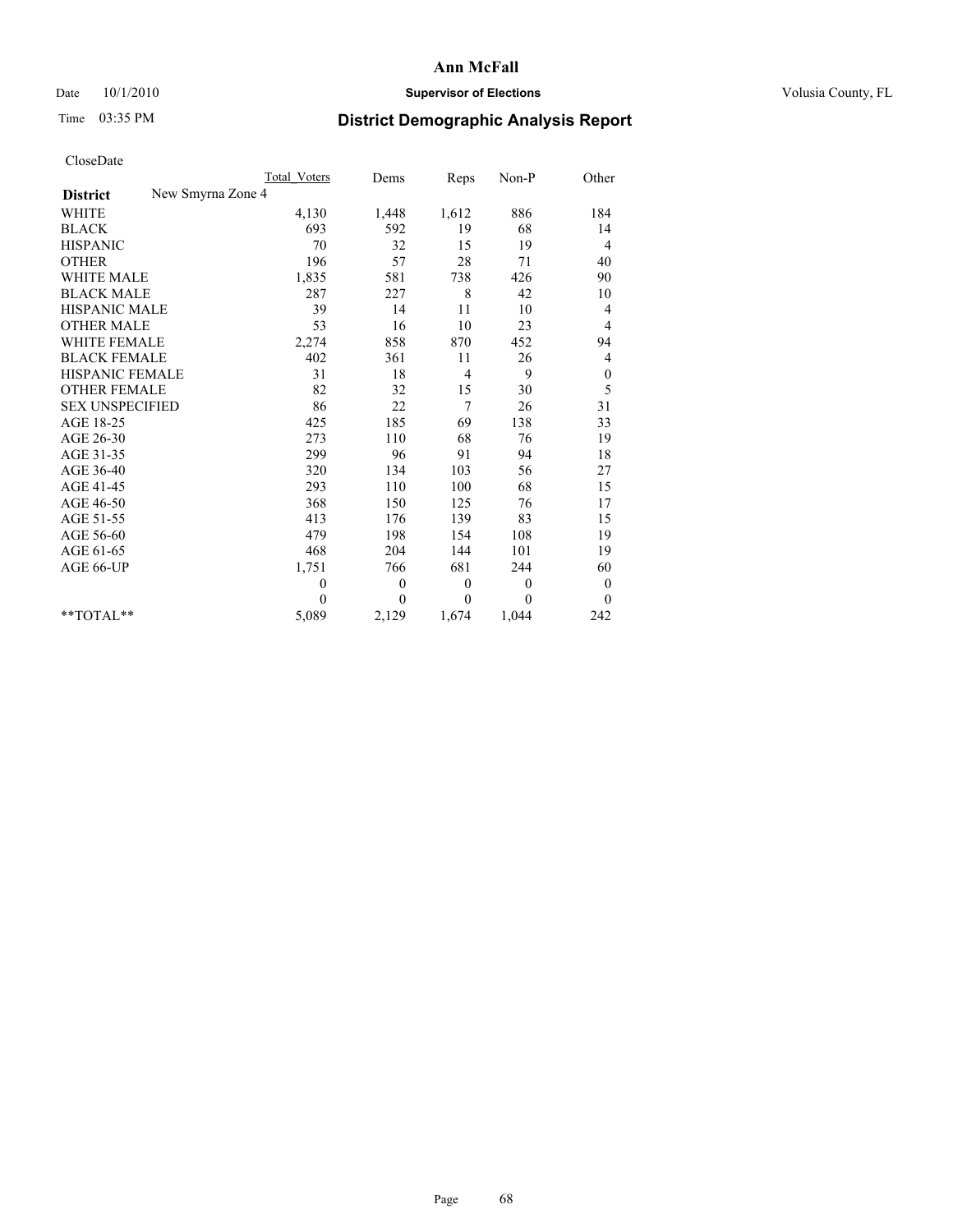## Date  $10/1/2010$  **Supervisor of Elections Supervisor of Elections** Volusia County, FL

# Time 03:35 PM **District Demographic Analysis Report**

|                                       | Total Voters | Dems     | Reps           | Non-P          | Other            |  |
|---------------------------------------|--------------|----------|----------------|----------------|------------------|--|
| Orange City Zone 1<br><b>District</b> |              |          |                |                |                  |  |
| <b>WHITE</b>                          | 572          | 210      | 224            | 112            | 26               |  |
| <b>BLACK</b>                          | 94           | 78       | $\overline{2}$ | 11             | 3                |  |
| <b>HISPANIC</b>                       | 259          | 118      | 38             | 92             | 11               |  |
| <b>OTHER</b>                          | 47           | 18       | 14             | 11             | 4                |  |
| <b>WHITE MALE</b>                     | 228          | 80       | 87             | 49             | 12               |  |
| <b>BLACK MALE</b>                     | 31           | 25       | $\mathbf{0}$   | 3              | $\mathfrak{Z}$   |  |
| <b>HISPANIC MALE</b>                  | 99           | 45       | 14             | 35             | 5                |  |
| <b>OTHER MALE</b>                     | 18           | 9        | 6              | 3              | $\boldsymbol{0}$ |  |
| <b>WHITE FEMALE</b>                   | 342          | 130      | 135            | 63             | 14               |  |
| <b>BLACK FEMALE</b>                   | 63           | 53       | $\overline{c}$ | 8              | $\mathbf{0}$     |  |
| HISPANIC FEMALE                       | 159          | 73       | 23             | 57             | 6                |  |
| <b>OTHER FEMALE</b>                   | 19           | 6        | 5              | 6              | $\overline{c}$   |  |
| <b>SEX UNSPECIFIED</b>                | 13           | 3        | 6              | $\overline{c}$ | $\overline{c}$   |  |
| AGE 18-25                             | 123          | 46       | 29             | 42             | 6                |  |
| AGE 26-30                             | 104          | 37       | 27             | 33             | 7                |  |
| AGE 31-35                             | 97           | 33       | 32             | 27             | 5                |  |
| AGE 36-40                             | 69           | 34       | 15             | 18             | $\overline{c}$   |  |
| AGE 41-45                             | 78           | 33       | 20             | 23             | $\overline{c}$   |  |
| AGE 46-50                             | 60           | 27       | 13             | 18             | $\overline{c}$   |  |
| AGE 51-55                             | 50           | 23       | 13             | 10             | 4                |  |
| AGE 56-60                             | 68           | 34       | 11             | 19             | 4                |  |
| AGE 61-65                             | 57           | 25       | 22             | 7              | 3                |  |
| AGE 66-UP                             | 266          | 132      | 96             | 29             | 9                |  |
|                                       | $\theta$     | $\theta$ | $\mathbf{0}$   | $\mathbf{0}$   | $\boldsymbol{0}$ |  |
|                                       | $\Omega$     | $\theta$ | $\theta$       | $\Omega$       | $\mathbf{0}$     |  |
| $*$ TOTAL $*$                         | 972          | 424      | 278            | 226            | 44               |  |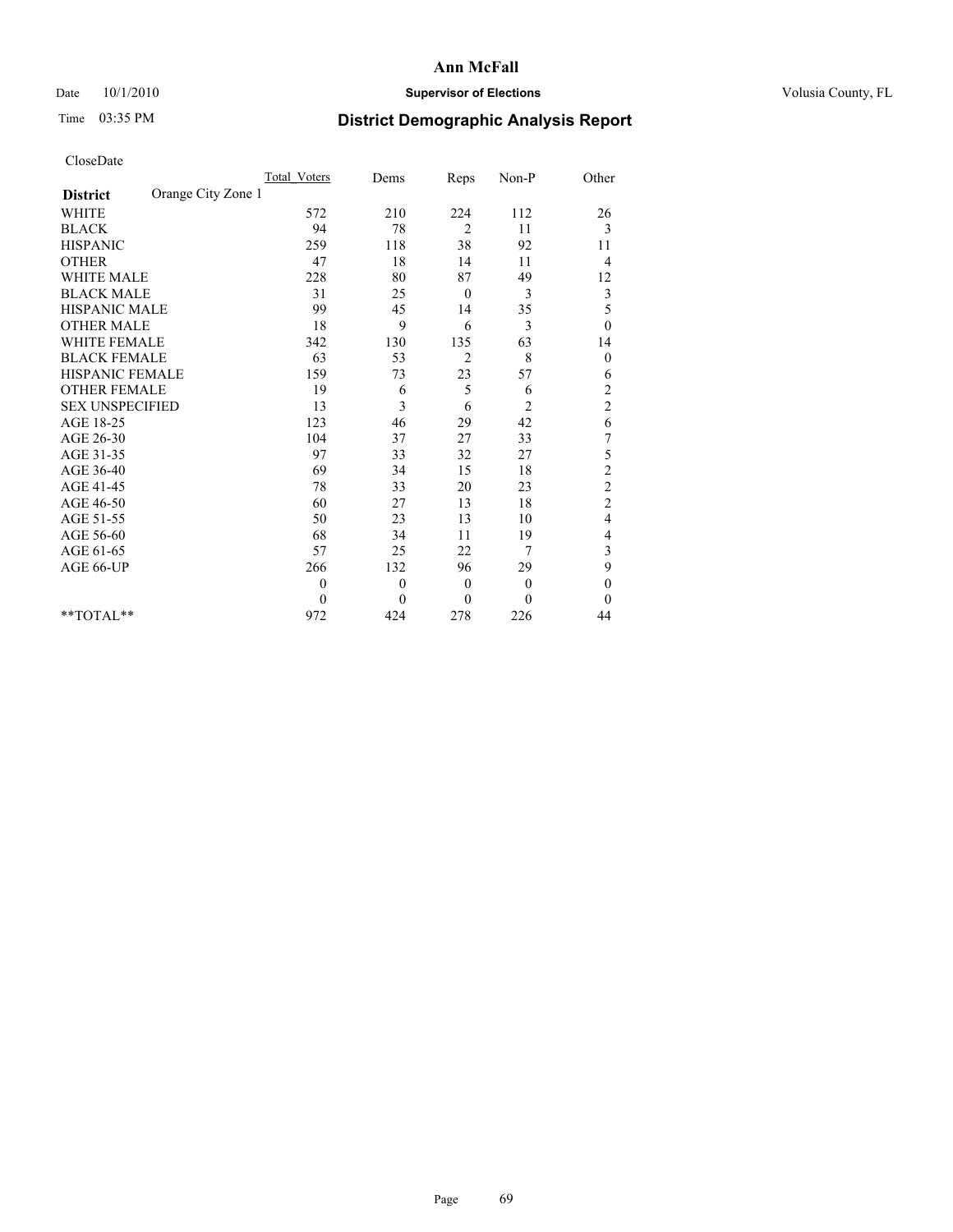# Date  $10/1/2010$  **Supervisor of Elections Supervisor of Elections** Volusia County, FL

# Time 03:35 PM **District Demographic Analysis Report**

|                                       | <b>Total Voters</b> | Dems         | Reps           | Non-P          | Other            |  |
|---------------------------------------|---------------------|--------------|----------------|----------------|------------------|--|
| Orange City Zone 2<br><b>District</b> |                     |              |                |                |                  |  |
| <b>WHITE</b>                          | 733                 | 249          | 293            | 148            | 43               |  |
| <b>BLACK</b>                          | 37                  | 29           | 3              | 5              | 0                |  |
| <b>HISPANIC</b>                       | 106                 | 53           | 16             | 34             | 3                |  |
| <b>OTHER</b>                          | 44                  | 14           | 9              | 19             | $\overline{c}$   |  |
| <b>WHITE MALE</b>                     | 333                 | 104          | 136            | 68             | 25               |  |
| <b>BLACK MALE</b>                     | 13                  | 8            | 2              | 3              | $\mathbf{0}$     |  |
| HISPANIC MALE                         | 52                  | 23           | 10             | 18             |                  |  |
| <b>OTHER MALE</b>                     | 14                  | 5            | $\overline{4}$ | 4              |                  |  |
| <b>WHITE FEMALE</b>                   | 398                 | 143          | 157            | 80             | 18               |  |
| <b>BLACK FEMALE</b>                   | 23                  | 20           |                | $\overline{2}$ | $\boldsymbol{0}$ |  |
| HISPANIC FEMALE                       | 54                  | 30           | 6              | 16             | $\overline{c}$   |  |
| <b>OTHER FEMALE</b>                   | 12                  | 5            | 1              | 5              | 1                |  |
| <b>SEX UNSPECIFIED</b>                | 21                  | 7            | 4              | 10             | $\boldsymbol{0}$ |  |
| AGE 18-25                             | 100                 | 34           | 25             | 35             | 6                |  |
| AGE 26-30                             | 80                  | 23           | 27             | 22             | 8                |  |
| AGE 31-35                             | 77                  | 26           | 24             | 22             | 5                |  |
| AGE 36-40                             | 71                  | 27           | 23             | 16             | 5                |  |
| AGE 41-45                             | 78                  | 30           | 27             | 18             | 3                |  |
| AGE 46-50                             | 94                  | 38           | 33             | 19             | 4                |  |
| AGE 51-55                             | 77                  | 25           | 36             | 14             | $\overline{c}$   |  |
| AGE 56-60                             | 89                  | 28           | 34             | 25             | $\overline{c}$   |  |
| AGE 61-65                             | 70                  | 26           | 27             | 12             | 5                |  |
| AGE 66-UP                             | 184                 | 88           | 65             | 23             | 8                |  |
|                                       | $\theta$            | $\theta$     | $\theta$       | $\mathbf{0}$   | $\mathbf{0}$     |  |
|                                       | $\mathbf{0}$        | $\mathbf{0}$ | $\mathbf{0}$   | $\theta$       | $\mathbf{0}$     |  |
| $*$ TOTAL $*$                         | 920                 | 345          | 321            | 206            | 48               |  |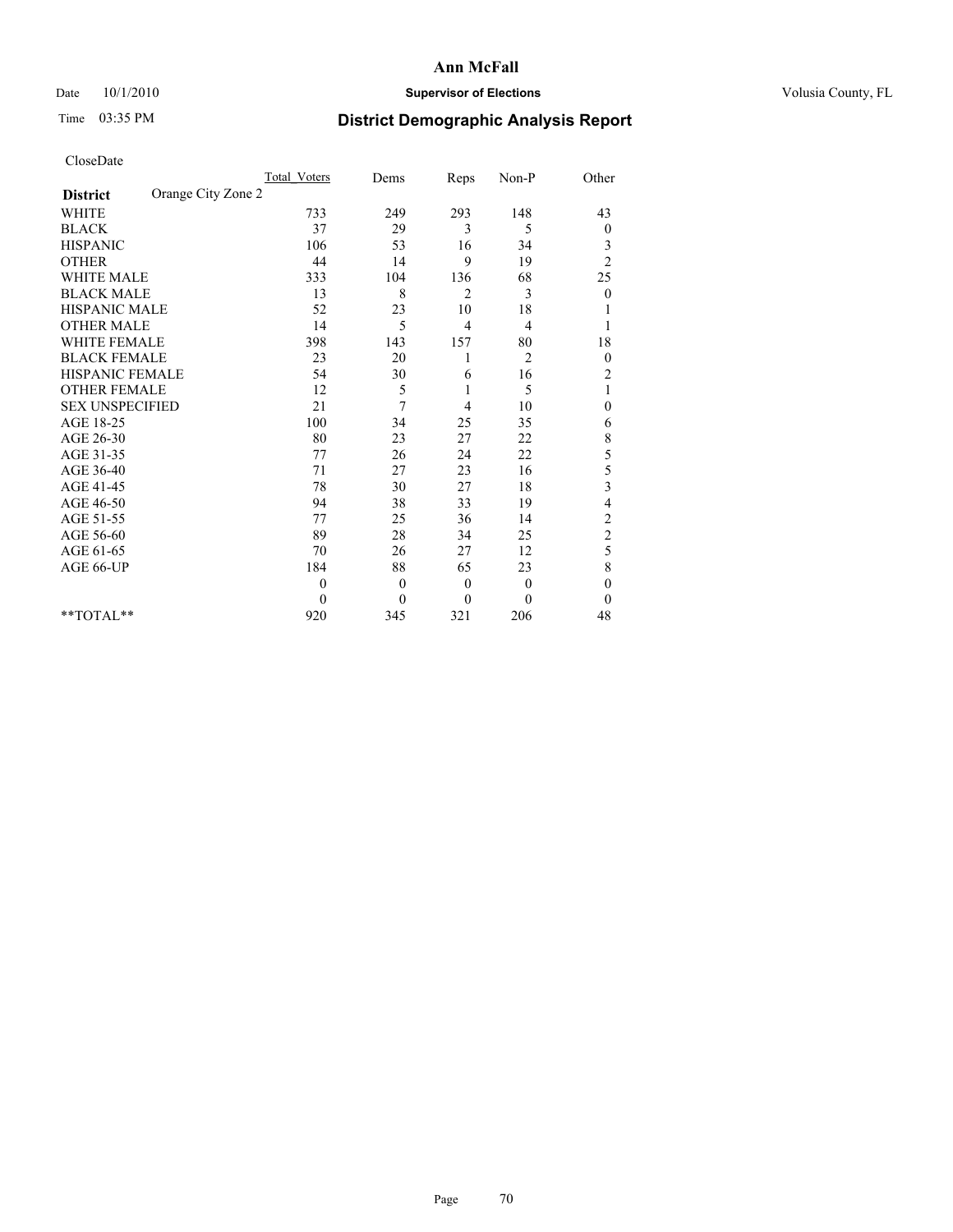# Date  $10/1/2010$  **Supervisor of Elections Supervisor of Elections** Volusia County, FL

# Time 03:35 PM **District Demographic Analysis Report**

|                                       | <b>Total Voters</b> | Dems         | Reps             | $Non-P$      | Other                   |  |
|---------------------------------------|---------------------|--------------|------------------|--------------|-------------------------|--|
| Orange City Zone 3<br><b>District</b> |                     |              |                  |              |                         |  |
| <b>WHITE</b>                          | 961                 | 343          | 364              | 194          | 60                      |  |
| <b>BLACK</b>                          | 45                  | 32           | 1                | 10           | $\overline{\mathbf{c}}$ |  |
| <b>HISPANIC</b>                       | 126                 | 62           | 26               | 35           | 3                       |  |
| <b>OTHER</b>                          | 55                  | 16           | 10               | 24           | 5                       |  |
| <b>WHITE MALE</b>                     | 425                 | 132          | 179              | 81           | 33                      |  |
| <b>BLACK MALE</b>                     | 18                  | 13           | $\overline{0}$   | 4            | 1                       |  |
| <b>HISPANIC MALE</b>                  | 53                  | 28           | 10               | 13           | $\overline{c}$          |  |
| <b>OTHER MALE</b>                     | 22                  | 5            | 5                | 11           |                         |  |
| <b>WHITE FEMALE</b>                   | 530                 | 207          | 184              | 112          | 27                      |  |
| <b>BLACK FEMALE</b>                   | $27\,$              | 19           | 1                | 6            |                         |  |
| HISPANIC FEMALE                       | 73                  | 34           | 16               | 22           |                         |  |
| <b>OTHER FEMALE</b>                   | 19                  | 7            | 3                | 8            |                         |  |
| <b>SEX UNSPECIFIED</b>                | 20                  | 8            | 3                | 6            | 3                       |  |
| AGE 18-25                             | 76                  | 22           | 22               | 29           | 3                       |  |
| AGE 26-30                             | 61                  | 24           | 12               | 18           | 7                       |  |
| AGE 31-35                             | 59                  | 20           | 13               | 19           | 7                       |  |
| AGE 36-40                             | 61                  | 15           | 23               | 17           | 6                       |  |
| AGE 41-45                             | 66                  | 20           | 21               | 23           | $\overline{\mathbf{c}}$ |  |
| AGE 46-50                             | 80                  | 23           | 31               | 20           | 6                       |  |
| AGE 51-55                             | 74                  | 32           | 25               | 13           | 4                       |  |
| AGE 56-60                             | 86                  | 41           | 23               | 18           | 4                       |  |
| AGE 61-65                             | 123                 | 46           | 46               | 24           | 7                       |  |
| AGE 66-UP                             | 501                 | 210          | 185              | 82           | 24                      |  |
|                                       | $\theta$            | $\mathbf{0}$ | $\boldsymbol{0}$ | $\mathbf{0}$ | $\boldsymbol{0}$        |  |
|                                       | $\Omega$            | $\theta$     | $\theta$         | $\theta$     | $\overline{0}$          |  |
| $*$ TOTAL $*$                         | 1,187               | 453          | 401              | 263          | 70                      |  |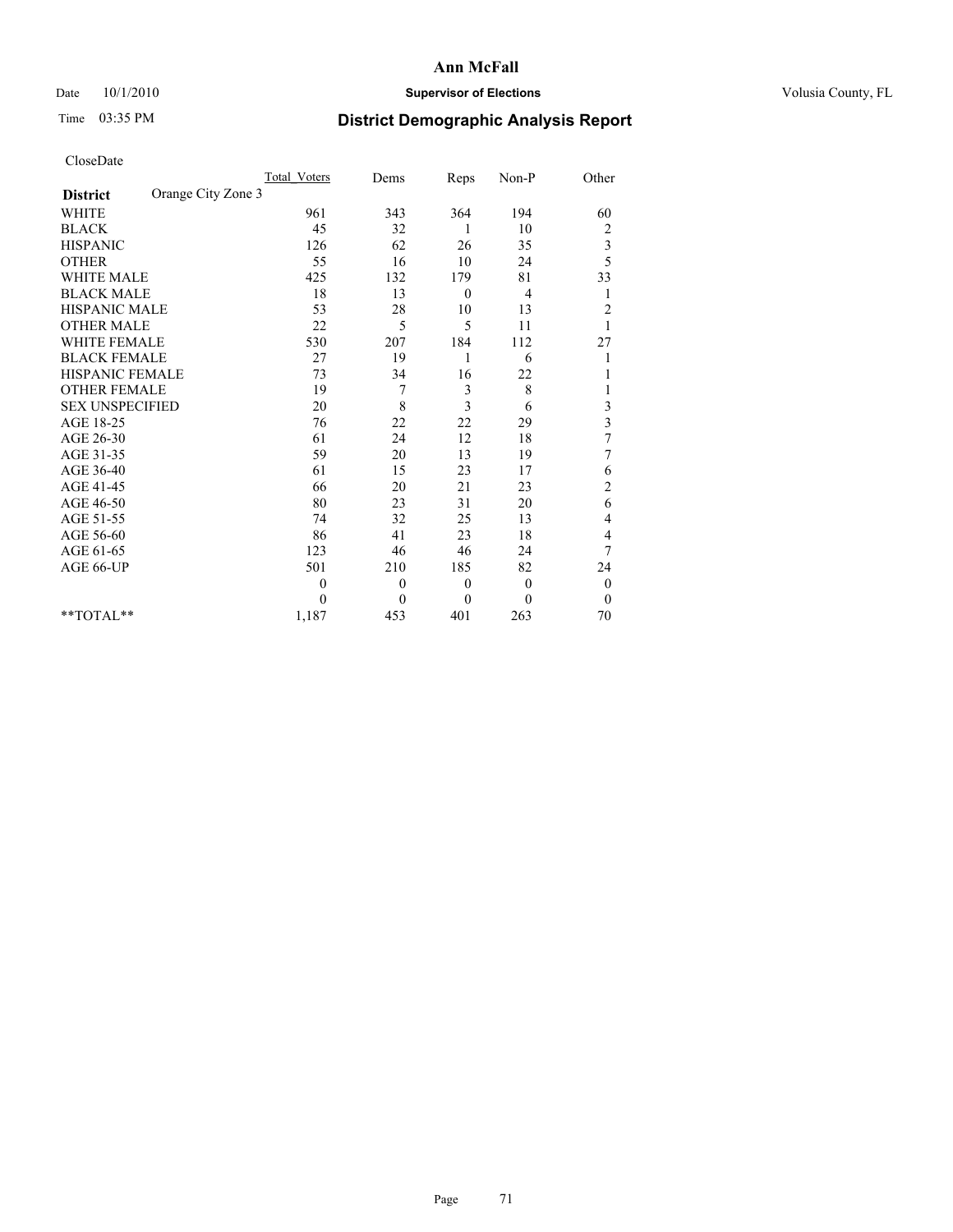# Date  $10/1/2010$  **Supervisor of Elections Supervisor of Elections** Volusia County, FL

# Time 03:35 PM **District Demographic Analysis Report**

|                                       | <b>Total Voters</b> | Dems           | Reps     | Non-P          | Other            |  |
|---------------------------------------|---------------------|----------------|----------|----------------|------------------|--|
| Orange City Zone 4<br><b>District</b> |                     |                |          |                |                  |  |
| <b>WHITE</b>                          | 1,388               | 488            | 552      | 281            | 67               |  |
| <b>BLACK</b>                          | 17                  | 8              | 2        | 5              | $\overline{c}$   |  |
| <b>HISPANIC</b>                       | 61                  | 29             | 10       | 21             | 1                |  |
| <b>OTHER</b>                          | 45                  | 14             | 14       | 13             | 4                |  |
| <b>WHITE MALE</b>                     | 619                 | 185            | 264      | 133            | 37               |  |
| <b>BLACK MALE</b>                     | 8                   | 3              | 2        | 3              | $\boldsymbol{0}$ |  |
| <b>HISPANIC MALE</b>                  | 31                  | 16             | 5        | 10             | 0                |  |
| <b>OTHER MALE</b>                     | 14                  | 3              | 5        | 6              | $\theta$         |  |
| <b>WHITE FEMALE</b>                   | 762                 | 300            | 285      | 147            | 30               |  |
| <b>BLACK FEMALE</b>                   | 9                   | 5              | $\theta$ | $\overline{2}$ | $\overline{c}$   |  |
| HISPANIC FEMALE                       | 30                  | 13             | 5        | 11             |                  |  |
| <b>OTHER FEMALE</b>                   | 18                  | 9              | 6        | $\overline{c}$ |                  |  |
| <b>SEX UNSPECIFIED</b>                | 20                  | 5              | 6        | 6              | 3                |  |
| AGE 18-25                             | 152                 | 42             | 46       | 48             | 16               |  |
| AGE 26-30                             | 108                 | 31             | 43       | 29             | 5                |  |
| AGE 31-35                             | 109                 | 30             | 41       | 33             | 5                |  |
| AGE 36-40                             | 96                  | 29             | 27       | 33             | 7                |  |
| AGE 41-45                             | 118                 | 37             | 38       | 35             | 8                |  |
| AGE 46-50                             | 139                 | 41             | 58       | 33             | $\overline{7}$   |  |
| AGE 51-55                             | 159                 | 58             | 71       | 23             | $\overline{7}$   |  |
| AGE 56-60                             | 144                 | 59             | 49       | 31             | 5                |  |
| AGE 61-65                             | 140                 | 56             | 56       | 22             | 6                |  |
| AGE 66-UP                             | 346                 | 156            | 149      | 33             | 8                |  |
|                                       | $\theta$            | $\theta$       | $\theta$ | $\overline{0}$ | $\boldsymbol{0}$ |  |
|                                       | $\theta$            | $\overline{0}$ | $\theta$ | $\theta$       | $\theta$         |  |
| **TOTAL**                             | 1,511               | 539            | 578      | 320            | 74               |  |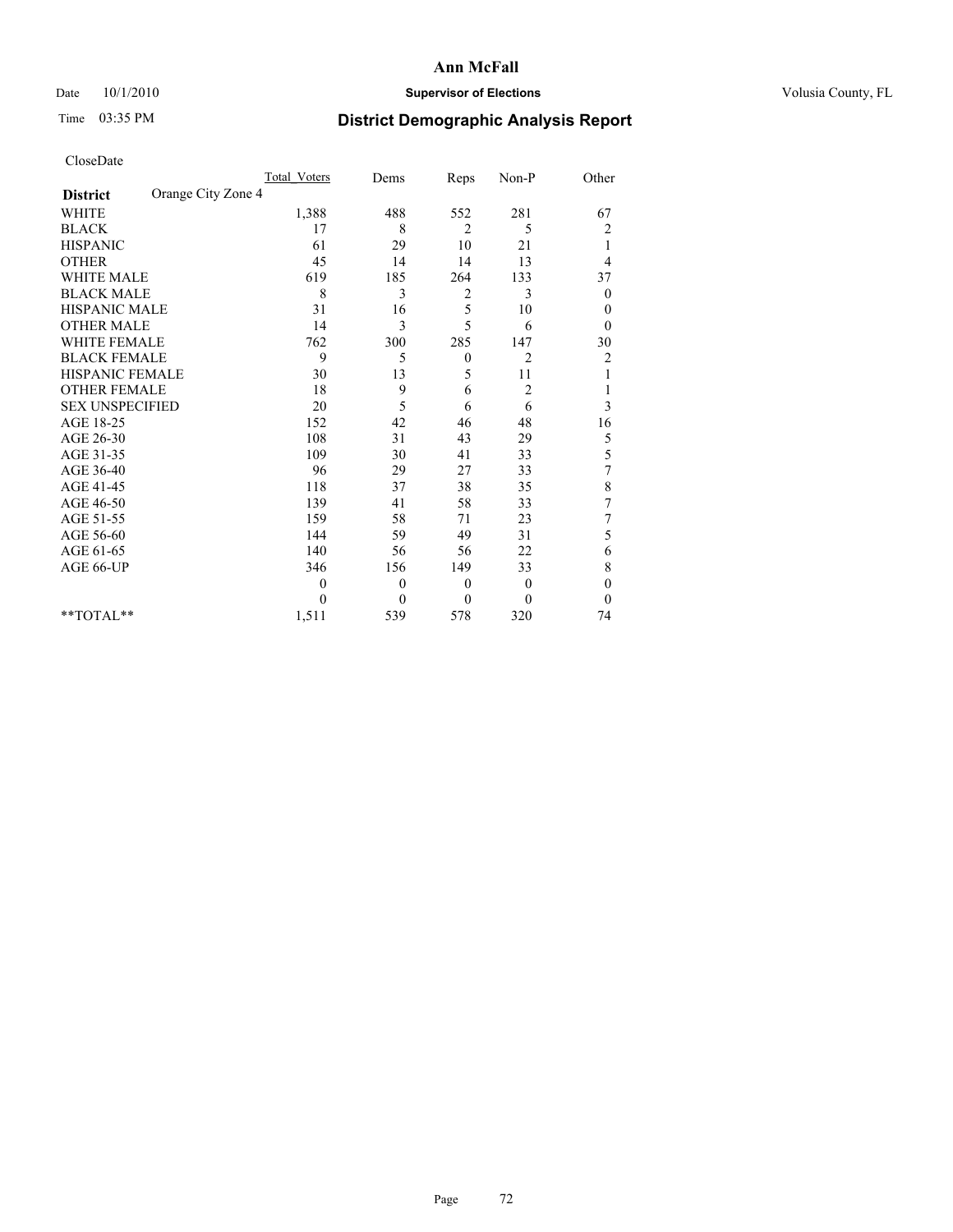## Date  $10/1/2010$  **Supervisor of Elections Supervisor of Elections** Volusia County, FL

# Time 03:35 PM **District Demographic Analysis Report**

|                                       | <b>Total Voters</b> | Dems         | Reps           | Non-P          | Other                   |  |
|---------------------------------------|---------------------|--------------|----------------|----------------|-------------------------|--|
| Orange City Zone 5<br><b>District</b> |                     |              |                |                |                         |  |
| <b>WHITE</b>                          | 1,321               | 443          | 611            | 213            | 54                      |  |
| <b>BLACK</b>                          | 109                 | 92           | $\overline{2}$ | 14             | 1                       |  |
| <b>HISPANIC</b>                       | 75                  | 35           | 13             | 26             | 1                       |  |
| <b>OTHER</b>                          | 72                  | 33           | 15             | 16             | 8                       |  |
| <b>WHITE MALE</b>                     | 528                 | 163          | 243            | 95             | 27                      |  |
| <b>BLACK MALE</b>                     | 44                  | 31           | 2              | 10             |                         |  |
| HISPANIC MALE                         | 34                  | 16           | 7              | 10             |                         |  |
| <b>OTHER MALE</b>                     | 20                  | 12           | 5              | $\overline{2}$ |                         |  |
| <b>WHITE FEMALE</b>                   | 785                 | 278          | 365            | 115            | 27                      |  |
| <b>BLACK FEMALE</b>                   | 64                  | 60           | $\theta$       | 4              | $\theta$                |  |
| HISPANIC FEMALE                       | 41                  | 19           | 6              | 16             | 0                       |  |
| <b>OTHER FEMALE</b>                   | 33                  | 16           | 8              | 7              | $\overline{c}$          |  |
| <b>SEX UNSPECIFIED</b>                | $28\,$              | 8            | 5              | 10             | 5                       |  |
| AGE 18-25                             | 52                  | 28           | 9              | 12             | $\overline{\mathbf{3}}$ |  |
| AGE 26-30                             | 49                  | 22           | 15             | 11             |                         |  |
| AGE 31-35                             | 64                  | 26           | 18             | 19             |                         |  |
| AGE 36-40                             | 53                  | 20           | 18             | 14             |                         |  |
| AGE 41-45                             | 38                  | 17           | 9              | 12             | 0                       |  |
| AGE 46-50                             | 66                  | 31           | 15             | 19             |                         |  |
| AGE 51-55                             | 73                  | 34           | 16             | 17             | 6                       |  |
| AGE 56-60                             | 77                  | 41           | 21             | 11             | 4                       |  |
| AGE 61-65                             | 84                  | 37           | 27             | 15             | 5                       |  |
| AGE 66-UP                             | 1,021               | 347          | 493            | 139            | 42                      |  |
|                                       | $\theta$            | $\mathbf{0}$ | $\theta$       | $\overline{0}$ | $\boldsymbol{0}$        |  |
|                                       | $\theta$            | $\theta$     | $\mathbf{0}$   | $\theta$       | $\theta$                |  |
| **TOTAL**                             | 1,577               | 603          | 641            | 269            | 64                      |  |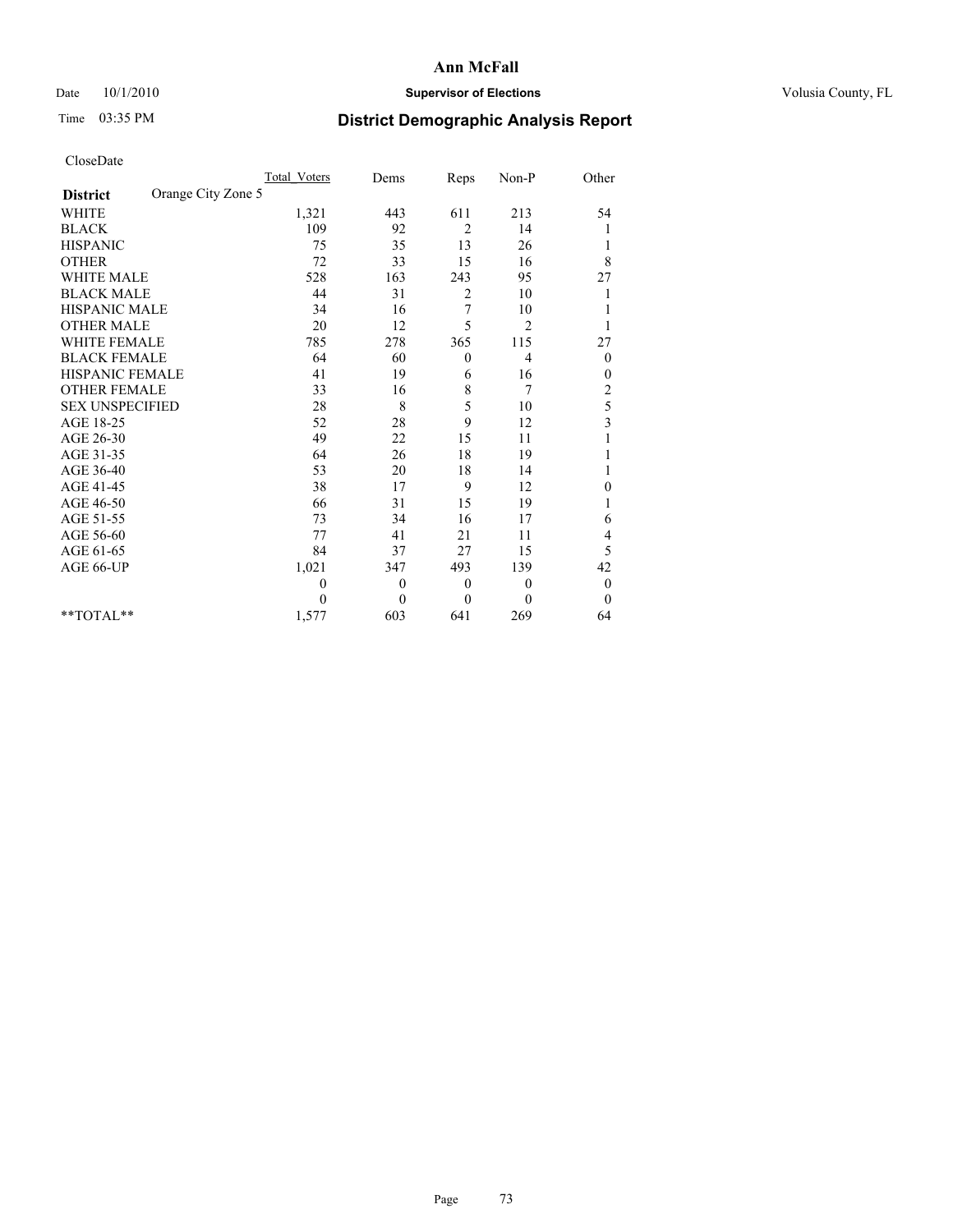## Date  $10/1/2010$  **Supervisor of Elections Supervisor of Elections** Volusia County, FL

# Time 03:35 PM **District Demographic Analysis Report**

|                                      | <b>Total Voters</b> | Dems         | Reps           | Non-P          | Other            |
|--------------------------------------|---------------------|--------------|----------------|----------------|------------------|
| Ormond Bch Zone 1<br><b>District</b> |                     |              |                |                |                  |
| <b>WHITE</b>                         | 6,708               | 2,434        | 2,850          | 1,216          | 208              |
| <b>BLACK</b>                         | 84                  | 65           | 6              | 10             | 3                |
| <b>HISPANIC</b>                      | 112                 | 40           | 35             | 34             | 3                |
| <b>OTHER</b>                         | 327                 | 110          | 92             | 99             | 26               |
| <b>WHITE MALE</b>                    | 3,087               | 1,010        | 1,370          | 593            | 114              |
| <b>BLACK MALE</b>                    | 40                  | 31           | $\overline{4}$ | $\overline{4}$ | 1                |
| <b>HISPANIC MALE</b>                 | 50                  | 11           | 20             | 18             | 1                |
| <b>OTHER MALE</b>                    | 141                 | 47           | 44             | 46             | 4                |
| <b>WHITE FEMALE</b>                  | 3,595               | 1,418        | 1,471          | 613            | 93               |
| <b>BLACK FEMALE</b>                  | 43                  | 34           | $\overline{c}$ | 6              | 1                |
| HISPANIC FEMALE                      | 58                  | 27           | 13             | 16             | $\overline{c}$   |
| <b>OTHER FEMALE</b>                  | 113                 | 46           | 33             | 29             | 5                |
| <b>SEX UNSPECIFIED</b>               | 104                 | 25           | 26             | 34             | 19               |
| AGE 18-25                            | 591                 | 194          | 180            | 179            | 38               |
| AGE 26-30                            | 299                 | 103          | 94             | 87             | 15               |
| AGE 31-35                            | 344                 | 107          | 111            | 105            | 21               |
| AGE 36-40                            | 412                 | 137          | 154            | 104            | 17               |
| AGE 41-45                            | 536                 | 168          | 233            | 117            | 18               |
| AGE 46-50                            | 656                 | 217          | 297            | 121            | 21               |
| AGE 51-55                            | 707                 | 257          | 309            | 126            | 15               |
| AGE 56-60                            | 764                 | 303          | 313            | 127            | 21               |
| AGE 61-65                            | 679                 | 272          | 271            | 117            | 19               |
| AGE 66-UP                            | 2,243               | 891          | 1,021          | 276            | 55               |
|                                      | $\theta$            | $\mathbf{0}$ | $\theta$       | $\overline{0}$ | $\boldsymbol{0}$ |
|                                      | $\theta$            | $\theta$     | $\theta$       | $\theta$       | $\theta$         |
| $*$ TOTAL $*$                        | 7,231               | 2,649        | 2,983          | 1,359          | 240              |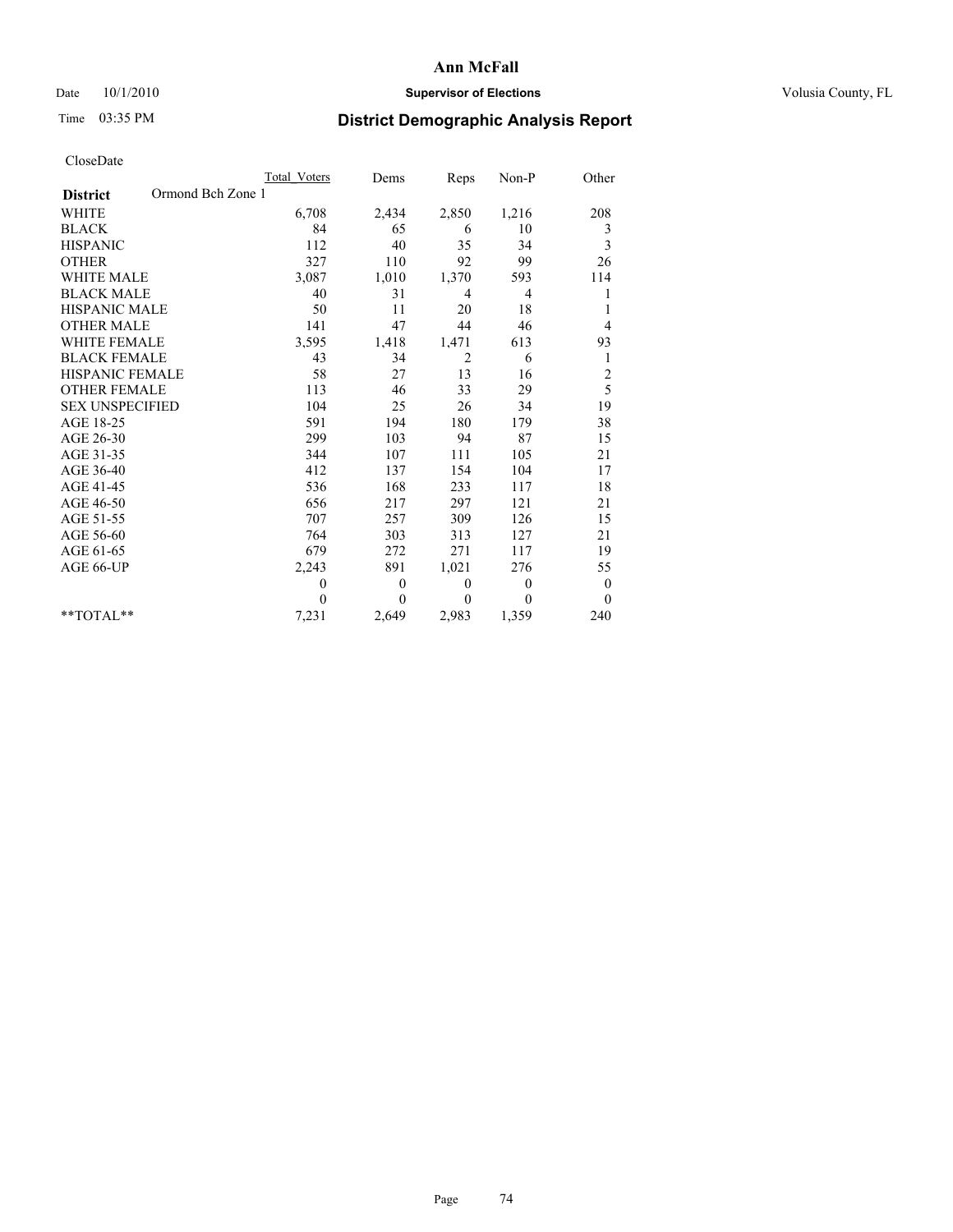## Date  $10/1/2010$  **Supervisor of Elections Supervisor of Elections** Volusia County, FL

# Time 03:35 PM **District Demographic Analysis Report**

|                                      | <b>Total Voters</b> | Dems         | Reps             | Non-P          | Other            |
|--------------------------------------|---------------------|--------------|------------------|----------------|------------------|
| Ormond Bch Zone 2<br><b>District</b> |                     |              |                  |                |                  |
| <b>WHITE</b>                         | 4,534               | 1,823        | 1,639            | 903            | 169              |
| <b>BLACK</b>                         | 359                 | 277          | 28               | 46             | 8                |
| <b>HISPANIC</b>                      | 99                  | 46           | 23               | 26             | 4                |
| <b>OTHER</b>                         | 337                 | 130          | 78               | 92             | 37               |
| <b>WHITE MALE</b>                    | 1,960               | 687          | 758              | 421            | 94               |
| <b>BLACK MALE</b>                    | 160                 | 112          | 14               | 28             | 6                |
| <b>HISPANIC MALE</b>                 | 36                  | 15           | 9                | 10             | $\overline{c}$   |
| <b>OTHER MALE</b>                    | 99                  | 32           | 28               | 37             | $\overline{c}$   |
| <b>WHITE FEMALE</b>                  | 2,551               | 1,126        | 876              | 475            | 74               |
| <b>BLACK FEMALE</b>                  | 194                 | 160          | 14               | 18             | $\overline{c}$   |
| HISPANIC FEMALE                      | 62                  | 31           | 13               | 16             | $\overline{c}$   |
| <b>OTHER FEMALE</b>                  | 138                 | 67           | 35               | 29             | 7                |
| <b>SEX UNSPECIFIED</b>               | 129                 | 46           | 21               | 33             | 29               |
| AGE 18-25                            | 441                 | 178          | 105              | 121            | 37               |
| AGE 26-30                            | 293                 | 110          | 68               | 100            | 15               |
| AGE 31-35                            | 318                 | 128          | 75               | 103            | 12               |
| AGE 36-40                            | 339                 | 137          | 105              | 83             | 14               |
| AGE 41-45                            | 396                 | 138          | 145              | 87             | 26               |
| AGE 46-50                            | 478                 | 172          | 174              | 109            | 23               |
| AGE 51-55                            | 549                 | 244          | 176              | 107            | 22               |
| AGE 56-60                            | 497                 | 224          | 150              | 108            | 15               |
| AGE 61-65                            | 528                 | 224          | 198              | 92             | 14               |
| AGE 66-UP                            | 1,490               | 721          | 572              | 157            | 40               |
|                                      | $\mathbf{0}$        | $\mathbf{0}$ | $\boldsymbol{0}$ | $\overline{0}$ | $\boldsymbol{0}$ |
|                                      | $\theta$            | $\theta$     | $\theta$         | $\theta$       | $\mathbf{0}$     |
| $*$ TOTAL $*$                        | 5,329               | 2,276        | 1,768            | 1,067          | 218              |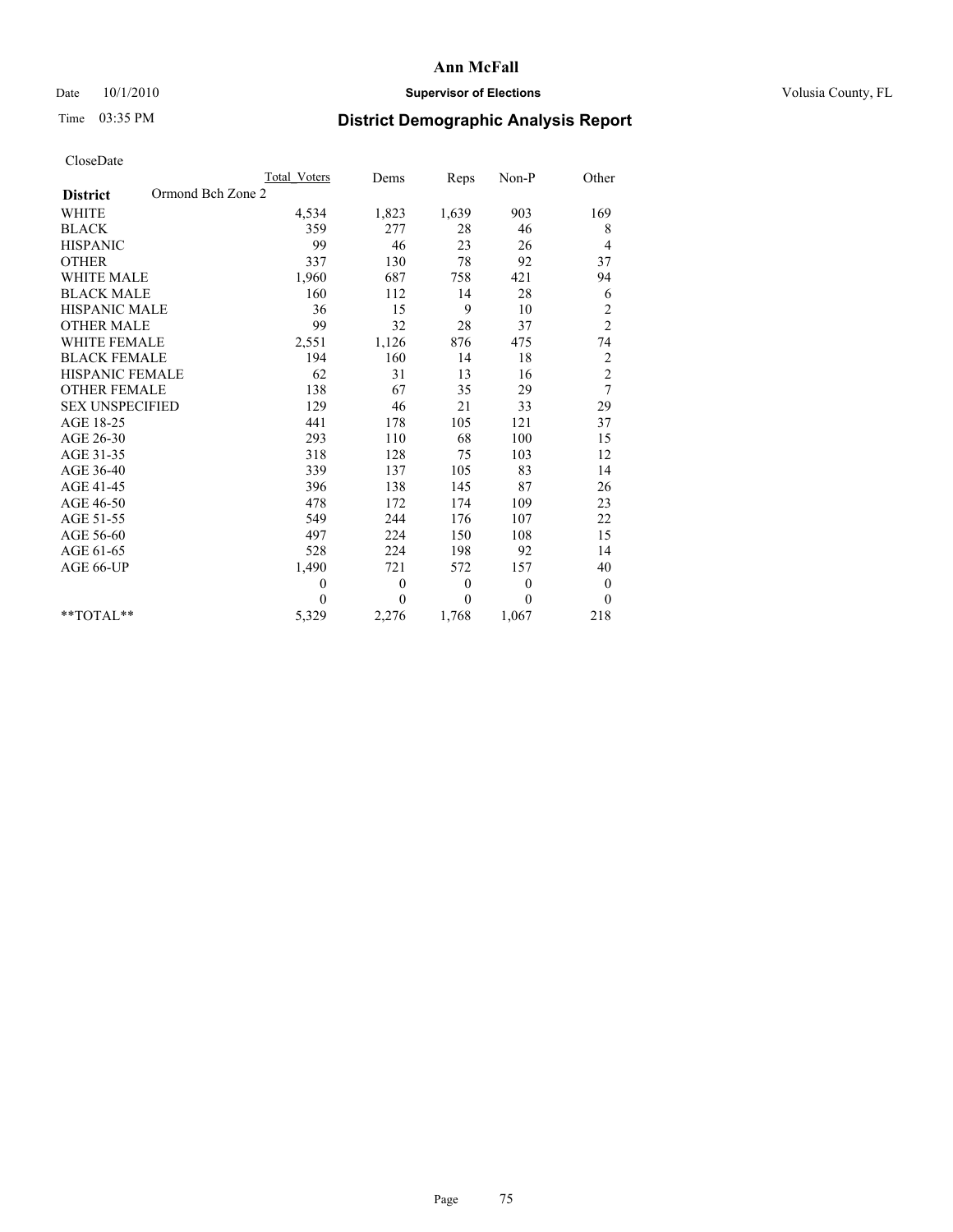## Date  $10/1/2010$  **Supervisor of Elections Supervisor of Elections** Volusia County, FL

# Time 03:35 PM **District Demographic Analysis Report**

|                                      | <b>Total Voters</b> | Dems         | Reps     | Non-P          | Other            |
|--------------------------------------|---------------------|--------------|----------|----------------|------------------|
| Ormond Bch Zone 3<br><b>District</b> |                     |              |          |                |                  |
| <b>WHITE</b>                         | 7,860               | 2,454        | 3,789    | 1,354          | 263              |
| <b>BLACK</b>                         | 183                 | 138          | 10       | 25             | 10               |
| <b>HISPANIC</b>                      | 136                 | 48           | 47       | 37             | 4                |
| <b>OTHER</b>                         | 446                 | 139          | 126      | 142            | 39               |
| <b>WHITE MALE</b>                    | 3,647               | 1,025        | 1,830    | 666            | 126              |
| <b>BLACK MALE</b>                    | 88                  | 67           | 7        | 10             | 4                |
| <b>HISPANIC MALE</b>                 | 69                  | 18           | $28\,$   | 20             | 3                |
| <b>OTHER MALE</b>                    | 161                 | 46           | 50       | 57             | 8                |
| <b>WHITE FEMALE</b>                  | 4,167               | 1,416        | 1,938    | 679            | 134              |
| <b>BLACK FEMALE</b>                  | 94                  | 70           | 3        | 15             | 6                |
| HISPANIC FEMALE                      | 66                  | 30           | 18       | 17             | 1                |
| <b>OTHER FEMALE</b>                  | 193                 | 69           | 57       | 62             | 5                |
| <b>SEX UNSPECIFIED</b>               | 140                 | 38           | 41       | 32             | 29               |
| AGE 18-25                            | 753                 | 236          | 289      | 181            | 47               |
| AGE 26-30                            | 409                 | 121          | 152      | 122            | 14               |
| AGE 31-35                            | 388                 | 100          | 152      | 107            | 29               |
| AGE 36-40                            | 487                 | 116          | 234      | 110            | 27               |
| AGE 41-45                            | 681                 | 187          | 355      | 118            | 21               |
| AGE 46-50                            | 808                 | 210          | 416      | 160            | 22               |
| AGE 51-55                            | 911                 | 293          | 455      | 147            | 16               |
| AGE 56-60                            | 855                 | 296          | 382      | 150            | 27               |
| AGE 61-65                            | 890                 | 326          | 400      | 138            | 26               |
| AGE 66-UP                            | 2,443               | 894          | 1,137    | 325            | 87               |
|                                      | $\mathbf{0}$        | $\mathbf{0}$ | $\theta$ | $\overline{0}$ | $\boldsymbol{0}$ |
|                                      | $\theta$            | $\theta$     | $\Omega$ | $\theta$       | $\theta$         |
| $*$ TOTAL $*$                        | 8,625               | 2,779        | 3,972    | 1,558          | 316              |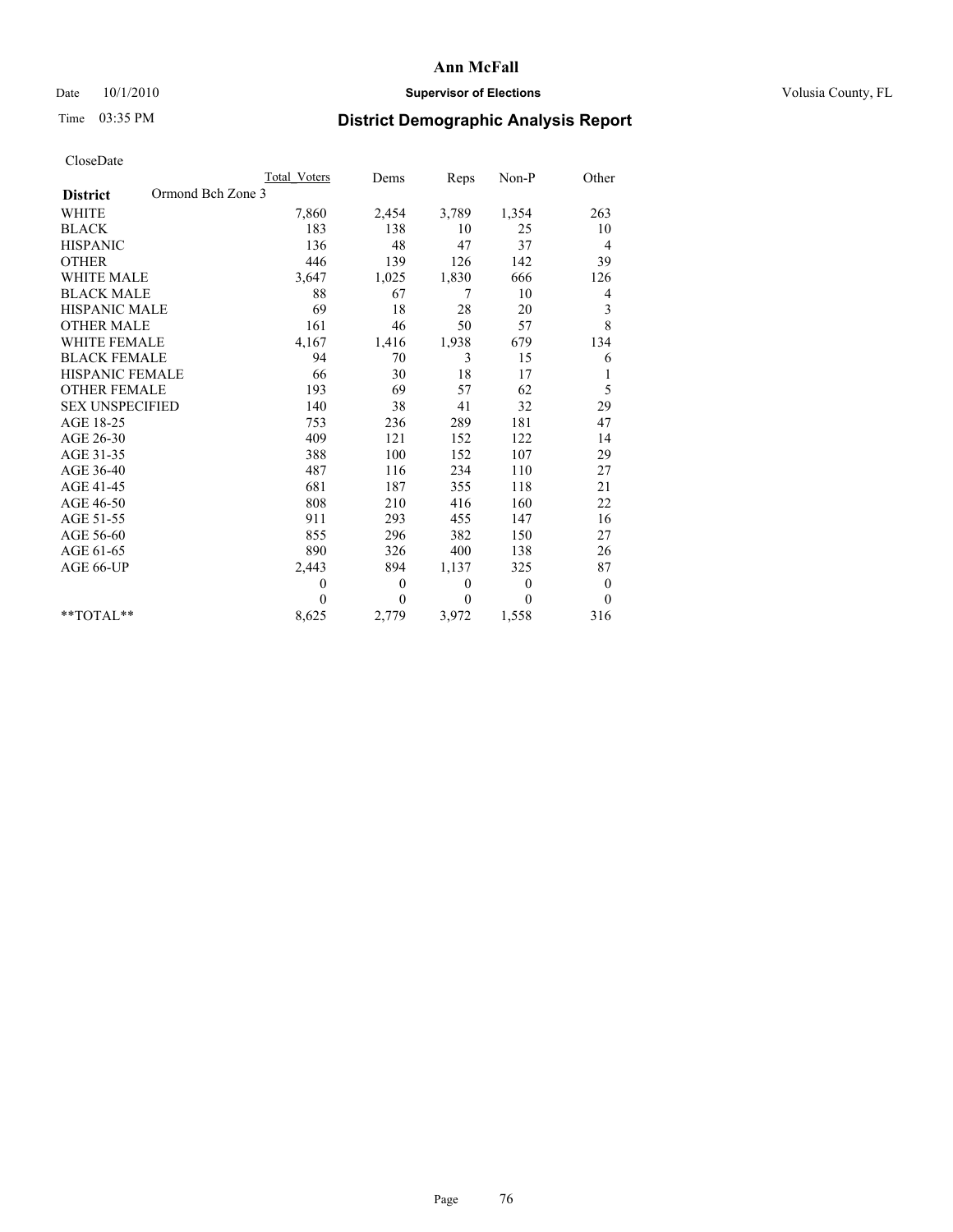## Date  $10/1/2010$  **Supervisor of Elections Supervisor of Elections** Volusia County, FL

# Time 03:35 PM **District Demographic Analysis Report**

|                                      | <b>Total Voters</b> | Dems         | Reps     | Non-P          | Other                   |
|--------------------------------------|---------------------|--------------|----------|----------------|-------------------------|
| Ormond Bch Zone 4<br><b>District</b> |                     |              |          |                |                         |
| <b>WHITE</b>                         | 5,958               | 2,227        | 2,341    | 1,125          | 265                     |
| <b>BLACK</b>                         | 155                 | 117          | 8        | 25             | 5                       |
| <b>HISPANIC</b>                      | 89                  | 46           | 15       | 26             | $\overline{c}$          |
| <b>OTHER</b>                         | 283                 | 99           | 68       | 89             | 27                      |
| <b>WHITE MALE</b>                    | 2,579               | 866          | 1,050    | 526            | 137                     |
| <b>BLACK MALE</b>                    | 68                  | 52           | 2        | 12             | $\overline{\mathbf{c}}$ |
| <b>HISPANIC MALE</b>                 | 30                  | 16           | 5        | 7              | $\overline{c}$          |
| <b>OTHER MALE</b>                    | 106                 | 36           | 24       | 39             | 7                       |
| <b>WHITE FEMALE</b>                  | 3,345               | 1,354        | 1,282    | 584            | 125                     |
| <b>BLACK FEMALE</b>                  | 87                  | 65           | 6        | 13             | 3                       |
| HISPANIC FEMALE                      | 59                  | 30           | 10       | 19             | $\boldsymbol{0}$        |
| <b>OTHER FEMALE</b>                  | 122                 | 49           | 40       | 28             | 5                       |
| <b>SEX UNSPECIFIED</b>               | 89                  | 21           | 13       | 37             | 18                      |
| AGE 18-25                            | 453                 | 176          | 123      | 123            | 31                      |
| AGE 26-30                            | 253                 | 95           | 66       | 75             | 17                      |
| AGE 31-35                            | 249                 | 75           | 92       | 66             | 16                      |
| AGE 36-40                            | 288                 | 92           | 95       | 79             | 22                      |
| AGE 41-45                            | 355                 | 111          | 148      | 84             | 12                      |
| AGE 46-50                            | 530                 | 188          | 222      | 110            | 10                      |
| AGE 51-55                            | 550                 | 225          | 206      | 100            | 19                      |
| AGE 56-60                            | 532                 | 217          | 192      | 94             | 29                      |
| AGE 61-65                            | 608                 | 246          | 221      | 105            | 36                      |
| AGE 66-UP                            | 2,667               | 1,064        | 1,067    | 429            | 107                     |
|                                      | $\theta$            | $\mathbf{0}$ | $\theta$ | $\overline{0}$ | $\boldsymbol{0}$        |
|                                      | $\theta$            | $\theta$     | $\theta$ | $\theta$       | $\theta$                |
| $*$ TOTAL $*$                        | 6,485               | 2,489        | 2,432    | 1,265          | 299                     |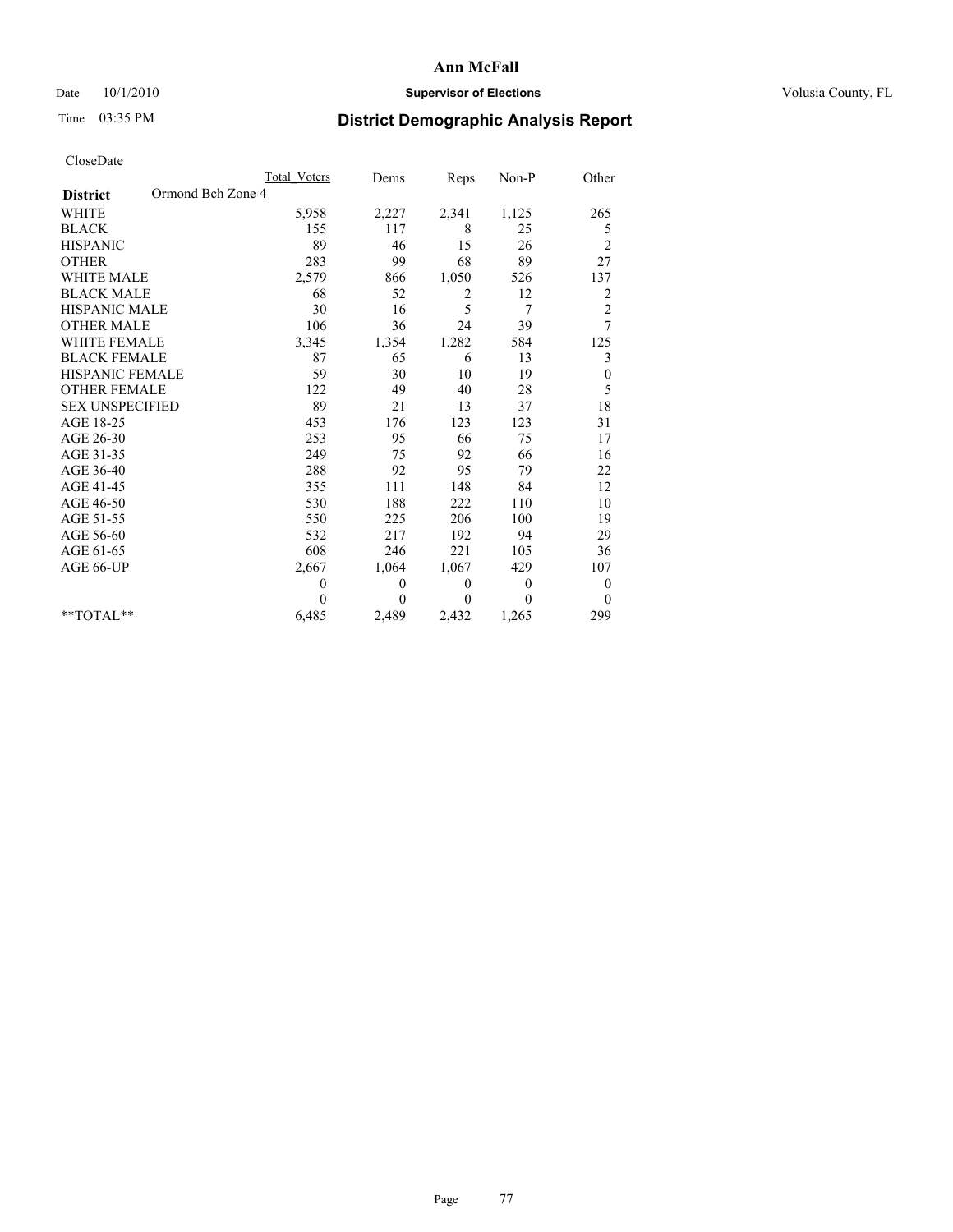## Date  $10/1/2010$  **Supervisor of Elections Supervisor of Elections** Volusia County, FL

# Time 03:35 PM **District Demographic Analysis Report**

|                                           | Total Voters | Dems         | Reps         | Non-P          | Other        |
|-------------------------------------------|--------------|--------------|--------------|----------------|--------------|
| Port Orange District 1<br><b>District</b> |              |              |              |                |              |
| <b>WHITE</b>                              | 6,520        | 2,697        | 2,047        | 1,498          | 278          |
| <b>BLACK</b>                              | 91           | 74           | 4            | 10             | 3            |
| <b>HISPANIC</b>                           | 151          | 72           | 24           | 51             | 4            |
| <b>OTHER</b>                              | 279          | 96           | 53           | 102            | 28           |
| <b>WHITE MALE</b>                         | 2,912        | 1,069        | 995          | 705            | 143          |
| <b>BLACK MALE</b>                         | 36           | 25           | 3            | 7              | 1            |
| <b>HISPANIC MALE</b>                      | 59           | 28           | 9            | 19             | 3            |
| <b>OTHER MALE</b>                         | 86           | 27           | 14           | 41             | 4            |
| <b>WHITE FEMALE</b>                       | 3,554        | 1,609        | 1,035        | 780            | 130          |
| <b>BLACK FEMALE</b>                       | 54           | 48           | 1            | 3              | 2            |
| HISPANIC FEMALE                           | 89           | 44           | 14           | 30             | $\mathbf{1}$ |
| <b>OTHER FEMALE</b>                       | 104          | 43           | 24           | 30             | 7            |
| <b>SEX UNSPECIFIED</b>                    | 147          | 46           | 33           | 46             | 22           |
| AGE 18-25                                 | 527          | 214          | 89           | 190            | 34           |
| AGE 26-30                                 | 410          | 139          | 98           | 150            | 23           |
| AGE 31-35                                 | 392          | 144          | 92           | 128            | 28           |
| AGE 36-40                                 | 391          | 150          | 99           | 120            | 22           |
| AGE 41-45                                 | 446          | 153          | 144          | 122            | 27           |
| AGE 46-50                                 | 615          | 235          | 194          | 159            | 27           |
| AGE 51-55                                 | 665          | 276          | 233          | 130            | 26           |
| AGE 56-60                                 | 609          | 256          | 201          | 124            | 28           |
| AGE 61-65                                 | 709          | 298          | 235          | 150            | 26           |
| AGE 66-UP                                 | 2,277        | 1,074        | 743          | 388            | 72           |
|                                           | $\theta$     | $\theta$     | $\mathbf{0}$ | $\overline{0}$ | $\mathbf{0}$ |
|                                           | $\theta$     | $\mathbf{0}$ | $\Omega$     | $\theta$       | $\mathbf{0}$ |
| $*$ $TOTAI.**$                            | 7,041        | 2,939        | 2,128        | 1,661          | 313          |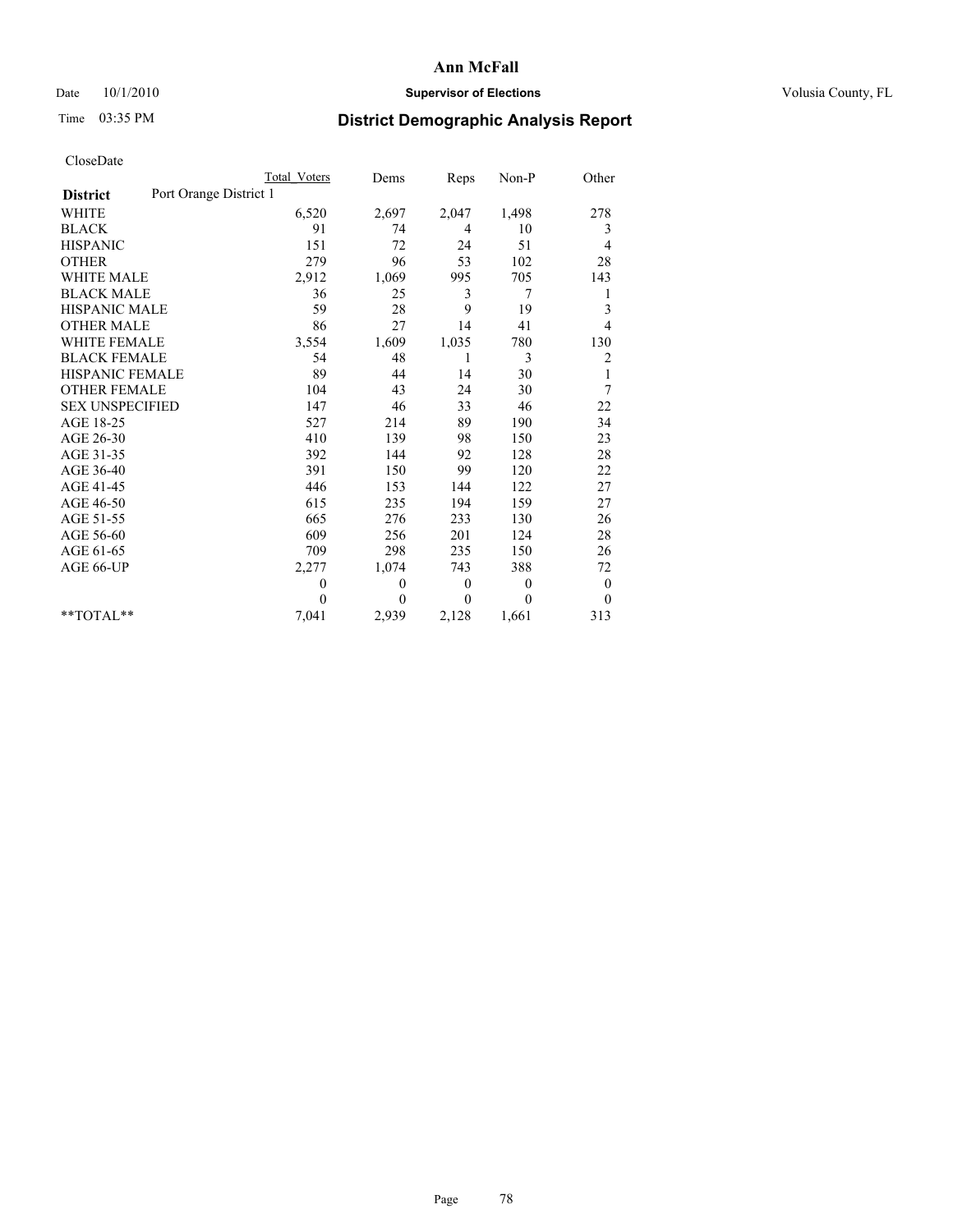## Date  $10/1/2010$  **Supervisor of Elections Supervisor of Elections** Volusia County, FL

# Time 03:35 PM **District Demographic Analysis Report**

|                                           | Total Voters | Dems     | <b>Reps</b> | Non-P    | Other            |
|-------------------------------------------|--------------|----------|-------------|----------|------------------|
| Port Orange District 2<br><b>District</b> |              |          |             |          |                  |
| <b>WHITE</b>                              | 7,714        | 2,888    | 2,804       | 1,669    | 353              |
| <b>BLACK</b>                              | 321          | 252      | 16          | 45       | 8                |
| <b>HISPANIC</b>                           | 216          | 98       | 40          | 74       | 4                |
| <b>OTHER</b>                              | 404          | 140      | 84          | 144      | 36               |
| WHITE MALE                                | 3,440        | 1,154    | 1,318       | 796      | 172              |
| <b>BLACK MALE</b>                         | 132          | 97       | 6           | 24       | 5                |
| <b>HISPANIC MALE</b>                      | 91           | 37       | 17          | 36       | 1                |
| <b>OTHER MALE</b>                         | 147          | 47       | 35          | 58       | 7                |
| <b>WHITE FEMALE</b>                       | 4,218        | 1,715    | 1,462       | 866      | 175              |
| <b>BLACK FEMALE</b>                       | 188          | 154      | 10          | 21       | 3                |
| <b>HISPANIC FEMALE</b>                    | 124          | 61       | 23          | 37       | 3                |
| <b>OTHER FEMALE</b>                       | 163          | 72       | 31          | 54       | 6                |
| <b>SEX UNSPECIFIED</b>                    | 152          | 41       | 42          | 40       | 29               |
| AGE 18-25                                 | 841          | 319      | 234         | 242      | 46               |
| AGE 26-30                                 | 681          | 230      | 193         | 222      | 36               |
| AGE 31-35                                 | 476          | 177      | 129         | 149      | 21               |
| AGE 36-40                                 | 511          | 172      | 189         | 125      | 25               |
| AGE 41-45                                 | 575          | 207      | 197         | 147      | 24               |
| AGE 46-50                                 | 696          | 252      | 248         | 166      | 30               |
| AGE 51-55                                 | 733          | 273      | 275         | 154      | 31               |
| AGE 56-60                                 | 739          | 298      | 251         | 161      | 29               |
| AGE 61-65                                 | 866          | 359      | 289         | 178      | 40               |
| AGE 66-UP                                 | 2,537        | 1,091    | 939         | 388      | 119              |
|                                           | $\theta$     | 0        | $\theta$    | $\theta$ | $\boldsymbol{0}$ |
|                                           | $\theta$     | $\theta$ | $\Omega$    | $\Omega$ | $\overline{0}$   |
| $*$ $TOTAI.**$                            | 8,655        | 3,378    | 2,944       | 1,932    | 401              |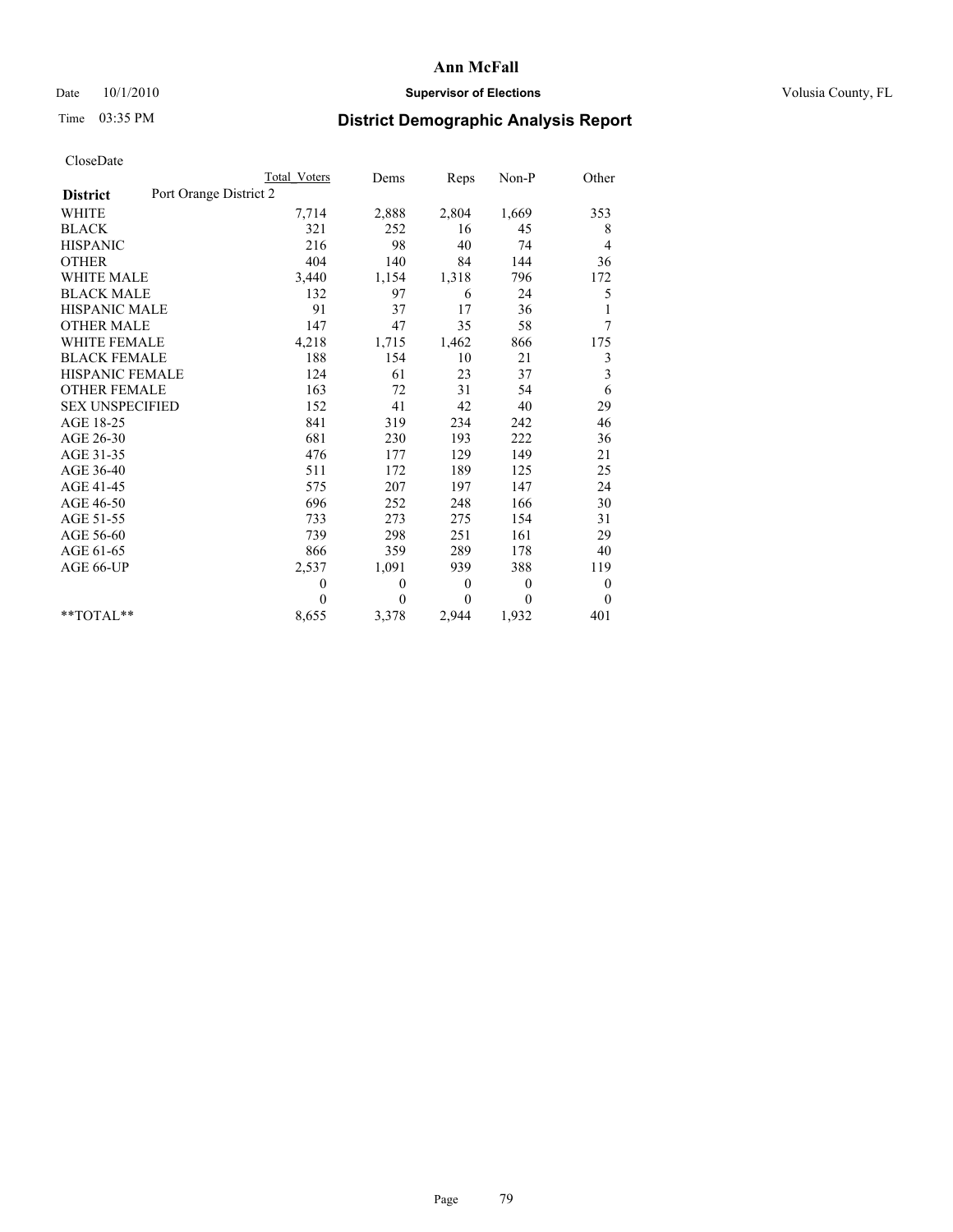### Date  $10/1/2010$  **Supervisor of Elections Supervisor of Elections** Volusia County, FL

# Time 03:35 PM **District Demographic Analysis Report**

|                                          | Total Voters | Dems         | Reps         | Non-P    | Other            |
|------------------------------------------|--------------|--------------|--------------|----------|------------------|
| Port Orange Distrit 3<br><b>District</b> |              |              |              |          |                  |
| <b>WHITE</b>                             | 9,983        | 3,350        | 3,989        | 2,216    | 428              |
| <b>BLACK</b>                             | 246          | 208          | 8            | 25       | 5                |
| <b>HISPANIC</b>                          | 230          | 83           | 47           | 89       | 11               |
| <b>OTHER</b>                             | 532          | 162          | 125          | 185      | 60               |
| WHITE MALE                               | 4,487        | 1,304        | 1,871        | 1,090    | 222              |
| <b>BLACK MALE</b>                        | 110          | 92           | 6            | 10       | 2                |
| <b>HISPANIC MALE</b>                     | 105          | 42           | 21           | 38       | 4                |
| <b>OTHER MALE</b>                        | 179          | 56           | 48           | 64       | 11               |
| <b>WHITE FEMALE</b>                      | 5,431        | 2,029        | 2,095        | 1,108    | 199              |
| <b>BLACK FEMALE</b>                      | 136          | 116          | 2            | 15       | 3                |
| <b>HISPANIC FEMALE</b>                   | 124          | 41           | 25           | 51       | 7                |
| <b>OTHER FEMALE</b>                      | 218          | 77           | 47           | 77       | 17               |
| <b>SEX UNSPECIFIED</b>                   | 201          | 46           | 54           | 62       | 39               |
| AGE 18-25                                | 963          | 309          | 274          | 298      | 82               |
| AGE 26-30                                | 738          | 253          | 222          | 229      | 34               |
| AGE 31-35                                | 631          | 202          | 203          | 188      | 38               |
| AGE 36-40                                | 697          | 218          | 258          | 200      | 21               |
| AGE 41-45                                | 731          | 221          | 278          | 202      | 30               |
| AGE 46-50                                | 858          | 279          | 366          | 188      | 25               |
| AGE 51-55                                | 965          | 348          | 377          | 207      | 33               |
| AGE 56-60                                | 912          | 351          | 340          | 189      | 32               |
| AGE 61-65                                | 988          | 359          | 375          | 200      | 54               |
| AGE 66-UP                                | 3,508        | 1,263        | 1,476        | 614      | 155              |
|                                          | $\theta$     | $\mathbf{0}$ | $\mathbf{0}$ | $\theta$ | $\boldsymbol{0}$ |
|                                          | $\theta$     | $\theta$     | $\mathbf{0}$ | $\theta$ | $\theta$         |
| $*$ TOTAL $*$                            | 10,991       | 3,803        | 4,169        | 2,515    | 504              |